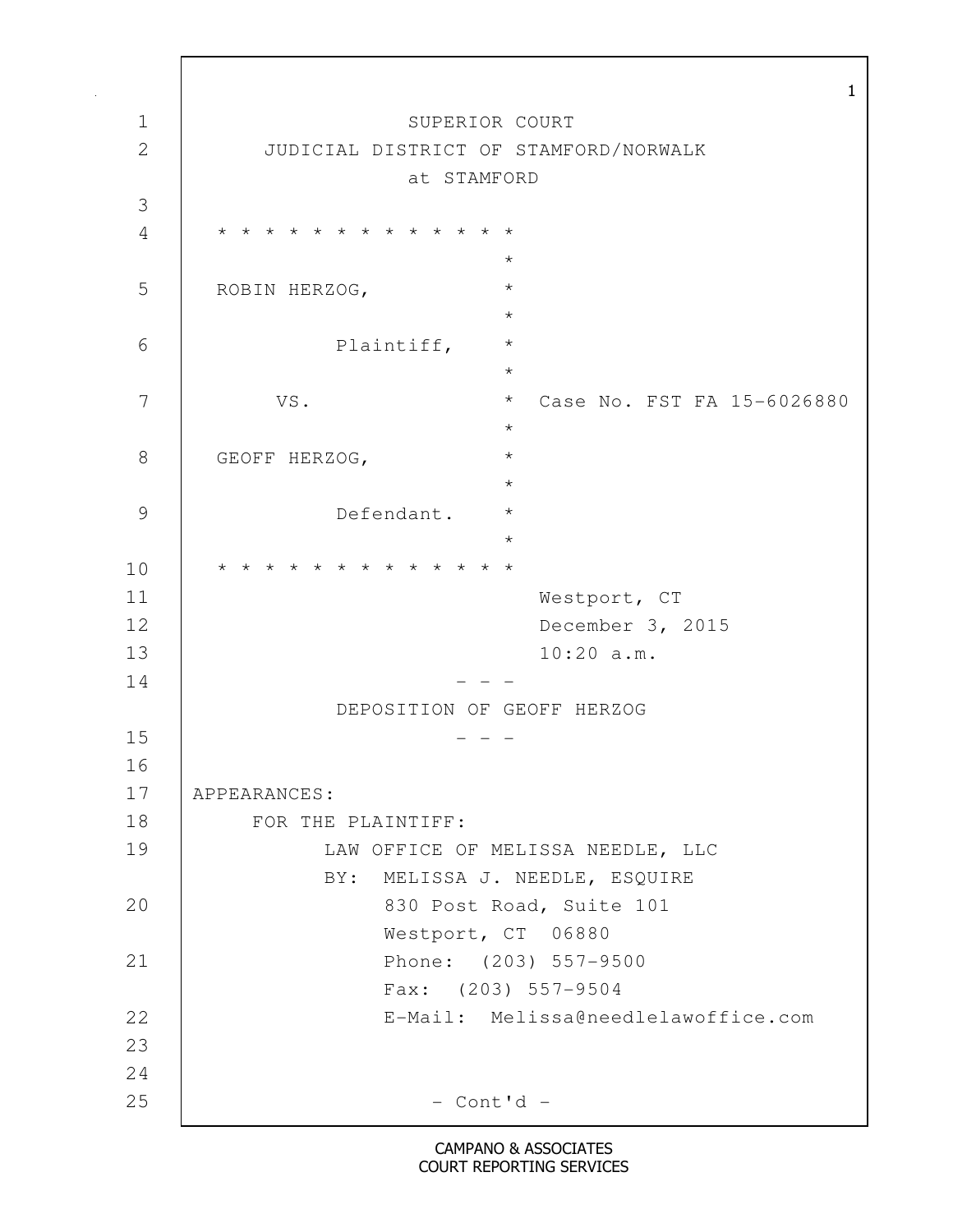|                  | $\overline{2}$                             |
|------------------|--------------------------------------------|
| $1\,$            | FOR THE DEFENDANT:                         |
| $\mathbf{2}$     | LAX & TRUAX, LLC                           |
|                  | BY: LESLIE I. JENNINGS-LAX, ESQUIRE        |
| 3                | 2507 Post Road, Suite PH                   |
|                  | Southport, CT 06890                        |
| $\overline{4}$   | Phone: (203) 254-9877                      |
|                  | Fax: (203) 255-6991                        |
| 5                | E-Mail: Ljenningslax@laxandtruax.com       |
| $\sqrt{6}$       |                                            |
|                  | ALSO PRESENT: ROBIN HERZOG (Via Telephone) |
| $\boldsymbol{7}$ |                                            |
| $\,8\,$          |                                            |
| $\mathcal{G}$    |                                            |
| 10               |                                            |
| 11               |                                            |
| 12               |                                            |
| 13               |                                            |
| 14               |                                            |
| 15               |                                            |
| 16               |                                            |
| $17$             |                                            |
| 18               |                                            |
| 19               |                                            |
| 20               |                                            |
| 21               |                                            |
| 22               |                                            |
| 23               |                                            |
| 24               |                                            |
| 25               |                                            |
|                  |                                            |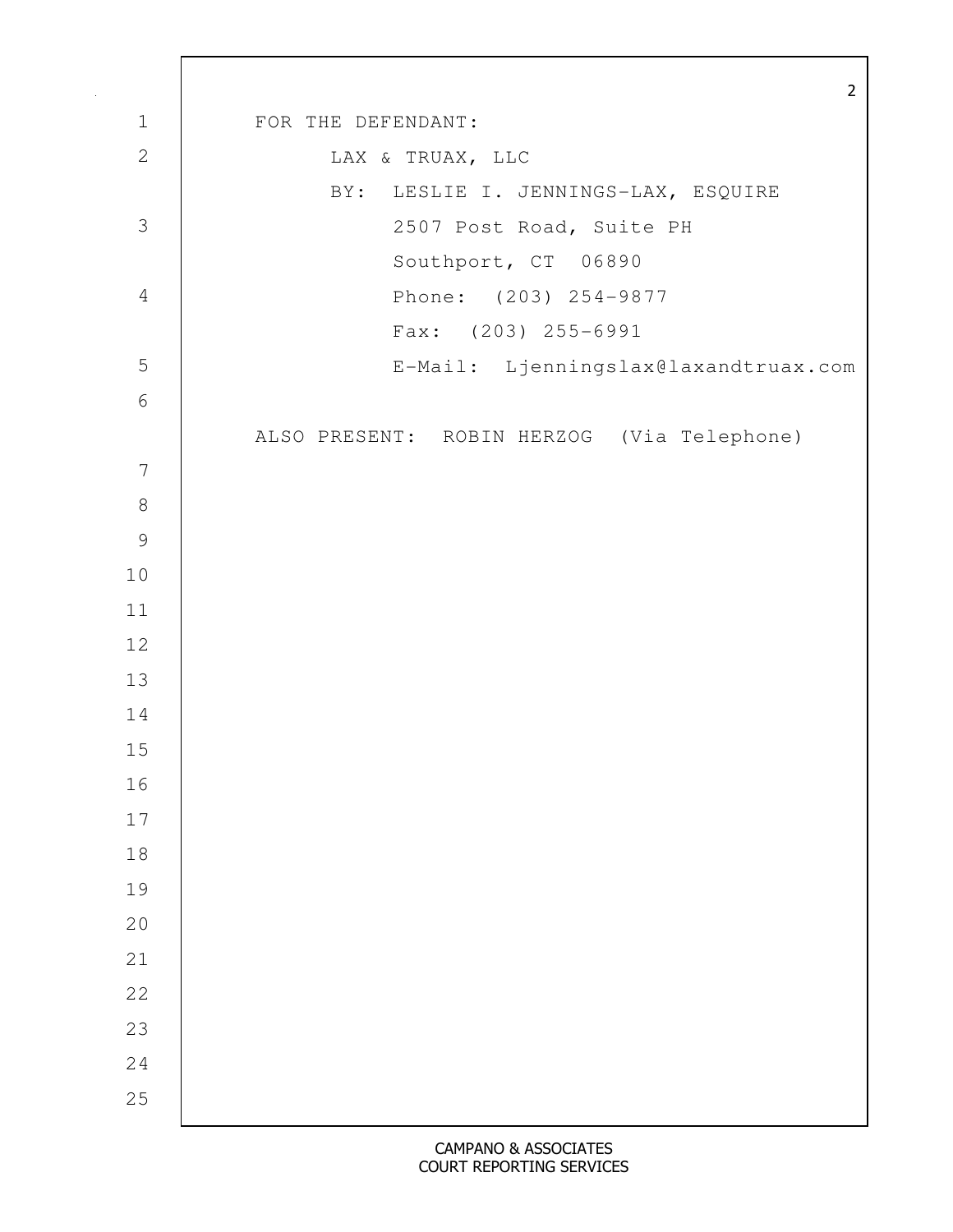|                | 3                                                                                                     |
|----------------|-------------------------------------------------------------------------------------------------------|
| $\mathbf 1$    | Deposition of GEOFF HERZOG, the                                                                       |
|                | defendant herein, taken on behalf of the plaintiff                                                    |
| $\overline{2}$ | herein, for the purpose of discovery and for use                                                      |
|                | as evidence in this cause, pending in the Superior                                                    |
| 3              | Court for the Judicial District of                                                                    |
|                | Stamford/Norwalk, at Stamford, pursuant to Notice,                                                    |
| 4              | before Matina Papas, RPR, Licensed Shorthand                                                          |
|                | Reporter, No. 00489, and a Notary Public within                                                       |
| 5              | and for the State of Connecticut, at the Law                                                          |
|                | Office of Melissa Needle, LLC, 830 Post Road,                                                         |
| 6              | Suite 101, Westport, Connecticut, on the 3rd day                                                      |
| 7              | of December, 2015 at 10:20 a.m., at which time<br>counsel appeared as hereinbefore set forth          |
| $8\,$          |                                                                                                       |
| 9              | STIPULATIONS                                                                                          |
| 10             | IT IS HEREBY STIPULATED AND AGREED TO                                                                 |
|                | by and among counsel for the respective parties                                                       |
| 11             | hereto that all technicalities as to the proof of                                                     |
|                | the official character of the authority before                                                        |
| 12             | whom the deposition is to be taken are waived.                                                        |
| 13             | IT IS FURTHER STIPULATED AND AGREED TO                                                                |
|                | by and among counsel for the respective parties                                                       |
| 14             | hereto that any objections to the sufficiency of                                                      |
|                | the Notice are waived.                                                                                |
| 15             |                                                                                                       |
| 16             | IT IS FURTHER STIPULATED AND AGREED TO                                                                |
|                | by and among counsel for the respective parties<br>hereto that all objections, except as to form, are |
| 17             | reserved to the time of trial.                                                                        |
| 18             | IT IS FURTHER STIPULATED AND AGREED TO                                                                |
|                | by and among counsel for the respective parties                                                       |
| 19             | hereto that the reading and the signing of the                                                        |
|                | deposition by the deponent are not waived.                                                            |
| 20             |                                                                                                       |
| 21             |                                                                                                       |
| 22             |                                                                                                       |
| 23             |                                                                                                       |
| 24             |                                                                                                       |
| 25             |                                                                                                       |

 $\mathbf l$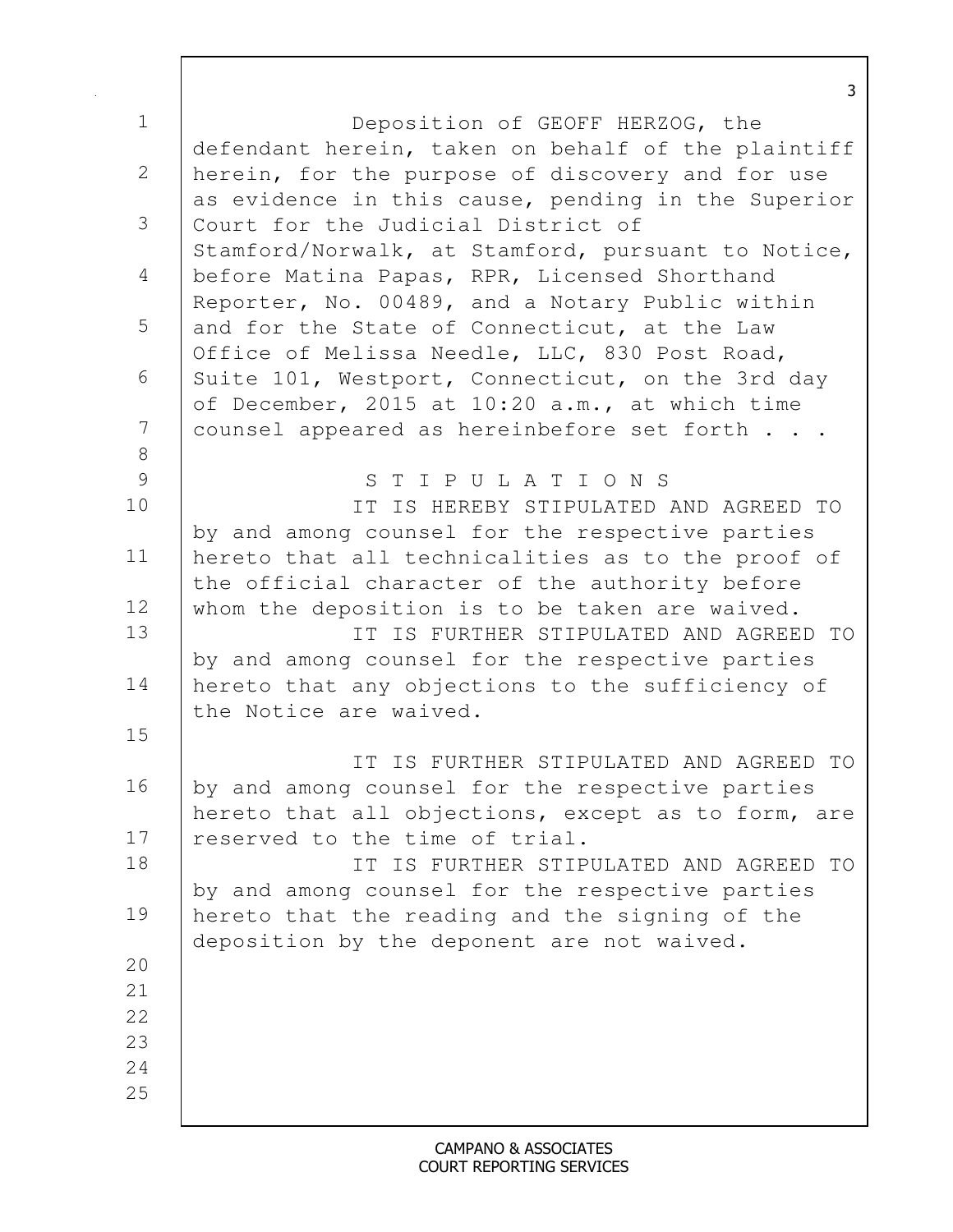|               | $\overline{4}$                                            |
|---------------|-----------------------------------------------------------|
| $\mathbf 1$   | (Whereupon, the Notice of Deposition, Plaintiff's Exhibit |
| $\mathbf{2}$  | No. 1, was marked for Identification.)                    |
| 3             | MS. NEEDLE: Why don't we swear in                         |
| 4             | the witness.                                              |
| 5             | Thereupon:                                                |
| 6             | GEOFF HERZOG, residing at 98 Palmer                       |
| 7             | Street, Stamford, Connecticut, being first duly           |
| $8\,$         | sworn, as hereinafter certified, was examined and         |
| $\mathcal{G}$ | testified as follows:                                     |
| 10            | THE COURT REPORTER: Stipulations?                         |
| 11            | MS. JENNINGS-LAX: I'm fine with                           |
| 12            | the usual stipulations, but he is going to read and       |
| 13            | sign.                                                     |
| 14            | MS. NEEDLE: Okay.                                         |
| 15            | DIRECT EXAMINATION BY MS. NEEDLE:                         |
| 16            | Mr. Herzog, have you ever been deposed<br>$\mathbb Q$ .   |
| 17            | before?                                                   |
| 18            | $\mathrm{No}$ .<br>Α.                                     |
| 19            | I am going to tell you sort of the<br>$Q$ .               |
| 20            | rules. I am sure your lawyer has gone over it with        |
| 21            | you, but I am going to ask you a series of                |
| 22            | questions, and if you answer the question, I am           |
| 23            | going to assume that you understood the question and      |
| 24            | your answer will stand. Okay?                             |
| 25            | Okay.<br>Α.                                               |

 $\mathbf l$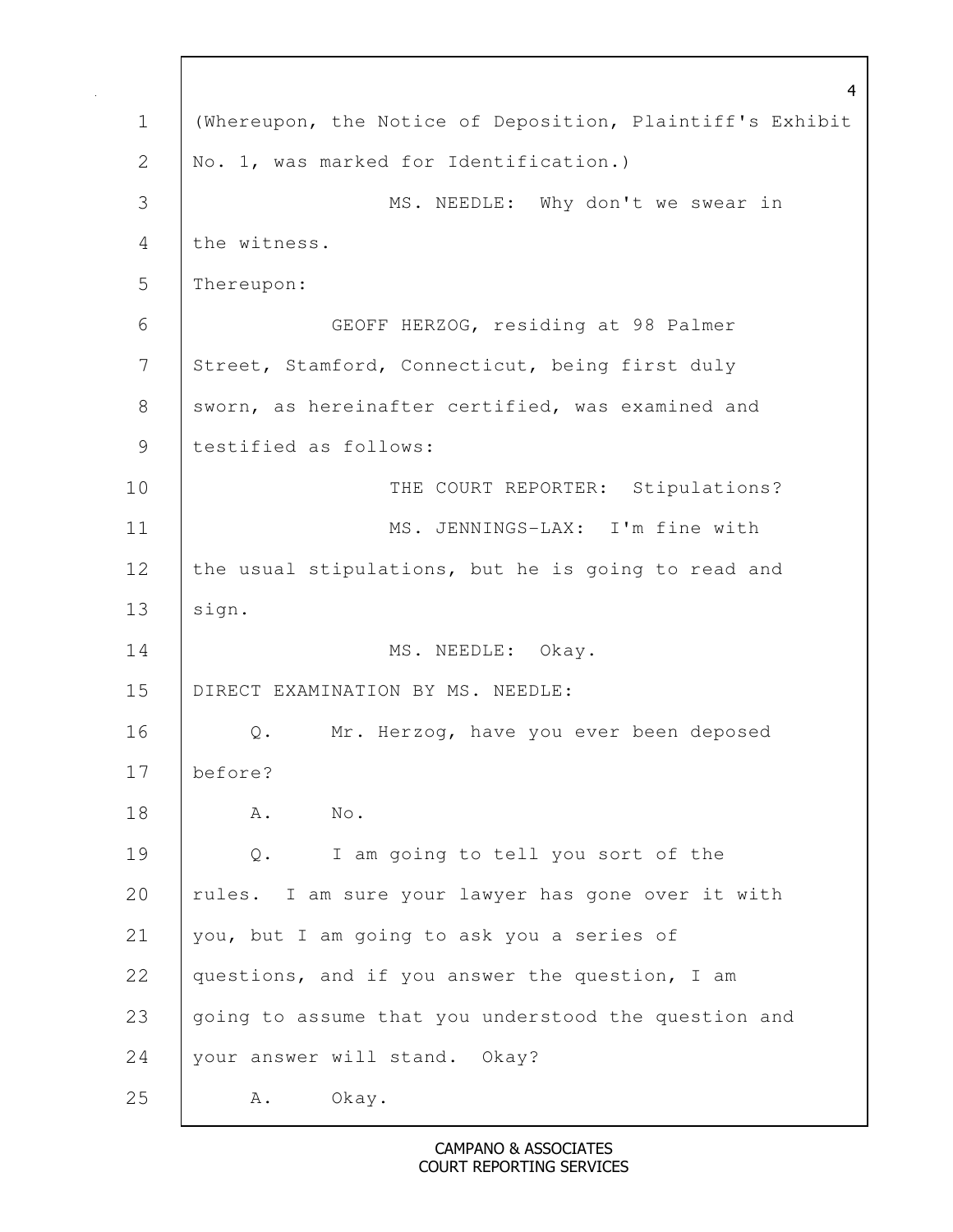5 1 | Q. If you don't understand the question 2 that I am asking, just ask me to rephrase it and I 3 will be happy to do so. 4 A. Okay. 5 Q. If at any time you want to take a break, 6 you have to let me know, and I am happy to do so as 7 long as it's not in the middle of a series of 8 questions. Okay? 9 A. Okay. 10 | Q. Have you taken any medication today that 11 will impact your ability to answer any questions? 12 | A. No. 13 Q. Have you taken any medication today at 14 all? 15 A. Yes. 16 Q. What have you taken? 17 | A. Focuset (phonetic) is the name of it. 18 | Q. What's it for? 19 | A. It was prescribed as a potential kind of 20 drug to allow me to focus better. 21 Q. Who was it prescribed by? 22 A. My physician. 23 Q. And what's your physician's name? 24 | A. Doctor Simon O'Regan. 25 **Q.** And how do you spell that medication?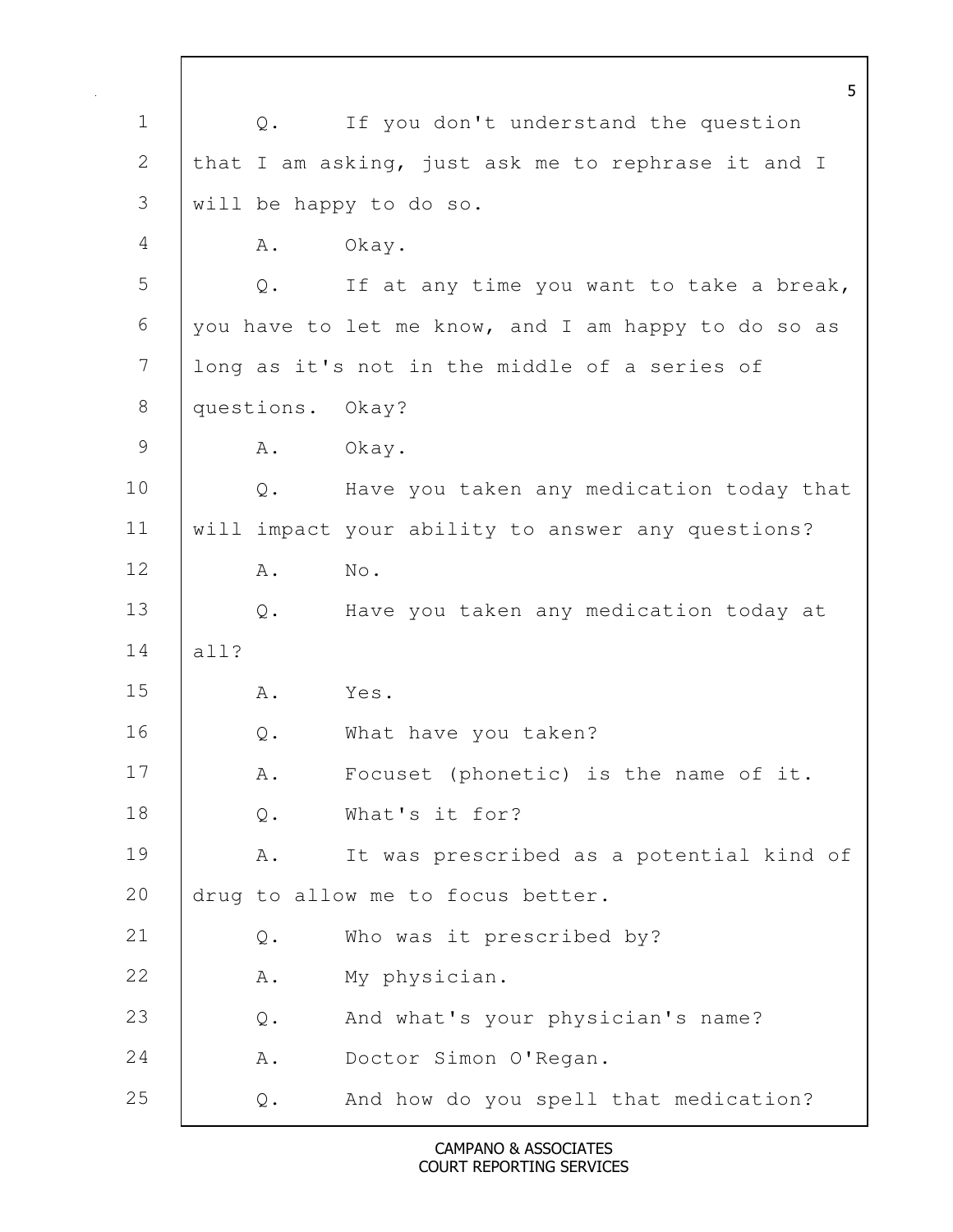6 1 A. I don't know. 2 Q. Focuset? 3 A. I can go get the bottle if you want. 4 Q. How often do you take it? 5 A. Once a day. 6 Q. Do you take it in the morning? 7 A. Yes. 8 Q. And what period of time have you been 9 | taking this medication? 10 | A. I'm not sure exactly when I started but 11 maybe a couple of months. 12 | 0. So since around October? 13 | A. Maybe September I started. 14 Q. Do you take any medications other than 15 the focuset? 16 | A. I am prescribed asthma medication but I 17 don't take them. 18 O. How come? 19 | A. Because I have not had an attack or I 20 don't feel as wheezy anymore. 21 Q. I am going to show you Plaintiff's 22 Exhibit 1. It's already been marked. It is the 23 Notice of Deposition. Have you seen that document 24 before? 25 A. Yes, I have.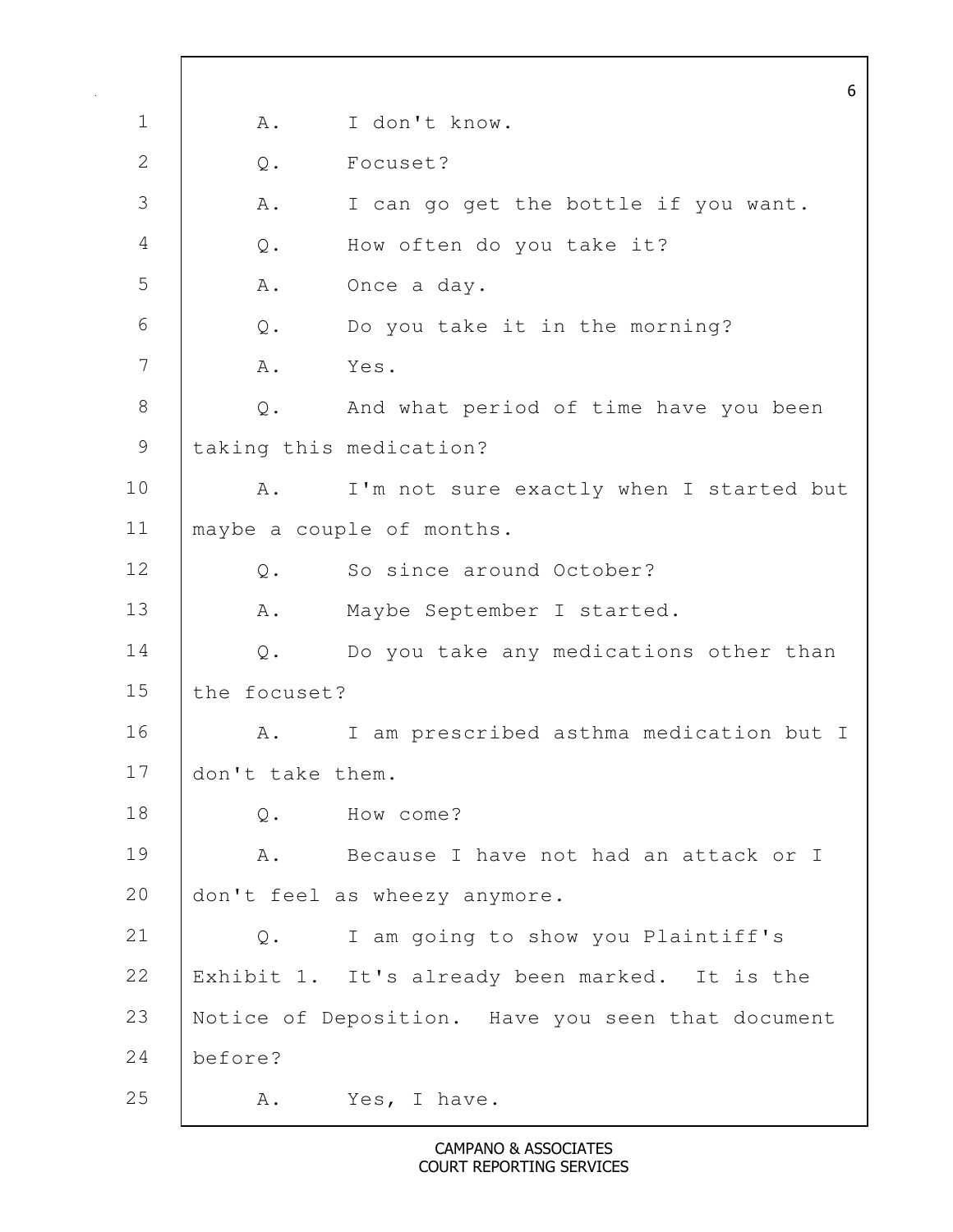|                | $\overline{7}$                                           |
|----------------|----------------------------------------------------------|
| $\mathbf 1$    | And when you turn to Page 2, there is a<br>$\mathbb Q$ . |
| 2              | Schedule A. Do you see that?                             |
| 3              | Α.<br>Yes.                                               |
| $\overline{4}$ | And Item 1 requests that you bring<br>$\mathbb Q$ .      |
| 5              | copies of all paystubs or other evidence of any          |
| 6              | income received by you since November 1, 2015.           |
| 7              | Did you bring that with you?                             |
| 8              | I brought some. I brought one. Most of<br>Α.             |
| 9              | my paystubs are at the house where I am no longer        |
| 10             | able to get them.                                        |
| 11             | I am receiving weekly income that                        |
| 12             | doesn't change from check to check, so I brought one     |
| 13             | check as an example of it.                               |
| 14             | Can I please have that?<br>Q.                            |
| 15             | MS. NEEDLE: Can we mark that,                            |
| 16             | please.                                                  |
| 17             | (Whereupon, a Paystub from NBTY, Plaintiff's Exhibit No. |
| 18             | 2, was marked for Identification.)                       |
| 19             | What that paystub does not include is<br>Α.              |
| 20             | medical.                                                 |
| 21             | What do you mean by that?<br>$\mathsf{Q}$ .              |
| 22             | There's no medical deductions being<br>Α.                |
| 23             | currently taken. There will be as of January 1st.        |
| 24             | Why aren't medical deductions currently<br>Q.            |
| 25             | being taken?                                             |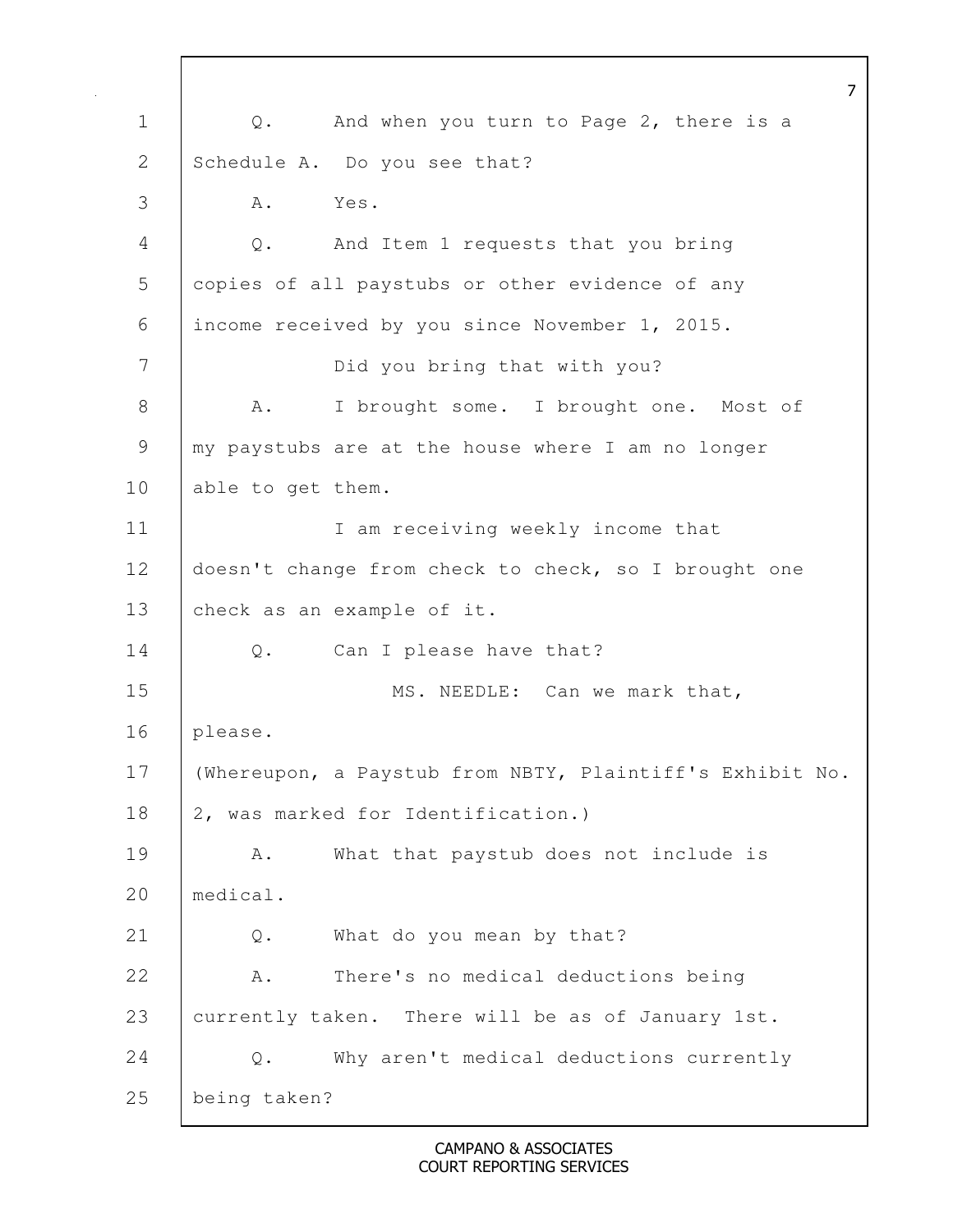8 1 | A. My previous company is currently 2 covering our medical. 3 Q. And when do the elections for the 4 medical insurance have to be paid? 5 | A. I missed them. I e-mailed Kevin to tell 6 you that I needed the Social Security numbers. So I 7 will have to make -- I am hoping to say a change 8 of  $-$  what do you call it? 9 MS. JENNINGS-LAX: Status. 10 | A. Will allow me to reenroll January 1st. 11 Q. And is there a human resource person at 12 | NBTY that you have spoken to with regard to the 13 medical insurance? 14 | A. No. I've only -- the e-mails they have 15 sent me. 16 Q. And who sends the e-mails? Who are they 17 from? 18 | A. The provider of NBTY's medical 19 insurance. 20 Q. And who is that? 21 A. I don't remember. 22 |  $\circ$ . So when does the medical insurance that 23 you're currently under expire? 24 A. January 31st. And that will be the 25 event that  $-$  I'm sorry, December 31st  $-$  that will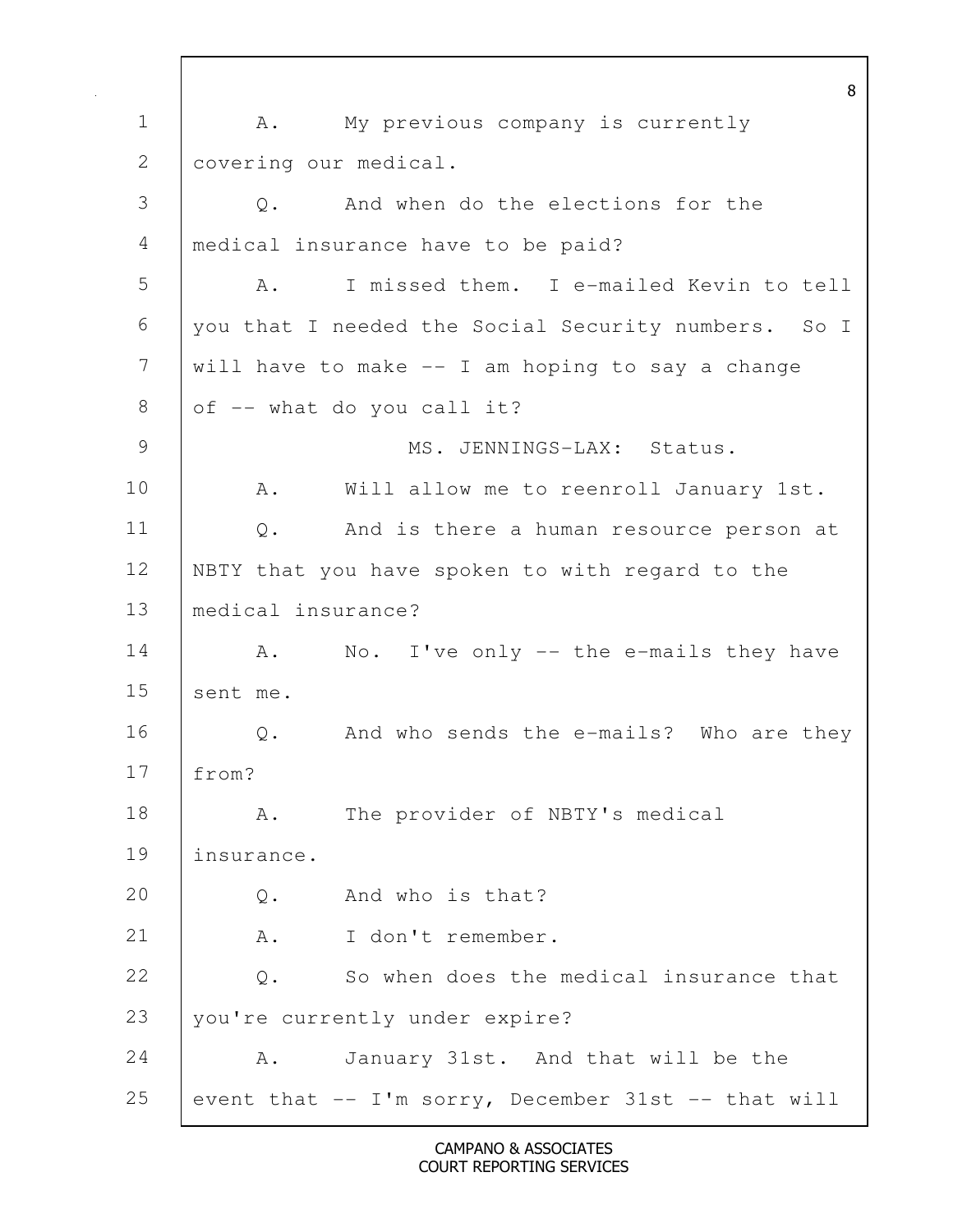9 1 be the event that triggers the need to enroll in 2 | NBTY. 3 Q. Do you know if you are going to be able 4 to get insurance through NBTY? 5 A. Yes. I have confirmed that I will be 6 able to get insurance for the entire family as of 7 January 1st. 8 |  $\circ$ . And that includes Robin? 9 A. Yes. 10 | Q. And do you know what type of medical 11 plan it is? 12 A. There are two plans: A PPO and a 13 non-PPO. I guess one is for out of network and one 14 is for just in-network. 15 Q. Have you received a copy of the medical 16 insurance plan? 17 A. It's online. You have to use Social 18 Security numbers to sort of build it, so I haven't 19 | built it yet. But I have -- I have received in 20 general what the plans are, information on the 21 plans. 22 Q. Would you be willing to allow Robin to 23  $\mid$  sign the family up for the plan? 24 A. Robin -- I mean, Robin has seen both 25 plans. And as the employee, I have to sign them up,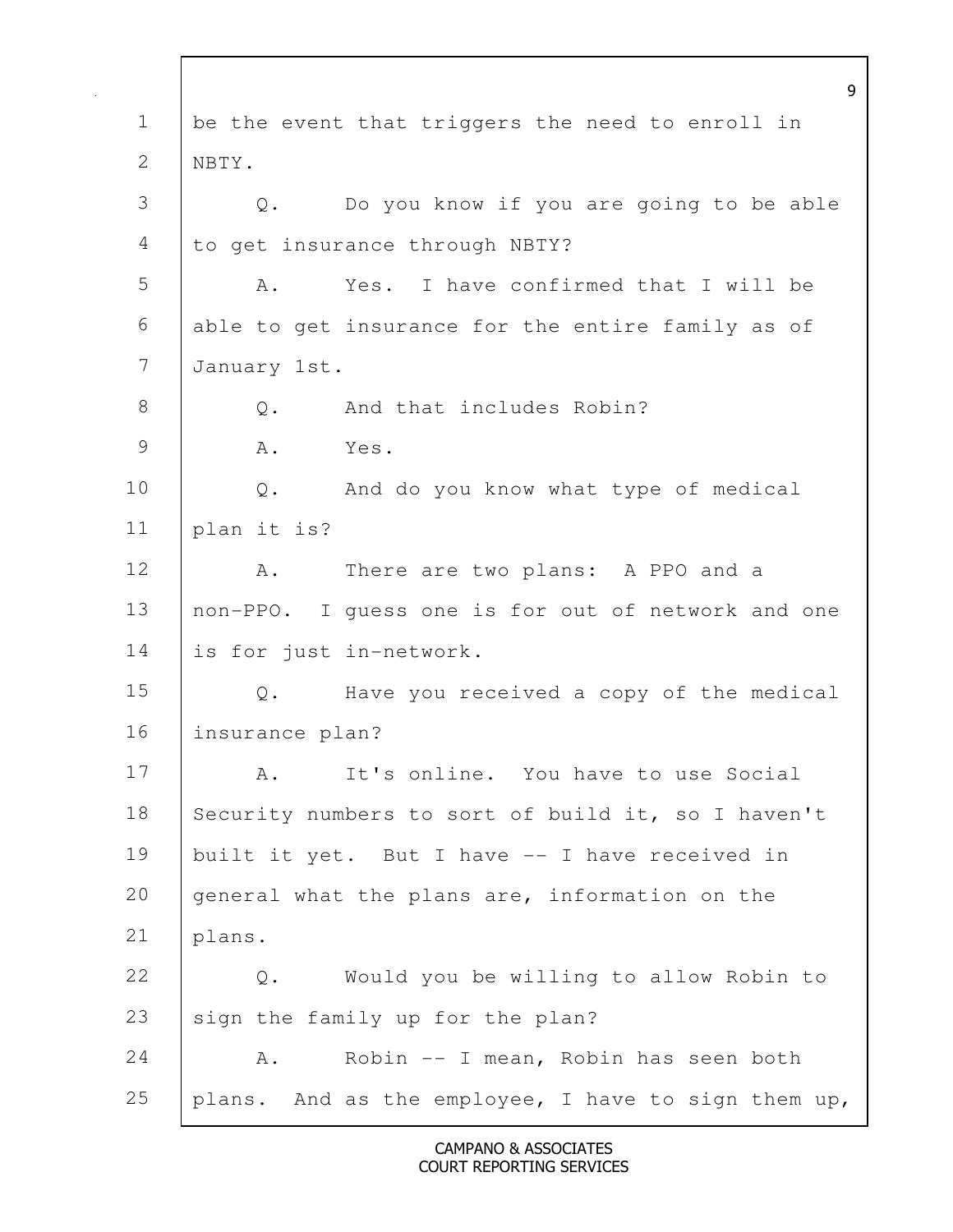|                | 10 <sup>°</sup>                                            |
|----------------|------------------------------------------------------------|
| $\mathbf 1$    | but I would be willing to do it in consultation with       |
| $\overline{2}$ | Robin.                                                     |
| 3              | Okay.<br>Q.                                                |
| $\overline{4}$ | The plan that we are on currently now is<br>Α.             |
| 5              | the in-network plan, meaning, that we don't go to          |
| 6              | out-of-network providers.                                  |
| 7              | And that's through your old employer?<br>Q.                |
| $8\,$          | Right. So my view is we would probably<br>Α.               |
| 9              | do that. But if there is some reason, I would be           |
| 10             | open to consideration.                                     |
| 11             | Do you know what insurance company is<br>Q.                |
| 12             | the provider?                                              |
| 13             | No, I don't. I don't remember.<br>Α.                       |
| 14             | Did you bring any other documents<br>$Q$ .                 |
| 15             | responsive to Item No. 1 on Schedule A?                    |
| 16             | No. I have gotten the numbers of my $-$ -<br>Α.            |
| 17             | can I ask a question?                                      |
| 18             | Sure.<br>Q.                                                |
| 19             | Is 401(k) plan in here?<br>Α.                              |
| 20             | This is any income that you've received.<br>$\mathsf{Q}$ . |
| 21             | Have you received any income from a 401(k) plan?           |
| 22             | No.<br>Α.                                                  |
| 23             | So, no, it wouldn't be.<br>$\mathsf Q$ .                   |
| 24             | So the only other sheet I have, which I<br>Α.              |
| 25             | have in an e-mail and I can print out here, is what        |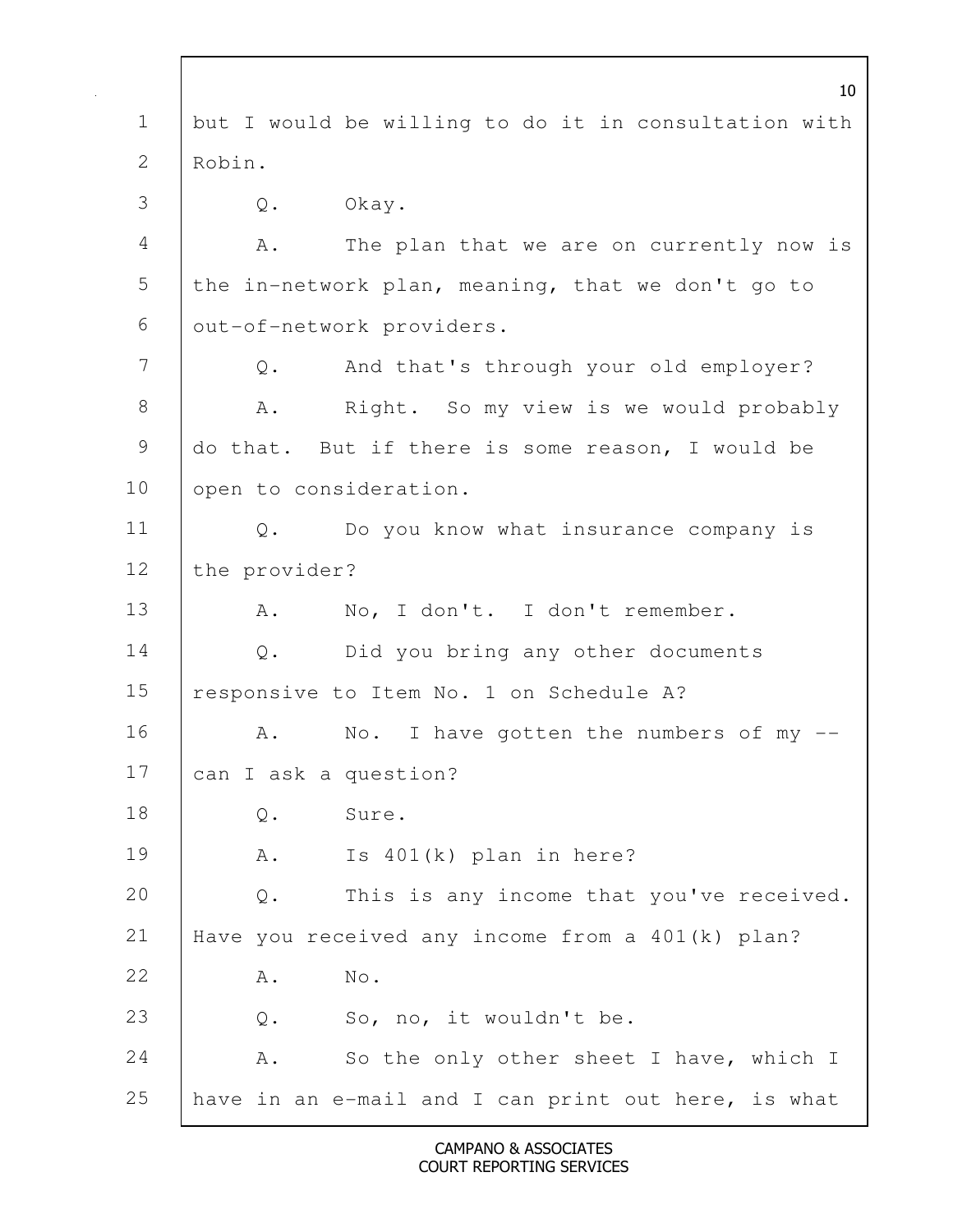11 1 I'm receiving from my previous company until the end 2 of this year biweekly. 3 Q. And what are you receiving from the 4 other company? 5 A. How much? 6 Q. Yes. 7 | A. It's -- I don't want to give out the 8 | wrong number, because I don't know exactly. It's 9 | 4,000 and something paid biweekly. I mean, again, I 10 | will print out the form so I have it accurate. I 11 | don't want to give a wrong number. 12 Q. How come you didn't print it out prior? 13 A. I forgot. 14 Q. And who was your prior employer? 15 A. Combe, C-O-M-B-E. 16 Q. C-O-M-B-E? 17 A. Yes. 18 Q. And the 4,000 and something is per week? 19 Per month? 20 | A. It's biweekly every other week, again, 21 ending December 31st. 22 Q. Item No. 2 on Schedule A, statements for 23 all accounts maintained with any financial 24 institution from November 1, 2014 to the present. 25 | A. I have a copy of my -- I did not provide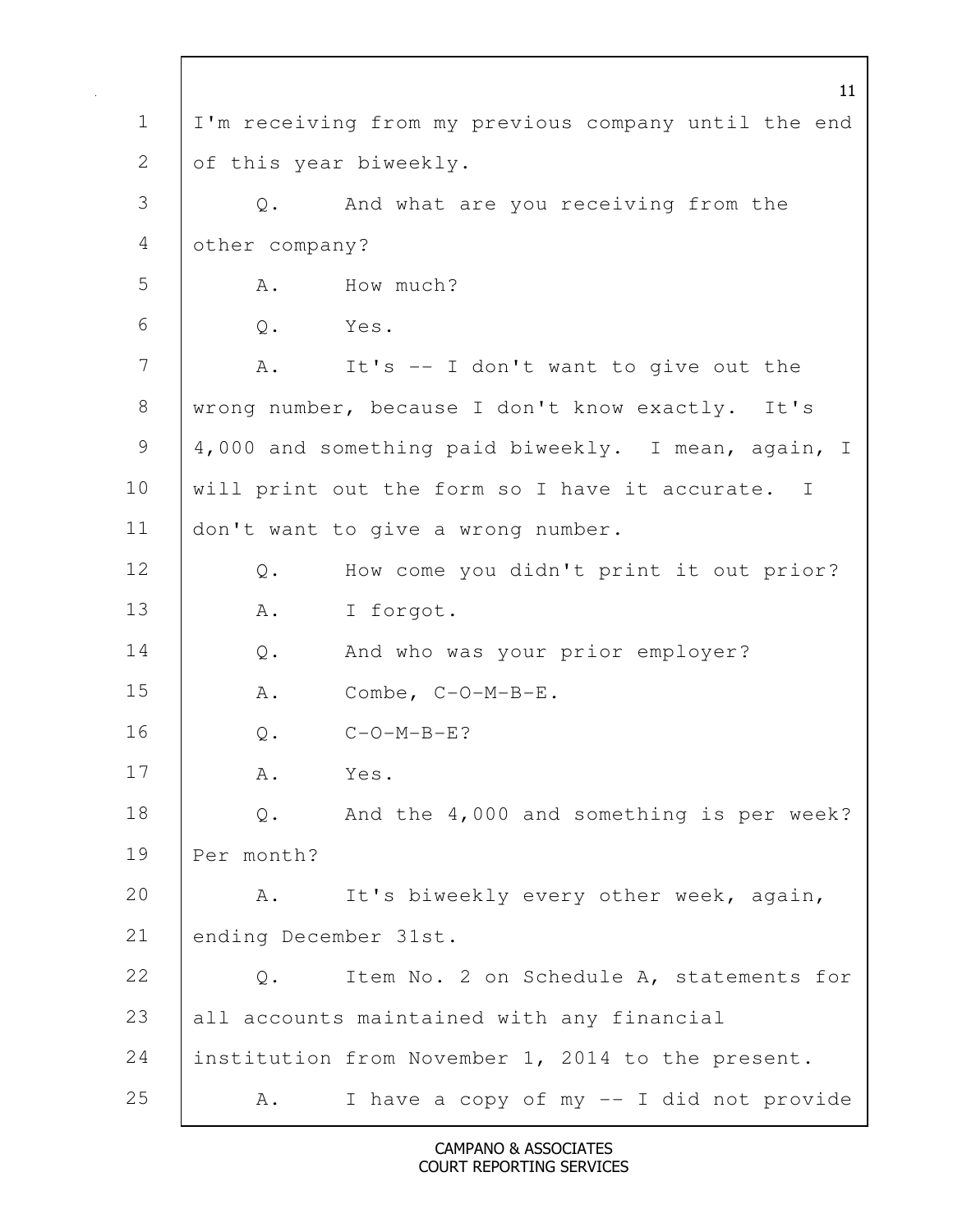12 1 the shared account that Robin has. I brought what I 2 have, because she has all the statements, and all 3 the information goes to the house. 4 I only provided the other account that I 5 hold by myself and the AmEx card that I have. But I 6 misread it. I read it as of November 1st, 2015, so 7 I have to go back and get additional statements. 8 | MS. NEEDLE: Can we mark this, 9 please. 10 (Whereupon, a Quorum Federal Credit Union Account 11 | Statement Printout, dated 11/30/15, Plaintiff's Exhibit 12 | No. 3, was marked for Identification.) 13 Q. So Exhibit 3 is a single piece of paper 14 from Quorum Federal Credit Union and you have a 15 checking and savings account; is that correct? 16 A. Yes, that's correct. 17 | Q. And the last four digits of the checking 18 account are 0080? 19 R. Yes, that's correct. 20 Q. And the last four digits of the savings 21 account are 0000? 22 A. That's correct. 23 | Q. And it's slightly cut off. Is the 24 entire account number there? See how it's slightly 25 cut off right here?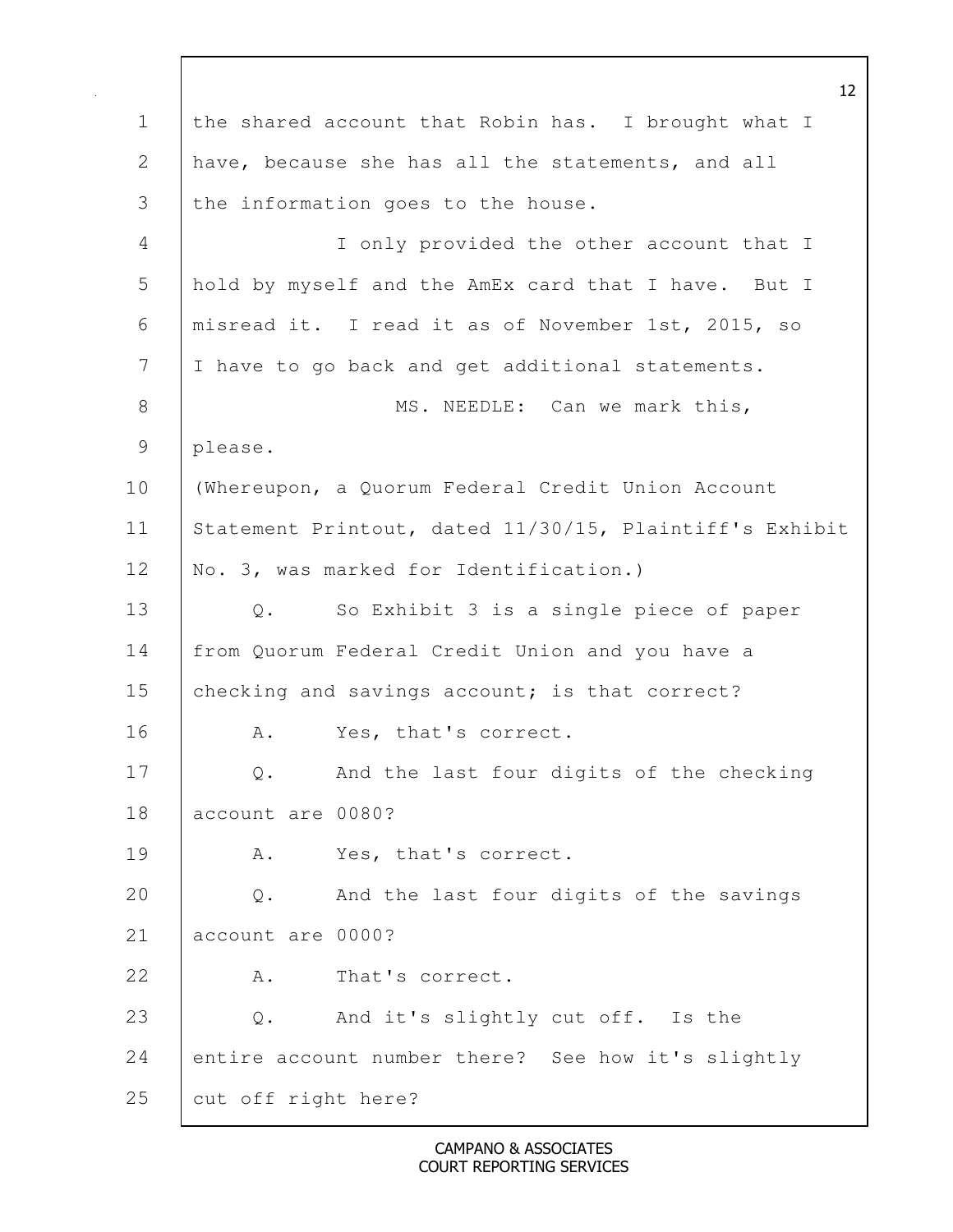13 1 | A. I can provide that to you afterwards. I 2 | mean, I just printed out what was on the screen. 3 MS. JENNINGS-LAX: Melissa, if I 4 may? 5 Do you know whether the account has more  $6$  than eight digits, the account number? 7 | THE DEPONENT: I don't know. 8 | MS. JENNINGS-LAX: Okay. Because I 9 am assuming that's what you were trying to figure 10 out. 11 Q. (By Ms. Needle) You didn't -- when did 12 you open this Quorum bank account? 13 | A. I don't remember. 14 | Q. Was it five years ago? 15 | A. No. It was probably this year. 16 Q. This year in 2015? 17 A. Yes, I think so. 18 | Q. Was it in the winter of 2015? 19 | A. No -- wait, it would have been in the 20 spring or the summer or early  $-$  I don't want to 21 guess. It was sometime this year but not in the 22 winter. 23 |  $\circ$ . What's the date of this statement that 24 you gave me? 25 A. It's yesterday's date.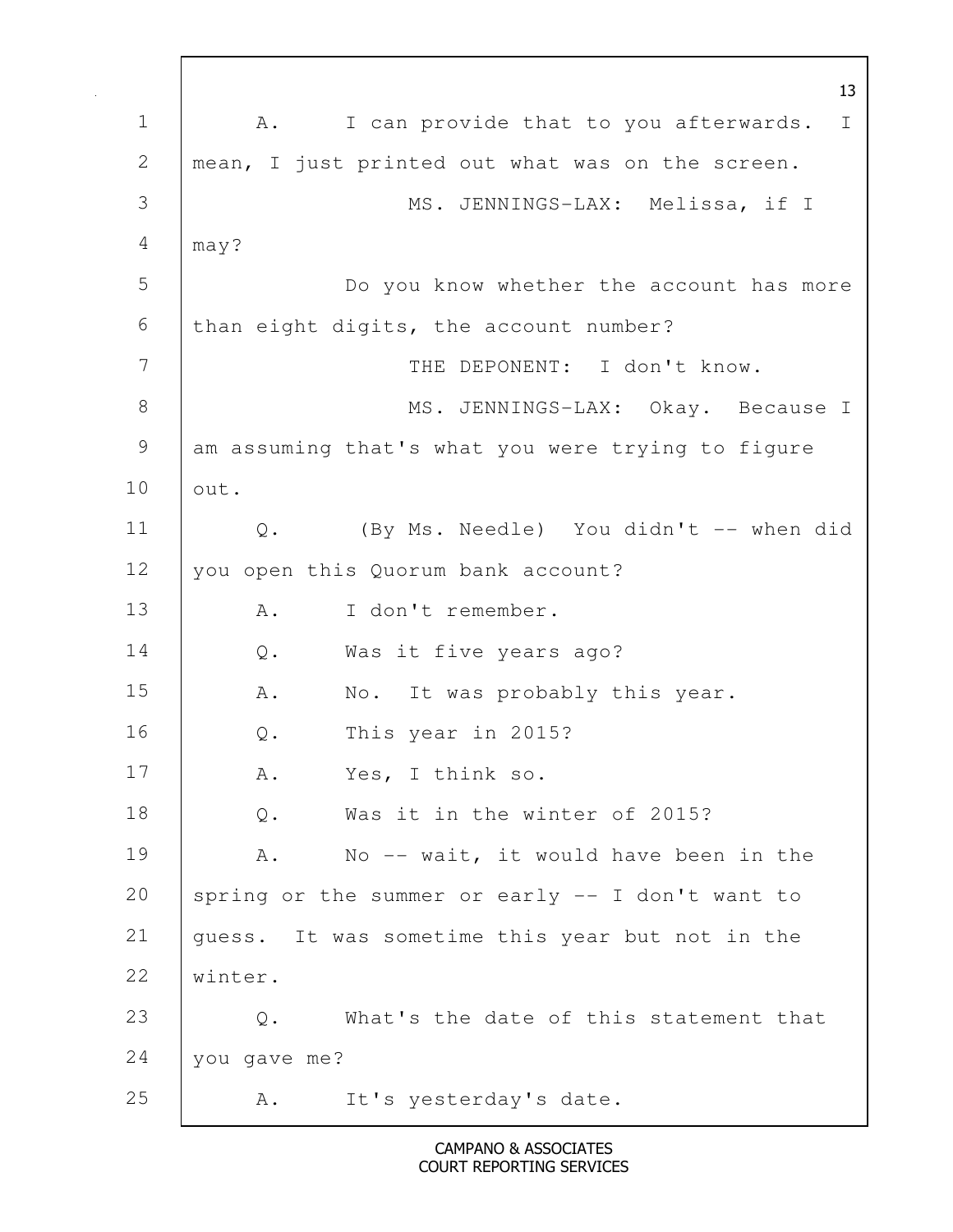14 1 |  $\qquad$  O. Where on that statement does it have 2 | yesterday's date? 3 A. I mean, I printed out, you know, what I 4 could from the statement. If you want to give me 5 | specifics of what --6 Q. Well, No. 2 requests that you produce to 7 me the bank statements for all accounts that you own 8 | from November 1, 2014 to the present. 9 A. This is the only account that I own. 10 | Q. But you only printed out one piece of 11 paper. Where are the other statements? Where is 12 the statement from September? Where is the 13 statement from October? Where is the statement from 14 August? 15 | A. I don't get statements on this account. 16 | It's not a VISA, like, there's no credit card. It 17 | will just show a series of transactions. 18 | Q. Well, where are the series of 19 | transactions from the prior months? 20 A. I will have to print them out. There is 21 not an easy way for me to get that. Unless I can 22 ask Quorum for a list of all the account 23 | transactions from November 1st, which is what can 24 do. 25 Q. Okay. You will get those to me?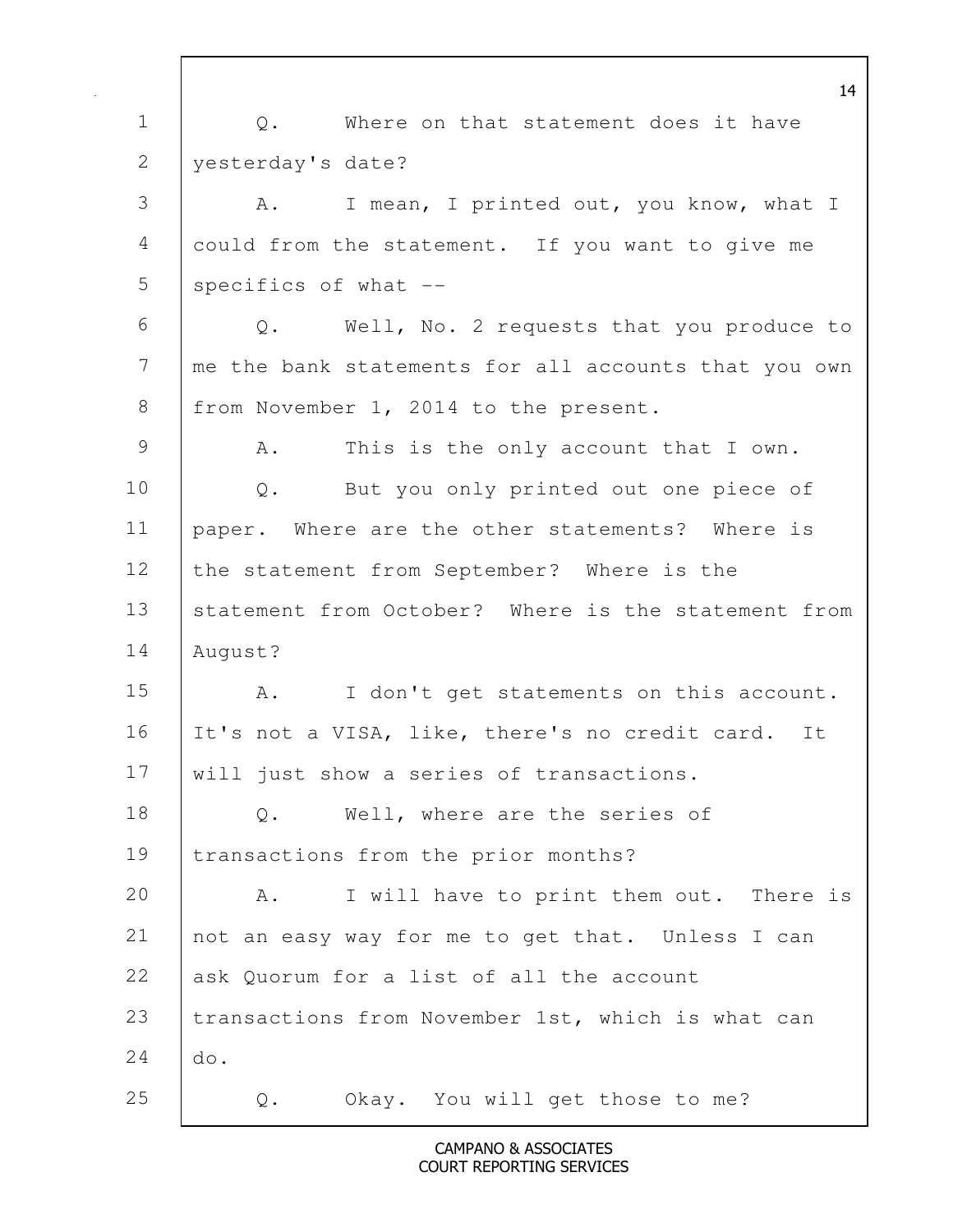15 1 | A. I will, yes. I will get a list of all 2 the transactions. 3 Q. Other than the Quorum account, do you 4 | own any other individual accounts? 5 A. I have an account at Fidelity with my  $6$   $\mid$  401(k) and I have an account at another institution 7 with a second 401(k). 8 Q. And since November 1st of 2015, have you 9 withdrawn any money from either of those 401(k) 10 plans? 11 A. No. 12 | Q. Have you ever withdrawn any money from 13 either of those 401(k) plans? 14 | A. Yes. 15 Q. When was the last time you withdrew 16 | money from either of those 401(k) plans? 17 | A. It would be approximately seven years 18 ago. 19 Q. Okay. Now, the pay that you are 20 currently earning from NBTY is that directly 21 deposited into your Quorum checking account 0080? 22 A. Yes, it is now. 23 Q. And for what period of time was the N --24 for how long has NBTY been directly deposited into 25 your individual Quorum account?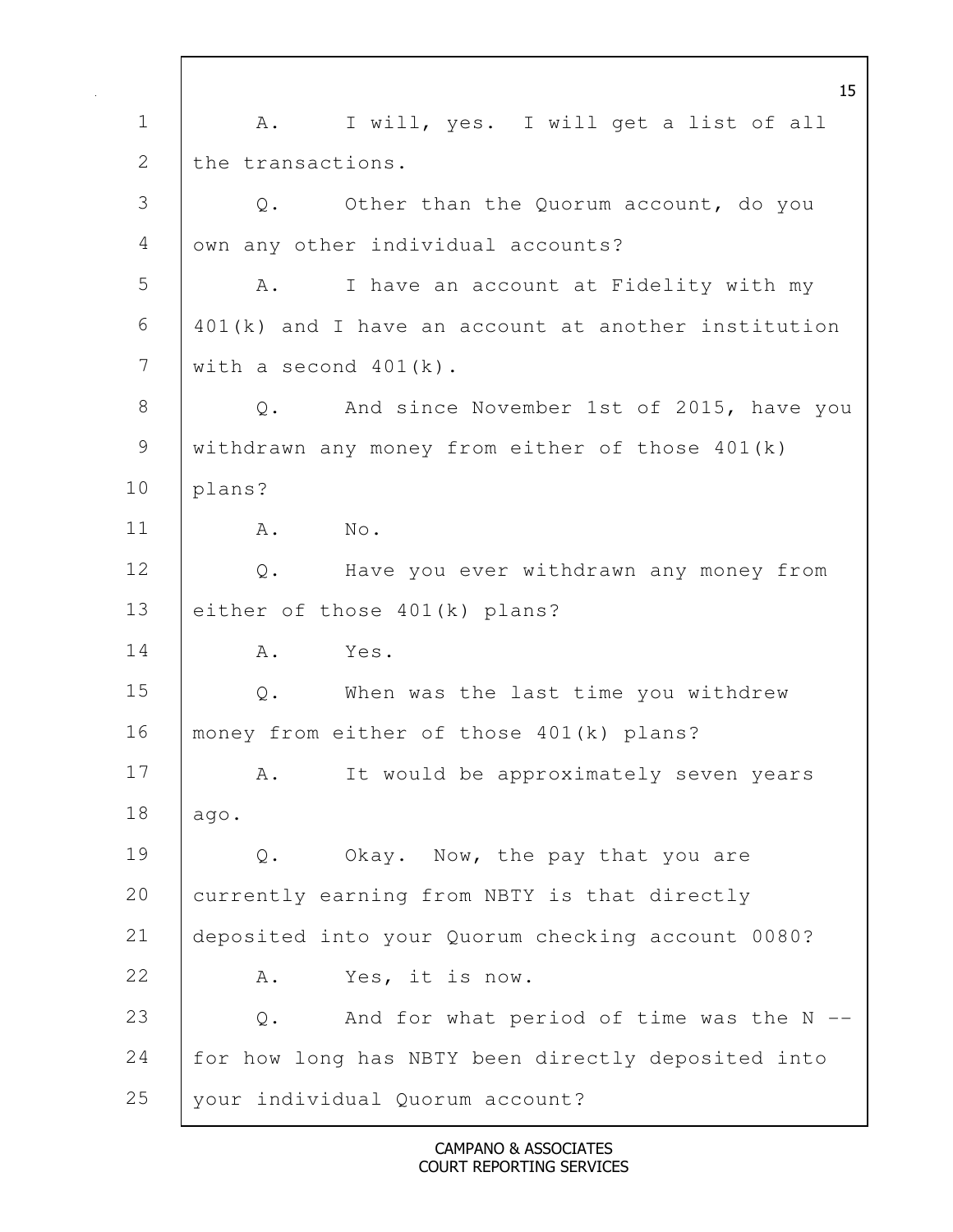16 1 | A. It hasn't happened yet. It will happen 2 the first time this week. 3 Q. Where was it going prior to -- 4 | A. They were giving me physical paychecks. 5 Q. Oh, they were physically giving you the 6 check; it wasn't directly deposited? 7 A. No. I think there was one direct 8 deposit into our joint account. 9 Q. And then after that -- so when was the 10 direct deposit into the joint account? 11 A. I would have to look at the account. 12 | Q. And subsequent to that, they were giving 13 | you physical checks? 14 | A. Yes. 15 Q. Why did it change? 16 | A. From the physical to the direct deposit? 17 Q. From the direct deposit into the joint 18 account to the physical checks. 19 | A. Once I was notified by my lawyer that I 20 should no longer -- 21 | MS. JENNINGS-LAX: If I may? Don't 22  $\Big|$  say what a lawyer has said to you. 23 | A. Okay. 24 Q. Why did you do it? I will withdraw the 25 | question.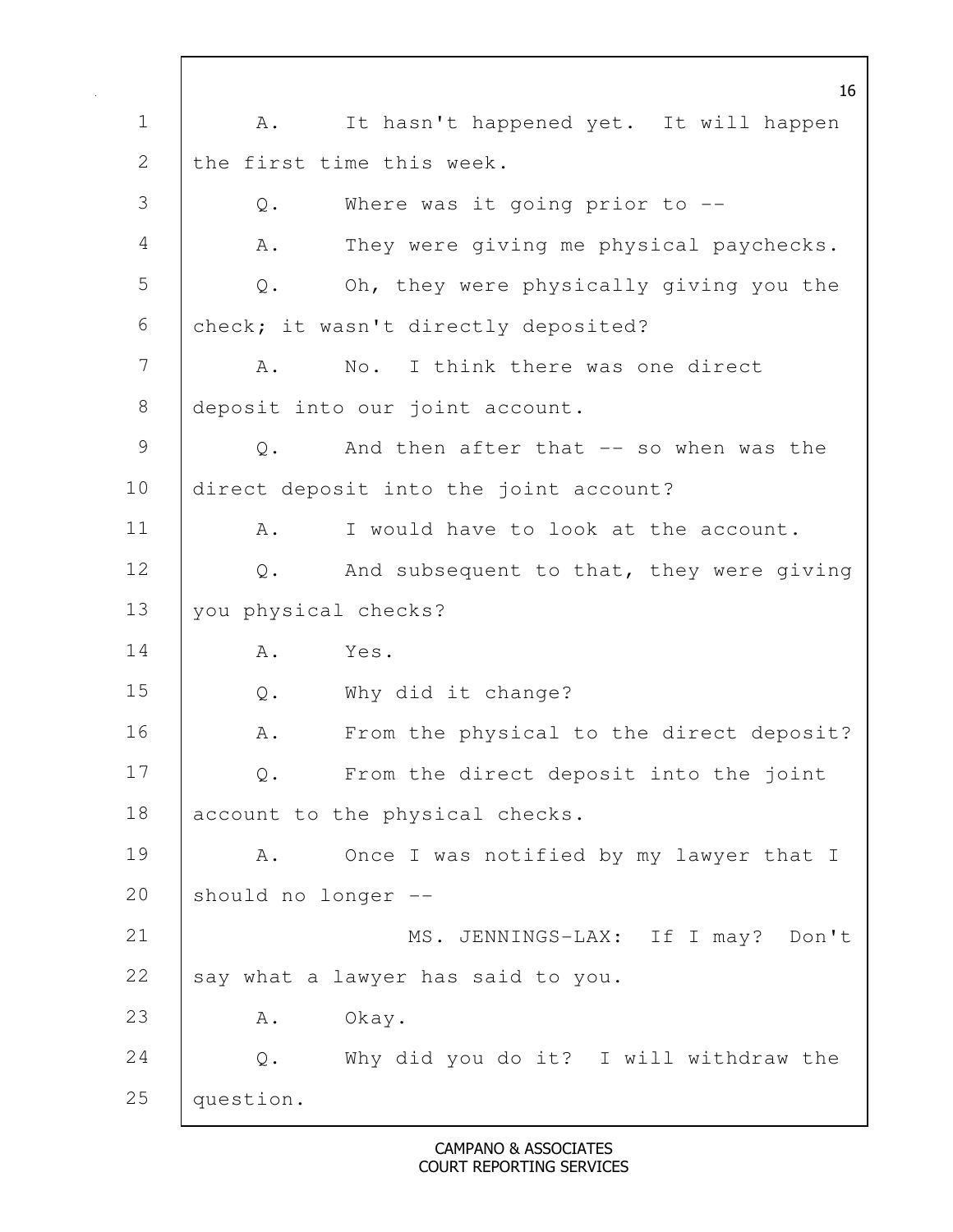17 1 | Did you talk to your employer and ask 2 them to cease directly depositing your pay into the 3 joint account? 4 A. Yes. 5 Q. And when did you do that? 6 A. I don't remember the date. 7 Q. Was it after you were served on 8 November 9th with the restraining order and the 9 divorce papers? 10 | A. It would have been after November 9. 11 Q. And did you inform your wife that you 12 were no longer directly depositing your pay into the 13 | joint account? 14 | A. I am not able to inform my wife about 15 anything at this time. 16 | O. So the answer is no? 17 A. The answer is I am not able to, whether 18 | I wanted to or not. 19 Q. Did you? 20 A. No. 21 Q. When you received the physical checks 22 from your employer, what did you do with them? 23 A. I was holding on to them. 24 Q. Have you deposited them into your Quorum 25 account?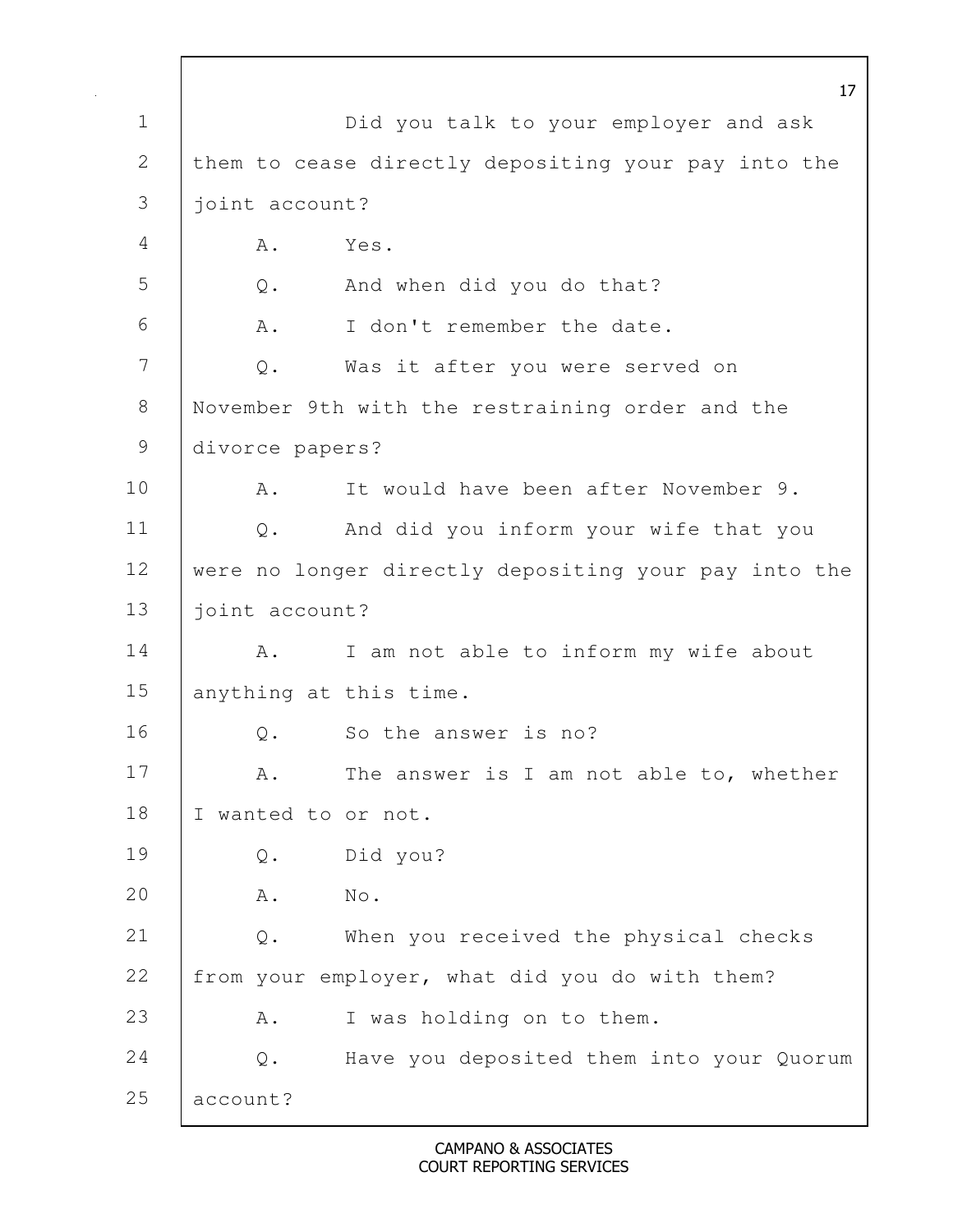|                |                   | 18                                                   |  |
|----------------|-------------------|------------------------------------------------------|--|
| $\mathbf 1$    | Α.                | Since then, yes.                                     |  |
| 2              | Q.                | When did you deposit them into the                   |  |
| 3              | Quorum account?   |                                                      |  |
| $\overline{4}$ | Α.                | A variety of different times.                        |  |
| 5              | Q.                | Why did you hold on to them?                         |  |
| 6              | Α.                | Because I had no address to have them                |  |
| $\overline{7}$ |                   | delivered to. So what was happening is normally      |  |
| $\,8\,$        |                   | they would mail it somewhere, but they were mailing  |  |
| $\mathsf 9$    |                   | it to the different places I was staying while I was |  |
| 10             |                   | trying to find a place to live. So I would have      |  |
| 11             |                   | to -- if they mail it, as an example, to a hotel, I  |  |
| 12             |                   | would have to wait to get to the hotel, and then I   |  |
| 13             |                   | would have to wait to deposit it.                    |  |
| 14             | $\mathbb Q$ .     | Why did you have to wait to deposit it?              |  |
| 15             | Α.                | Well, until I had time.                              |  |
| 16             | Q.                | Have you been using funds that are in                |  |
| 17             |                   | the joint account since November 9th?                |  |
| 18             | Α.                | Since November 9th -- what day was that              |  |
| 19             | during the week?  |                                                      |  |
| 20             | Q.                | Thursday, I believe.                                 |  |
| 21             | Α.                | So before November 9th, my pay was going             |  |
| 22             | into the account. |                                                      |  |
| 23             | Q.                | Into the joint account?                              |  |
| 24             | Α.                | Into the joint account. And the -- I                 |  |
| 25             |                   | have -- there's been very minor incidentals I've     |  |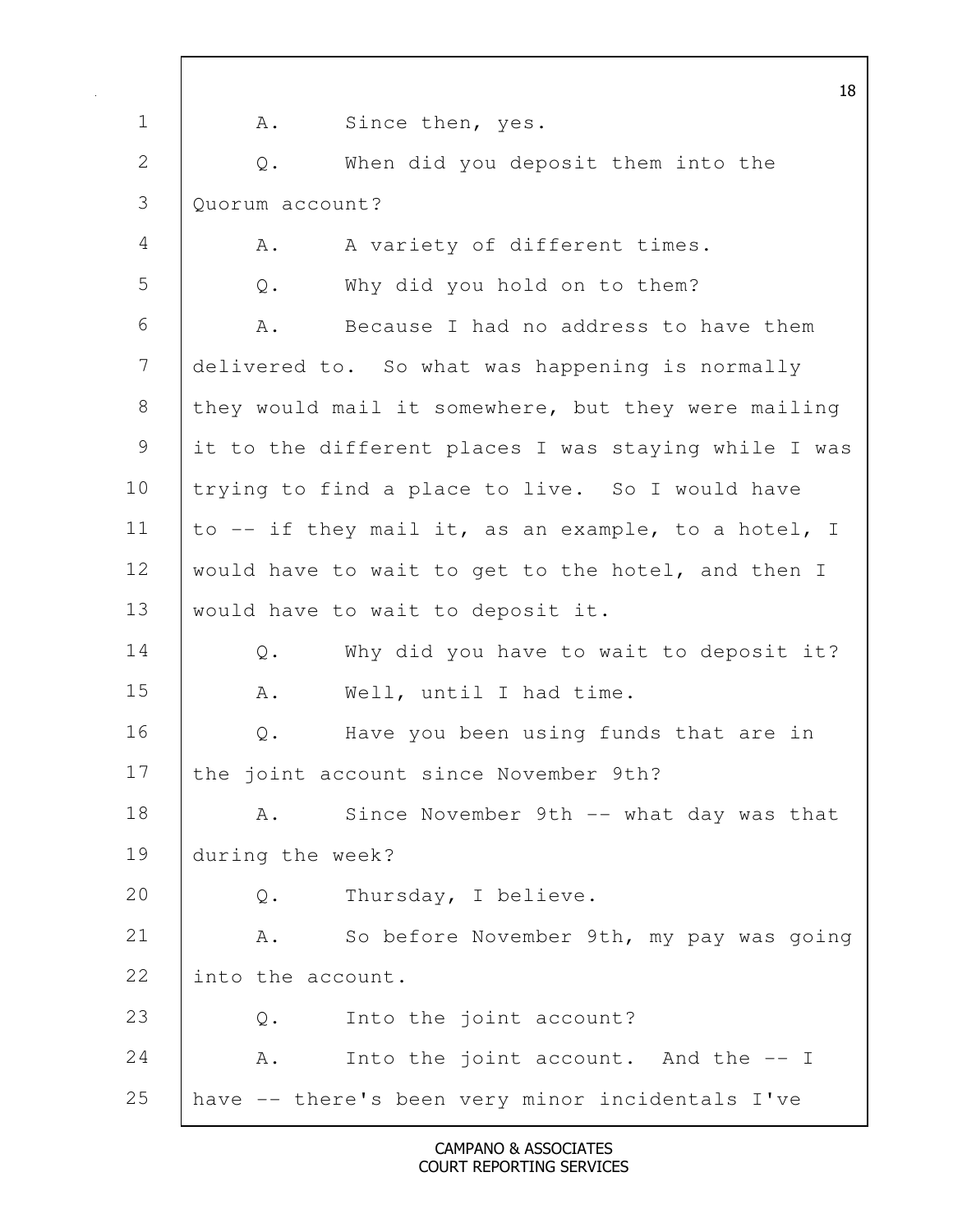19 1 used the joint account for. I think one meal, some 2 socks and shirts at Wal-Mart. And I am putting 3 money into the account for the kids. And so when I 4 took the kids to the Norwalk Maritime Museum, I 5 charged it to the joint account. 6 Q. Have you put any money into the joint 7 account since November 9th? 8 A. Yes. 9 Q. How much? 10 | A. \$500 a week. 11 Q. \$500 a week. And how much money a 12 week -- well, let me ask you this: The pay that you 13 are getting from NBTY, how often do you get paid? 14 | A. Weekly. 15 Q. So you're receiving a gross amount of 16 2,980.77 a week from NBTY? 17 | A. There's gross and net. So --18 | Q. I am asking you gross. 19 | A. Yes, that's my gross. 20 Q. That's your gross. And you are 21 | receiving a gross or net number of 4,000 and 22 Something from Combe? 23 A. I'm sorry, can you say that question  $24$  again? 25 | MS. NEEDLE: I am going to ask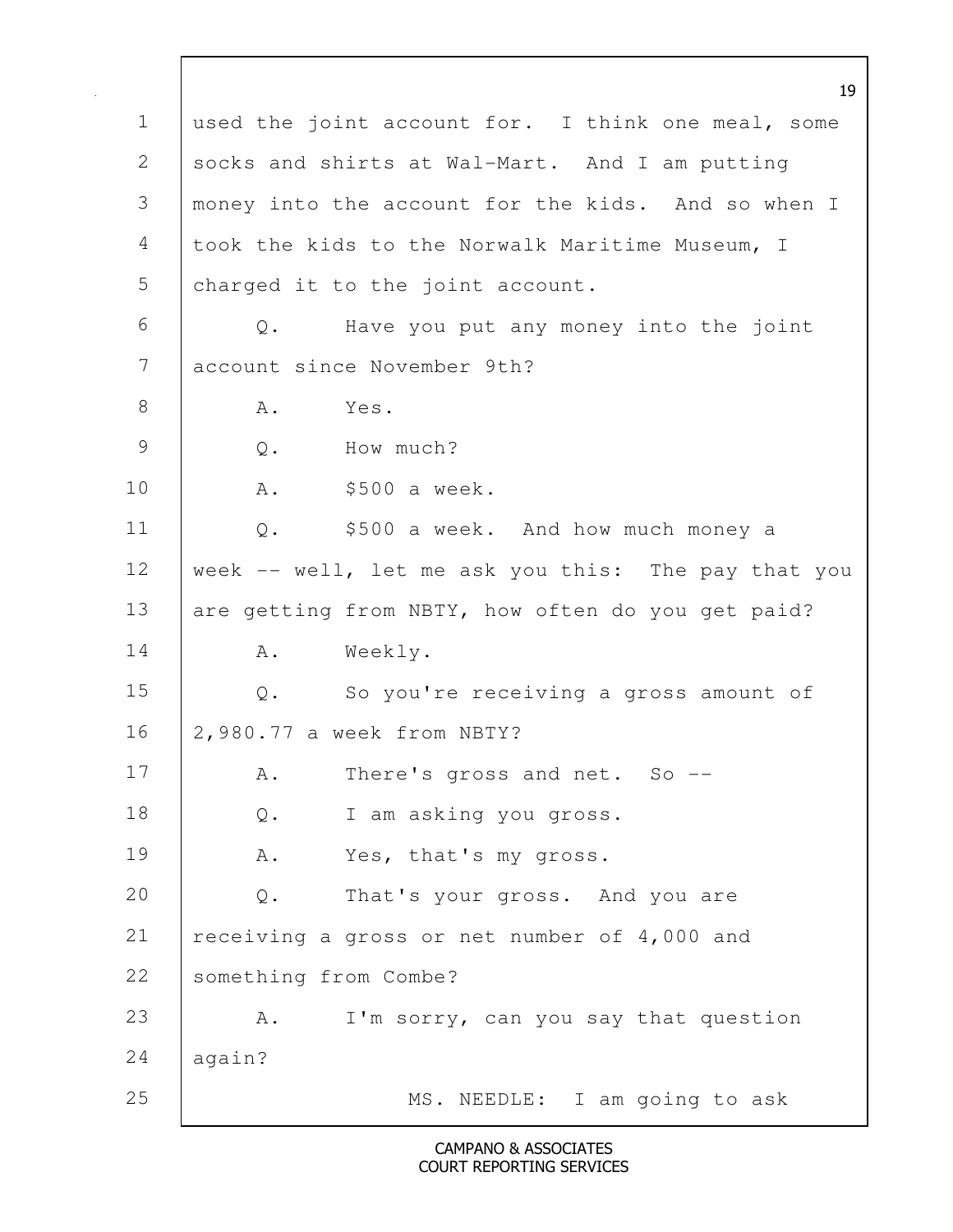|                | 20                                                     |  |  |
|----------------|--------------------------------------------------------|--|--|
| $\mathbf 1$    | you -- you're showing him notes in the middle of my    |  |  |
| 2              | question?                                              |  |  |
| 3              | MS. JENNINGS-LAX: It was actually                      |  |  |
| 4              | prior to your question, but --                         |  |  |
| 5              | MS. NEEDLE: It was in the middle                       |  |  |
| 6              | of my question. All right. If you want to take a       |  |  |
| $\overline{7}$ | break, I am happy to do it. All you have to do is      |  |  |
| $8\,$          | ask.                                                   |  |  |
| $\mathcal{G}$  | (By Ms. Needle) My question to you is<br>$\mathbb Q$ . |  |  |
| 10             | the 4,000 and something dollars that you get paid      |  |  |
| 11             | biweekly from Combe, is that a gross or a net          |  |  |
| 12             | amount?                                                |  |  |
| 13             | It's a net amount.<br>Α.                               |  |  |
| 14             | Okay. So it's approximately 2,000 net a<br>Q.          |  |  |
| 15             | week from Combe that you are receiving and             |  |  |
| 16             | approximately -- if we look at the net number from     |  |  |
| 17             | NBTY, can you tell me what --                          |  |  |
| 18             | It's on the check, 2152.07.<br>Α.                      |  |  |
| 19             | So you're receiving approximately 4152<br>$Q$ .        |  |  |
| 20             | net per week and you're contributing \$500 per week    |  |  |
| 21             | into the joint bank account; is that correct?          |  |  |
| 22             | For the kids.<br>Α.                                    |  |  |
| 23             | Well, regardless of what it's for,<br>$\mathbb Q$ .    |  |  |
| 24             | that's what you are doing, correct?                    |  |  |
| 25             | No other requests have been made<br>Yes.<br>Α.         |  |  |

 $\mathbf l$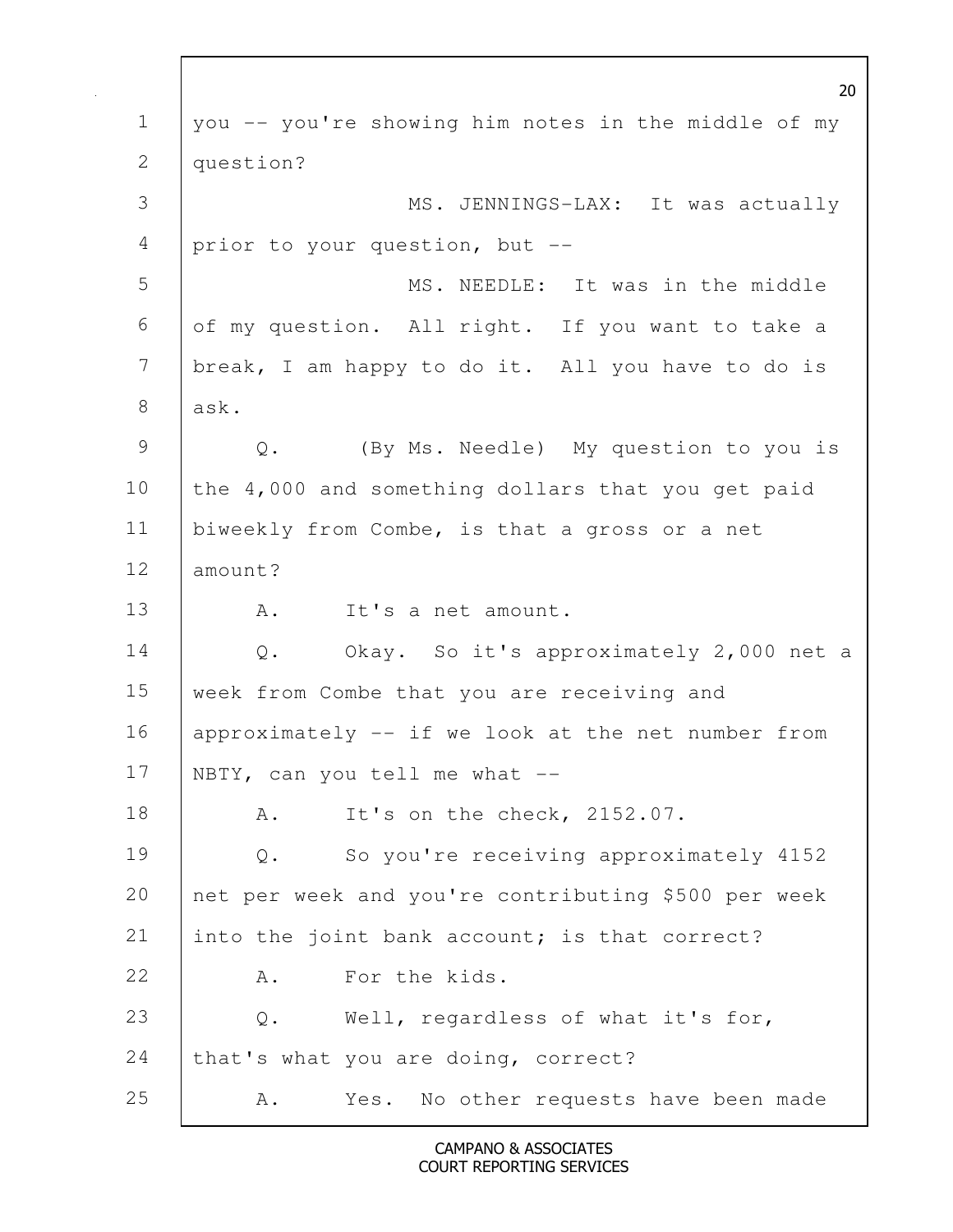|              | 21                                                       |
|--------------|----------------------------------------------------------|
| $\mathbf 1$  | for the house. No requests have been made for money      |
| $\mathbf{2}$ | at this point.                                           |
| 3            | No. 3 requires you to produce copies of<br>$Q$ .         |
| 4            | any and all charges through the use of credit cards      |
| 5            | or charge accounts in your name from November 1,         |
| 6            | 2014 to the present.                                     |
| 7            | Did you bring any documents responsive                   |
| $8\,$        | to Request No. 3 on the Schedule A of your Notice of     |
| 9            | Deposition?                                              |
| 10           | I did. I brought -- I misread it. I<br>A.                |
| 11           | didn't realize it was 2014. I brought the one            |
| 12           | credit card I have in my own name as of                  |
| 13           | November 1st, 2015. But I will go back and get the       |
| 14           | other statements.                                        |
| 15           | Well, how many credit cards do you have<br>Q.            |
| 16           | that are in your name, individually?                     |
| 17           | A. Just the American Express. And this                   |
| 18           | card was only used for Costco, I mean, primarily.        |
| 19           | It's a Costco membership American Express.               |
| 20           | And you are certain you don't have any<br>$\mathsf{Q}$ . |
| 21           | other credit cards in your name individually, sir?       |
| 22           | I had an Amazon card. I think it was<br>Α.               |
| 23           | canceled. But I don't have any of the statement          |
| 24           | information.                                             |
| 25           | When was the Amazon card canceled?<br>Q.                 |

 $\mathbf l$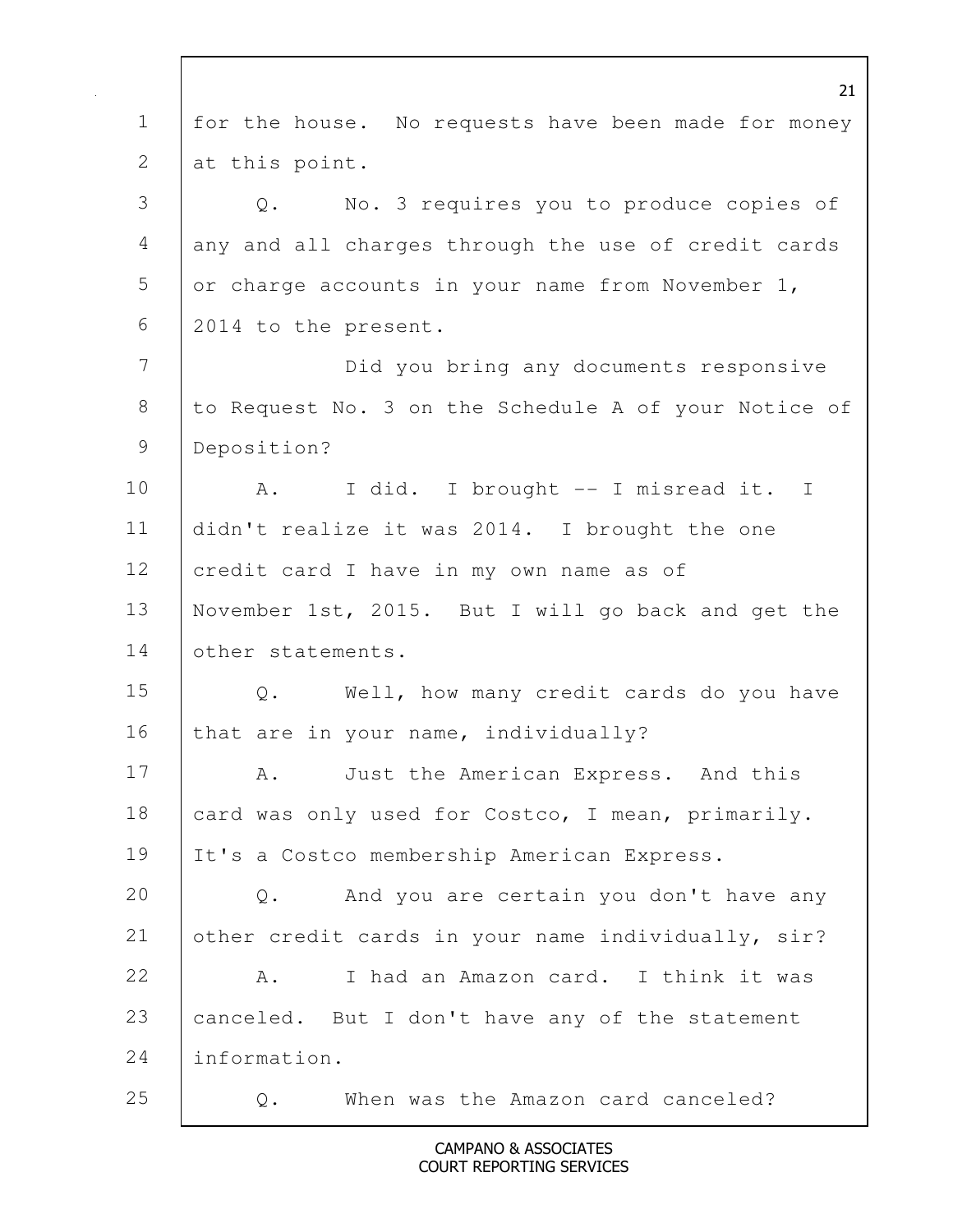22 1 | A. I think in the summer. 2 Q. Have you used the Amazon card this year 3 prior to it being canceled? 4 A. Not that I am aware of. The intent of 5 the card was to save money on a purchase. We paid 6 off the purchase. I believe it was also used to pay 7 the \$99 Prime fee and then we canceled it. I think 8 | I canceled it, but I haven't used it since. I was 9 told to cancel it. 10 Q. And that was always an individual Amazon 11 card? Or was it a joint card? 12 A. I think it was an individual. 13 | O. Other than the Amazon card that was 14 | canceled and the American Express, do you have any 15 other individual credit cards? 16 | A. No. 17 Q. Can I see what you brought in response 18 to Item No. 3? 19 A. Sure. This is a statement and itemized 20 information for a Costco card from November -- at 21 least November 1st, onwards, 2015. I can go back 22 and get the previous statements. 23 O. Is this one statement? 24 | A. Because the current statement hasn't 25 been issued right for these days, I gave you the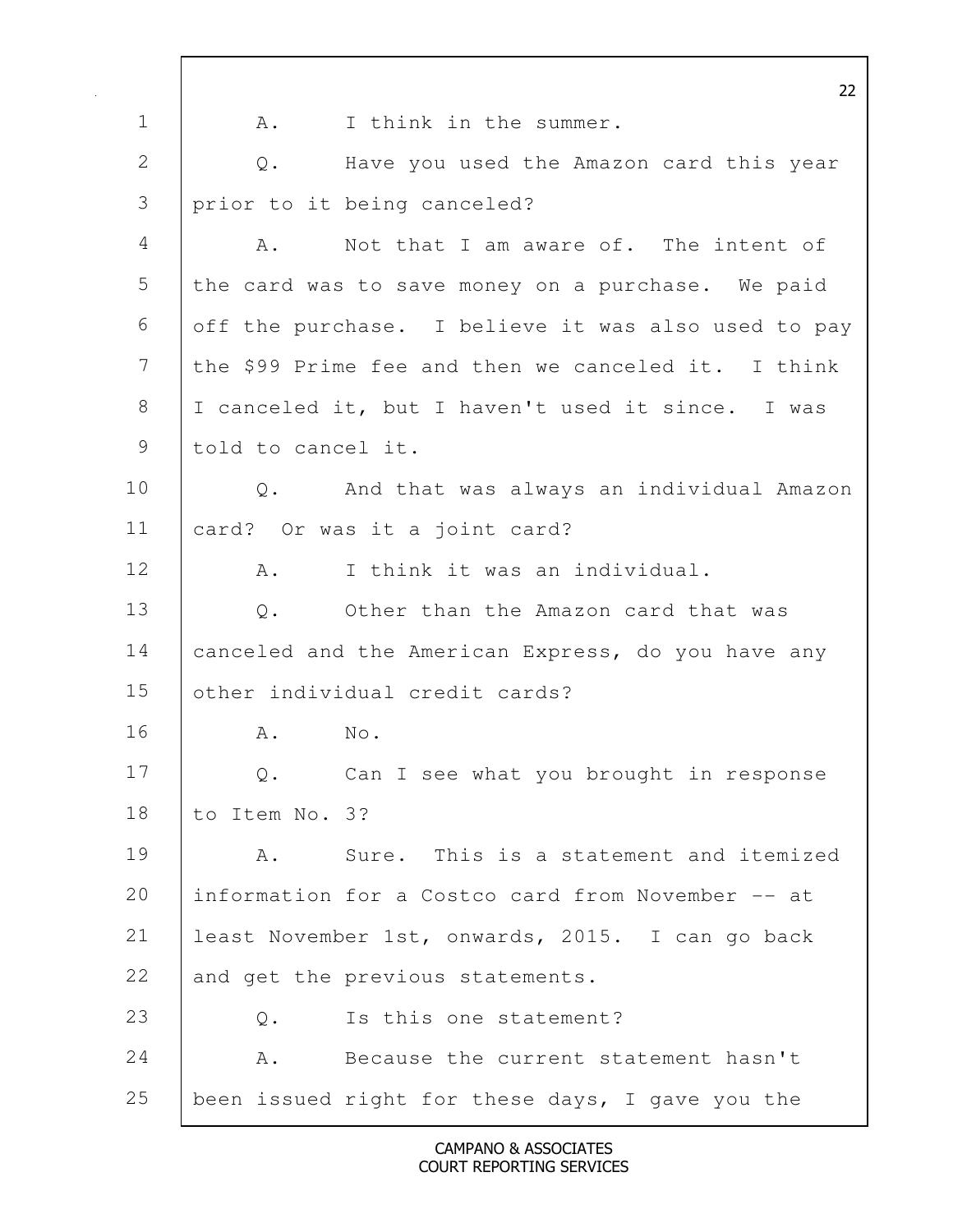|              |                   | 23                                                       |
|--------------|-------------------|----------------------------------------------------------|
| $\mathbf 1$  |                   | last statement I have. And then I printed out all        |
| 2            |                   | the itemized purchases made on the card up until         |
| 3            | today.            |                                                          |
| 4            |                   | MS. NEEDLE: Can we mark this,                            |
| 5            | please.           |                                                          |
| 6            |                   | (Whereupon, a Costco American Express Statement, closing |
| 7            |                   | date 12/8/15, Plaintiff's Exhibit No. 4, was marked for  |
| $8\,$        | Identification.)  |                                                          |
| $\mathsf{S}$ | Α.                | To my best recollection, that's the only                 |
| 10           |                   | credit card I use and have.                              |
| 11           | $\mathbb Q$ .     | Is this an American Express card?                        |
| 12           | Α.                | Yes.                                                     |
| 13           | $Q$ .             | Why does it have the Costco insignia on                  |
| 14           | it?               |                                                          |
| 15           | Α.                | Because it's also my American Express                    |
| 16           |                   | Costco card, so it's through Costco that I got this      |
| 17           | American Express. |                                                          |
| 18           | $Q$ .             | What's Jowdy and Jowdy?                                  |
| 19           | A .               | That's a legal firm.                                     |
| 20           | $\mathsf{Q}$ .    | What type of law do they do?                             |
| 21           | Α.                | They do a variety of different laws. I                   |
| 22           |                   | can't speak to their entire portfolio.                   |
| 23           | $\mathbb Q$ .     | Did you retain them?                                     |
| 24           | Α.                | Yes.                                                     |
| 25           | $\mathsf{Q}$ .    | Why did you retain them?                                 |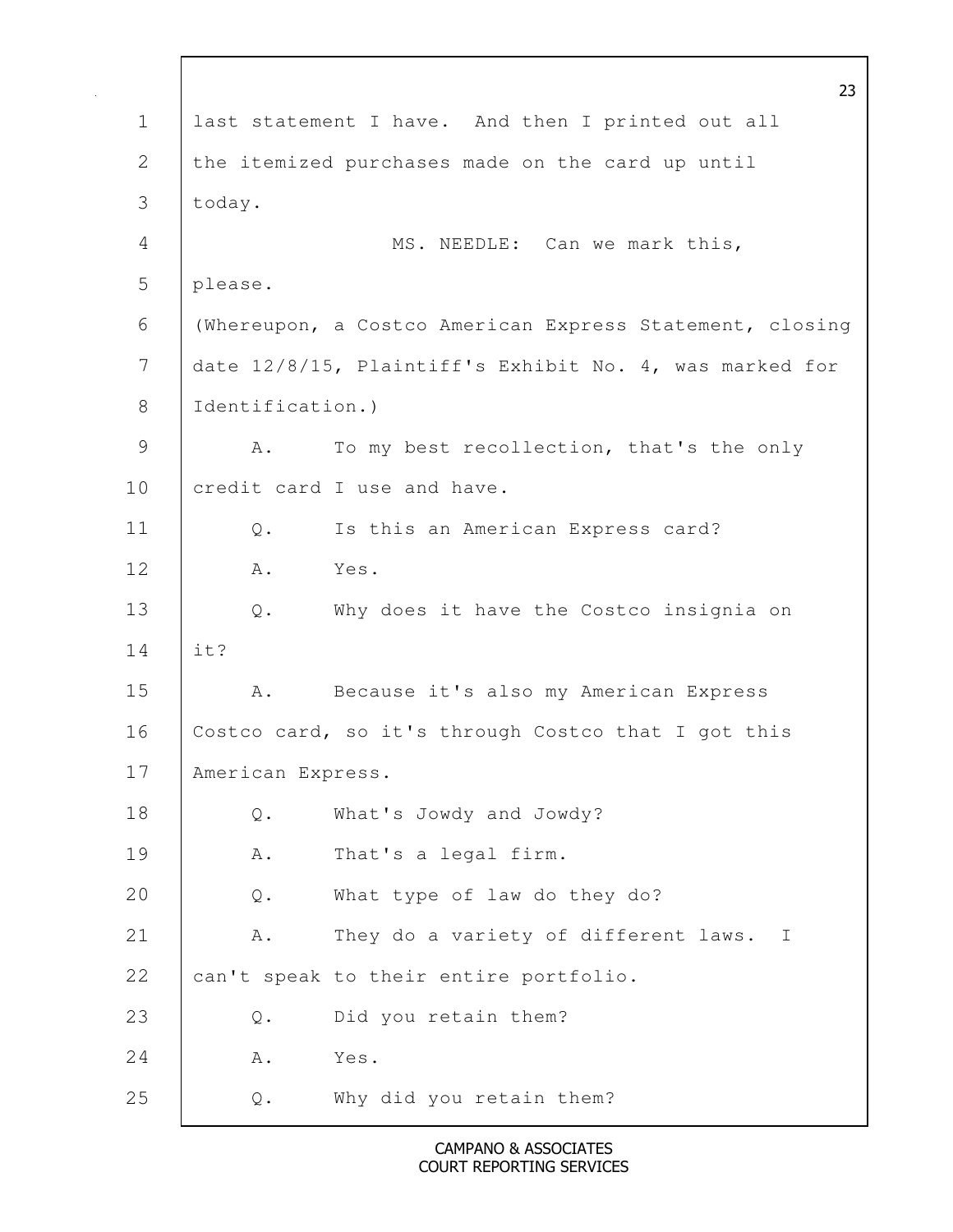24 1 | A. Do I have to answer that? Isn't this a 2 privileged question? 3 Q. No. Your lawyer will object, trust me. 4 MS. JENNINGS-LAX: You may answer 5 the type of law for which you retained them. 6 A. I retained them for criminal law. 7 Q. Okay. And what is Spring Hill Suites? 8 | A. That's where I stayed once I was not 9 allowed to go back to my house. 10 | 0. And where is that located? 11 R. In Long Island. 12 | Q. Is that close to your place of 13 employment? 14 | A. Yes. 15 Q. How long did you stay at Spring Hill 16 Suites? 17 | A. Fourteen days. 18 | Q. Have you paid the American Express bill 19 since November? 20 A. I made one -- sorry, there were two 21 payments made -- I believe it was November 10th or 22 11th -- that covered family expenses previous to the 23 9th and a portion of the Spring Hill Suites. None 24 of the other expenses have been paid for. 25 Q. And from what account did you --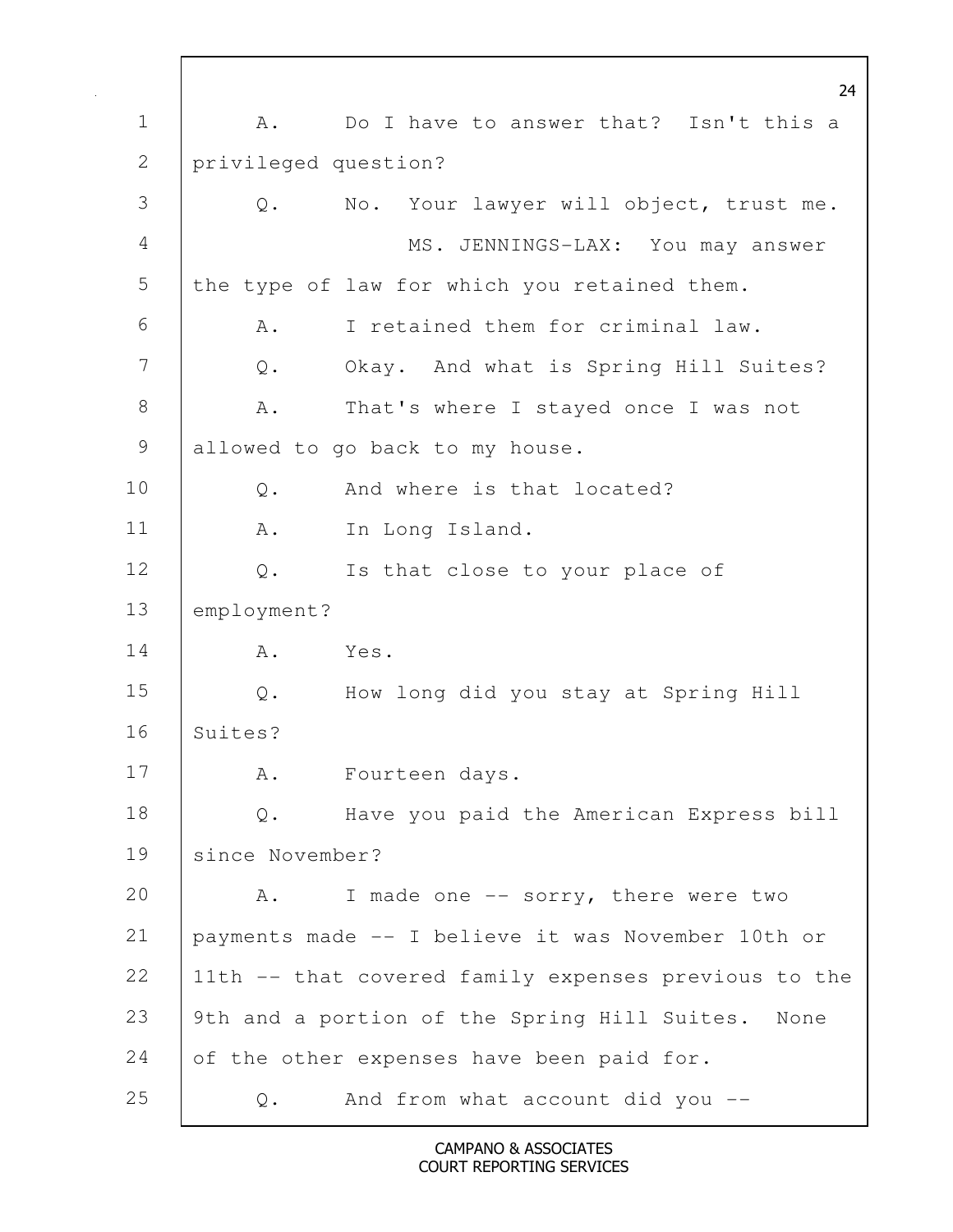25 1 | A. From our joint account. None of the 2 other expenses have been paid. 3 Q. They have been paid from what account? 4 | A. I'm sorry? 5 Q. You said the other expenses have been 6 paid? 7 A. No, I'm saying currently none of the 8 other expenses have been paid. 9 Q. And is it your intention to pay the 10 other expenses from your individual Quorum account? 11 A. Yes. 12 Q. What did you buy at Costco for \$480? 13 | A. I bought a computer. 14 | Q. A computer. 15 A. If you look at the other sheets, you 16 | will see that that portion has been covered. 17 Q. This portion has been covered? 18 | A. No. 19 | MS. JENNINGS-LAX: Can I explain? 20 MS. NEEDLE: Go ahead. 21 MS. JENNINGS-LAX: That is 22 something that shows up on the computer. He wasn't 23 able to get it clear, so that's why you have two 24 sheets printed out. If you look at the other 25 | summary of charges  $-$  you have another two sheets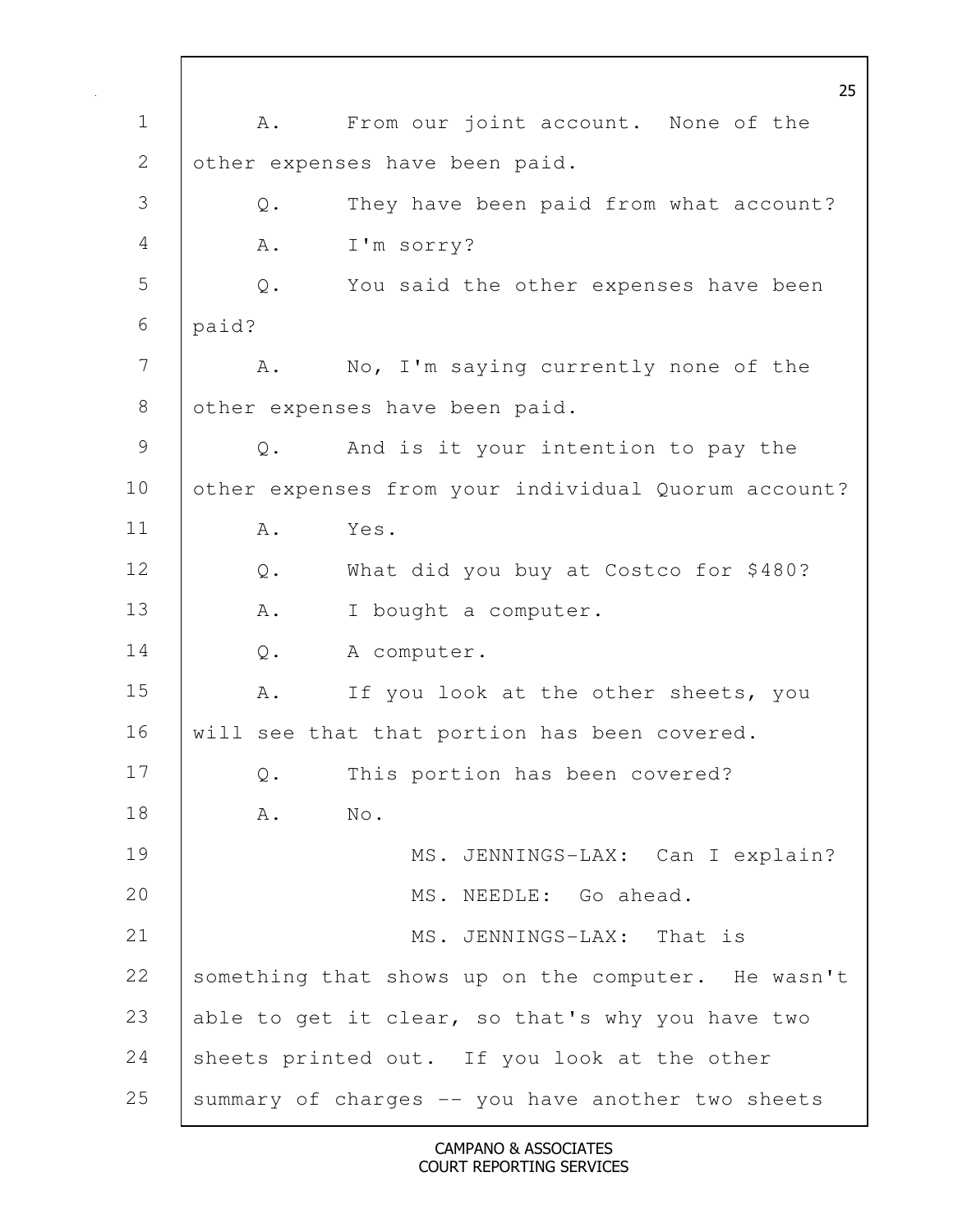26 1 that show summary of charges -- that part of it is 2 uncovered. So together they make a full listing of 3 the charges that have been incurred. Do you see? 4 MS. NEEDLE: Yes, I do. 5 Q. (By Ms. Needle) So the \$2,500 charge 6 here is the same \$2,500 charge on November 23rd for 7 Jowdy and Jowdy? 8 A. I was just trying to make sure that 9 | the  $--$  yes. 10 | Q. And you will get me the balance of the 11 | American Express statements through November 1, 12 2014? 13 A. Yes. 14 Q. And how quickly do you think you can do 15 that, sir? 16 | A. I think by the end of this week. 17 | Q. What do you have to do to get these 18 | statements; go online and print them out? 19 A. Yes. 20 Q. You can't do that today? 21 A. I can try to do it tonight and give it 22 to my lawyer tomorrow, which will be the end of the 23 week. 24 | O. And how about the Ouorum bank 25 statements, can you do that as well online?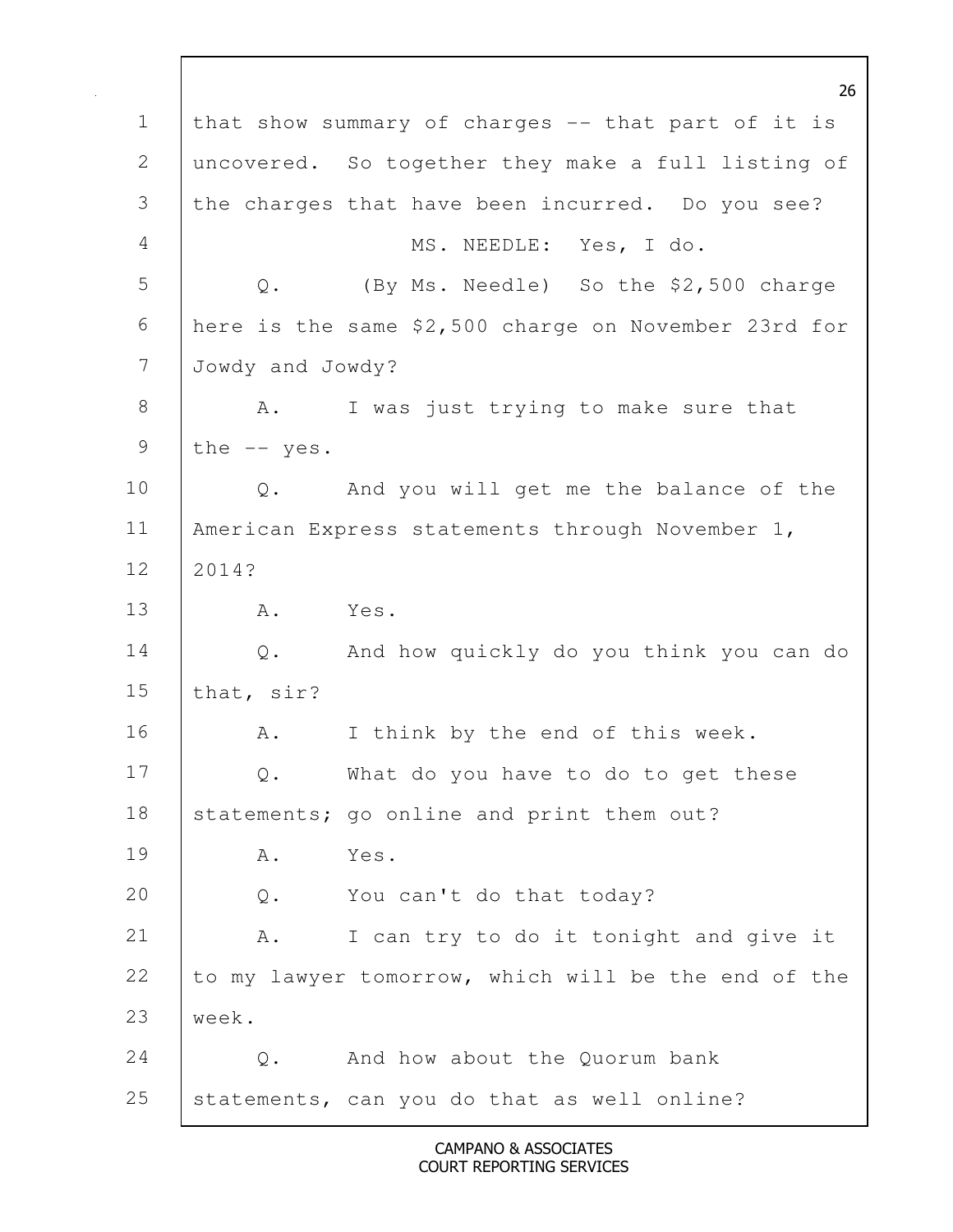27 1 | A. No. I have no ability to print out 2 previous -- I would have to go to Quorum and ask 3 them to send me a summary. I don't have that 4 ability online. 5 Q. So you have to physically go to the  $6$  bank? 7 | A. The way I would do it online is it would 8 just keep scrolling down, so I can try to do 9 multiple screen shots as far back as it will go. It 10 will appears somewhat similar to how the American 11 Express is going to come out. Or I can ask them to 12 do a summary on it. 13 Q. When I look at Exhibit 3, this Quorum 14 | statement, it says on here "last 15 days" but I'm 15 not seeing the last 15 days on this one piece of 16 paper. 17 A. That's right. The way the website works 18 is you would click on "Classic Checking" and it 19 would show you itemized and you would scroll through 20 all the itemized. 21 Q. And you can't print that out? 22 A. I can. I am just saying it'll appear 23 like the -- I can't print out all the itemized. I 24 will have to go through each itemized and take a  $25$  screen shot, go back and do another screen shot.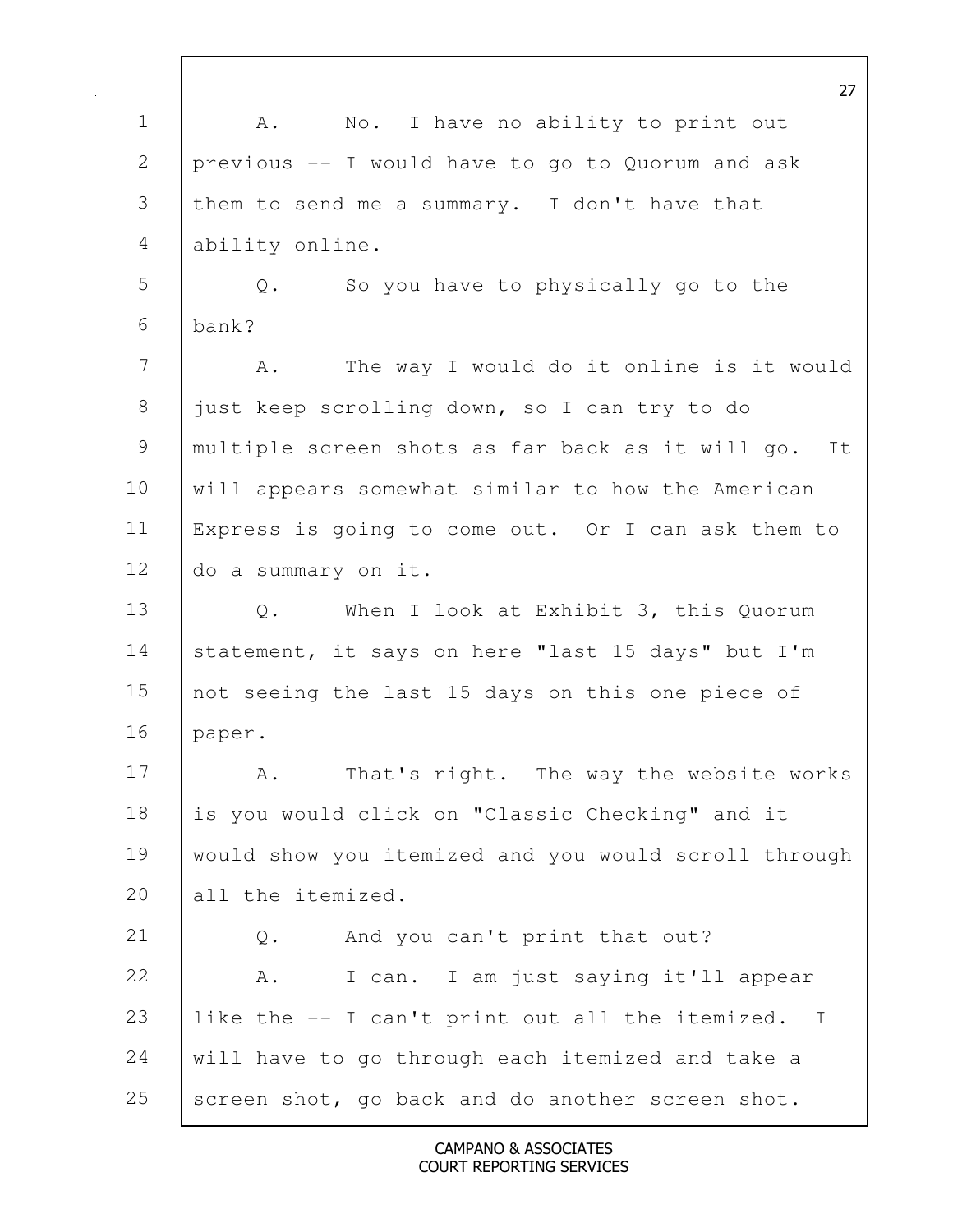28 1 Q. Can you contact Quorum bank and ask them 2 to send you copies of your bank statements? 3 | A. Yes, that's what I plan to do. 4 Q. And have you done that yet? 5 | A. No. 6 Q. Why didn't you do it when you got the 7 Notice of Deposition? 8 | A. All I thought you wanted to know was 9 what the account was. 10 | Q. So just to make sure, you don't have any 11 other individual credit card statements, other than 12 the American Express and the Amazon card that you 13 believe was canceled? 14 | A. Yeah, the Amazon statements would be at 15 the house. I don't have the ability to get them. 16 | Q. And when do you believe the Amazon was 17 canceled? 18 | A. Sometime in the summer of this year. 19 Q. And when was the last time you used it? 20 | A. It was only used twice: Once was to 21 make a purchase; and once was to pay for Amazon 22 Prime. 23 Q. And what was the purchase it was used 24 for? 25 A. The shelving set that went into the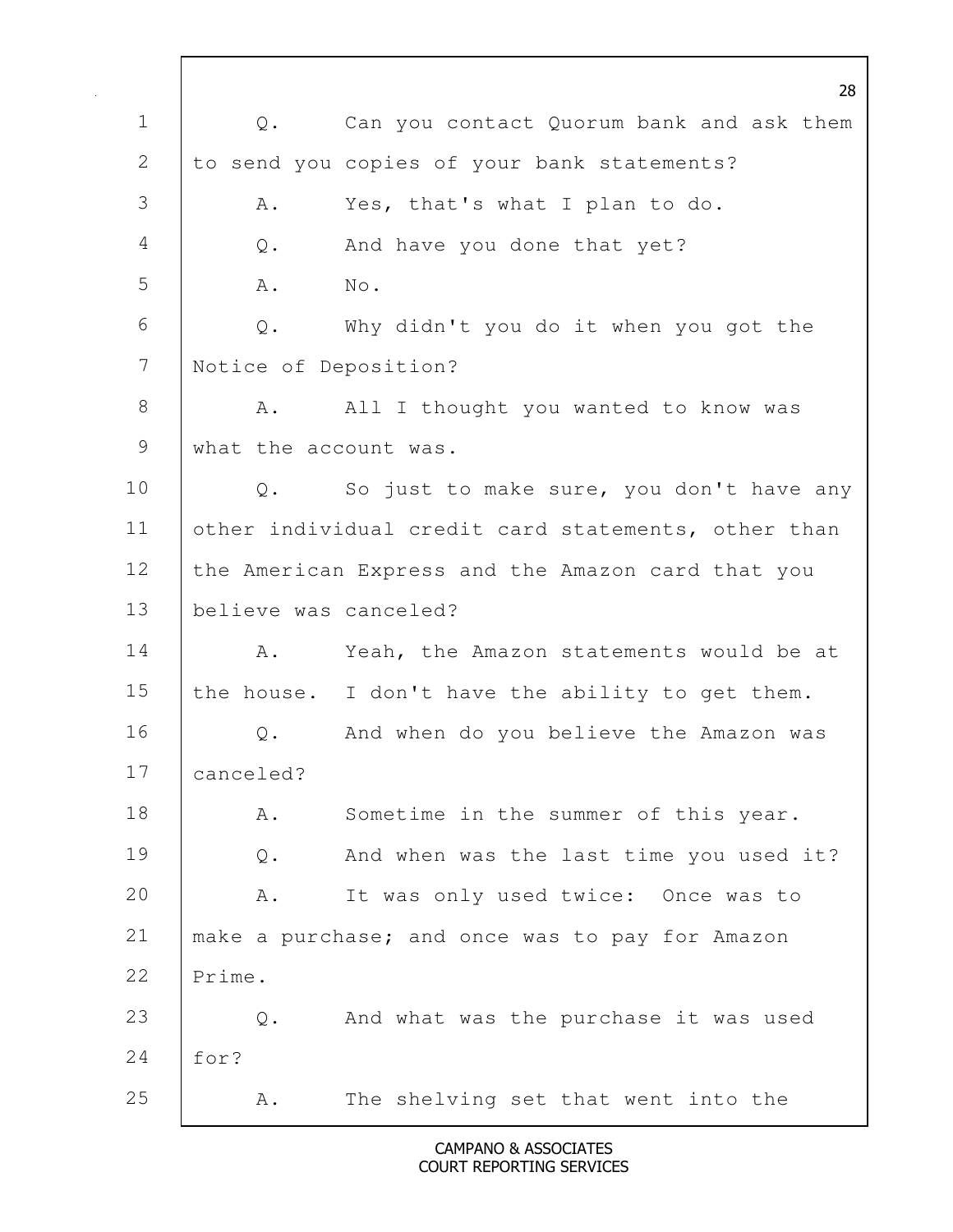29 1 basement. 2 Q. Okay. Item No. 4 on Schedule A, any and 3 all external hard drives that you removed from the 4 marital home. 5 A. I did not remove any hard drives in the 6 marital home on or about November 9th. 7 Q. Any and all gaming systems that you 8 Fremoved from the marital home. 9 A. I have the Xbox available. I think it's 10 been discussed. 11 | Q. It's in your car? 12 A. I thought it was. I would have to go 13 back to my house and get it. But it's packed up. 14 Q. Why did you think it was in your car? 15 | A. I put it in a bag and I left that bag in 16 | my house. But it's packed up and ready to go. 17 Q. No. 6, copies of any and all evidence, 18 including but not limited to photographs and glass 19 vials of hydromorphone or any other drugs that you 20 have found pursuant to Paragraph 9 of your affidavit 21 on November 9th, 2015. 22 A. Those are the pictures I have. 23 MS. NEEDLE: Can you mark these, 24 please. 25 | (Whereupon, a Packet of Photos, Plaintiff's Exhibit No. 5,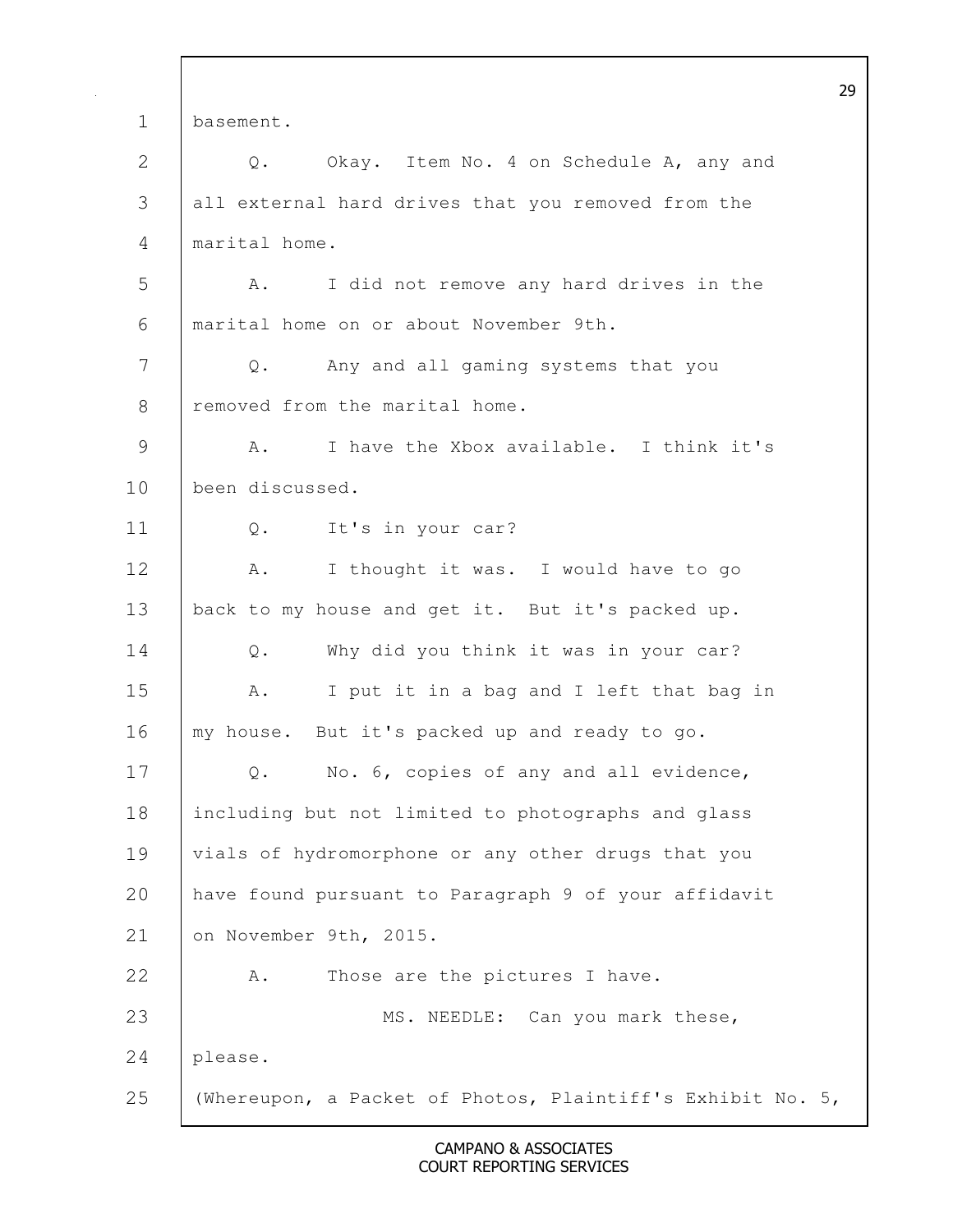|               |                 |               | 30                                       |
|---------------|-----------------|---------------|------------------------------------------|
| $\mathbf 1$   |                 |               | was marked for Identification.)          |
| 2             |                 | Q.            | Did you take photographs of the objects  |
| 3             |                 |               | that are in Exhibit 5?                   |
| 4             |                 | Α.            | Yes.                                     |
| 5             |                 | Q.            | And did you take them on your phone?     |
| 6             | Α.              |               | Yes.                                     |
| 7             |                 | $\mathbb Q$ . | Were they all taken at the same time?    |
| 8             |                 | Α.            | No, they were taken at different times.  |
| $\mathcal{G}$ |                 | $\mathbb Q$ . | Can you tell me when each was taken?     |
| 10            |                 | Α.            | I can only tell you approximate times,   |
| 11            |                 |               | unless you want me to refer to my phone. |
| 12            |                 | Q.            | You can refer to your phone.             |
| 13            |                 | Α.            | I don't have it.                         |
| 14            |                 |               | Q. You don't have your phone with you    |
| 15            | today, sir?     |               |                                          |
| 16            |                 | Α.            | I have my work phone, but these were     |
| 17            |                 |               | taken on my personal phone.              |
| 18            |                 | $\mathbb Q$ . | And you don't have your personal phone   |
| 19            | with you today? |               |                                          |
| 20            |                 | Α.            | No.                                      |
| 21            |                 | $\mathbb Q$ . | Do you have any other phones besides     |
| 22            |                 |               | your personal phone and your work phone? |
| 23            |                 | Α.            | No.                                      |
| 24            |                 | $\mathsf Q$ . | And your personal phone is what type of  |
| 25            | phone?          |               |                                          |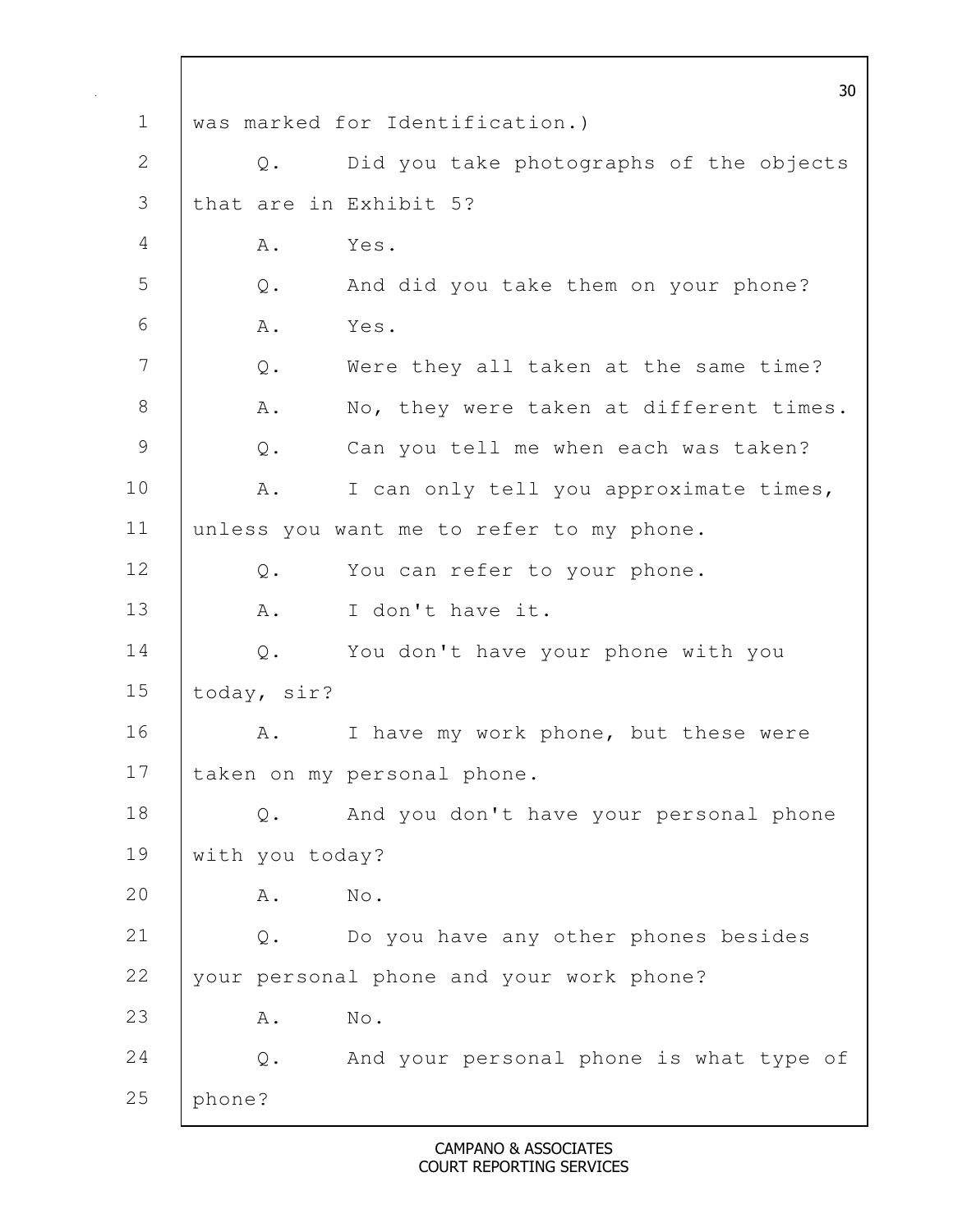|               |                |                                                    | 31 |
|---------------|----------------|----------------------------------------------------|----|
| $\mathbf 1$   | Α.             | An iPhone.                                         |    |
| $\mathbf{2}$  | $\mathbb Q$ .  | Where is it?                                       |    |
| 3             | A .            | I think it's at home.                              |    |
| 4             | $\mathsf{Q}$ . | You left your personal --                          |    |
| 5             | Α.             | No, at my new place.                               |    |
| 6             | Q.             | At your new place?                                 |    |
| 7             | Α.             | Yes.                                               |    |
| $\,8\,$       | Q.             | Where you are currently living?                    |    |
| $\mathcal{G}$ | A .            | Yes.                                               |    |
| 10            | $\mathsf{Q}$ . | What is your phone number?                         |    |
| 11            | A .            | $203 - -$                                          |    |
| 12            | Q.             | Your personal phone is 203 --                      |    |
| 13            | Α.             | $(203) 274 - 1732$ .                               |    |
| 14            | Q.             | What is your work phone number?                    |    |
| 15            | Α.             | Can I refer to my phone?                           |    |
| 16            | $\mathsf{Q}$ . | You don't know your work phone number by           |    |
| 17            | heart?         |                                                    |    |
| 18            | A.             | No, I just got this.                               |    |
| 19            | $\mathsf{Q}$ . | When did you get it?                               |    |
| 20            | Α.             | It would have been -- when did I get the           |    |
| 21            |                | phone or my work number? Sorry, I have a work cell |    |
| 22            |                | phone and a work direct line. Which number are you |    |
| 23            | referring to?  |                                                    |    |
| 24            | Q.             | Well, you're holding a phone in your               |    |
| 25            | hand, correct? |                                                    |    |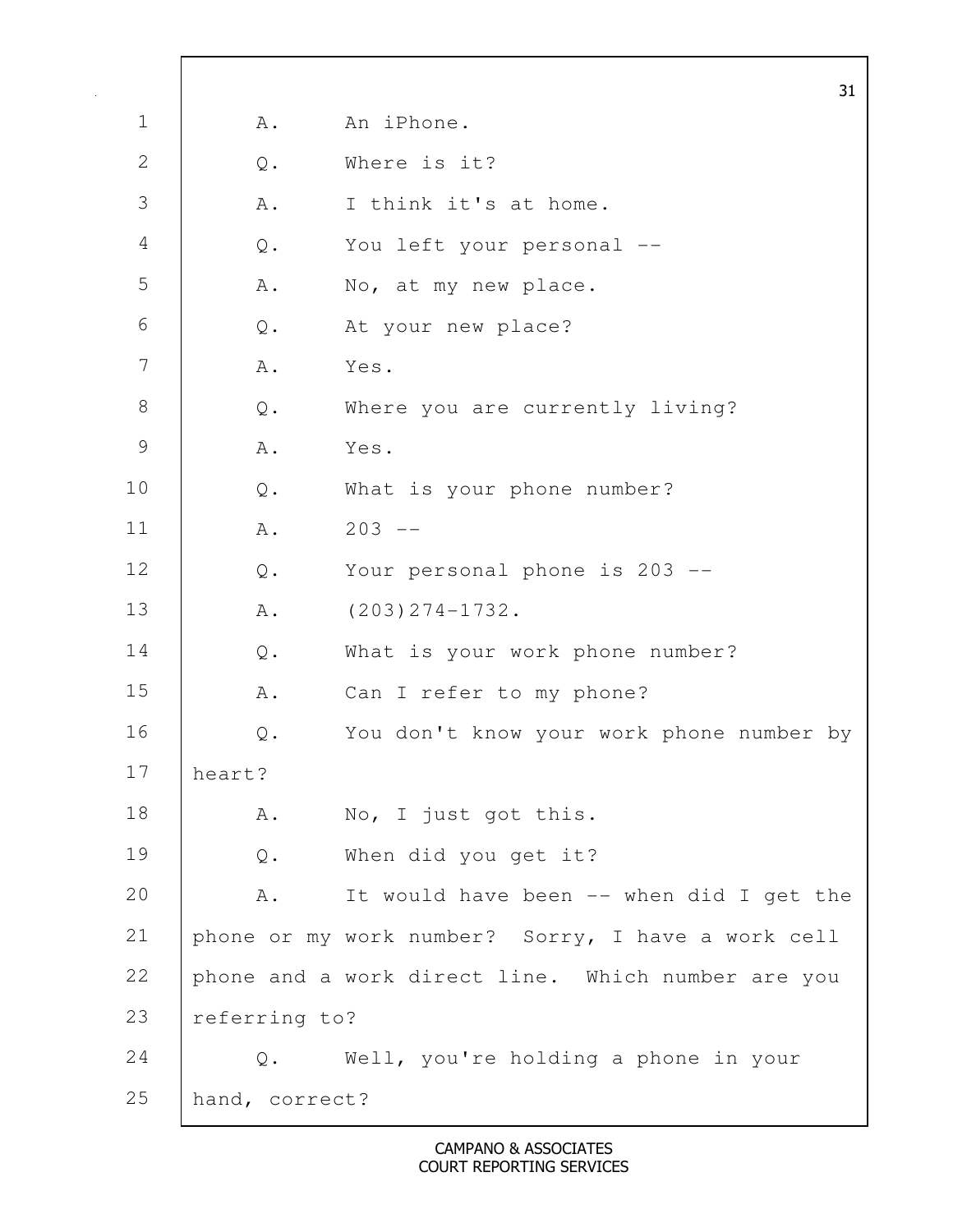|                |                    |                                                      | 32 |
|----------------|--------------------|------------------------------------------------------|----|
| $\mathbf 1$    | Α.                 | Yes.                                                 |    |
| 2              | $\mathsf{Q}$ .     | And that's a cell phone, correct?                    |    |
| 3              | Α.                 | Yes.                                                 |    |
| $\overline{4}$ | $\mathsf{Q}$ .     | And what type of phone is that?                      |    |
| 5              | Α.                 | An iPhone.                                           |    |
| 6              | $Q$ .              | And is that a work iPhone?                           |    |
| 7              | Α.                 | Yes.                                                 |    |
| $8\,$          | $Q$ .              | And your employer NBTY gave you that                 |    |
| $\mathcal{G}$  | iPhone?            |                                                      |    |
| 10             | Α.                 | Yes.                                                 |    |
| 11             | $Q$ .              | When did they give you that iPhone?                  |    |
| 12             | Α.                 | Can I look at the calendar?                          |    |
| 13             | $Q$ .              | No. Do you know off the top of your                  |    |
| 14             |                    | head? What month did they give you the phone?        |    |
| 15             | Α.                 | It would have been this month.                       |    |
| 16             | $Q$ .              | This month is December.                              |    |
| 17             | A.                 | Sorry, November. At the very beginning               |    |
| 18             |                    | of -- probably the -- probably the very beginning of |    |
| 19             | November I got it. |                                                      |    |
| 20             | Q.                 | When did you start working for NBTY?                 |    |
| 21             | Α.                 | October 19th.                                        |    |
| 22             | $\mathsf{Q}$ .     | And they gave you this phone at the                  |    |
| 23             |                    | beginning of November that you are holding in your   |    |
| 24             | hand?              |                                                      |    |
| 25             | Α.                 | Yes.                                                 |    |

 $\Gamma$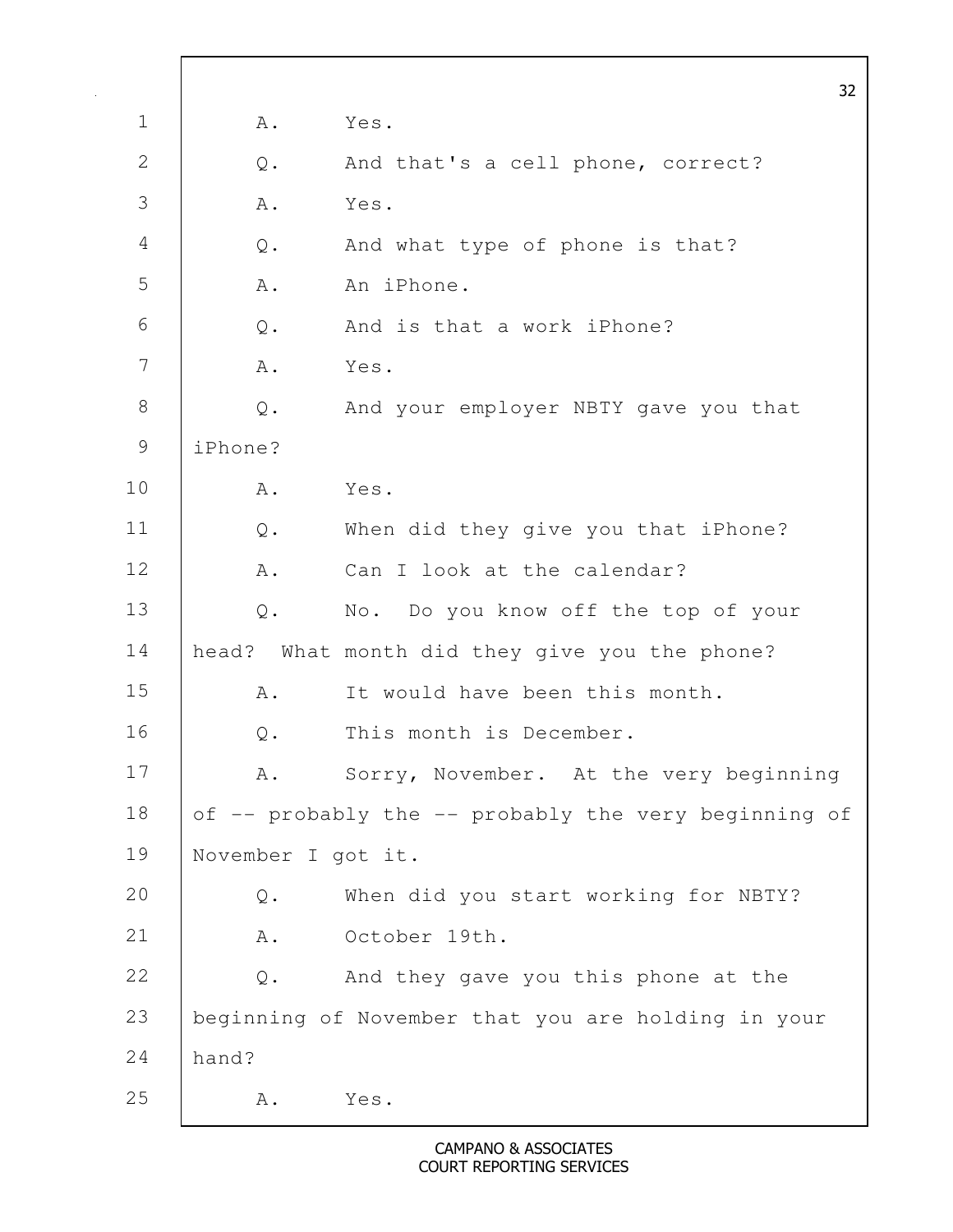33 1 | 0. And as you sit here now, you do not know 2 the telephone number? 3 A. No, I don't. I know how to get it but I 4 haven't memorized it. It's on my business card. 5 Q. Do you have a business card with you? 6 A. Yes. 7 | 0. Can I see the business card? 8 MS. NEEDLE: Can we mark this. 9 | (Whereupon, a Business Card, Plaintiff's Exhibit No. 6, 10 was marked for Identification.) 11 Q. And is this phone number listed on your 12 business card that's been marked as Exhibit 6 the 13 phone number for the cell phone that sits in front 14 of you? 15 A. Yes. 16 Q. So if I were to dial that phone number 17 on your business card, this phone would ring? 18 A. Yes. 19 Q. Do you have any personal information on 20 the business phone? 21 A. My GMail account, it's linked to this 22 phone. 23 Q. So you can access your GMail account 24 from that cell phone? 25 A. Yes.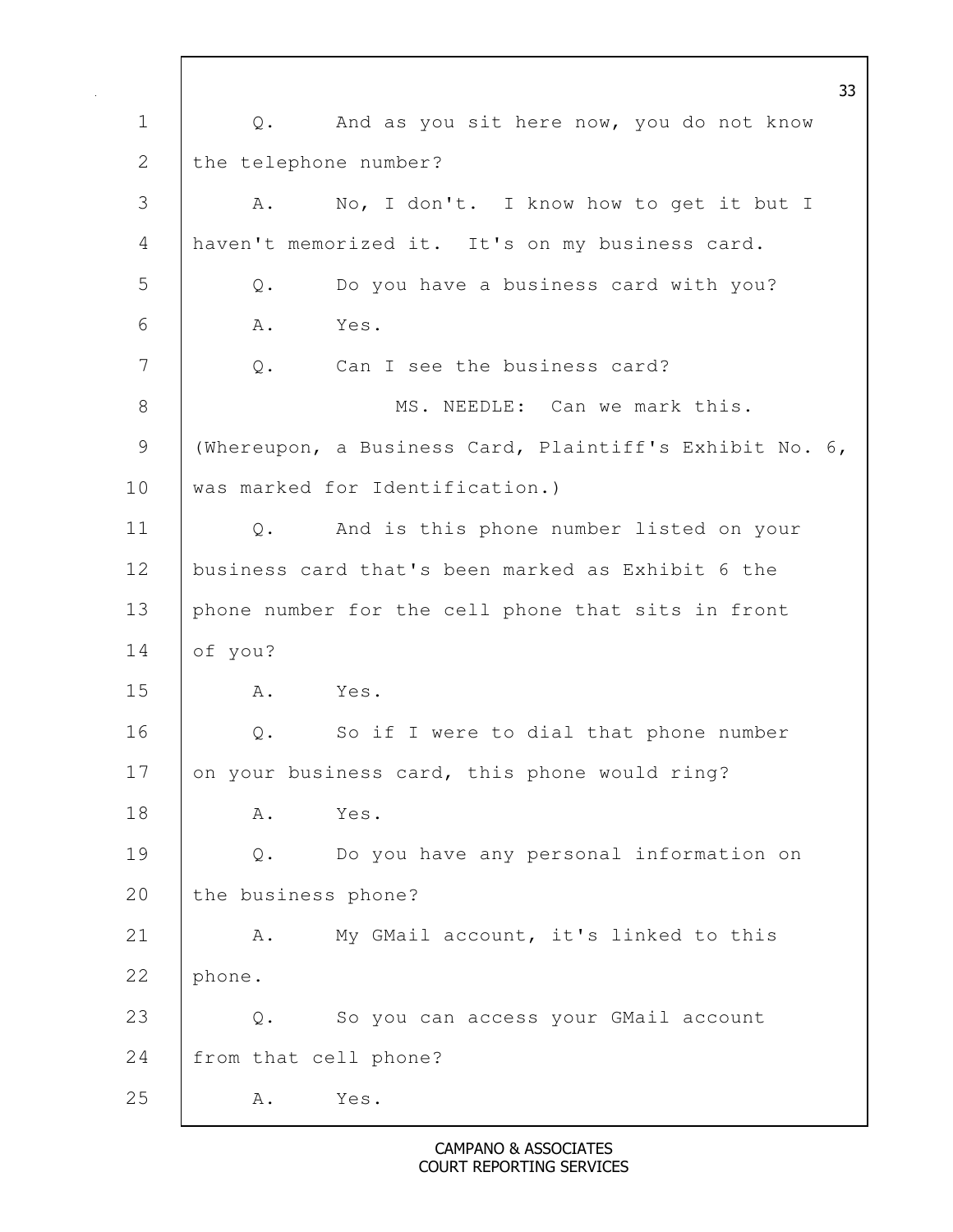34 1 Q. So as you sit here today at your 2 deposition, you cannot tell me when these 3 photographs were taken? 4 A. I can tell you it was in the month of --5 approximately the month of July. 6 Q. In the month of July, you took these 7 photographs? 8 A. Yes. 9 Q. And the first photograph is a picture of 10  $\vert$  a vial that has an expiration date of  $6/2013$ . 11 A. Yes. 12 | Q. Can you tell me where this vial was when 13 you took the photograph? 14 A. It is in our downstairs bathroom. 15 Q. So this vial was sitting in the 16 downstairs bathroom? 17 A. Yes, medicine cabinet. 18 | Q. And what is it a vial of, do you know? 19 | A. I think the other pictures show us. 20 Q. Can you tell me which other pictures go 21 with that? 22 A. That picture. 23 | O. So this is the vial of Flumazenil 24 injection -- sorry, I am not a medical person. 25 MS. JENNINGS-LAX: I think the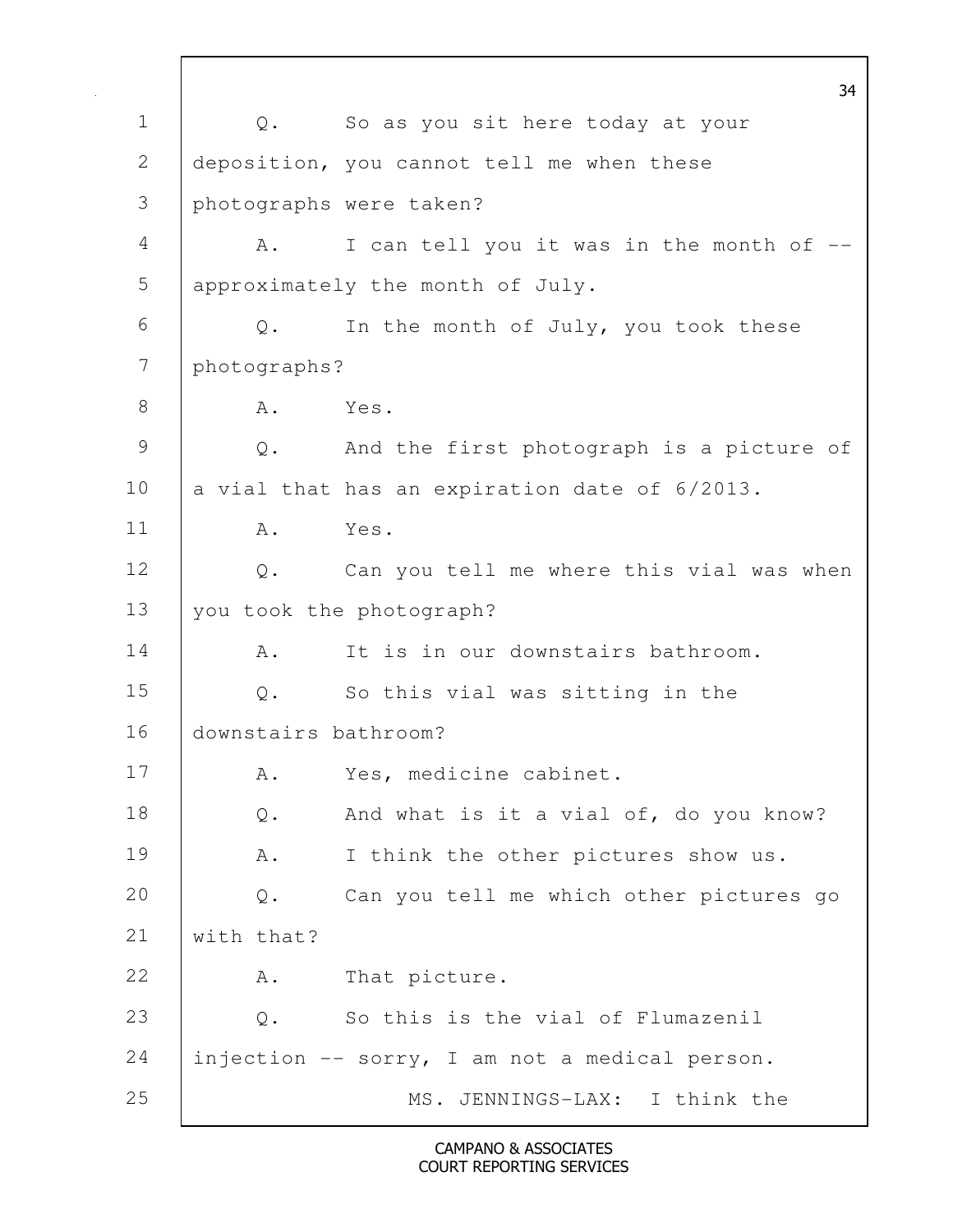35 1 reporter might ask you -- 2 Q. So Page 1 and Page 3 of this packet go 3 together? 4 A. Yes. 5 Q. And you found this in the medicine 6 cabinet in the marital home?  $7 \quad$  A. Yes. 8 Q. And was it empty? 9 | A. I believe there was something inside it. 10 Q. Well, it looks like there is a seal on 11 top of it. Was it sealed? Was it partially used? 12 | You can't tell from the photograph. 13 A. There was contents in it. I don't know 14 | what its original fill date is. 15 Q. When you found this vial, what did you 16 do other than take a picture of it? 17 | A. I threw it out. 18 | Q. You threw it out. Did you talk to your 19 wife about it? 20 A. Not this particular vial. I have handed 21 her previous vials in the past and she told me not 22 to throw them out and that she would take care of 23 | them. 24 Q. Did you have any other conversations  $25$  with her about the Flumazenil that's in this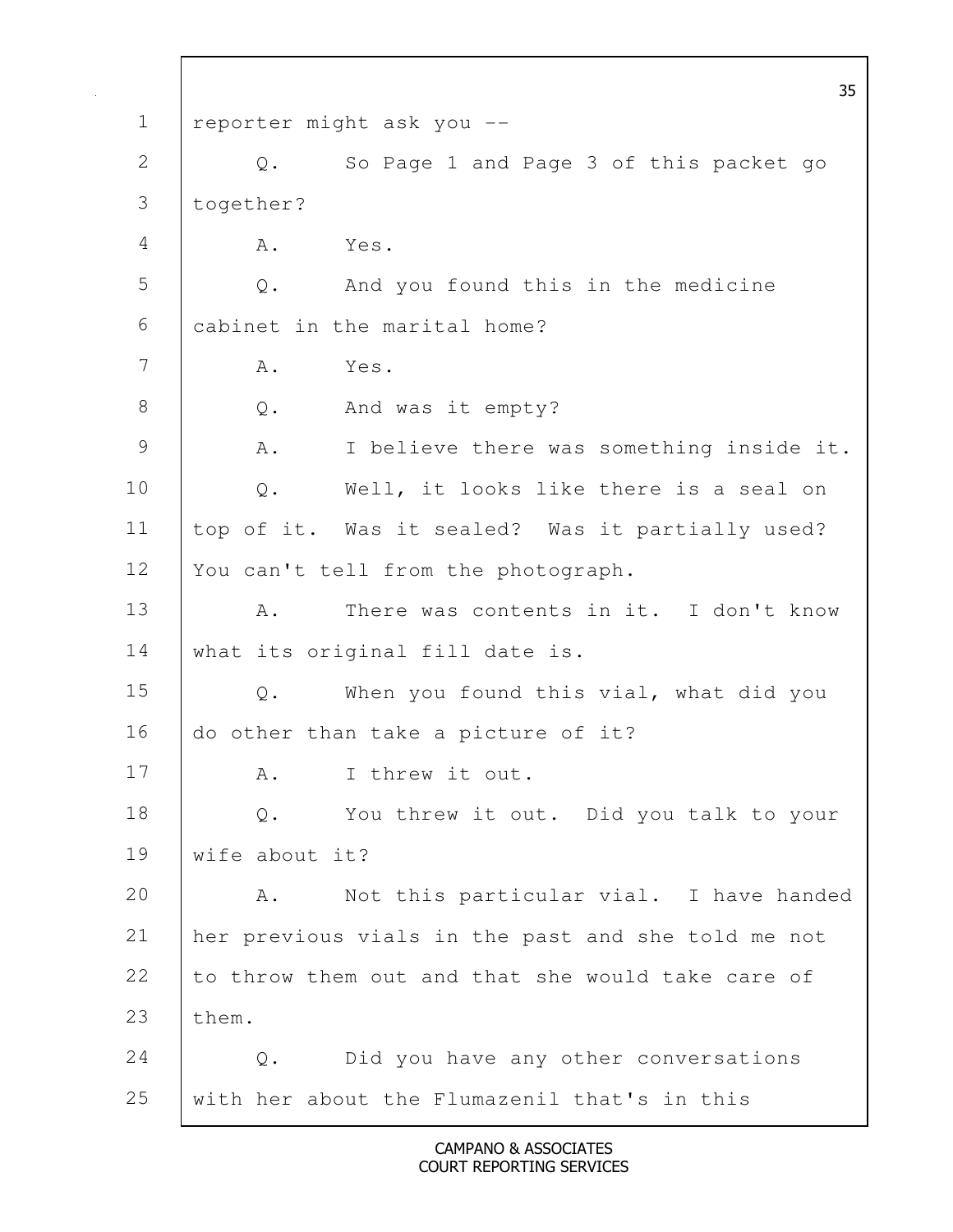36 1 photograph? 2 | A. I can't remember if I talked to her 3 specifically about that one. This was an issue -- I 4 talked to her a lot about these things. 5 Q. Okay. Well, what did you say? 6 A. That they are dangerous and it shouldn't 7 be here. 8 Q. And what was her response? 9 A. That I couldn't throw it out, that she 10 would take care of it. 11 Q. And did she tell you what she meant by  $12$  that? 13 | A. She said that she would take it back to 14 the hospital. 15 Q. And what's the second picture of? 16 A. It's another vial I found in the same 17 medicine -- it looks like the same medicine cabinet. 18 Q. Did you find it at the same time? 19 A. Yes. 20 Q. Did you move the vials prior to taking a 21 picture? 22 A. I twisted one to show the expiring date. 23 Q. So this vial was expired when you took 24 | the picture? 25 A. Yes.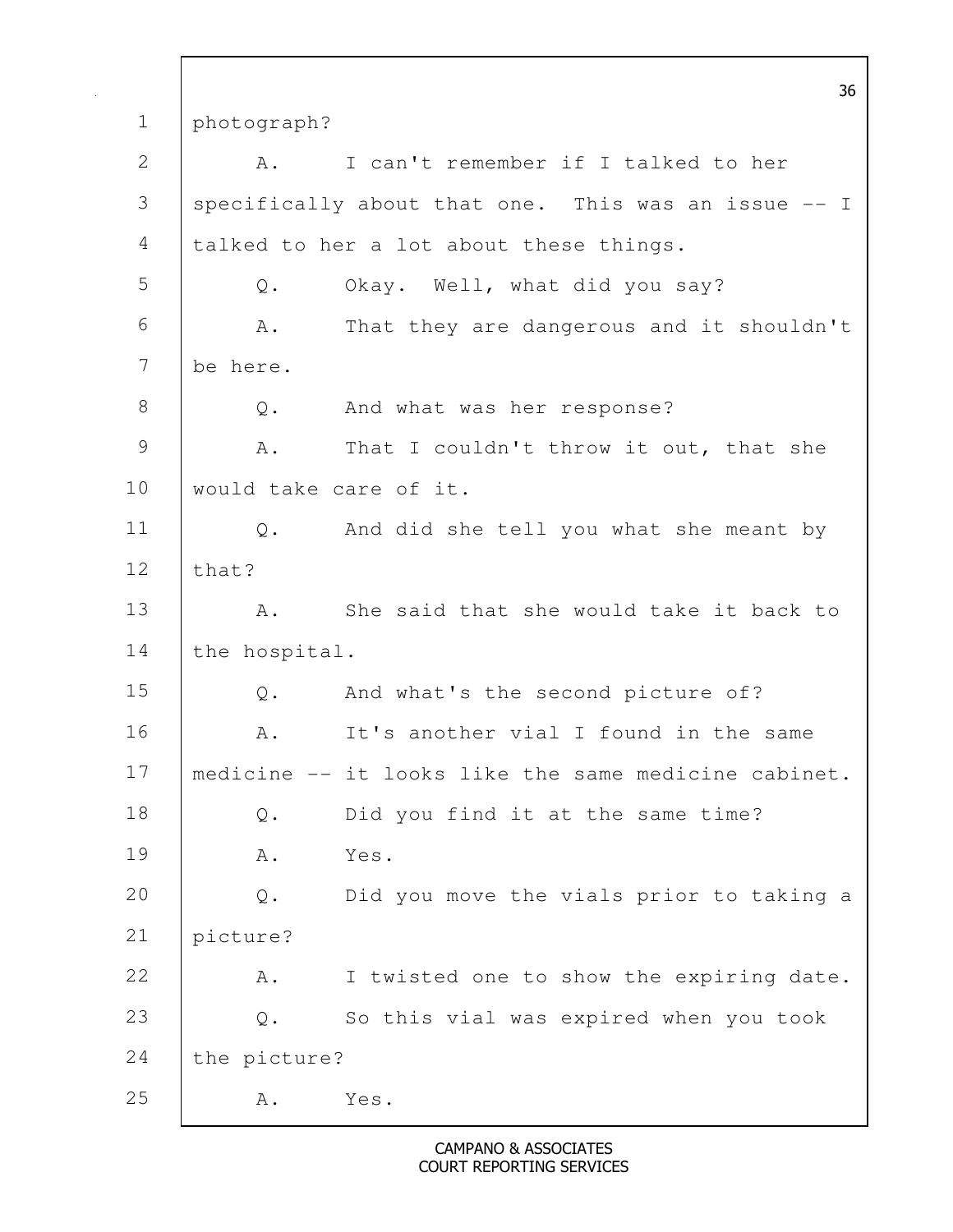37 1 | Q. And is there another picture that goes 2 with the vial on the second page? 3 A. No. 4 Q. And when did you take this photograph? 5 A. Around the same time. 6 Q. In July? 7 A. Yes. 8 Q. And when you took the photograph, did 9 you talk to your wife about this vial? 10 A. I can't remember if it was this 11 particular vial. I talked to her a lot about all 12 the vials I found. 13 Q. How many vials have you found in the 14 last year? 15 A. More than 20. 16 Q. More than 20. Okay. And when you found 17 the vials, on every occasion, did you say to Robin, 18 | what's going on? 19 | A. Well, I just give them back to her and 20 say to get rid of them. 21 Q. Did you ever call the hospital? I take 22 that back. 23 In July when you found at least the 24 vials that are pictured in the first few pages, did 25 you contact the hospital?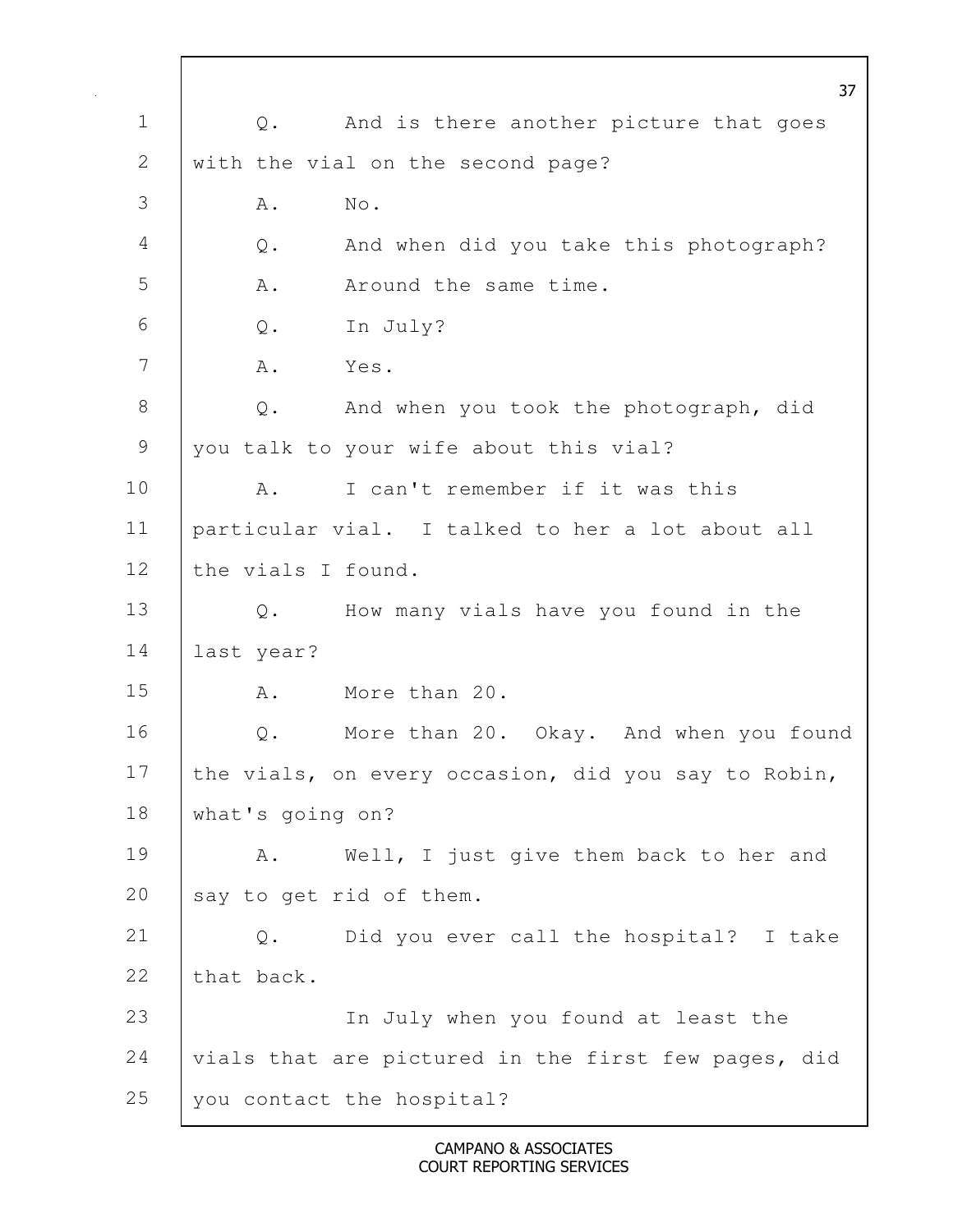|               |                     | 38                                                |
|---------------|---------------------|---------------------------------------------------|
| $\mathbf 1$   | Α.                  | No.                                               |
| $\mathbf{2}$  | $\mathsf{Q}$ .      | Why not?                                          |
| 3             | A .                 | I didn't want anything to happen to               |
| 4             | Robin's job.        |                                                   |
| 5             | $Q$ .               | And the last two pages, do they go                |
| 6             | together?           |                                                   |
| 7             | Α.                  | Yes.                                              |
| $8\,$         | $\mathsf{Q}$ .      | When did you take this paragraph?                 |
| $\mathcal{G}$ | Α.                  | Same $--$ around the same time in July,           |
| 10            |                     | but I think it was before the other ones.         |
| 11            | $Q$ .               | So did you -- other than the photographs          |
| 12            |                     | that appear on Exhibit 5, have you taken any      |
| 13            |                     | photographs of any other vials that you allegedly |
| 14            | found?              |                                                   |
| 15            | Α.                  | $\mathrm{No}$ .                                   |
| 16            | $Q$ .               | Why not?                                          |
| 17            | Α.                  | I wasn't collecting evidence.                     |
| 18            | $\mathbb Q$ .       | But why did you take them in July?                |
| 19            | Α.                  | I took them to -- I sent them to my               |
| 20            |                     | parents and asked them what I should do.          |
| 21            | $Q$ .               | Oh, you sent them to your parents. Did            |
| 22            |                     | you send them to anyone else?                     |
| 23            | Α.                  | $\rm No$ .                                        |
| 24            | $Q$ .               | Why did you send them to your parents             |
| 25            | and ask what to do? |                                                   |

 $\mathbf l$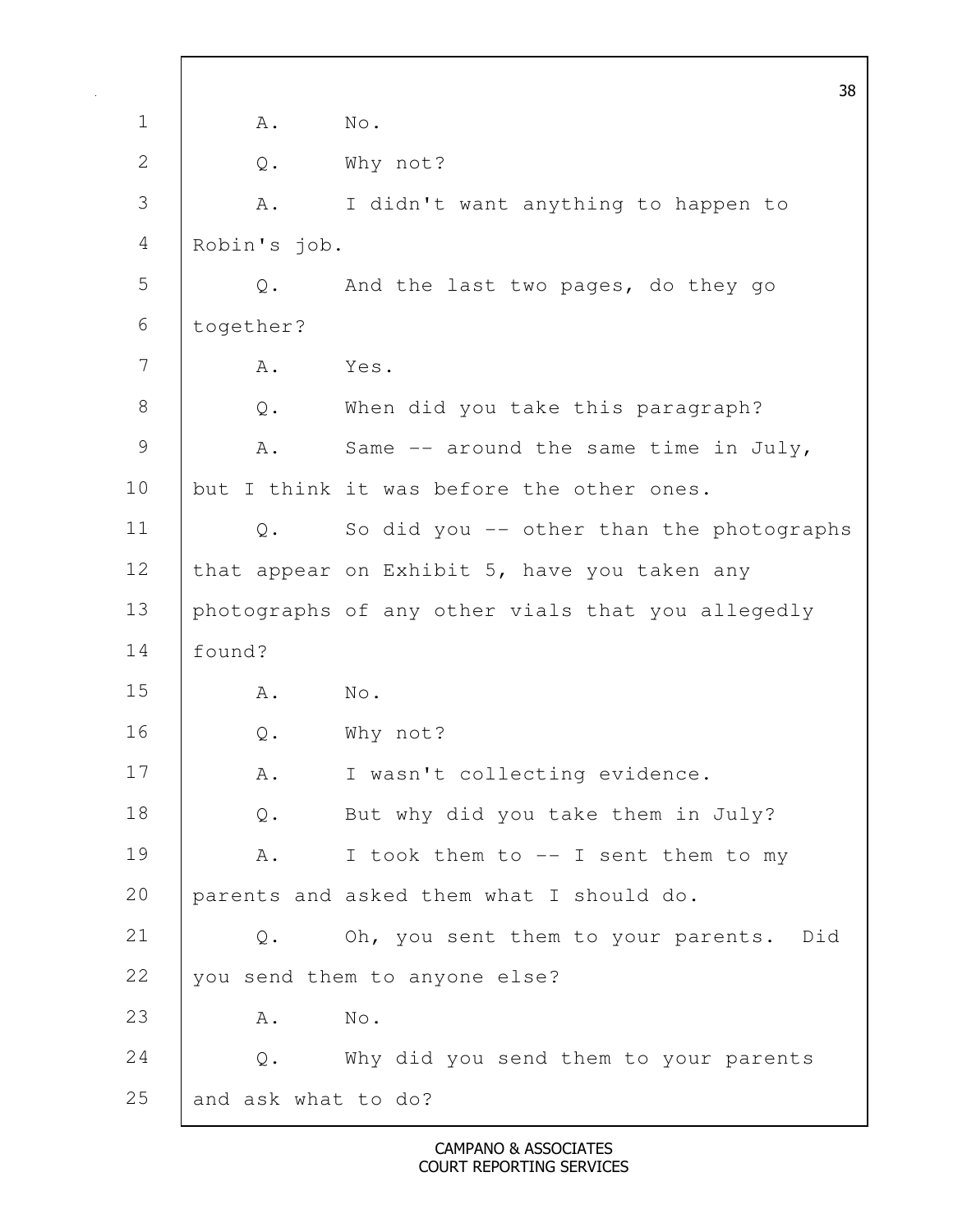|               |                  |                                                      | 39 |
|---------------|------------------|------------------------------------------------------|----|
| $\mathbf 1$   | Α.               | Because I didn't know what to do.                    |    |
| 2             | $\mathsf{Q}$ .   | What were your concerns?                             |    |
| 3             | Α.               | I couldn't figure out why the vials were             |    |
| 4             |                  | still there. The last vials that you saw, I had      |    |
| 5             |                  | given Robin those -- I've seen more of those before  |    |
| 6             |                  | and have handed them back to her. But in the past,   |    |
| 7             |                  | I just didn't know what they were. I took those      |    |
| 8             |                  | pictures when I Googled what the contents were.      |    |
| $\mathcal{G}$ | $Q$ .            | With regard to Item 6 on this Schedule               |    |
| 10            |                  | A, you gave me the photographs. Do you have any      |    |
| 11            |                  | other documents responsive to Item 6 on the Notice   |    |
| 12            | of Deposition?   |                                                      |    |
| 13            | Α.               | I don't have any other pictures of                   |    |
| 14            |                  | drugs. Can you be more specific of what else you     |    |
| 15            | are asking for?  |                                                      |    |
| 16            | Q.               | Any and all evidence -- not just                     |    |
| 17            |                  | photographs -- any evidence that you have to support |    |
| 18            |                  | the claim that you make in Paragraph 19 of your      |    |
| 19            | affidavit?       |                                                      |    |
| 20            | Α.               | That's all I have is those pictures.                 |    |
| 21            | $\mathsf{Q}$ .   | That's it?                                           |    |
| 22            | $Mm-hmm$ .<br>Α. |                                                      |    |
| 23            | $\mathbb Q$ .    | Item 7, all correspondence, including                |    |
| 24            |                  | but not limited to, e-mails to or from any third     |    |
| 25            |                  | party regarding the minor children for the period    |    |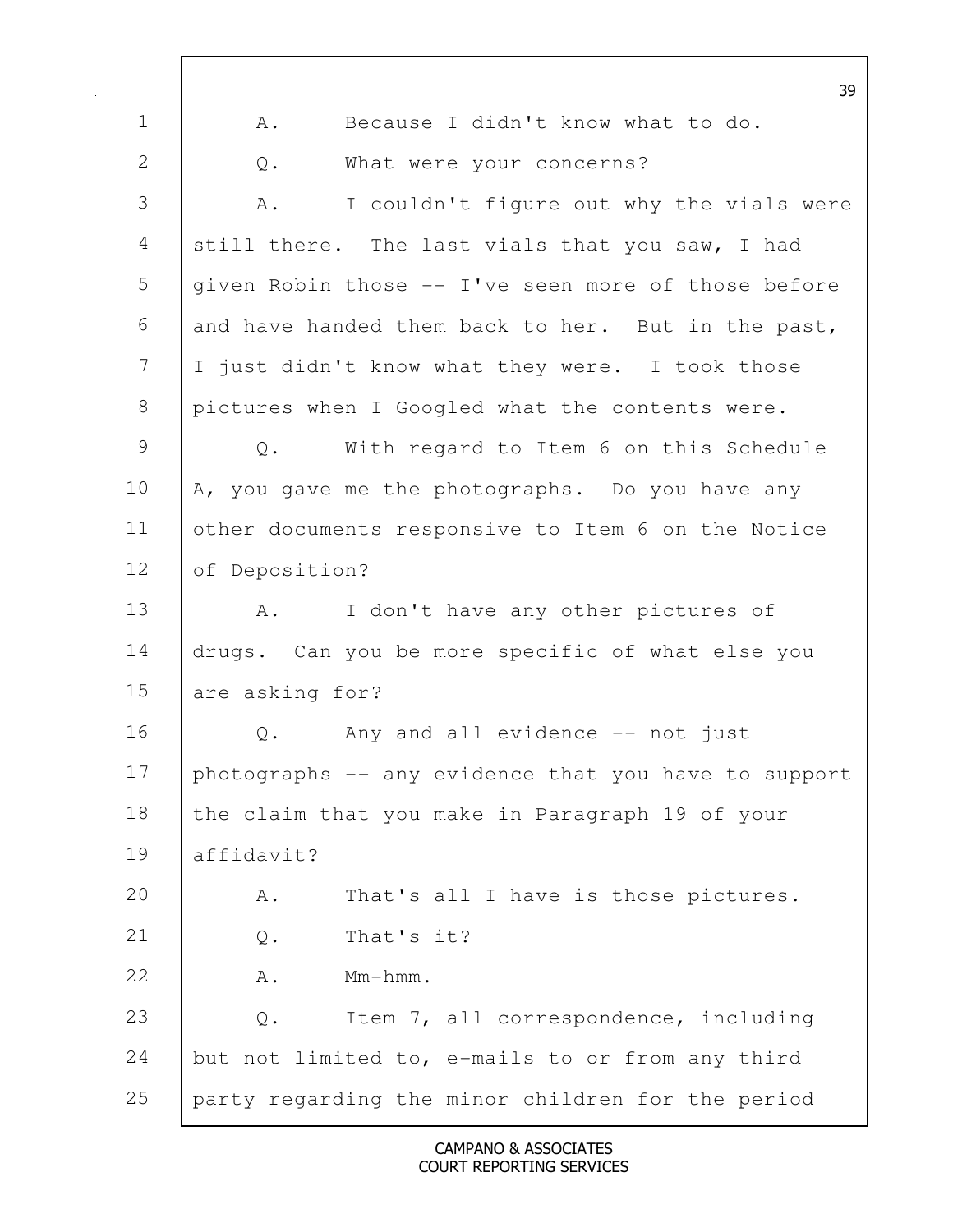40 1 November 1, 2014 to the present. 2 Did you bring any documents responsive 3 to Item 7 on Schedule A of the Notice of Deposition? 4 A. No. 5 Q. Why not? 6 A. Do you want to go through each one? 7 Q. Mm-hmm, please. 8 | A. So any school teacher, school official, 9 | I don't have any e-mails to school teachers or 10 school officials. 11 Q. Is that because you have never e-mailed 12 any school teacher or school official? 13 | A. Yes, to the best of my recollection. 14 When I searched my e-mail account, nothing came up. 15 Q. Do you know the name of Mikayla's school 16 teacher? 17 | A. Mrs. Haggerman. 18 Q. And Asher's school teacher? 19 A. Sister Luiga. 20  $Q.$  Okay. And, B, do you have  $-$ 21 | A. I have participated in a soccer 22 association, and I've reached out to the person to 23 | make sure it's okay that I give the correspondence. 24 | Once I hear back that he's okay with that, then I 25 will provide it.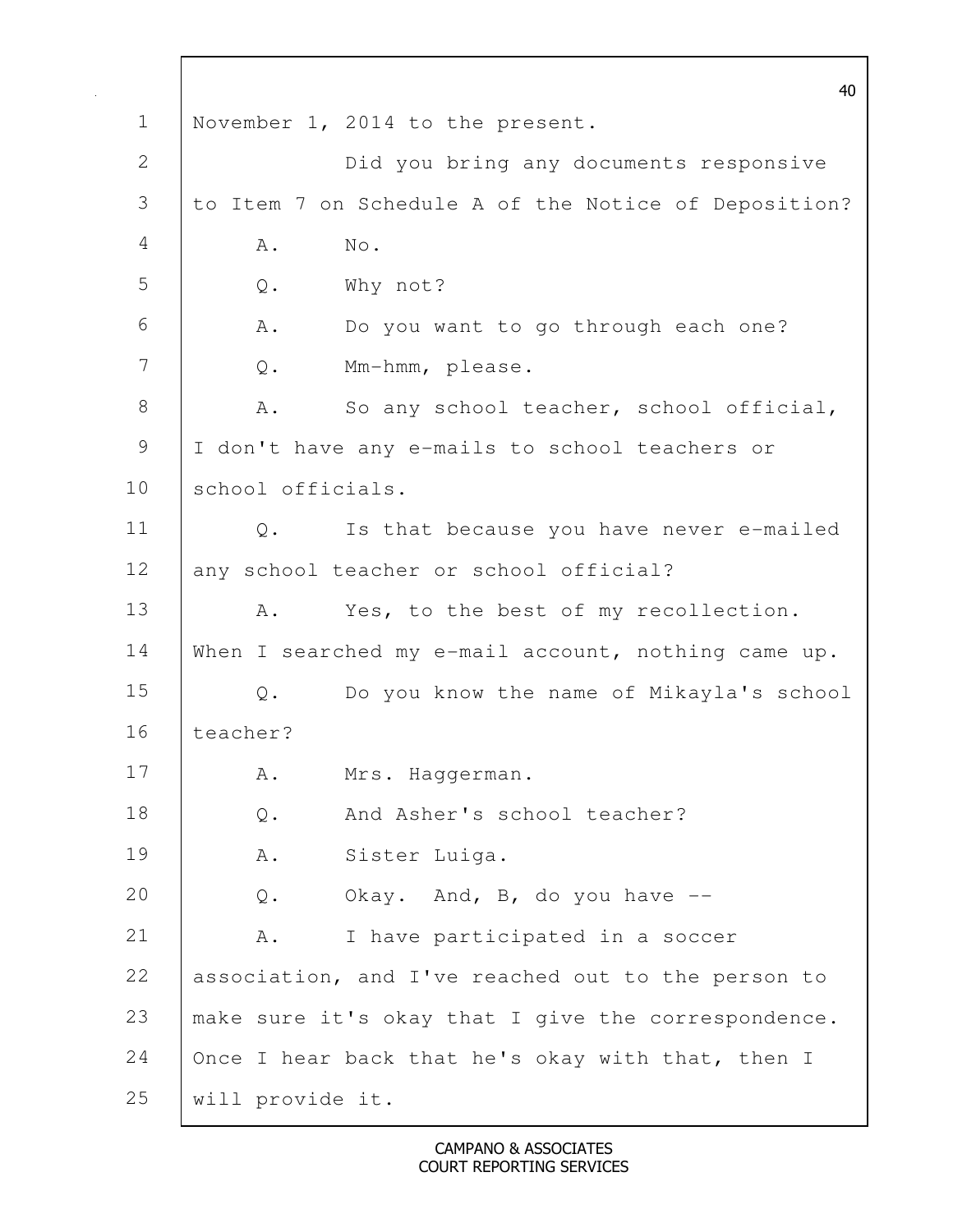|               |                            | 41                                                  |
|---------------|----------------------------|-----------------------------------------------------|
| $\mathbf 1$   | Q.                         | Who is the person that you corresponded             |
| $\mathbf{2}$  | in the soccer association? |                                                     |
| 3             | Who $--$<br>Α.             |                                                     |
| 4             | Q.                         | Who was the person that you corresponded            |
| 5             |                            | with in B to make sure it was okay that pursuant to |
| 6             |                            | a Notice of Deposition you give the documents?      |
| 7             | Α.                         | I am going to reach out to Steve Sisti.             |
| $8\,$         | $\mathbb Q$ .              | Who is Steve Sisti?                                 |
| $\mathcal{G}$ | Α.                         | He runs the youth soccer league that I              |
| 10            | coached.                   |                                                     |
| 11            | $Q$ .                      | And what is the content of the e-mail or            |
| 12            |                            | e-mails that are responsive to --                   |
| 13            | A.                         | Letting parents know when the games are             |
| 14            |                            | and who was responsible for snacks.                 |
| 15            | Q.                         | Okay. And, C?                                       |
| 16            | Α.                         | To the best of my knowledge, when I was             |
| 17            |                            | able to search, I haven't e-mailed any medical or   |
| 18            |                            | medical health provider for the minor children.     |
| 19            |                            | I've made phone calls but -- so I guess it would be |
| 20            | my phone records.          |                                                     |
| 21            | $\mathsf{Q}$ .             | Who is the children's pediatrician?                 |
| 22            | A .                        | Dr. O'Regan.                                        |
| 23            | $\mathsf{Q}$ .             | And you have never e-mailed him?                    |
| 24            | $\mathrm{No}$ .<br>Α.      |                                                     |
| 25            | $\mathsf{Q}$ .             | How about Item D?                                   |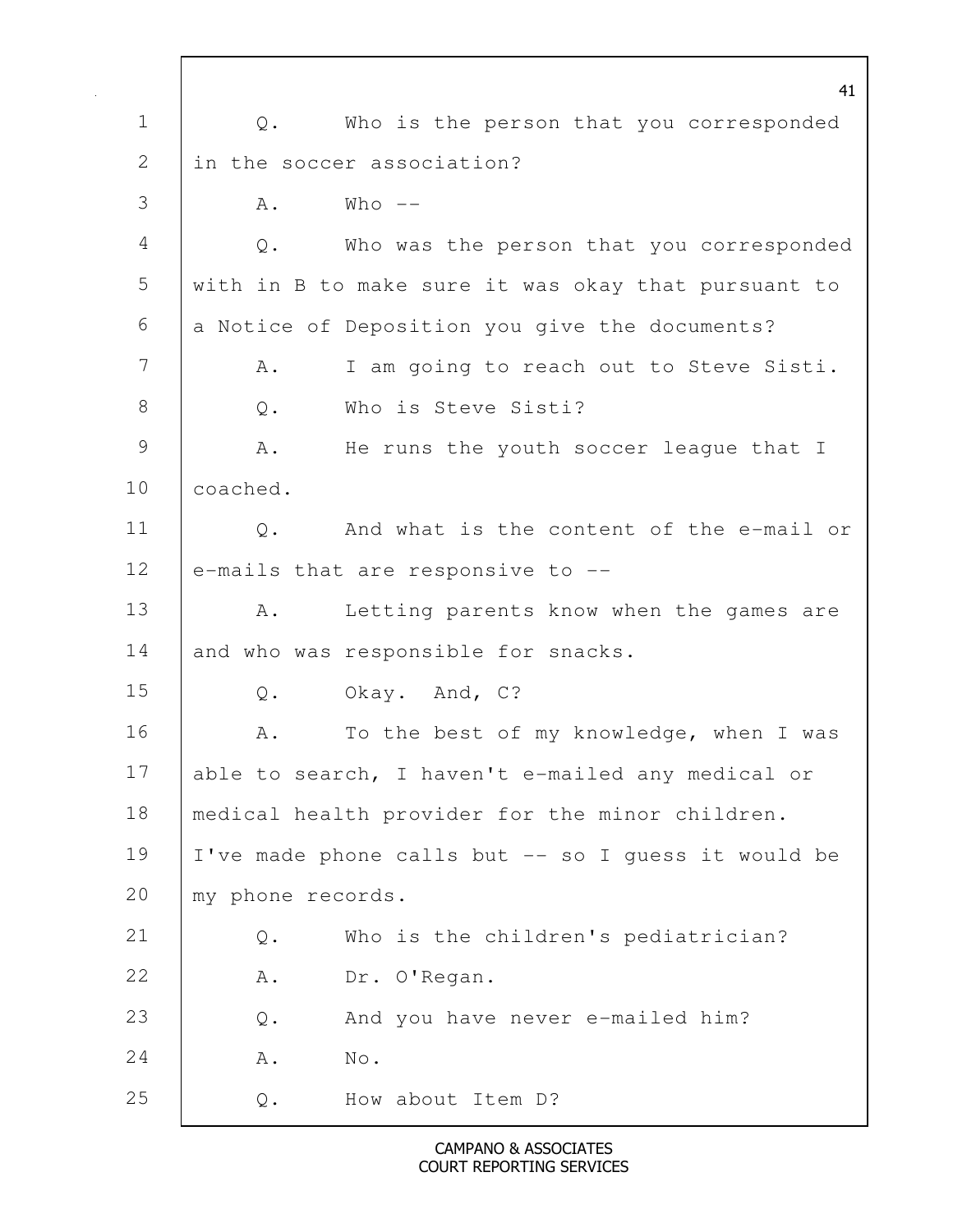42 1 | A. D and E, I have to go through in detail, 2 | because I have a lot of e-mails. I weekly 3 correspond with our families, sending pictures of 4 the kids, and there's a lot of them, so I am going 5 | through that now. 6 Q. Did you bring any? 7 A. No. 8 Q. Nothing? 9 A. Nothing. 10 | Q. Other than photographs, any written 11 correspondence about the children? 12 | A. I have to go through it. There's a lot. 13 | I have a lot of e-mails. I tried to search by name, 14 and there's a lot that have come up, so I have to go 15 | through them. 16 Q. When can you have that completed by? 17 | A. It's going to take a long time. 18 Q. That wasn't my question, sir. My 19 | question is when can you have it completed by? 20 A. I have no idea. 21 Q. A week? 22 A. No. It's going to be longer than that. 23 | O. Two weeks? 24 A. It's going to be longer than that. I 25 have a lot of e-mails. I have to go through the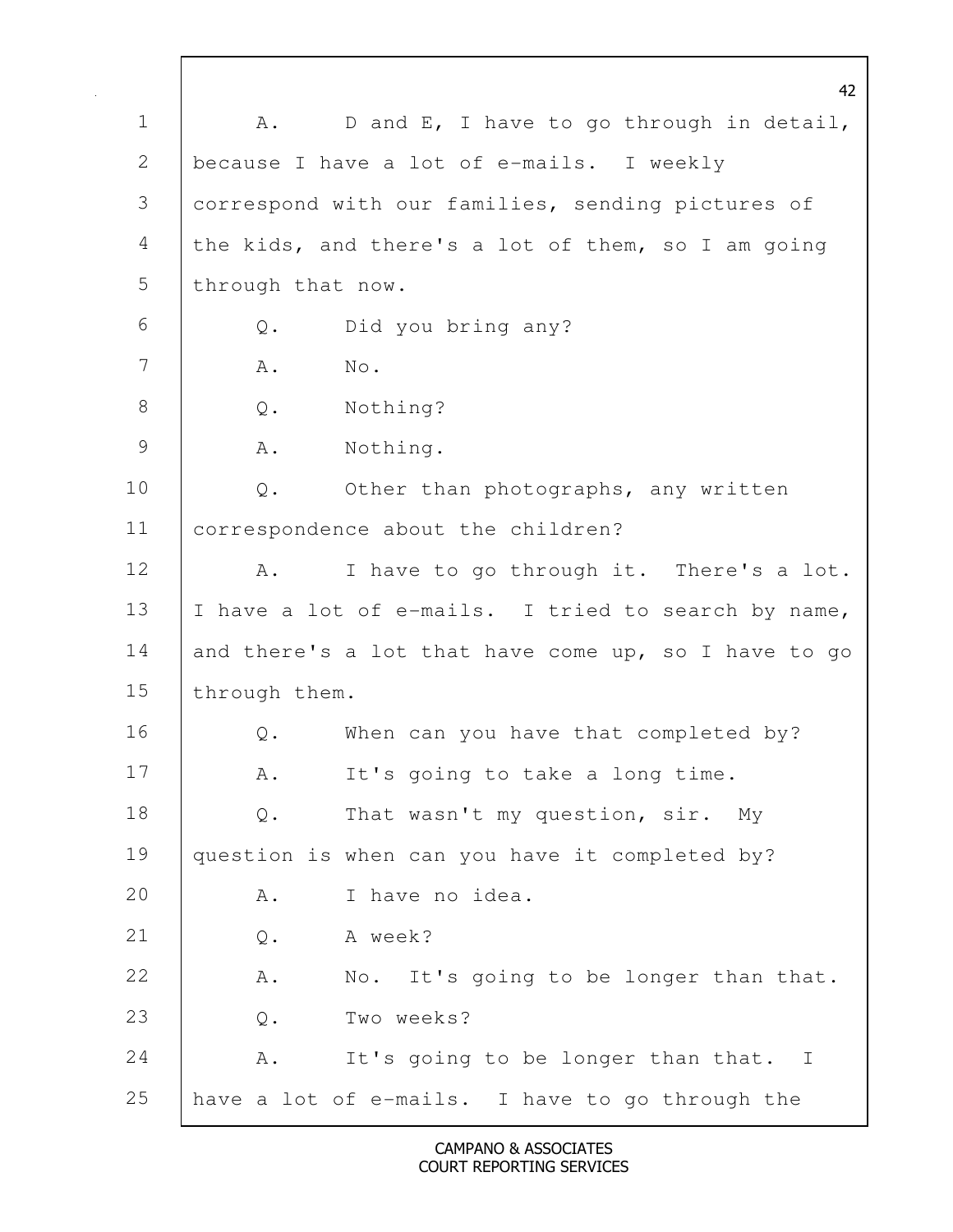43 1 contents of every single e-mail that when I go 2 through Google and type in Asher, Abbigail or 3 Mikayla pops up, I will have to go through it and 4 determine if it's about them and print them out. It 5 is very, very labor intensive. 6 Q. A month? 7 | A. I don't think I can do it then. 8 | Q. When can you do it, sir? A year? 9 A. I am hoping within six months. 10 | Q. Within six months. Okay. 11 MS. JENNINGS-LAX: Melissa, I am 12 willing to talk to my client about a reasonable time 13 period in which to get documents that are responsive 14 to a labor-intensive request that was made a week 15 ago. 16 | MS. NEEDLE: Thank you. 17 |  $Q_1$  (By Ms. Needle) How about Item 8, do 18 | you have any documents responsive to Item 8? 19 | A. Again, when I typed in Robin into my 20 Google account, almost every e-mail came up. So I 21 have not had a chance to go through all of them yet. 22 Q. And you didn't bring any with you at 23 all? 24 | A. Not yet. 25 Q. In the last month, have you sent an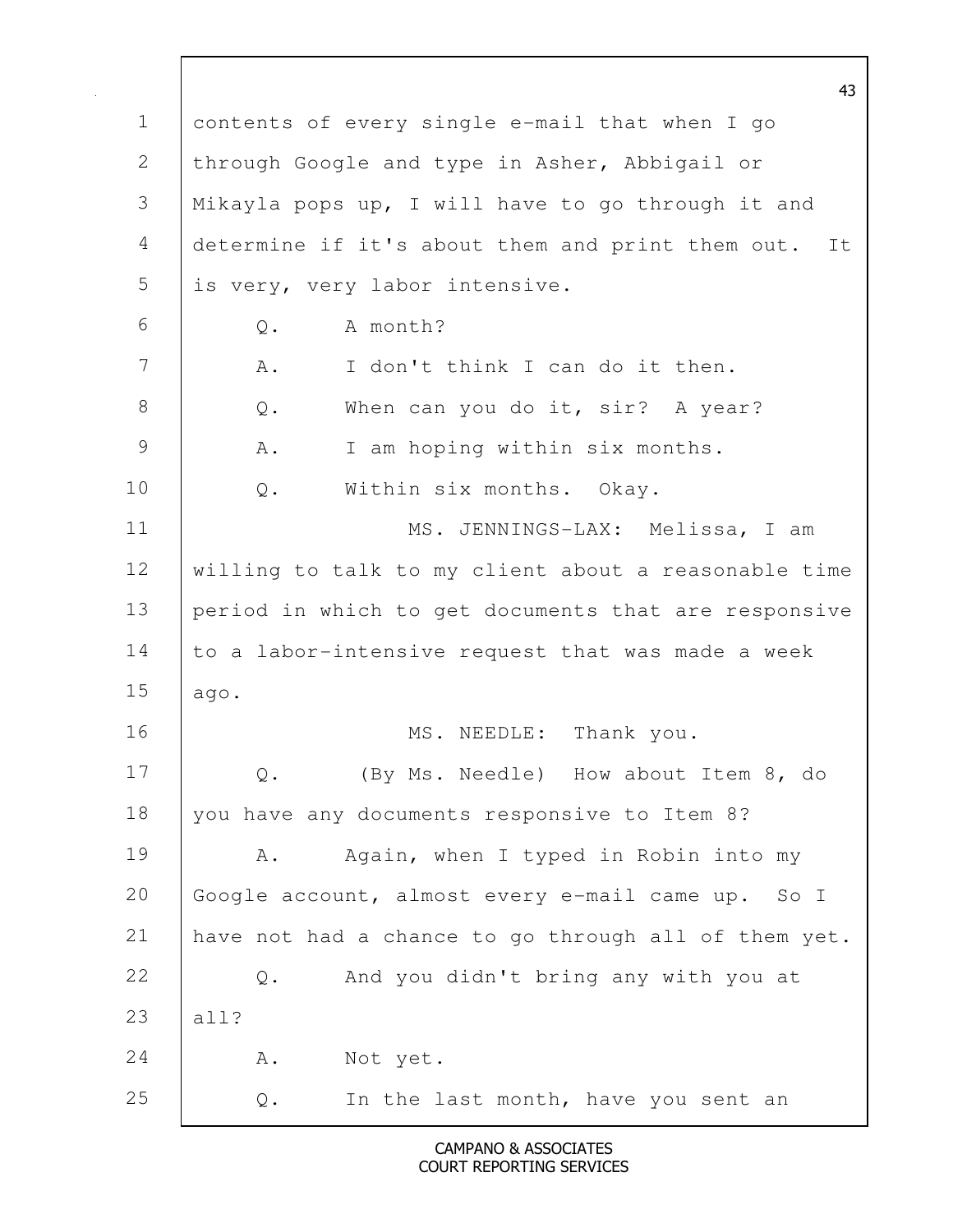44 1 e-mail to any school teacher or school official 2 about your wife? 3 A. No. 4 Q. In the last month, have you sent any 5 person involved in any extracurricular activity for  $6$  any of the minor children an e-mail about your wife? 7 | A. Can you help clarify what you mean by 8 | "extracurricular activity"? 9 Q. What do you think an extracurricular 10 activity for the minor children is? 11 | A. I guess what I am trying to ask is, 12 like, the YMCA? Or like a playdate? 13 | O. Either. 14 A. I don't think so. 15 Q. Have you e-mailed any family friends 16 about Robin in the last month? 17 A. Yes. 18 | Q. Who have you e-mailed? 19 | A. My parents. 20 Q. Anyone else? 21 A. To the best of my recollection, no. I 22 don't e-mail a lot of people stuff. Primarily my 23 e-mail is taking pictures of kids on the weekend and 24 sending them out to our family. 25 Q. How about texting?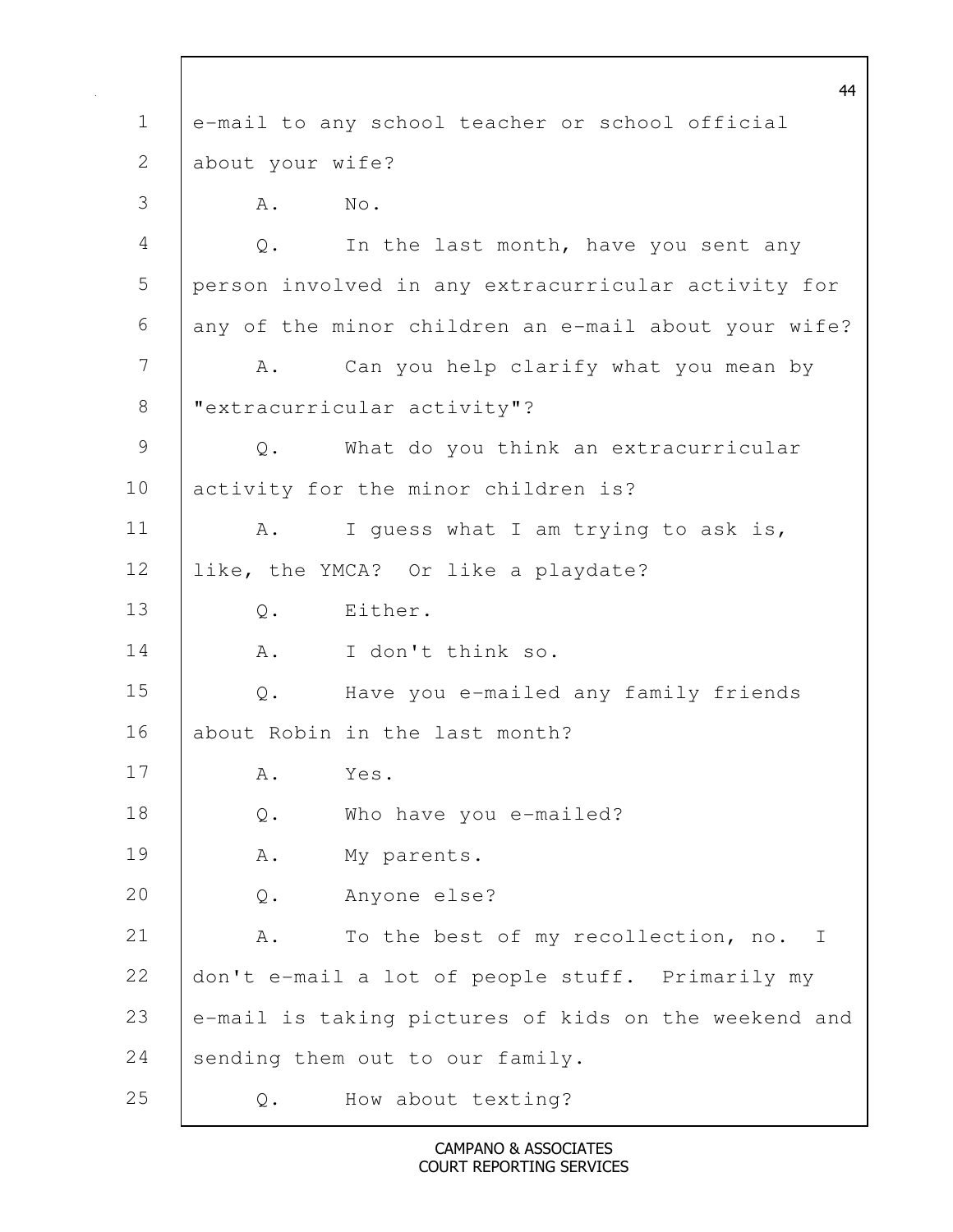45 1 | A. I have texted with friends. 2 Q. Who have you texted with about Robin in 3 the last month? 4 | A. I have to go back and check. 5 Q. Remember, sir, you are under oath. As 6 you sit here today -- 7 | A. Can I look at my phone? 8 | O. Sure. 9 A. I've texted a Dennis Puebla. 10 | Q. That's not a family friend, is it? 11 | A. Oh, I'm sorry. I've texted David 12 Vintiner, V-I-N-T-I-N-E-R. 13 | O. Who else? 14 | A. Julian Vigder, V-I-G-D-E-R. And that's 15 it. 16 Q. And what did you say to David Vintiner 17 about your wife? 18 | A. He mentioned Robin. "In Long Island" --19 this is me -- "In Long Island near work but I am 20 | coming to Stamford tomorrow. Not sure I can make 21 gaming. I will probably stay in Stamford and 22 probably at the house." 23 His response, "Okay, Robin is working 24 tomorrow night, right? Do you want me to come by 25 after I get back from New York?"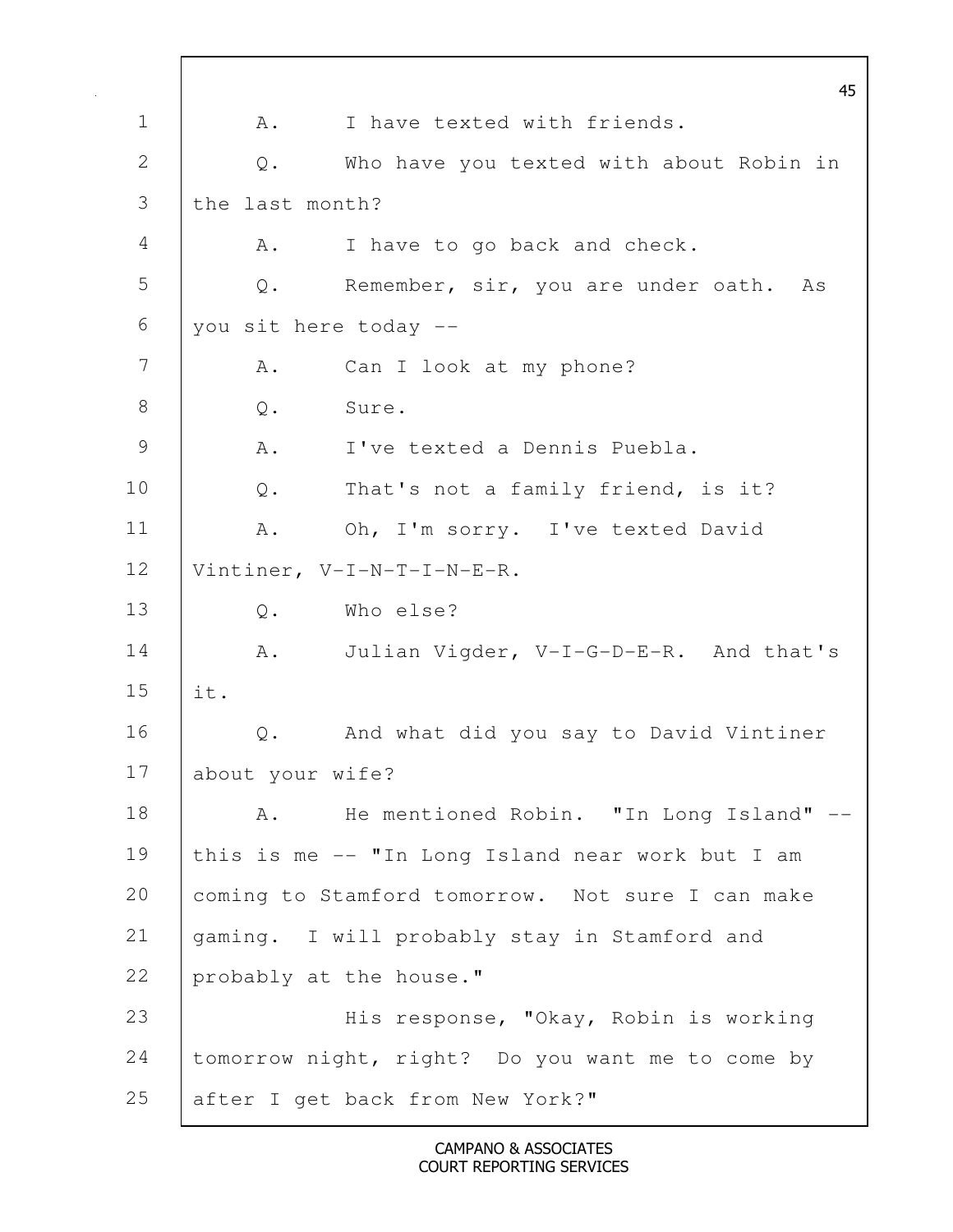46 1 | And my response is, "No, it's okay. I 2 will let you know when I can talk." 3 That was the summary. 4 Q. And what was the date of that? 5 A. November 11th. 6 Q. And since that time, you haven't had any 7 texts communications with Mr. Vintiner? 8 A. I have. I've had lots. None involving 9 Robin. 10 | Q. And how about Julian Vigeer? 11 | A. Vig, Vigder, V-I-G-D-E-R. 12 Q. Okay. Sorry, I thought you said B. 13 | A. I don't have his texts on the phone. I 14 was probably letting him know that we were getting 15 divorced. 16 **Q.** You just looked at the phone and --17 | A. Yeah, I don't have Julian's text on this 18 phone. But I know that I've texted Julian about it. 19 Q. Have you texted anyone else about Robin 20 in the last month? 21 | A. My parents. 22 Q. Anyone else? 23 A. Actually, no, I take that back. I 24 didn't text my parents. Their phone is not capable 25 of text, only phone calls.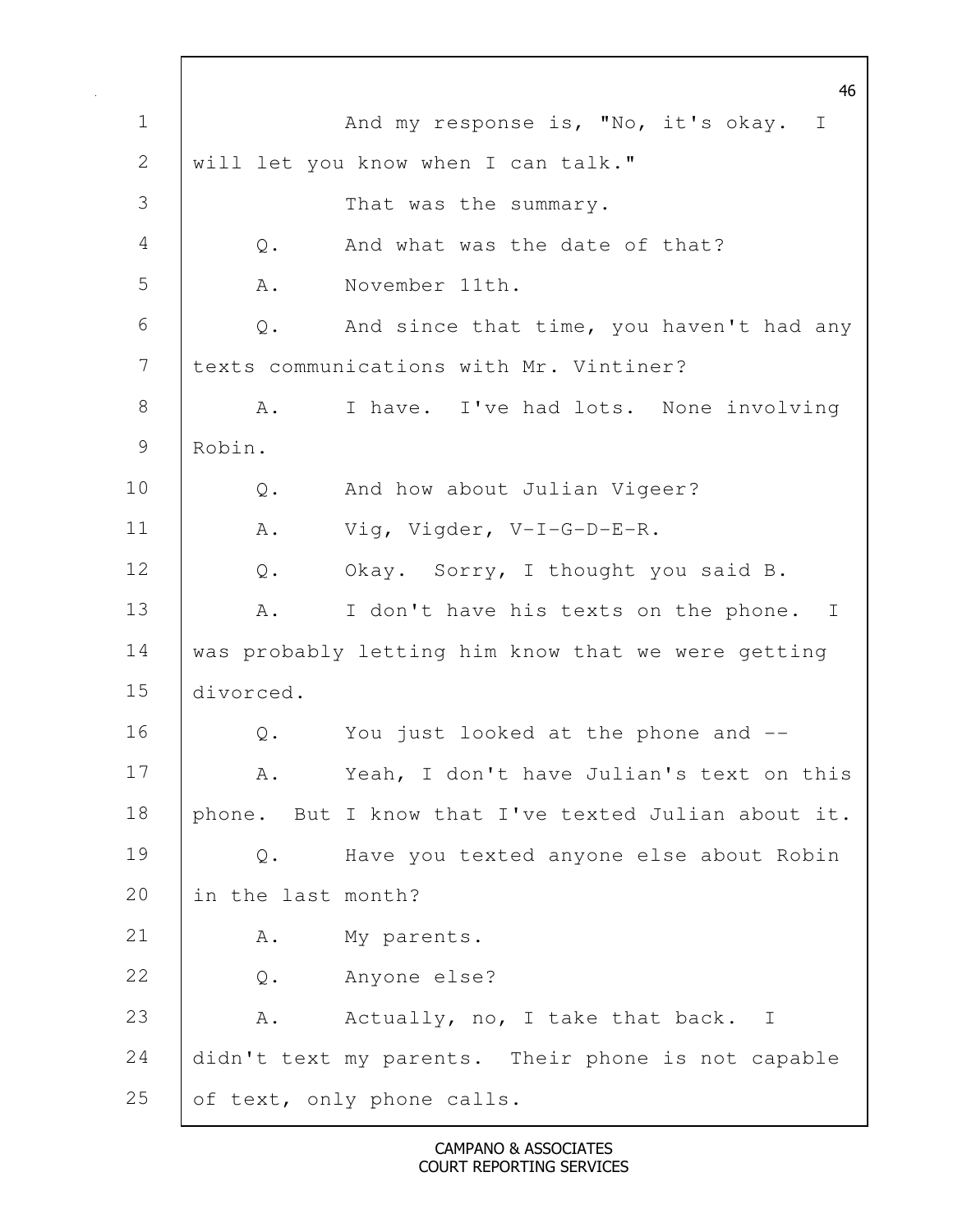47 1 Q. So you e-mail your parents? 2 A. I e-mail or call my parents. 3 Q. Anyone else that you texted about Robin, 4 other than the two gentleman you mentioned? 5 A. Andrew Carney. But, again, letting him 6 know that I was getting divorced. Various updates. 7 Q. Is Andrew Carney one of the gentlemen 8 who was in court on November 20th? 9 A. Yes. 10 |  $Q_i$  And what's your relationship with 11 Mr. Carney? 12 | A. Our daughters are in the same school. 13 Q. Why was he in court with you? 14 A. He was going to talk about how we get 15 | together, and when we get together with our 16 daughters, what he sees. He's come to the house a 17 | lot of times, and he has engaged with both Robin and 18 | I on different occasions. 19 Q. And did you contact him and request that 20 he come to court on November 20th? 21 A. Yes. 22 Q. What did you ask him to do? 23 A. Talk about how our kids -- how I am when 24 we are together or how he's seen me. 25 Q. And was there another gentleman in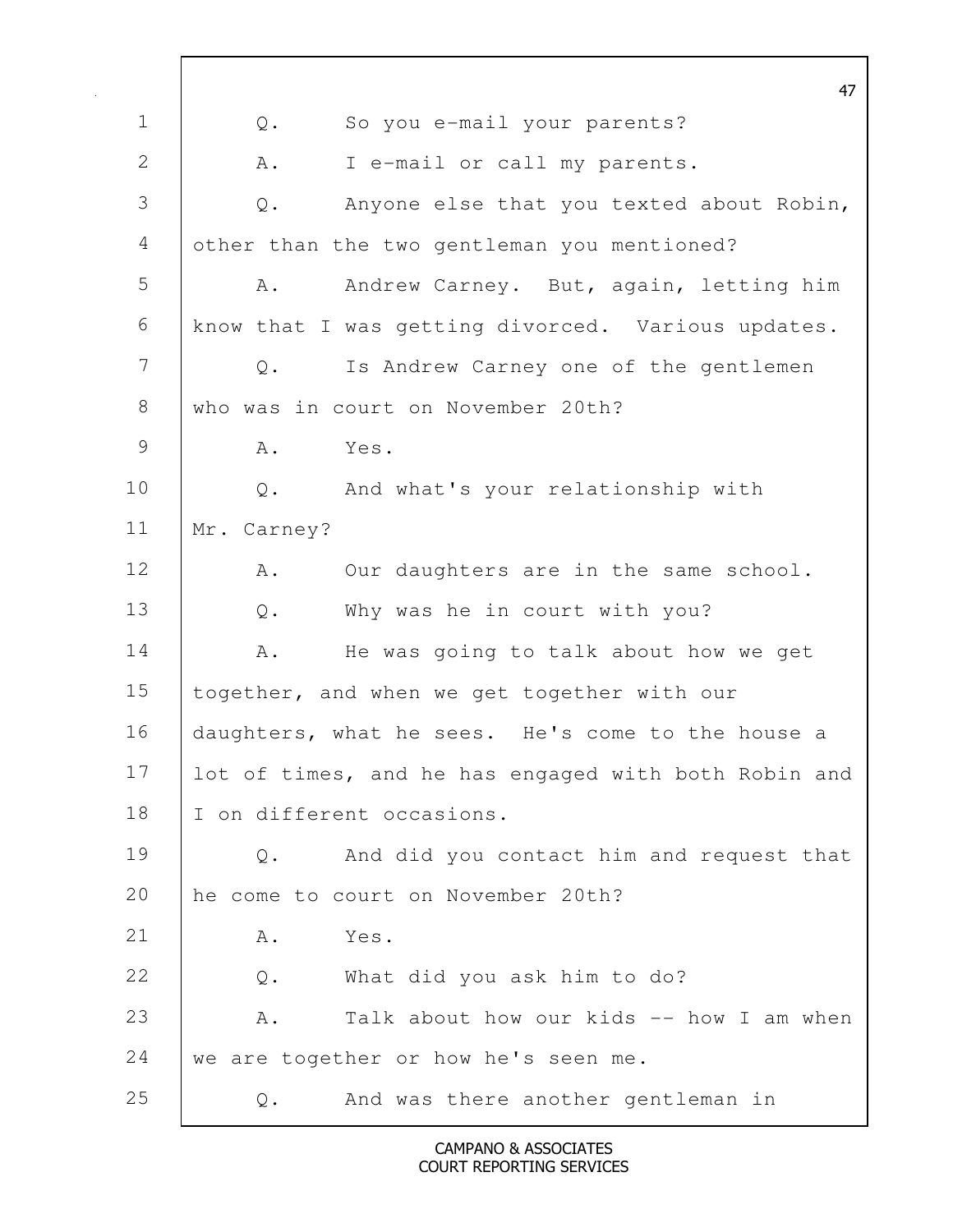48 1 court? 2 A. Yes. 3 Q. And who was that? 4 A. Rob Burke. 5 Q. And what was the -- 6 A. Same thing. His relationship is his 7 kids are friend with ours, and I asked him to come 8 and talk about what he sees. 9 Q. So these are the only documents that you 10 | brought pursuant to the Schedule A that's attached 11 | to the Notice of Deposition, Items 1 through 5 in 12 | front of me, correct? 13 A. Correct. 14 Q. It's really, 2 through 5, because 1 is 15 the Notice of Deposition. 16 | MS. JENNINGS-LAX: We also have 17 available the Xbox, but you and I have discussed 18 | that. 19 | MS. NEEDLE: Well, you don't have 20 | available the Xbox, because he testified he left it 21 at home. 22 | MS. JENNINGS-LAX: But he also said 23 that he could run and get it. 24 **But regardless, for, you know, the** 25 ability to copy it would be fine if we were given a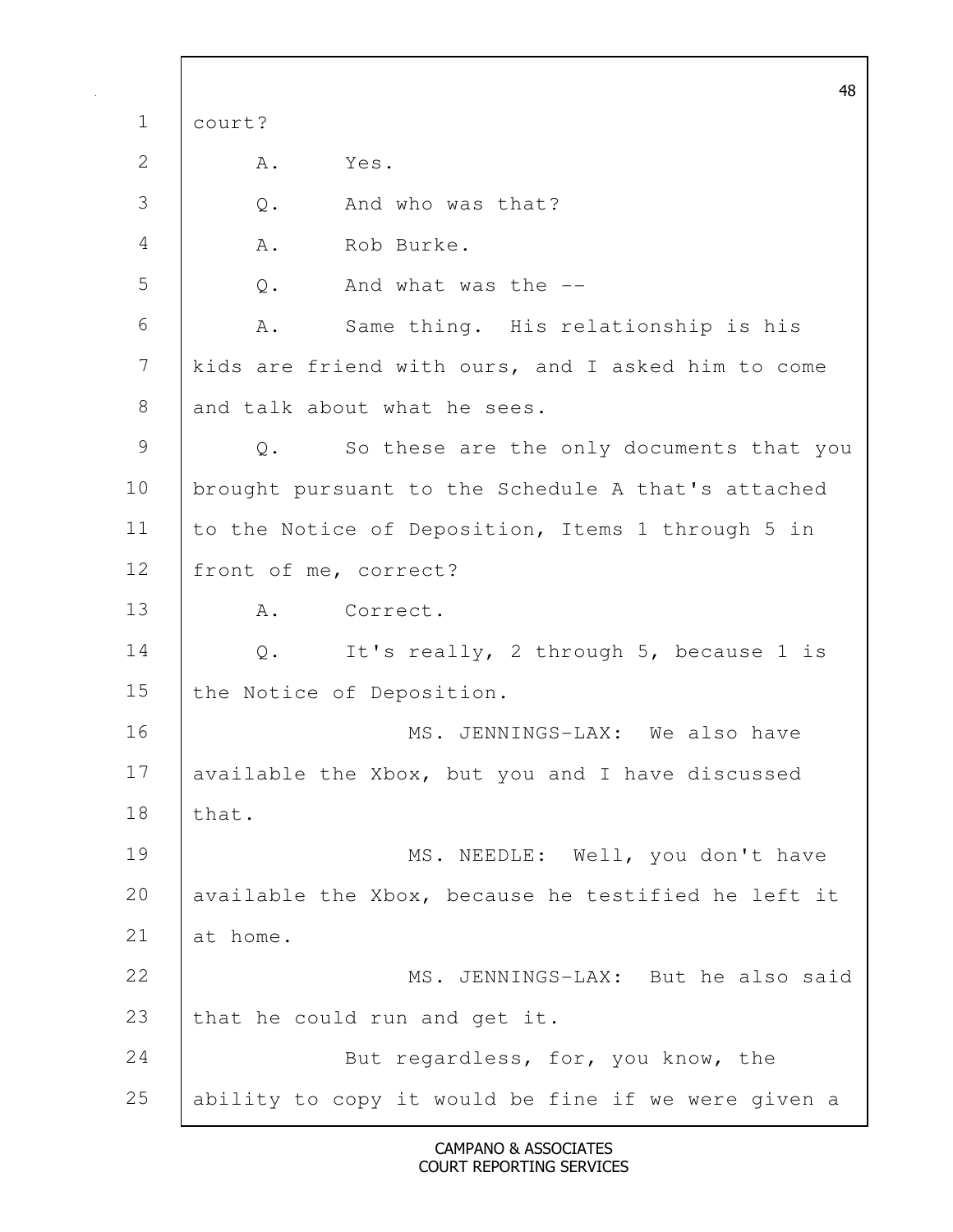49 1 time frame. 2 MS. NEEDLE: And at the break, I 3 will let you know what that time frame is, okay. 4 If we could just take a break now, I 5 will talk to Jessica about that. So just a short 6 break. 7 (Whereupon, a recess was taken.) 8 MS. JENNINGS-LAX: I need to make a 9 clarification -- or not a clarification but a change 10 for the record. When he identified Steven Sisti as 11 the individual who he contacted with respect to 12 soccer, that's the wrong person. It's Bob Pepi. 13 | THE DEPONENT: Will contact him. 14 MS. JENNINGS-LAX: Okay. You 15 haven't contacted him? 16 | THE DEPONENT: No, will contact 17 him. 18 | MS. JENNINGS-LAX: And that's 19 because it involves other people's children. 20 Q. (By Ms. Needle) Have you applied for 21 any new credit cards since July 1st of this year? 22 A. No. 23 (Whereupon, Attorney Needle re-joined Mrs. Herzog 24 | telephonically to the deposition.) 25 | MS. NEEDLE: Oh -- Robin?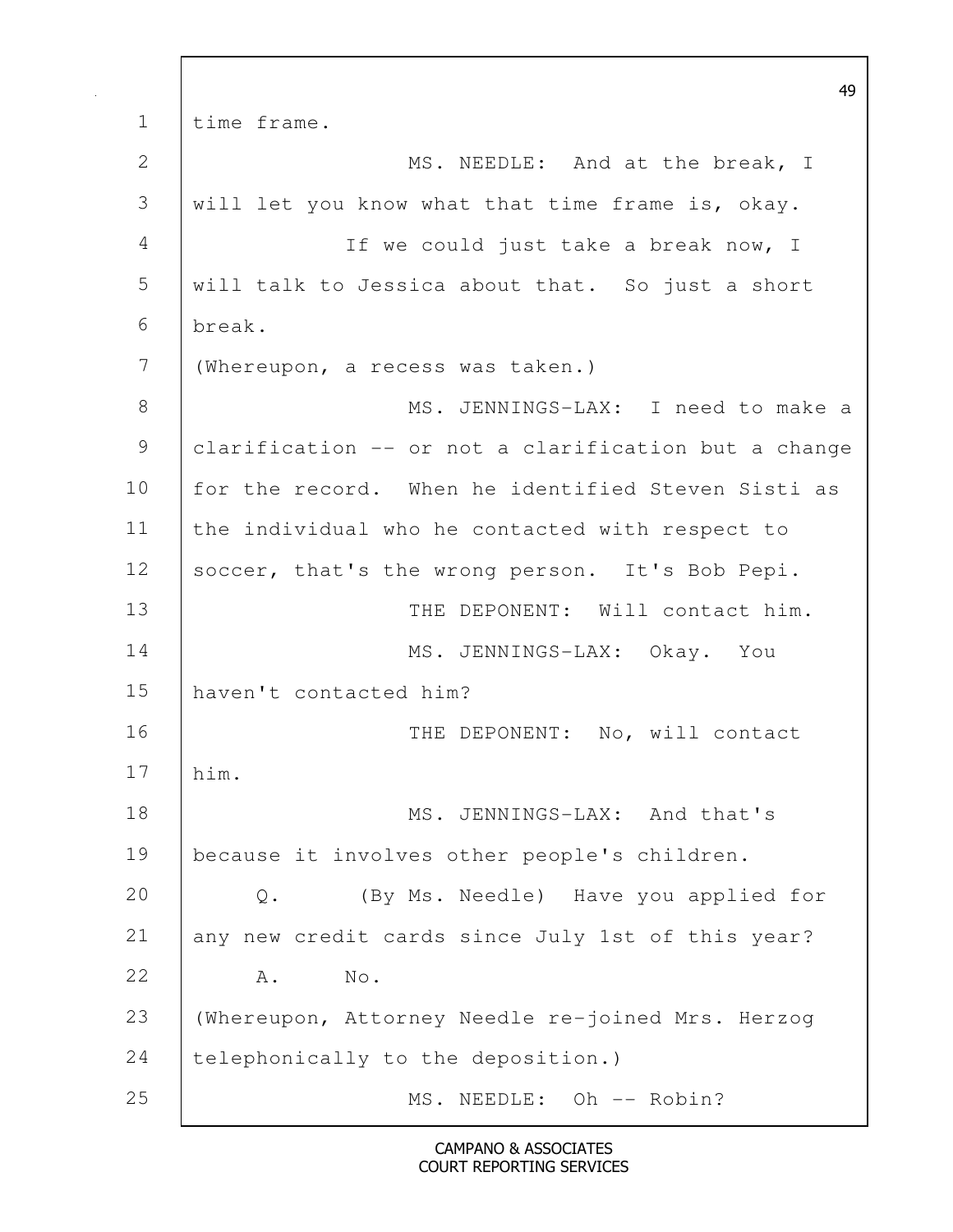50 1 | MRS. HERZOG: Yes. 2 MS. JENNINGS-LAX: Do you want to 3 tell Robin about the change or no? 4 MS. NEEDLE: We corrected the 5 | record. It wasn't Steve Sisti, who Geoff --6 MS. JENNINGS-LAX: As the soccer 7 manager. 8 | MS. NEEDLE: It was --9 | MS. JENNINGS-LAX: Bob Pepi. Not 10 | spelled like the pizza place. 11 | MS. NEEDLE: How is it spelled? 12 MS. JENNINGS-LAX: P-E-P-I. 13 **MS. NEEDLE:** And then I asked Geoff 14 if he had applied for any new credit card since 15 July 1, 2015 and he said he had not. 16 | Q. (By Ms. Needle) What is your address? 17 | A. Where I am renting? 18 Q. Where you are renting. 19 | A. Ninety-eight Palmer Street, Stamford, 20 Connecticut. 21 Q. Ninety-eight? 22 | A. Palmer Street. 23 Q. Have you ever taken Adderall? 24 A. I don't know what that is. 25 Q. Have you ever taken a medication called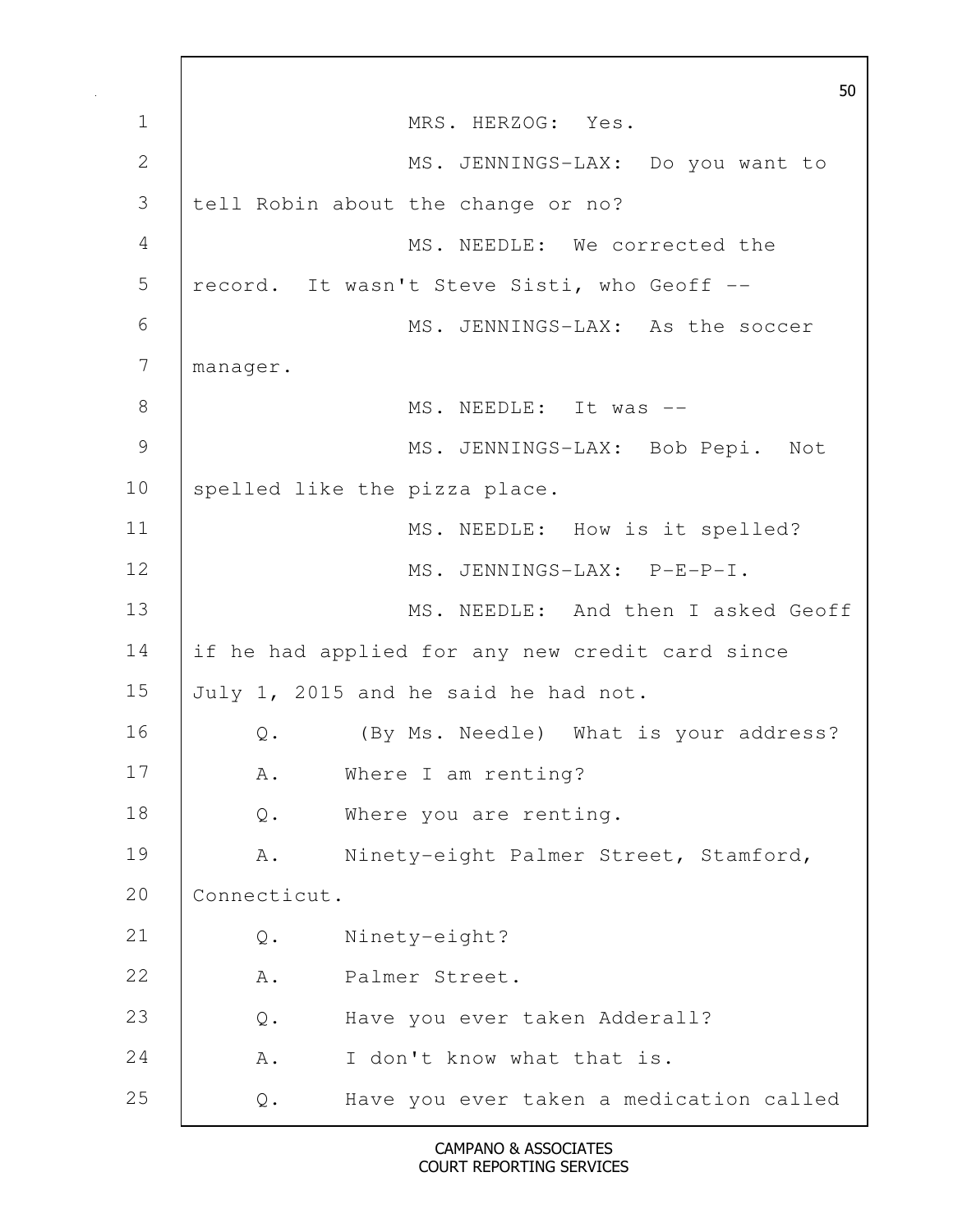51 1 "Adderall"? 2 A. I don't think so. 3 Q. Have you ever taken a medication, the 4 generic form of Concerta? 5 A. Yes. I think that's the one I was 6 trying to tell you I took today. 7 Q. You told me you took the focus --8 | A. I think I just misspoke. 9 Q. For how long have you been taking this 10 medication? 11 | A. The Concerta, I think I answered that in 12 the beginning. I think it's been -- I can't 13 | remember when I was prescribed it. It was 14 probably -- you know what, I don't remember. 15 Q. Months or years? 16 A. Oh, months. 17 Q. A year ago were you taking any 18 medications? 19 A. Asthma medications. 20 Q. That's it? 21 A. Yes. 22 Q. And are you certain that the Quorum 23 | statements aren't available online? 24 A. I mean, they are available online. I 25 just have to go through and cycle through them.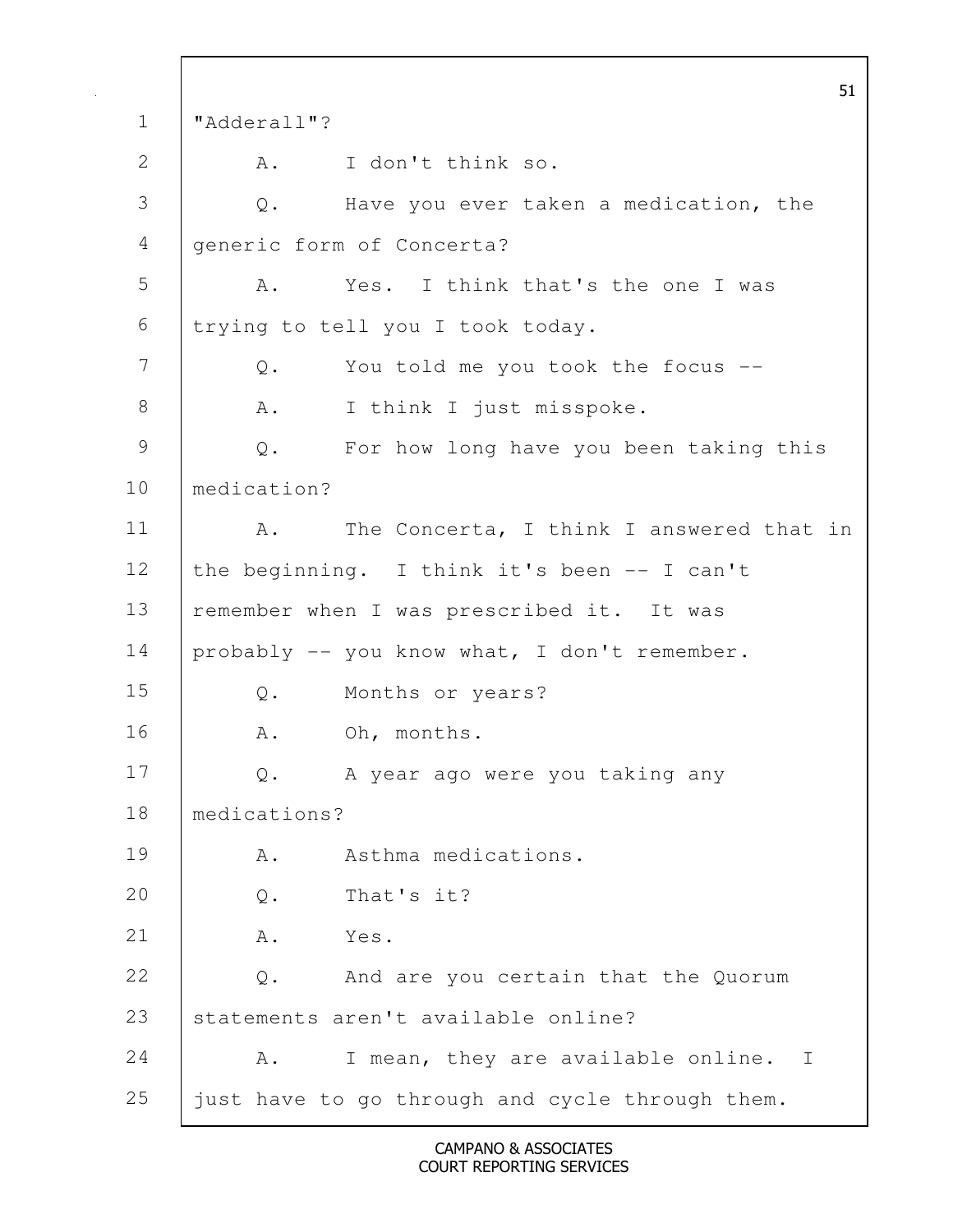52 1 That's what I was explaining to you. So I have to 2 do multiple screen shots. 3 Q. Why do you have to do screen shots? If 4 you are on a regular computer, you can't simply 5 print out a Quorum bank statement?  $6$   $A.$  Not to my knowledge. The way that  $-1$ 7 can show you on a computer if you wanted to, but the 8 way it works is you select the account, and then it 9 shows you your transactions for a period of time, 10 and then there is a button at the bottom that says 11 "see more", and it will cycle through more. 12 MS. JENNINGS-LAX: Can I see if I 13 | can clarify? 14 MS. NEEDLE: Go ahead. 15 | MS. JENNINGS-LAX: You can't get a 16 PDF? 17 | THE DEPONENT: I don't think so. 18 I've never tried. 19 MS. JENNINGS-LAX: Because that's 20 essentially what you were asking? 21 | MS. NEEDLE: Yes. And I am fairly 22 certain that you can because the parties have a 23 | joint Quorum account and my client has been able to 24 very simply and easily print out the Quorum banking 25 | records.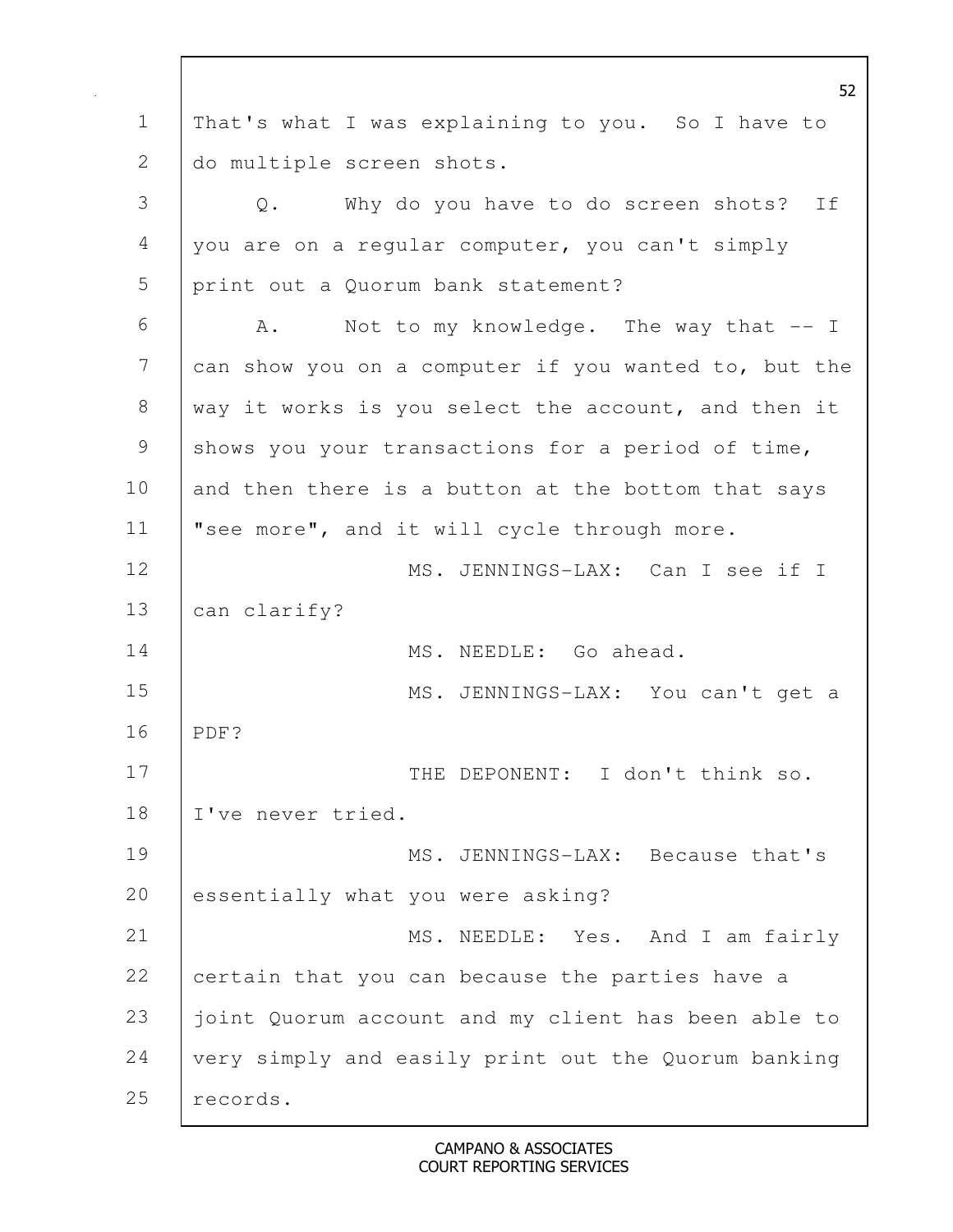53 1 MS. JENNINGS-LAX: Does she do it 2  $\vert$  as a PDF? 3 MS. NEEDLE: I will find out. 4 MS. JENNINGS-LAX: Okay. 5 THE DEPONENT: I am not aware of 6 how to do that. 7 Q. (By Ms. Needle) With regard to the 8 | medical insurance, you stated earlier that you 9 didn't sign up for the medical insurance because you 10 didn't have the Social Security numbers for the 11 children and for your wife. 12 | What was the end date which you could 13 have signed up for the medical insurance had you had 14 that information? 15 | A. I don't remember. It was when I 16 e-mailed Kevin. Again --17 Q. Was it the last day that you e-mailed 18 Kevin? 19 | A. Probably. But, again, just to be clear, 20 that any change in status allows you to resign up. 21 Losing coverage from your old company is a change in 22 status. So I have no worries that I won't be able 23 to sign up from NBTY. 24 Q. And you don't have any written 25 communication from anyone indicating that it will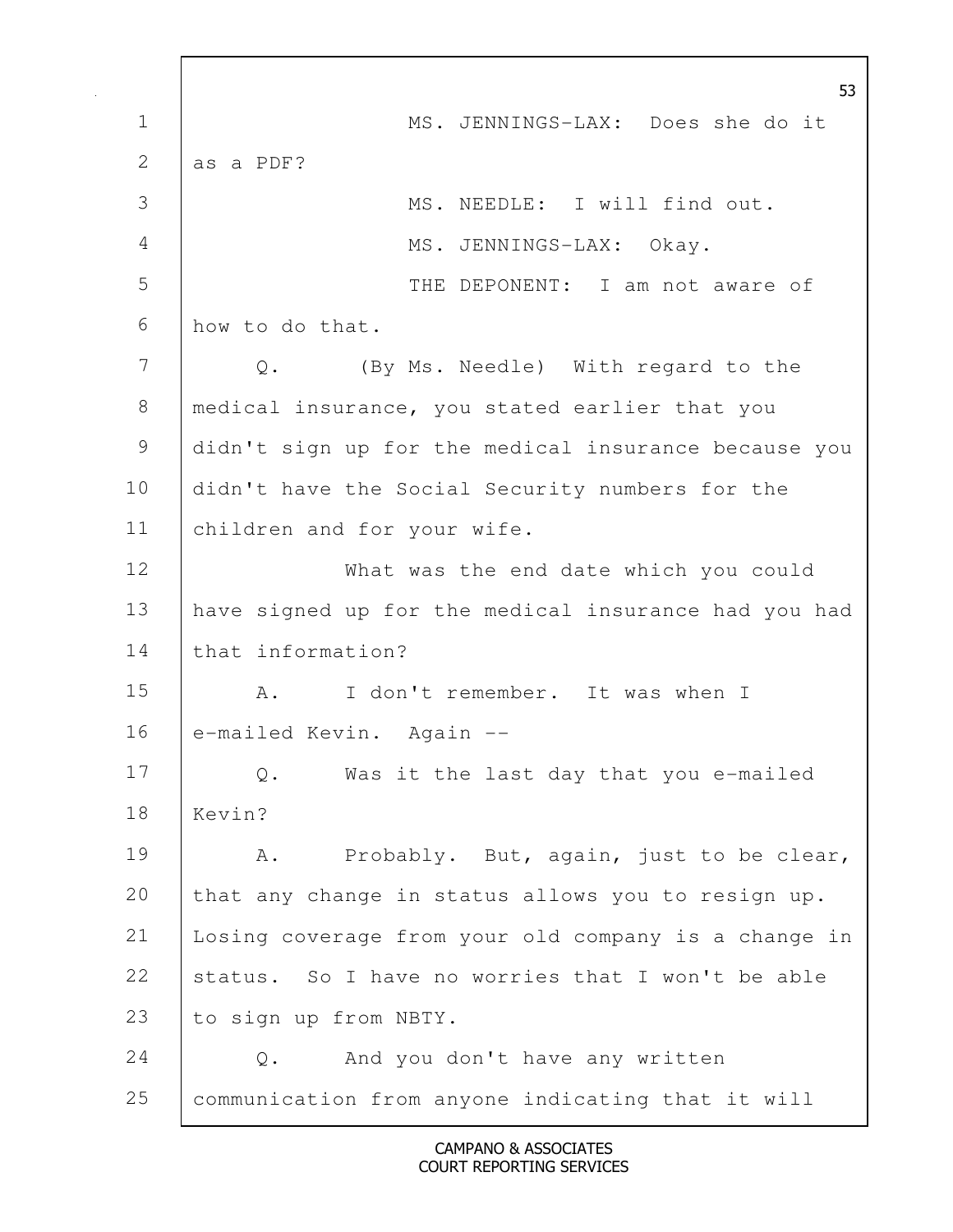| $\mathbf 1$    | 54<br>not be a problem transitioning from your old medical |
|----------------|------------------------------------------------------------|
| $\overline{2}$ | insurance coverage to new medical insurance?               |
| 3              | I haven't written anyone about that.<br>Α.                 |
| $\overline{4}$ |                                                            |
|                | Has anyone written to you, sir?<br>Q.                      |
| 5              | No.<br>Α.                                                  |
| 6              | Q. Did you ever work for Kraft Foods?                      |
| 7              | Α.<br>Yes.                                                 |
| $8\,$          | And did you have any sort of retirement<br>Q.              |
| 9              | plan with Kraft Foods?                                     |
| 10             | Yes.<br>A.                                                 |
| 11             | And did you remove any funds from that<br>Q.               |
| 12             | retirement plan from Kraft Foods ever?                     |
| 13             | Yes.<br>Α.                                                 |
| 14             | When was the last time that you removed<br>Q.              |
| 15             | funds from the Kraft Food retirement plan?                 |
| 16             | It would have been when $I$ -- sorry,<br>A.                |
| 17             | there are two things. There's a $401(k)$ that I            |
| 18             | generated from Kraft income and then a pension plan.       |
| 19             | The 401(k) dollars, when I left Kraft, I transferred       |
| 20             | into my Fidelity 401(k).                                   |
| 21             | And what's going on with the pension<br>Q.                 |
| 22             | plan?                                                      |
| 23             | I tried to get them to give me a payout<br>Α.              |
| 24             | of \$13,000 but -- which Robin signed -- but they've       |
| 25             | lost it. So I will be getting a check for \$89 a           |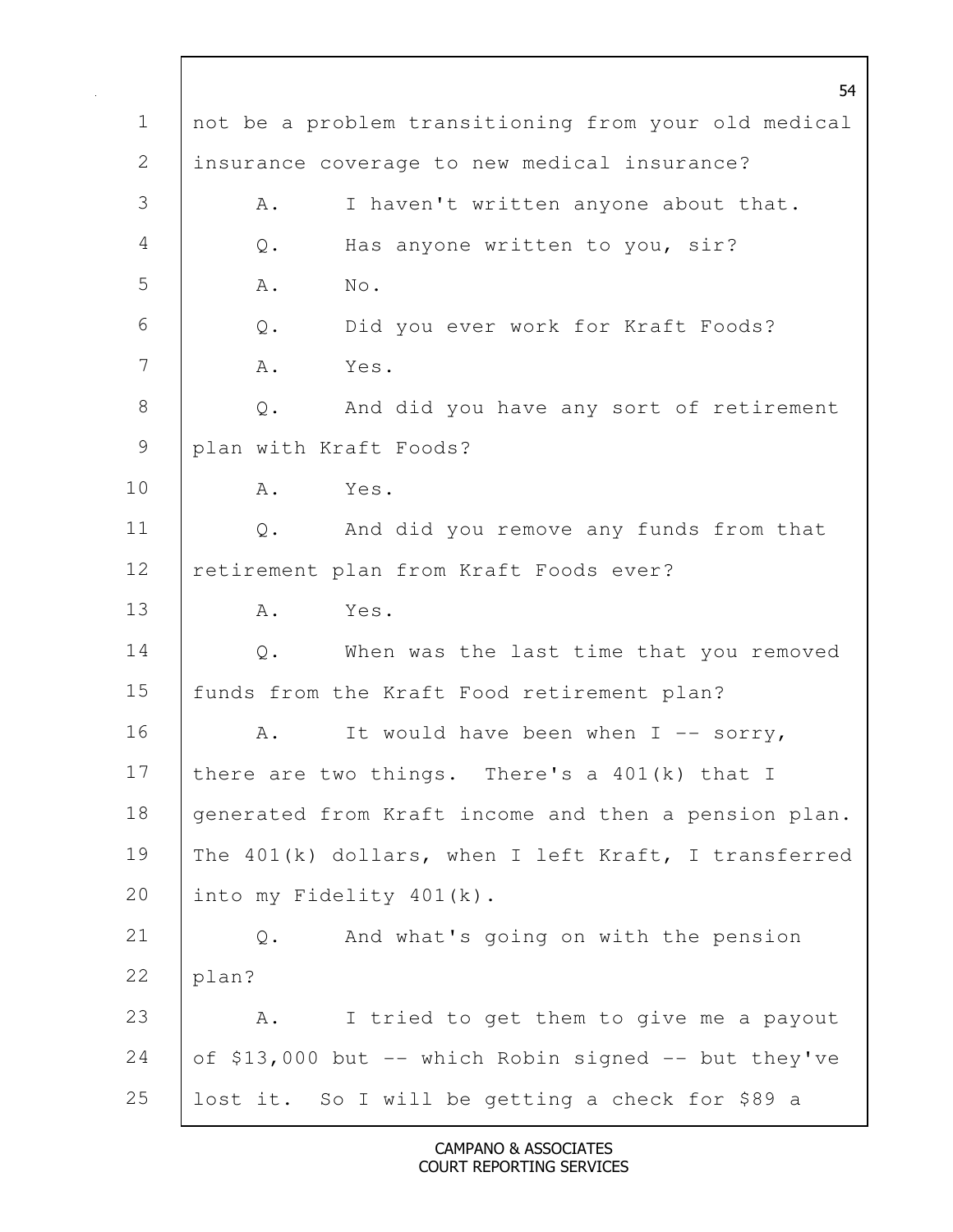55 1 month starting sometime soon. 2 Q. What do you mean "they've lost it"? 3 A. I had a form -- so I had a form that we 4 filled out that I mailed. And the -- I got a letter 5 from Kraft saying they never received it, and they 6 declined to give me the money. 7 Q. Do you have the letter from Kraft in 8 which they declined to give you the money? 9 A. I have it, but I don't have it on me. 10 | O. Where is it? 11 | A. It's probably at home. 12 | O. On Palmer Street? 13 A. Yes. 14 Q. Is it one of the items you took when you 15 | retrieved your belongings from the marital home? 16 A. No. This was something they just sent 17 me about a week or two ago. 18 Q. Have you received any money from that 19 pension? 20 A. No. The intent was to try to get 21 instead of a monthly payment of \$89 to get \$13,000, 22 but it didn't  $-$  they didn't give it to me. 23 Q. Because you didn't mail the form in on 24 | time? 25 A. I mailed the form in, and I have the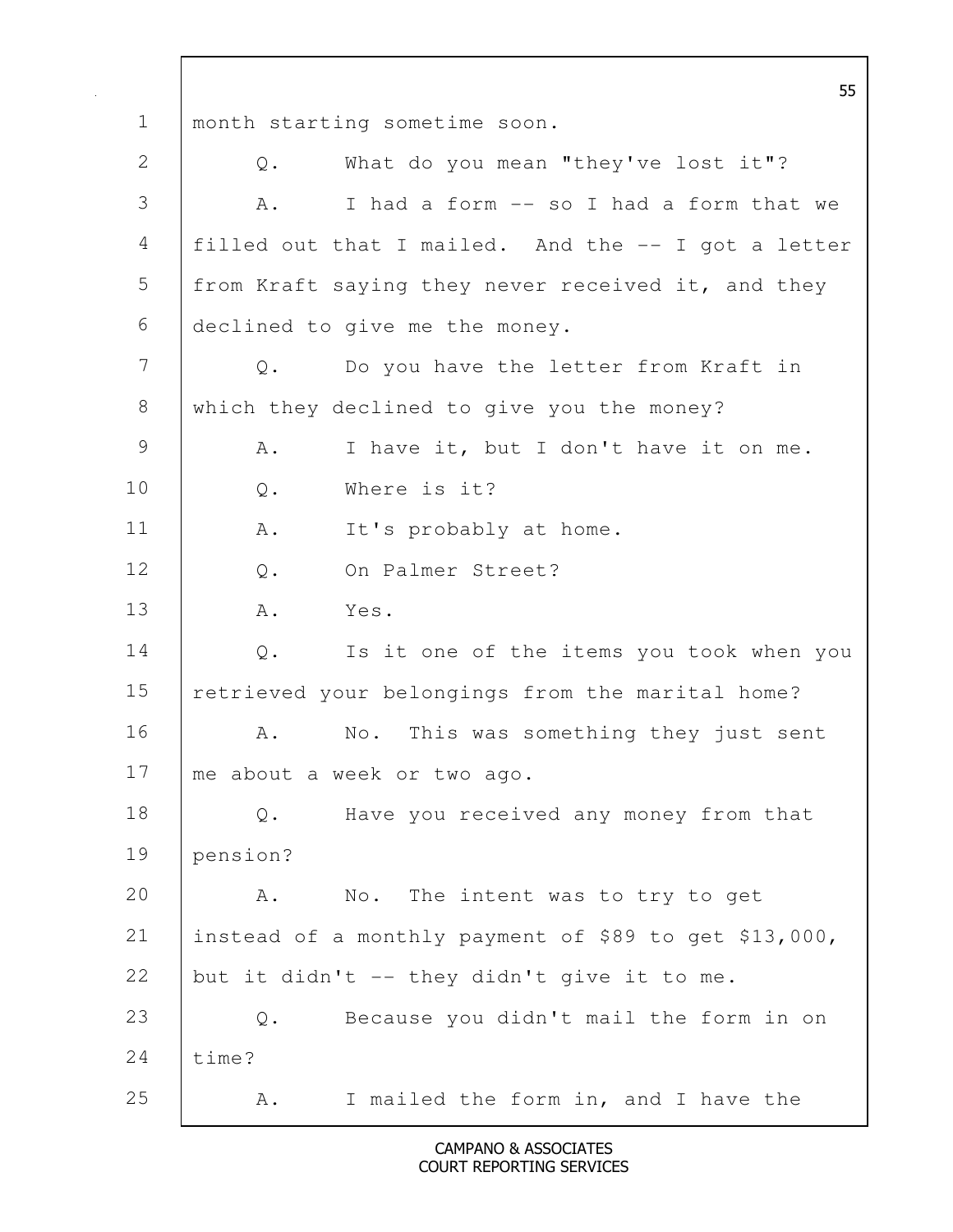1 tracking from USPS. It just never got delivered. 2 | And the USPS people don't know where it is. Q. Okay. 4 A. And I have all that documentation. Q. Do you have a Bank of America credit card? 7 A. I don't have one, no. I mean, we had a 8 | joint Bank of America account, but I think Robin closed it. 10 | Q. You don't have an individual Bank of America credit card? A. No. Q. Do you have a Quorum credit card? 14 | A. Joint. Q. This American Express statement that is part of Exhibit 4 ends in account 1008. Do you see that? A. Yes. Q. For how long have you had this American Express card that ends in 1008? 21 | A. At least over a year. Q. Did you have a prior card that you reported stolen? 24 A. Sure, yes. So the number might have changed.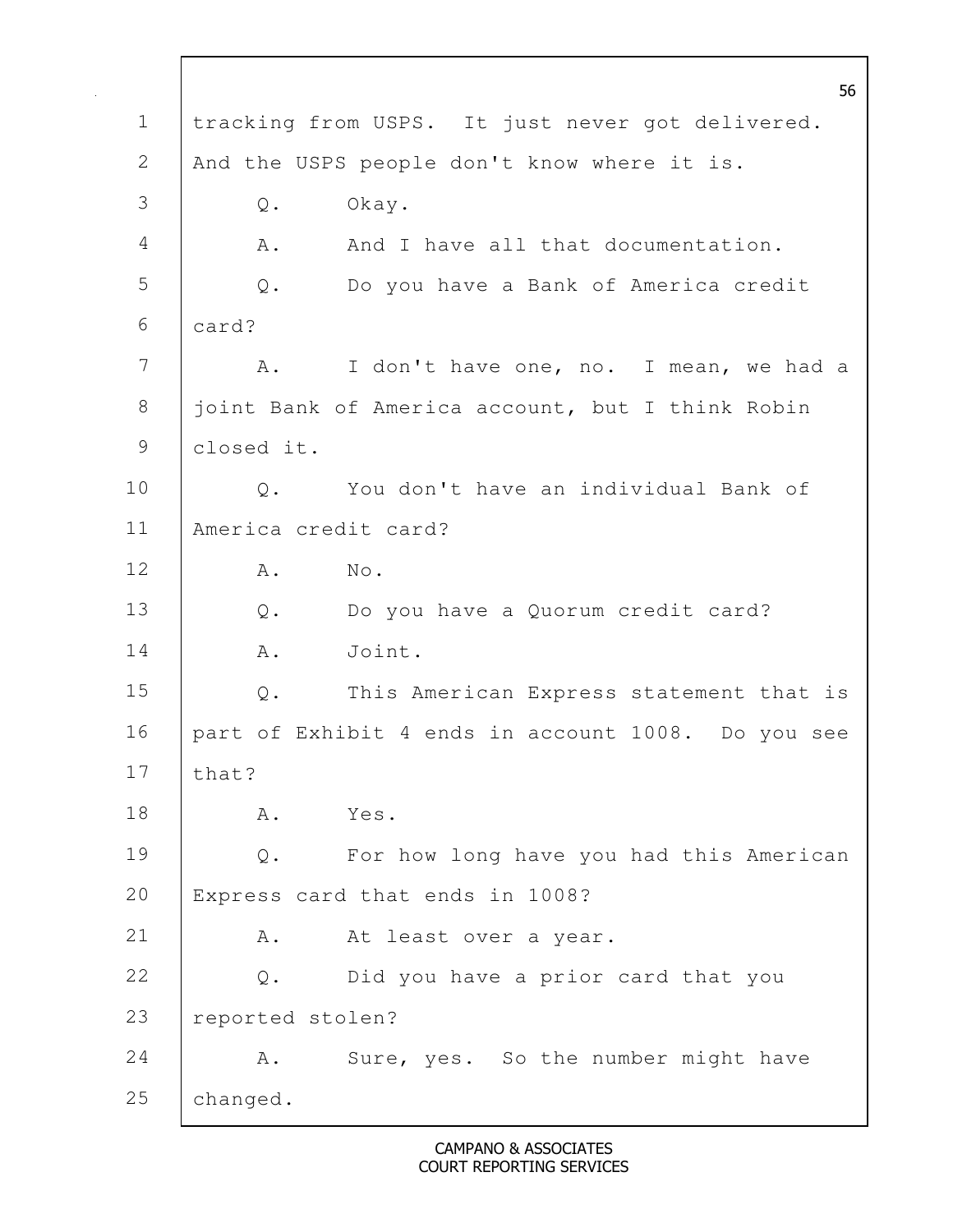57 1 | Q. And when did you report that card 2 | stolen? 3 A. Well, recently and probably a few times 4 | over the course of having it -- not stolen, lost. 5 Q. When you say "recently", in the last 6 week or two? 7 A. Yes. I left the card somewhere so I 8 asked American Express for a new one. It's the same 9 account, just a different number. 10 | O. I am confused. 11 A. How can I help you? 12 Q. If I were to look in your wallet right  $13$   $\sqrt{25}$  now  $-$ 14 | A. You would not see an American Express 15 card. 16 | O. So Account No. 1008 is lost? 17 A. No, the account is in tact. The 18 | individual card, which is connected to that account 19 was lost and they are sending me a new one. It 20 hasn't arrived yet. 21 Q. And you lost it within the last week? 22 | A. Yes, I lost it when I was renting a 23 U-Haul moving furniture. 24 Q. When did you rent a U-Haul to move 25 furniture?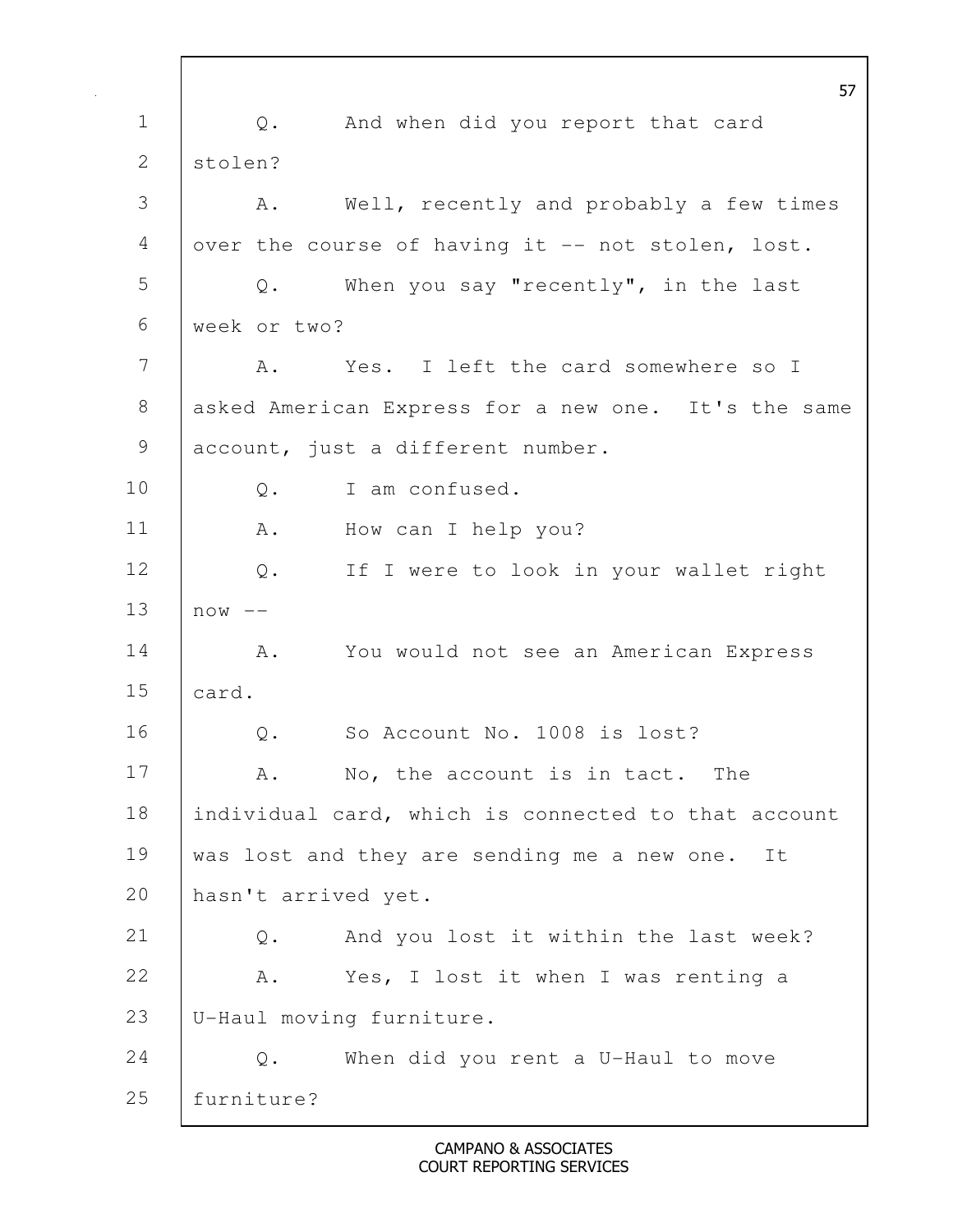58 1 | A. Last week, last Friday. 2 Q. And where did you move furniture from 3 and where did you move it to? 4 A. I bought furniture off Craigslist and 5 | moved it to 98 Palmer Street. 6 Q. And with what funds did you use to 7 purchase the furniture? 8 | A. Cash from my individual account. 9 Q. From the Quorum account? 10 | A. From the individual account. 11 Q. From the individual Quorum account, you 12 took cash out? 13 A. Yes. 14 | Q. How much cash did you take out, sir, to 15 purchase new furniture? 16 A. Probably around \$800. 17 Q. Okay. And prior to having Account 1008 18 with American Express, you had a different account 19 number? 20 A. I mean, I don't think when we change the 21 card the account number changes, just the card 22 number. 23 | Q. So will I be able to get all of the 24 Statements for the last year? 25 A. Yes.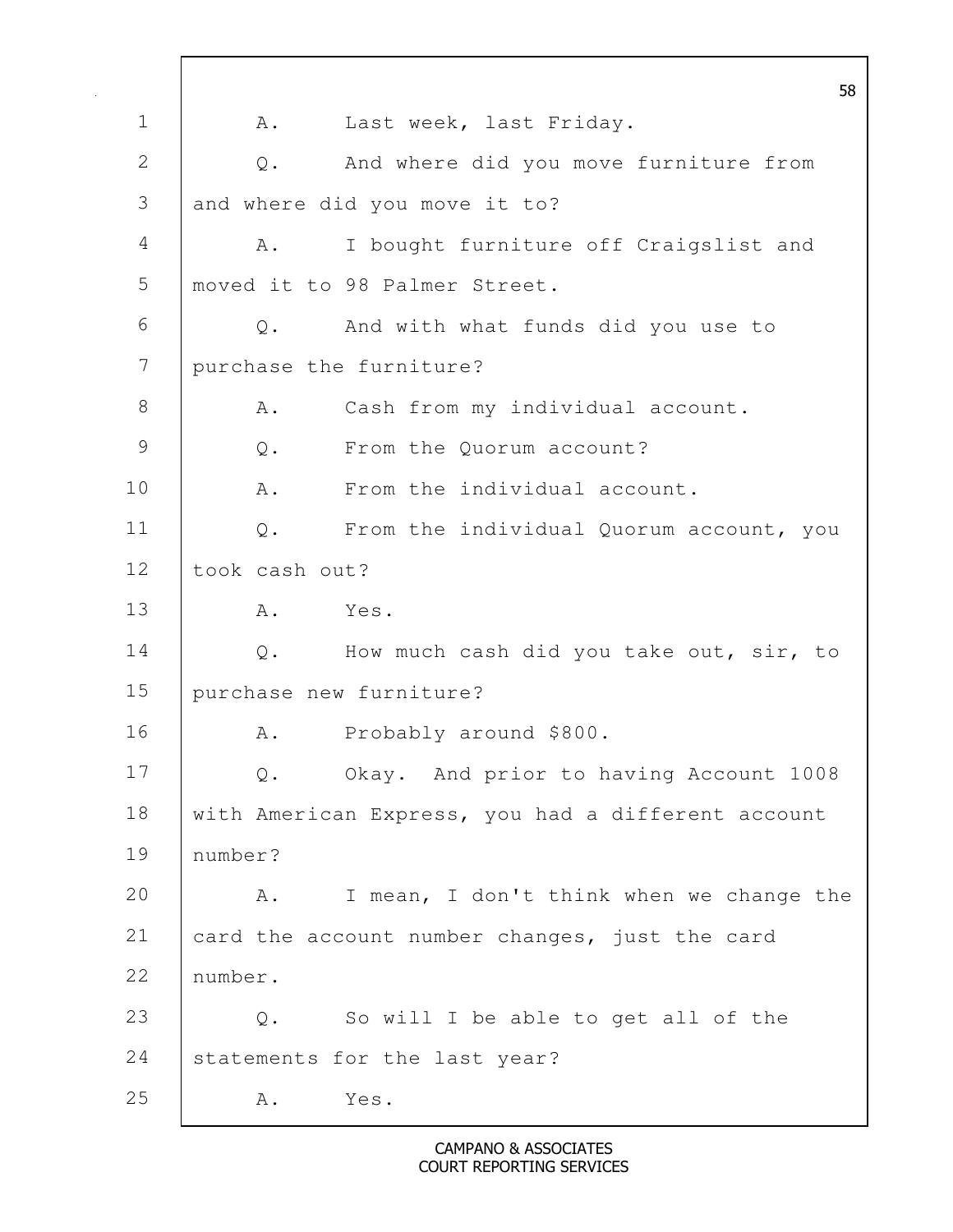|               | 59                                                     |
|---------------|--------------------------------------------------------|
| $\mathbf 1$   | You could do that online, correct?<br>Q.               |
| 2             | Α.<br>Yes, yes. It doesn't matter the card             |
| 3             | number.                                                |
| 4             | In the last 12 months, sir, how many<br>Q.             |
| 5             | American Express cards have you misplaced or lost?     |
| 6             | Maybe three or four.<br>Α.                             |
| 7             | MS. NEEDLE: I'll be right back.                        |
| 8             | (Whereupon, a brief recess was taken.)                 |
| $\mathcal{G}$ | MS. JENNINGS-LAX: While we were on                     |
| 10            | break, I had Mr. Herzog go to his car. He was able     |
| 11            | to find his personal cell phone in his vehicle, so     |
| 12            | he has that available if you want to ask any           |
| 13            | follow-up questions with respect to anything on the    |
| 14            | personal cell phone.                                   |
| 15            | MS. NEEDLE: Okay. Thank you.                           |
| 16            | (By Ms. Needle) Where in your car was<br>$\mathbb Q$ . |
| 17            | your personal cell phone?                              |
| 18            | It was under the seat.<br>Α.                           |
| 19            | Under the seat. Is your job title<br>$Q$ .             |
| 20            | marketing director to NBTY?                            |
| 21            | Yes.<br>Α.                                             |
| 22            | What's your annual compensation?<br>Q.                 |
| 23            | 155.<br>Α.                                             |
| 24            | Are you entitled to a bonus?<br>$Q$ .                  |
| 25            | Yes.<br>Α.                                             |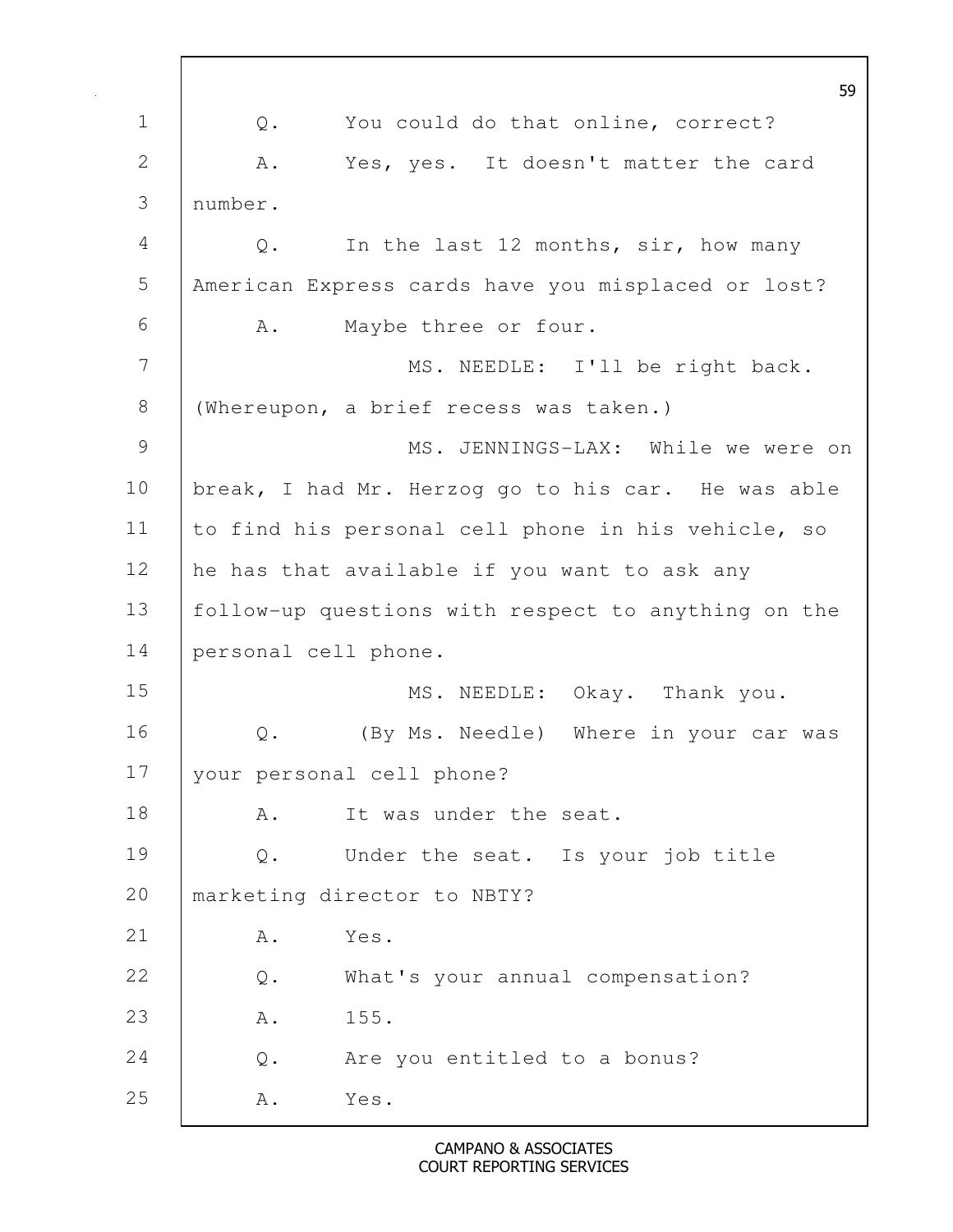|               |                | 60                                                 |
|---------------|----------------|----------------------------------------------------|
| $\mathbf 1$   | Q.             | What's the bonus target?                           |
| $\mathbf{2}$  | Α.             | 15 percent.                                        |
| 3             | $\mathsf{Q}$ . | And when is the bonus paid?                        |
| 4             | Α.             | It is paid in December.                            |
| 5             | $\mathbb Q$ .  | At the end of December?                            |
| 6             | Α.             | Mid December.                                      |
| 7             | $\mathbb Q$ .  | Are you expecting a bonus this year?               |
| $8\,$         | Α.             | $\mathrm{No}$ .                                    |
| $\mathcal{G}$ | $\mathsf{Q}$ . | When did you start working at NBTY?                |
| 10            | Α.             | October 19th.                                      |
| 11            | $Q$ .          | Where did you work prior to NBTY?                  |
| 12            | Α.             | Combe, C-O-M-B-E.                                  |
| 13            | $\mathbb Q$ .  | And how long did you work there?                   |
| 14            | Α.             | About a year.                                      |
| 15            | Q.             | And prior to Combe, where did you work?            |
| 16            | Α.             | Pepsi.                                             |
| 17            | $\mathsf Q$ .  | How long did you work at Pepsi?                    |
| 18            | Α.             | About three years.                                 |
| 19            | $\mathsf Q$ .  | Why did you leave Pepsi?                           |
| 20            | A .            | I wasn't enjoying it.                              |
| 21            | $\mathsf Q$ .  | So you quit?                                       |
| 22            | A .            | Yes.                                               |
| 23            | $\mathsf Q$ .  | Did you quit prior to having the job at            |
| 24            | Combe?         |                                                    |
| 25            | Α.             | You are going to have to rephrase.<br>$\mathbb{I}$ |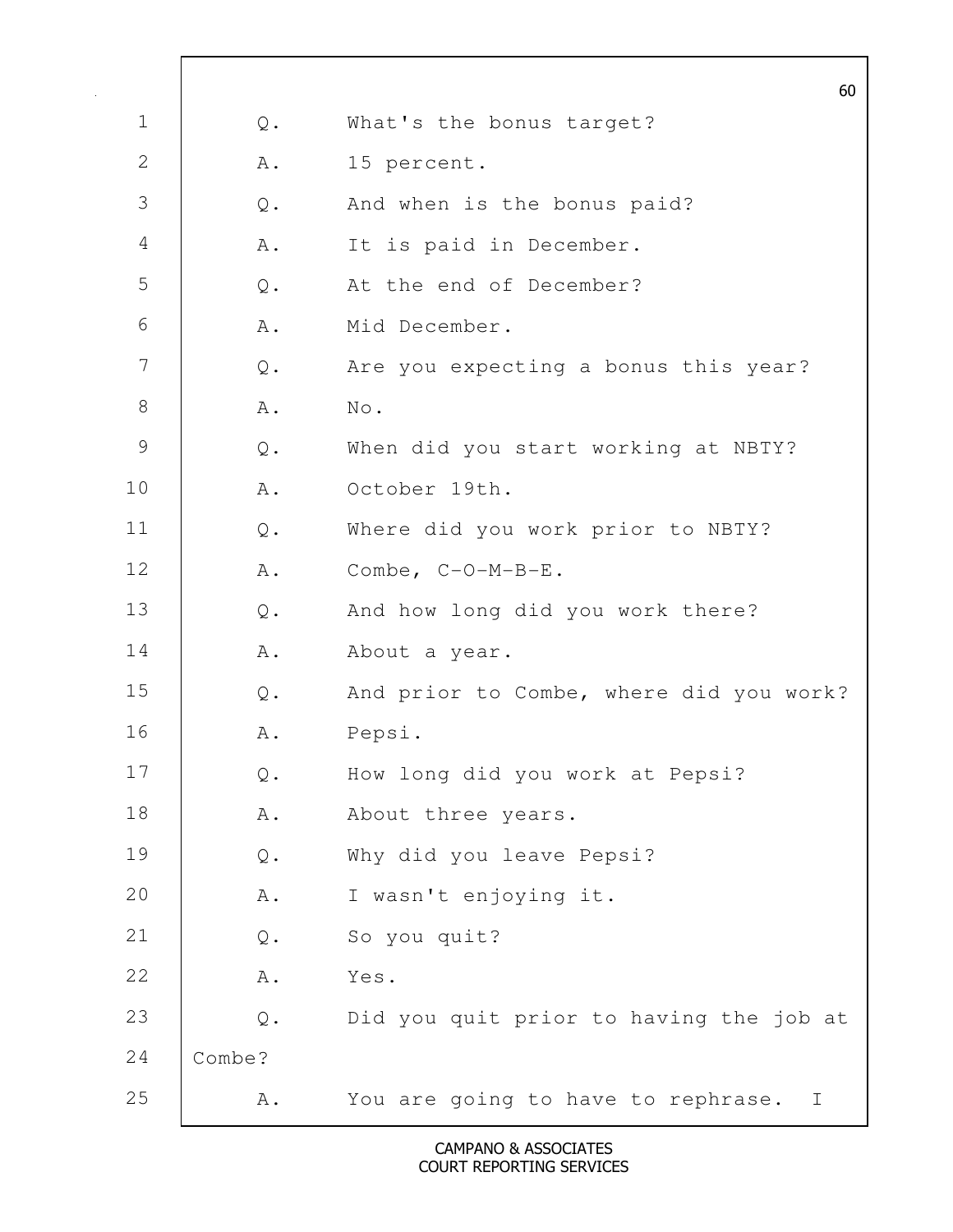61 1 was not employed by Combe at any time when I was 2 employed by Pepsi. 3 Q. Was there a period of unemployment 4 between Pepsi and Combe? 5 It's not a trick question, sir. Just 6 tell me what happened with your employment history. 7 | A. Sure. I left Pepsi. I had two weeks 8 severance, and at the end of the two weeks, I joined 9 Combe. 10 Q. Even though you quit, they gave you a 11 severance? 12 | A. Well, two weeks -- I gave them two 13 | weeks' notice, and they declined me having to be 14 | there. 15 Q. Okay. And why did you leave Combe? 16 | A. I didn't like the culture, and I had a 17 disagreement with my boss about how they do things 18 | there. 19 Q. What's your boss's name? 20 A. Ralph Marberger. 21 Q. How do you spell the last name? 22 A. M-A-R-B-E-R-G-E-R. 23 | 0. Where is Combe located? 24 A. 1101 Westchester Avenue. 25 Q. In White Plains, New York?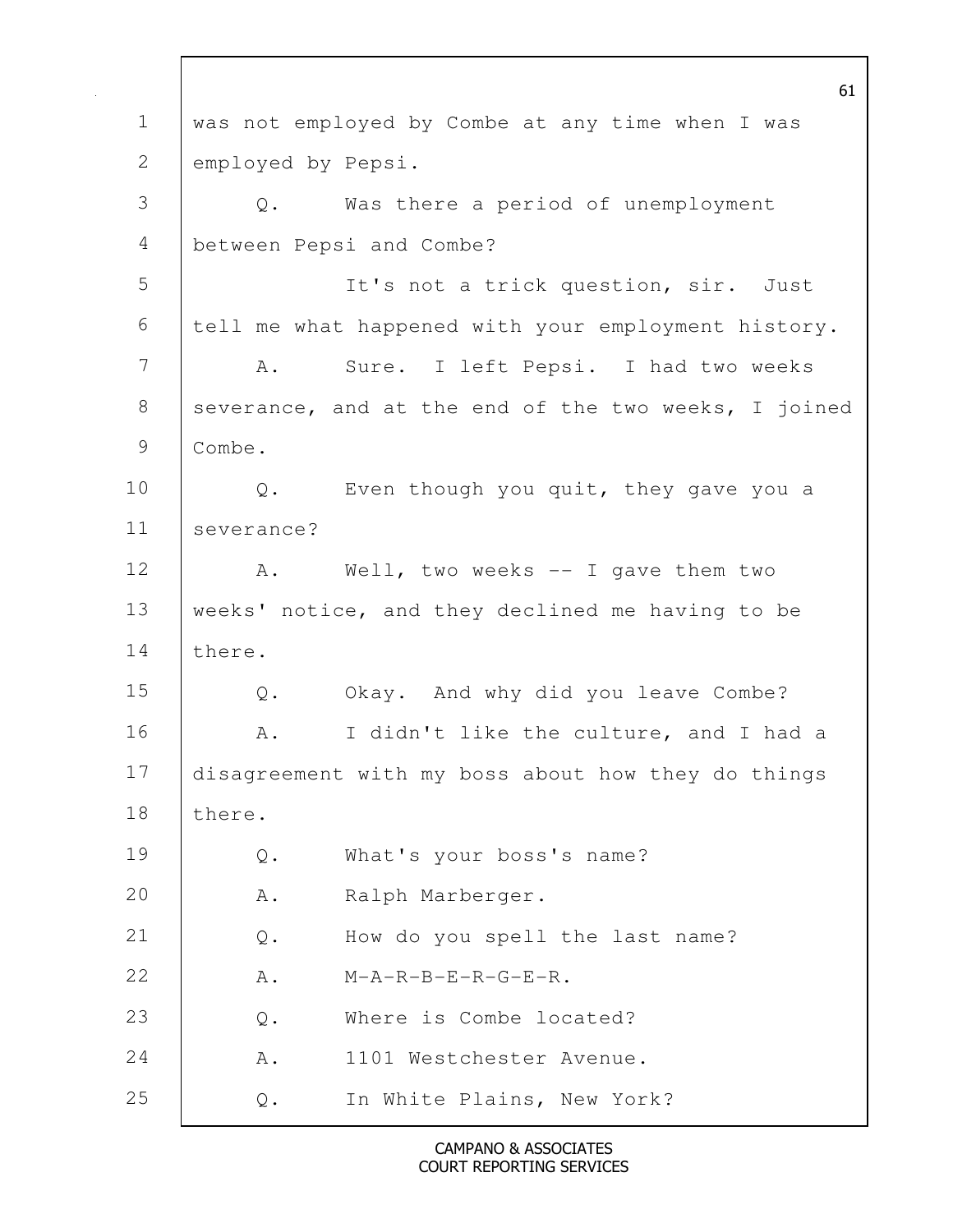|                |                | 62                                                  |
|----------------|----------------|-----------------------------------------------------|
| $\mathbf 1$    | Α.             | Yes.                                                |
| $\mathbf{2}$   | Q.             | And you did marketing at Combe?                     |
| 3              | Α.             | Yes.                                                |
| $\overline{4}$ | $Q$ .          | Where is your current office located?               |
| 5              | Α.             | 1200 Smith Field Avenue, Ronkonkoma --              |
| 6              |                | 2100 Smith Field Avenue, Ronkonkoma, New York.      |
| 7              | Q.             | Do you drive to work?                               |
| $8\,$          | Α.             | Yes.                                                |
| $\mathcal{G}$  | $\mathsf{Q}$ . | How long is the commute?                            |
| 10             | Α.             | About an hour and a half.                           |
| 11             | $\mathbb Q$ .  | Each way?                                           |
| 12             | Α.             | Yes.                                                |
| 13             | Q.             | What are your hours?                                |
| 14             | ${\tt A}$ .    | Variable.                                           |
| 15             | $Q$ .          | What time do you typically get home from            |
| 16             | work?          |                                                     |
| 17             | Α.             | Anywhere between $--$ I mean, I have the            |
| 18             |                | flexibility to come anywhere between 5:30 and 7:30. |
| 19             | Q.             | What are your responsibilities at work?             |
| 20             | A.             | Running a brand.                                    |
| 21             | $\mathsf{Q}$ . | What's the brand?                                   |
| 22             | Α.             | Balance Bar.                                        |
| 23             | $\mathbb Q$ .  | Do you work from home?                              |
| 24             | A.             | I have the option on Fridays to work                |
| 25             | from home.     |                                                     |

 $\Gamma$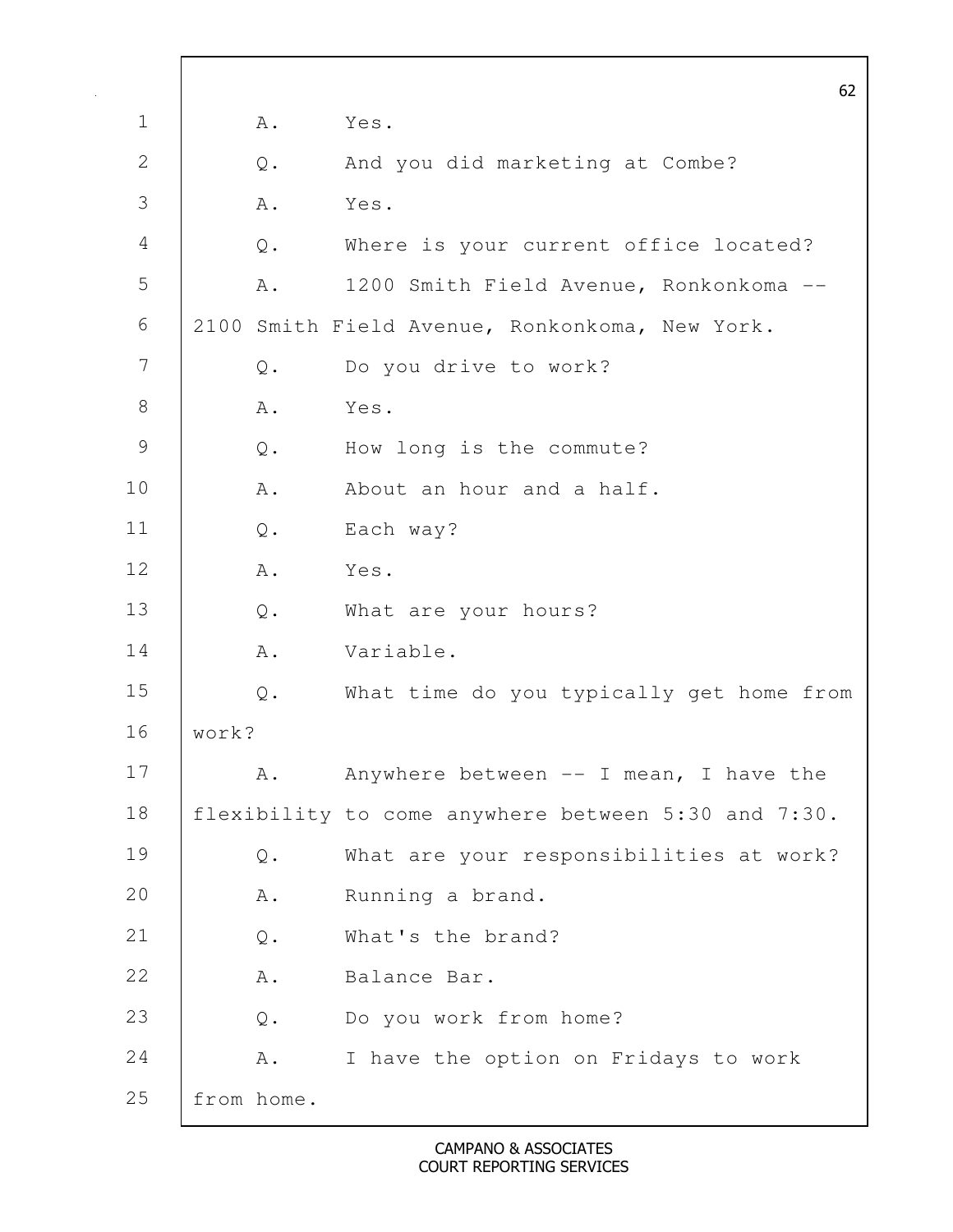|                |                    | 63                                                  |
|----------------|--------------------|-----------------------------------------------------|
| $\mathbf 1$    | Q.                 | Only on Fridays?                                    |
| 2              | Α.                 | Yes.                                                |
| 3              | $\mathsf{Q}$ .     | In the last five years, what e-mail                 |
| $\overline{4}$ |                    | accounts have you had, personal e-mail accounts?    |
| 5              | Α.                 | GeoffHerzog@GMail.com, and that's it.               |
| 6              | $\mathsf{Q}$ .     | That's it? No other e-mail account?                 |
| 7              | Α.                 | We have -- the others were all shared.              |
| $8\,$          |                    | So GeoffandRobin@hotmail.com, Geoff and Robin       |
| 9              |                    | Herzog -- sorry, GeoffandRobinHerzog@GMail.com. And |
| 10             |                    | then I've had personal work e-mails. But you said   |
| 11             | personal accounts? |                                                     |
| 12             | Q.                 | Yes, only personal accounts.                        |
| 13             | A .                | Not work e-mails?                                   |
| 14             | Q.                 | Not referencing your work account.                  |
| 15             | Α.                 | GeoffHerzog@GMail.com.                              |
| 16             | $\mathsf{Q}$ .     | Do you know how Robin's health is?                  |
| 17             | Α.                 | Yes, I have a good idea.                            |
| 18             | $\mathbb Q$ .      | And how would you describe her health?              |
| 19             | Α.                 | She has pain, a lot of pain from her                |
| 20             |                    | injury. She has back pain, neck pain, from her      |
| 21             |                    | injury when she was hit. She has degraded vision.   |
| 22             |                    | She now has to wear glasses. I think that's about   |
| 23             | it.                |                                                     |
| 24             | $Q$ .              | Do you know if she takes any                        |
| 25             | medications?       |                                                     |
|                |                    |                                                     |

 $\mathbf l$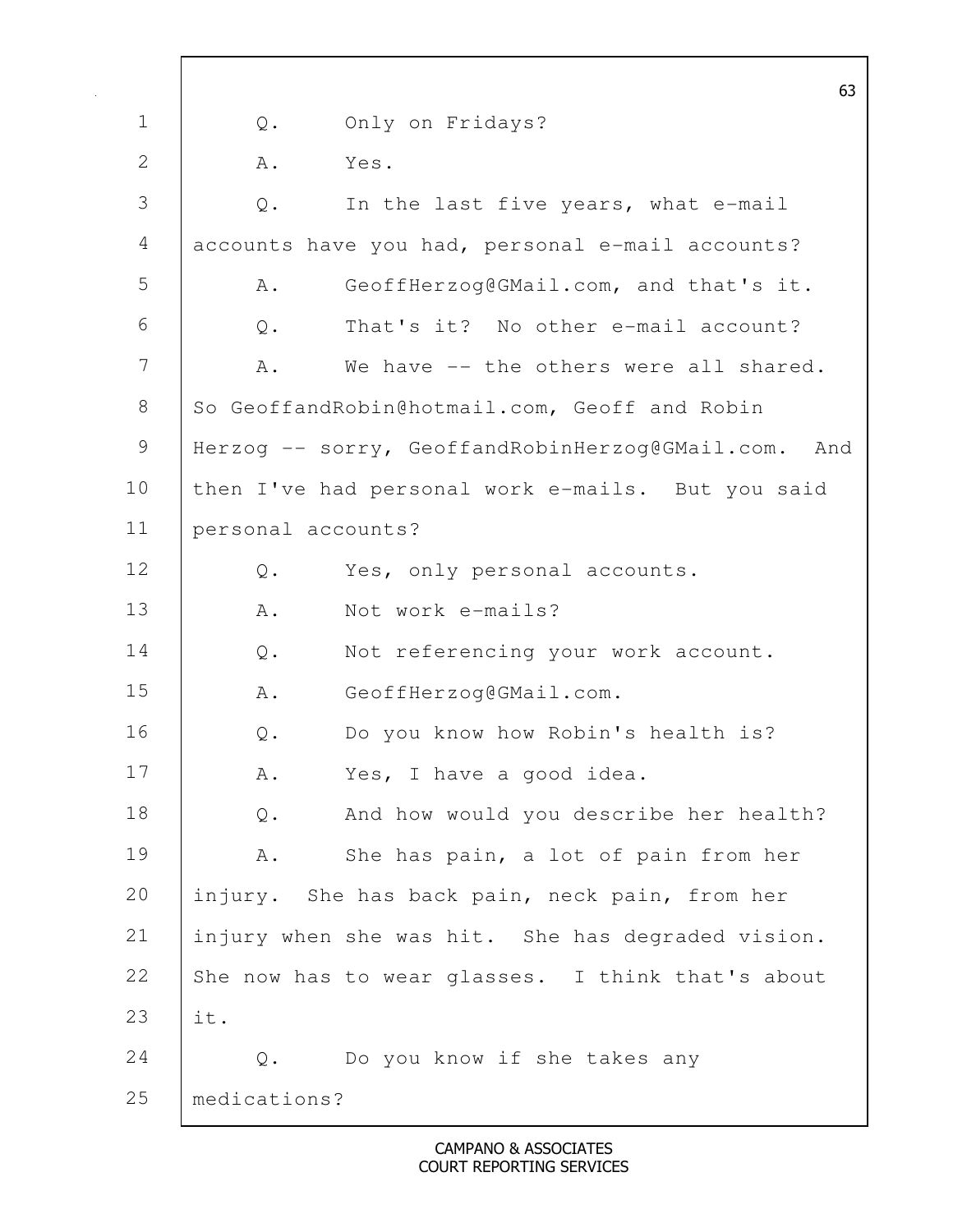|               |                         | 64                                       |
|---------------|-------------------------|------------------------------------------|
| $\mathbf 1$   | Α.                      | I don't know.                            |
| $\mathbf{2}$  | $\mathbb Q$ .           | When you were living together, do you    |
| 3             |                         | know if she took any medications?        |
| 4             | Α.                      | At periods of time, she took medication. |
| 5             | $Q$ .                   | Nothing consistently?                    |
| 6             | Α.                      | I don't think so.                        |
| 7             | $Q$ .                   | So your current home on Palmer Avenue,   |
| $8\,$         | are you renting that?   |                                          |
| $\mathcal{G}$ | Α.                      | Yes.                                     |
| 10            | Q.                      | And did you sign a lease?                |
| 11            | Α.                      | Yes.                                     |
| 12            | $\mathbb{Q}$ .          | What's the term of the lease?            |
| 13            | Α.                      | Six months.                              |
| 14            | Q.                      | So when does it expire?                  |
| 15            | Α.                      | So I quess six months from               |
| 16            |                         | November 28th, I think.                  |
| 17            | $\mathbf{\mathsf{Q}}$ . | I'm sorry?                               |
| 18            | Α.                      | Six months from November 28th.           |
| 19            | Q.                      | So you signed the lease November 28th?   |
| 20            | Α.                      | Around November 28th.                    |
| 21            | $\mathsf{Q}$ .          | Okay. How far is -- is it 68 Palmer      |
| 22            | Avenue?                 |                                          |
| 23            | Α.                      | No, 98 Palmer.                           |
| 24            | $Q$ .                   | How far is 98 Palmer Avenue from the     |
| 25            | former marital home?    |                                          |

 $\mathbf l$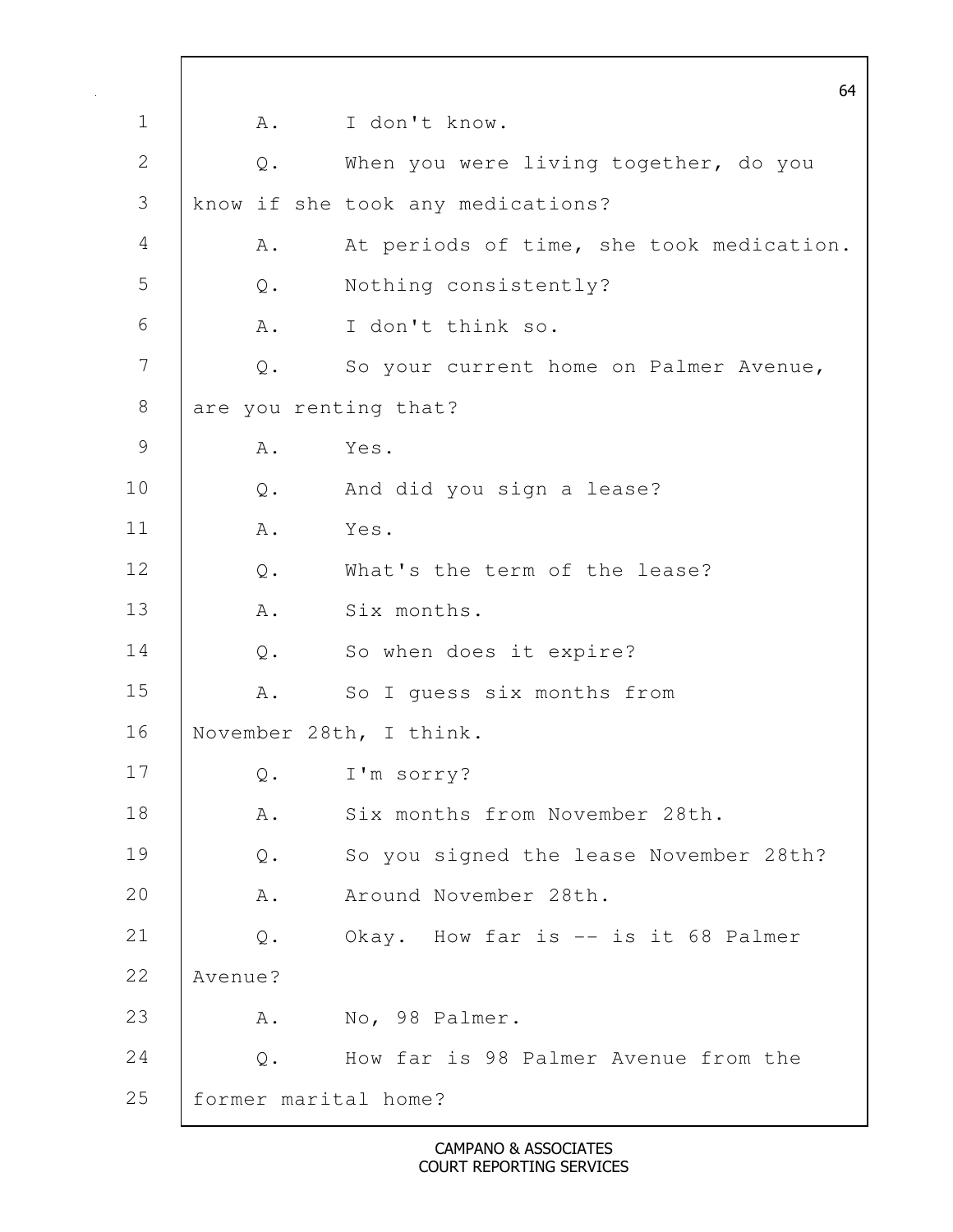65 1 | A. I think over 400 feet is the best I can 2 | tell you. 3 Q. Is it closer than half a mile? 4 A. I don't know what half a mile is, I'm 5 sorry. 6 Q. How many streets away is it? 7 | A. I would need a map to tell you that. 8 Q. Can you walk from your home to the 9 former marital home? 10 | A. I can walk anywhere in Springdale. 11 Q. Can you walk in less than five minutes 12 | from your home to the former marital home? 13 A. I don't think so. I've never done it, 14 but I don't think so. 15 |  $\circ$ . Is it less than three miles from the 16 former marital home? 17 A. Yes. 18 | Q. Is it less than two miles from the 19 former marital home? 20 A. I don't know. 21 Q. How many bedrooms are in the leased 22 home? 23 A. Three. 24 |  $\circ$ . What's the cost of the rental home? 25 A. \$2,500 a month.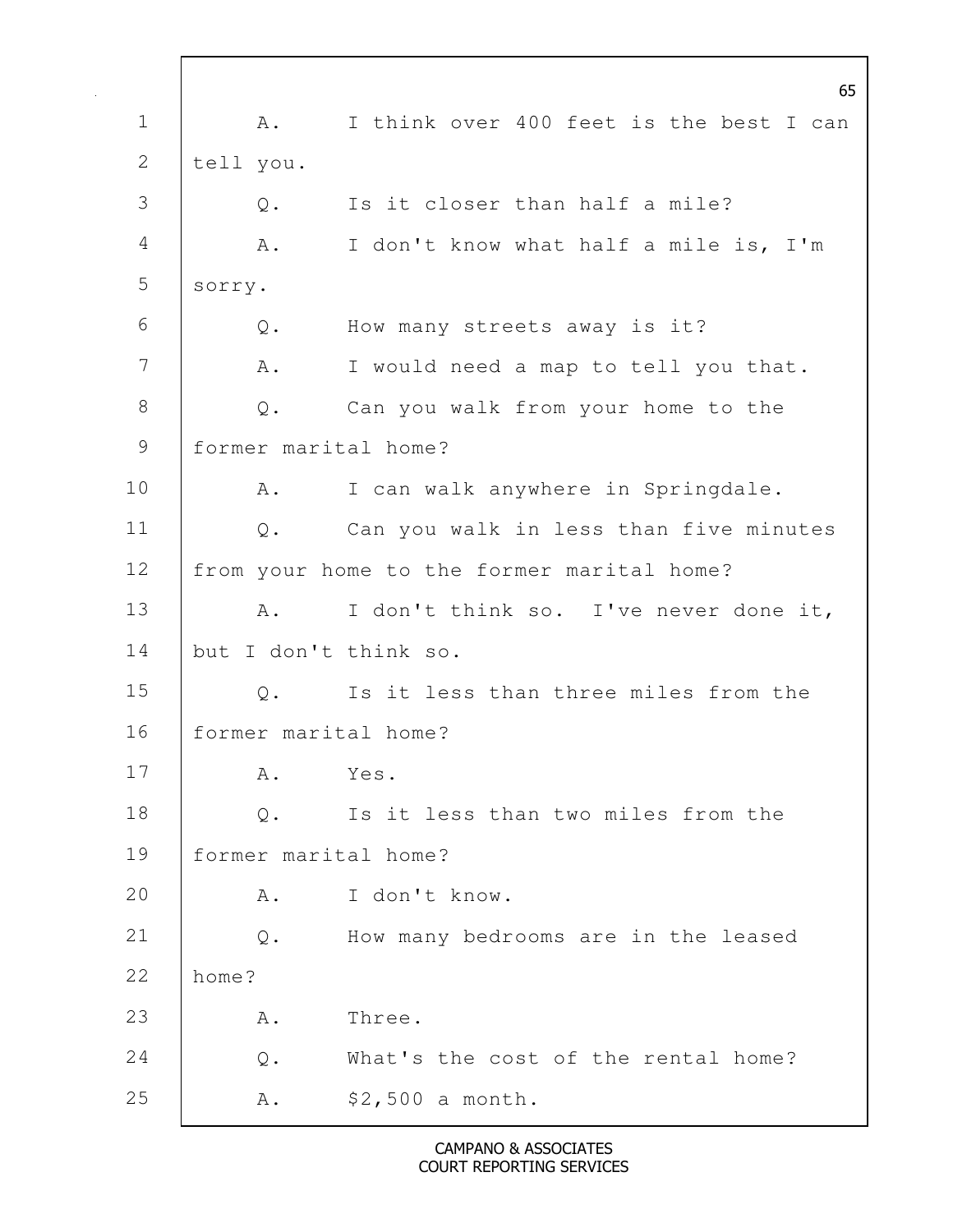66 1 0. What does that include? 2 A. Nothing. 3 Q. So you have to pay utilities? 4 A. Yes. 5 Q. Did you have to put a security deposit 6 down for the lease?  $7 \quad$  A. Yes. 8 O. How much? 9 A. Two month's rent. 10 | Q. When you returned to -- well, withdrawn. 11 What's the address of the former marital 12 residence? 13 A. 117 Knickbocker. 14 | Q. When you returned to the Knickbocker 15 house with the police after being served with the 16 | restraining order on November 9th, what belongings 17 did you retrieve? 18 | A. Clothes. 19 Q. Anything else? 20 A. Computer peripherals, cords, chargers, a 21 | mouse, keyboard. Those kind of assets. Xbox, an 22 ice pack, my work phone. That's all I can 23 recollect. 24 Q. Did you take any electronics, other than 25 the Xbox, cords, chargers, mouse and keyboard on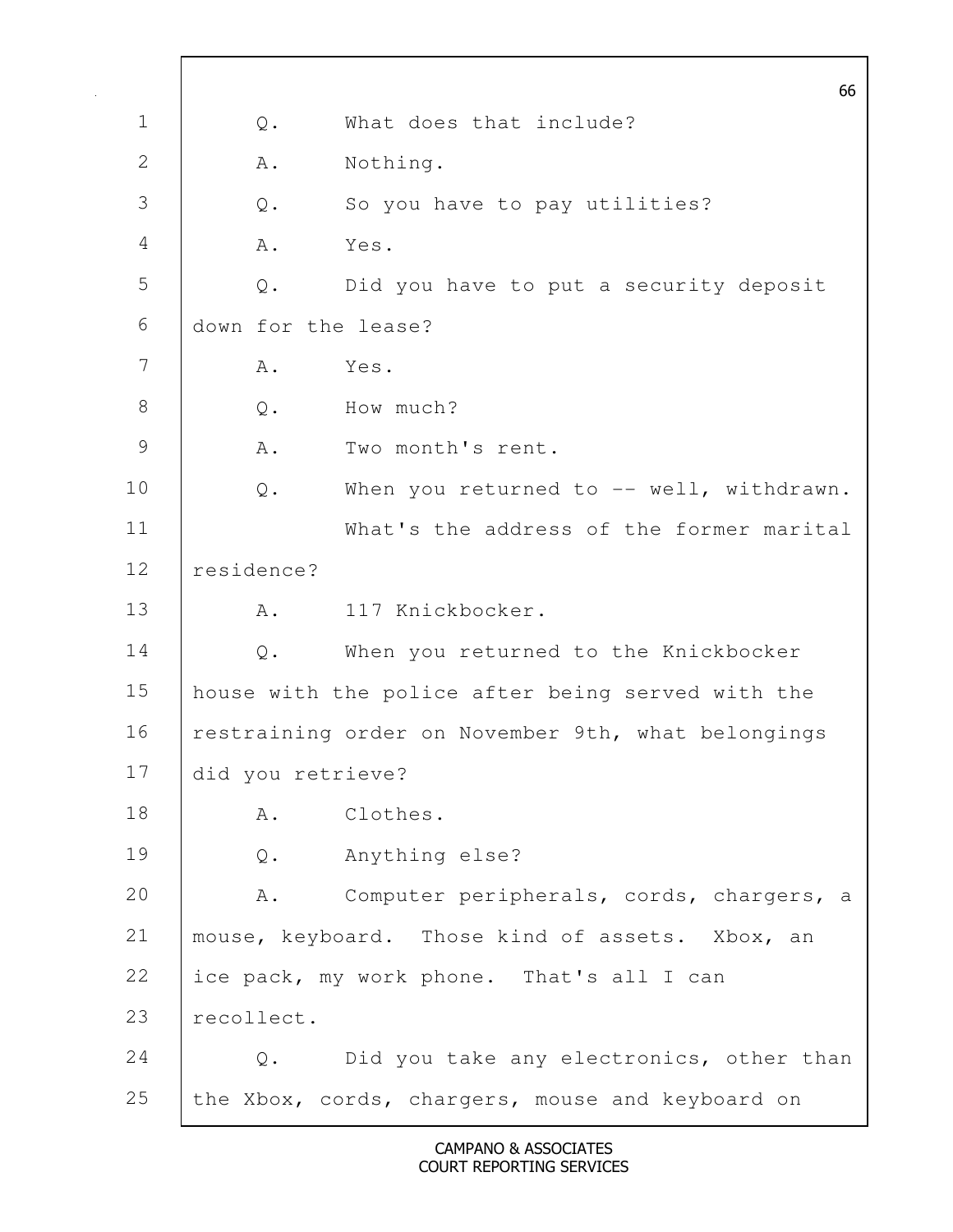|               |                |                                                   | 67 |
|---------------|----------------|---------------------------------------------------|----|
| $\mathbf 1$   | November 9th?  |                                                   |    |
| $\mathbf{2}$  | Α.             | No.                                               |    |
| 3             | Q.             | How many police officers were at the              |    |
| 4             |                | house when you were retrieving your belongings on |    |
| 5             | November 9th?  |                                                   |    |
| 6             | Α.             | Two.                                              |    |
| 7             | Q.             | Do you know their names?                          |    |
| $8\,$         | Α.             | No.                                               |    |
| $\mathcal{G}$ | $\mathbb Q$ .  | Do you know if they witnessed you                 |    |
| 10            |                | packing your belongings?                          |    |
| 11            | Α.             | One was with me, but I don't know what            |    |
| 12            |                | he saw or didn't see.                             |    |
| 13            | Q.             | Are you aware that he saw you take the            |    |
| 14            | hard drives?   |                                                   |    |
| 15            | Α.             | Kevin informed me of that.                        |    |
| 16            | $Q$ .          | And what's your response to that claim?           |    |
| 17            | Α.             | I think I made that clear. I did not              |    |
| 18            |                | take any hard drives out of the home on           |    |
| 19            | November 9th.  |                                                   |    |
| 20            | $Q$ .          | How many hard drives were there?                  |    |
| 21            | Α.             | I'm sorry, you are going to have to be            |    |
| 22            | more specific. |                                                   |    |
| 23            | Q.             | How many hard drives in the house on              |    |
| 24            |                | November 9th existed?                             |    |
| 25            | Α.             | To the best of my knowledge, none.                |    |

 $\mathsf{l}$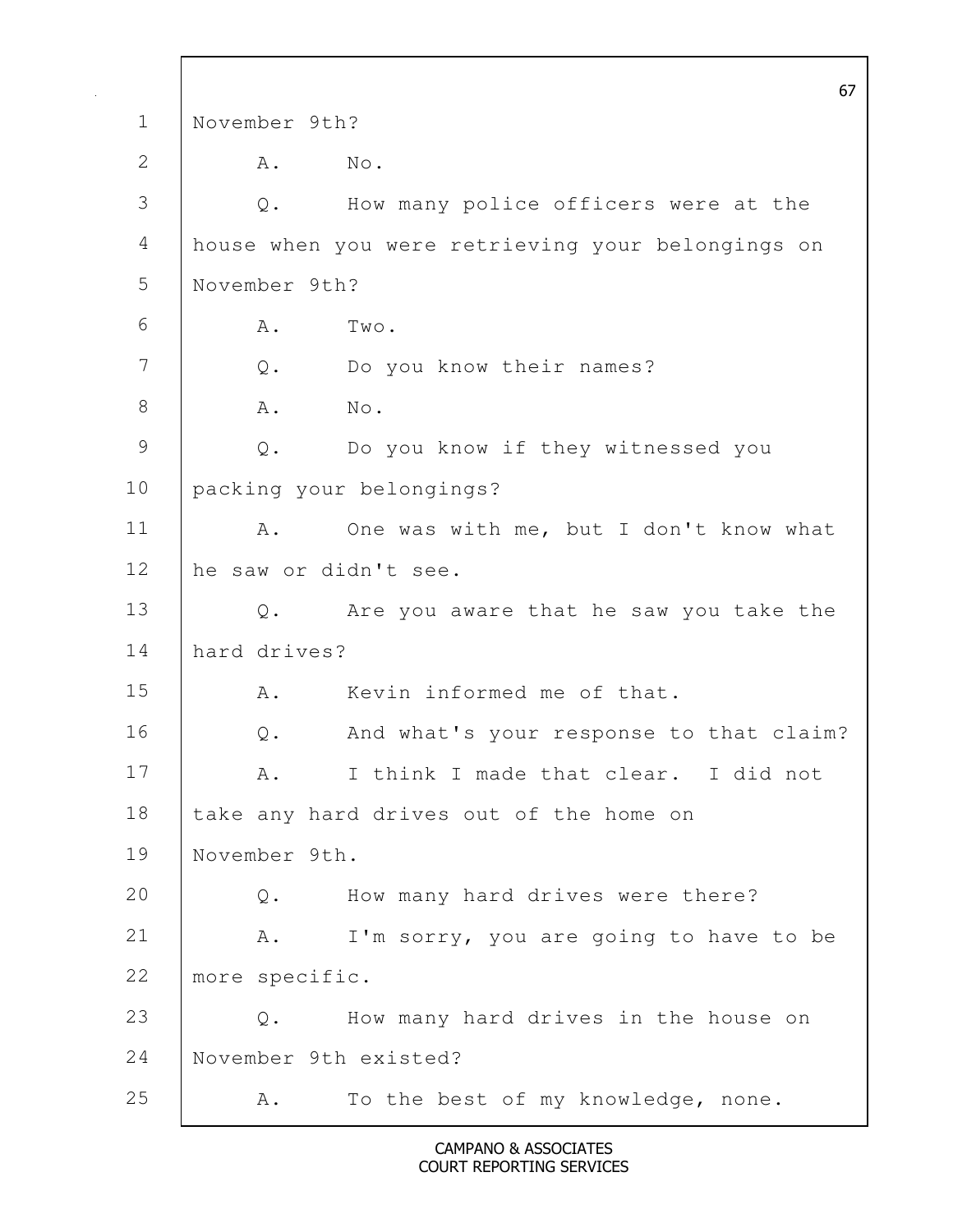|             |                 | 68                                                 |
|-------------|-----------------|----------------------------------------------------|
| $\mathbf 1$ | $\mathbb Q$ .   | None?                                              |
| 2           | Α.              | I know later you found one, but I didn't           |
| 3           | remember it.    |                                                    |
| 4           | Q.              | Have you -- in the last five years, have           |
| 5           |                 | you purchased any external hard drives?            |
| 6           | Α.              | Yes, we purchased a series of them.                |
| 7           | $Q$ .           | And when did you purchase them?                    |
| 8           | Α.              | I don't recollect. But we would only               |
| 9           |                 | purchase them when the last one had died. We would |
| 10          |                 | transfer the pictures over and use that one.       |
| 11          | Q.              | How many hard drives have you purchased;           |
| 12          | do you recall?  |                                                    |
| 13          | Α.              | No.                                                |
| 14          |                 | Q. What was the purpose of purchasing the          |
| 15          | hard drives?    |                                                    |
| 16          | Α.              | We use it as backup for our pictures.              |
| 17          | $Q$ .           | What pictures?                                     |
| 18          | Α.              | Our family pictures.                               |
| 19          | Q.              | Have you ever put anything on an                   |
| 20          |                 | external hard drive other than family photographs? |
| 21          | Α.              | Absolutely.                                        |
| 22          | $\mathbb Q$ .   | What?                                              |
| 23          | A.              | Work, any sort of stuff I was using;               |
| 24          |                 | sometimes I would use it as a tool for taking data |
| 25          | back and forth. |                                                    |

 $\mathbf l$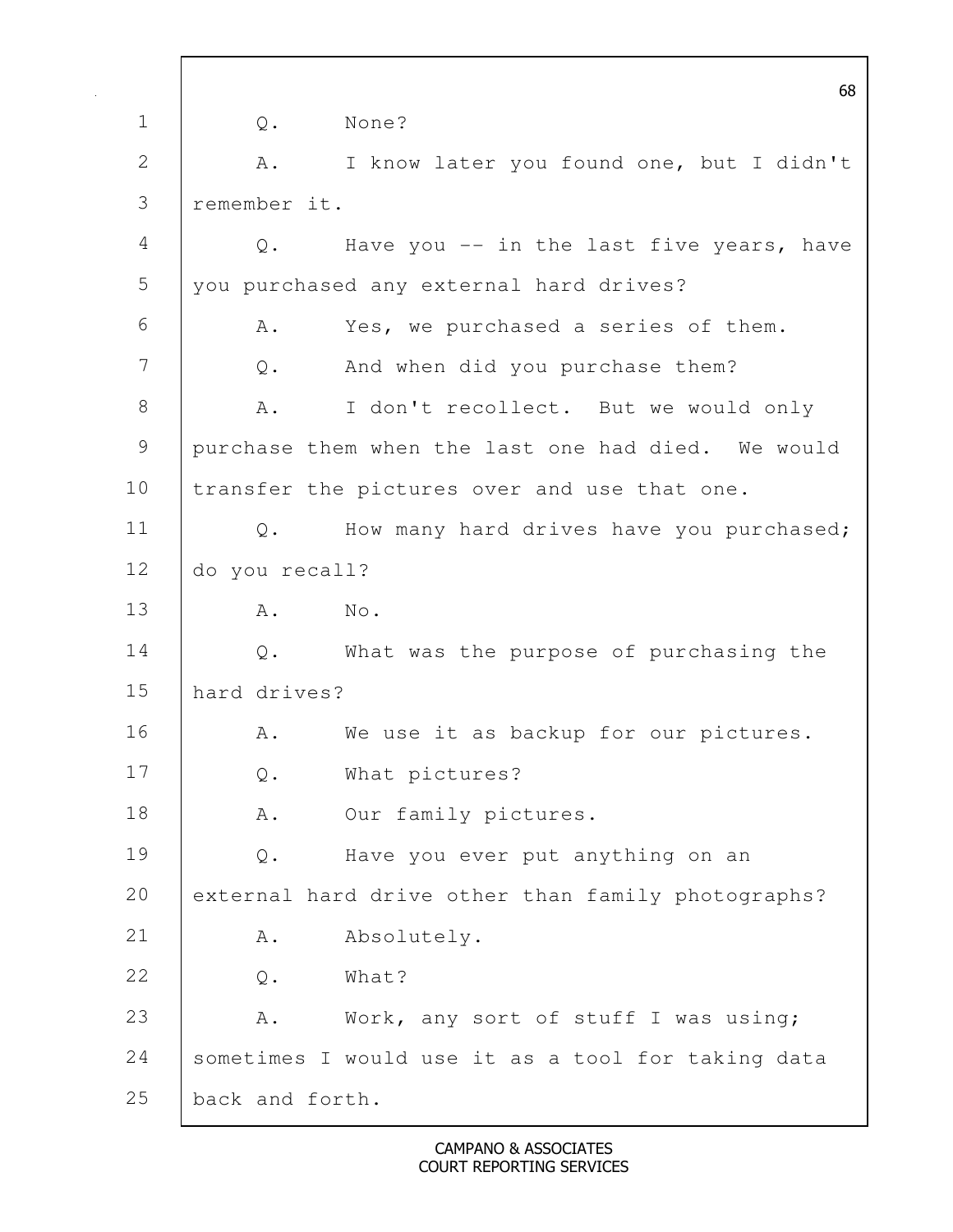69 1 | Q. For work either at Pepsi, at Combe and 2 NBTY? 3 A. Yes, yes. 4 Q. So NBTY, as well?  $5 \quad A. \quad Mm-hmm.$ 6 Q. And you would put it on the external 7 hard drive?  $8 \quad$  A. Mm-hmm. 9 Q. And then you would take the external 10 | hard drive with you to you place of employ? 11 A. Yeah. 12 | Q. Other than work materials and family 13 photographs, have you ever downloaded anything to 14 the external hard drives? 15 A. Not downloaded to. So, again, the way I 16 | would work is I would work on my home computer, I 17 would move the files to the drive, use that to go 18 back and forth. 19 Q. Did you ever download anything to the 20 external hard drive? 21 | A. I don't believe so. I believe 22 everything was downloaded to our computer. 23 | Q. How many external hard drives, if any, 24 were in the marital home on November 9th? 25 A. To the best of my knowledge, none.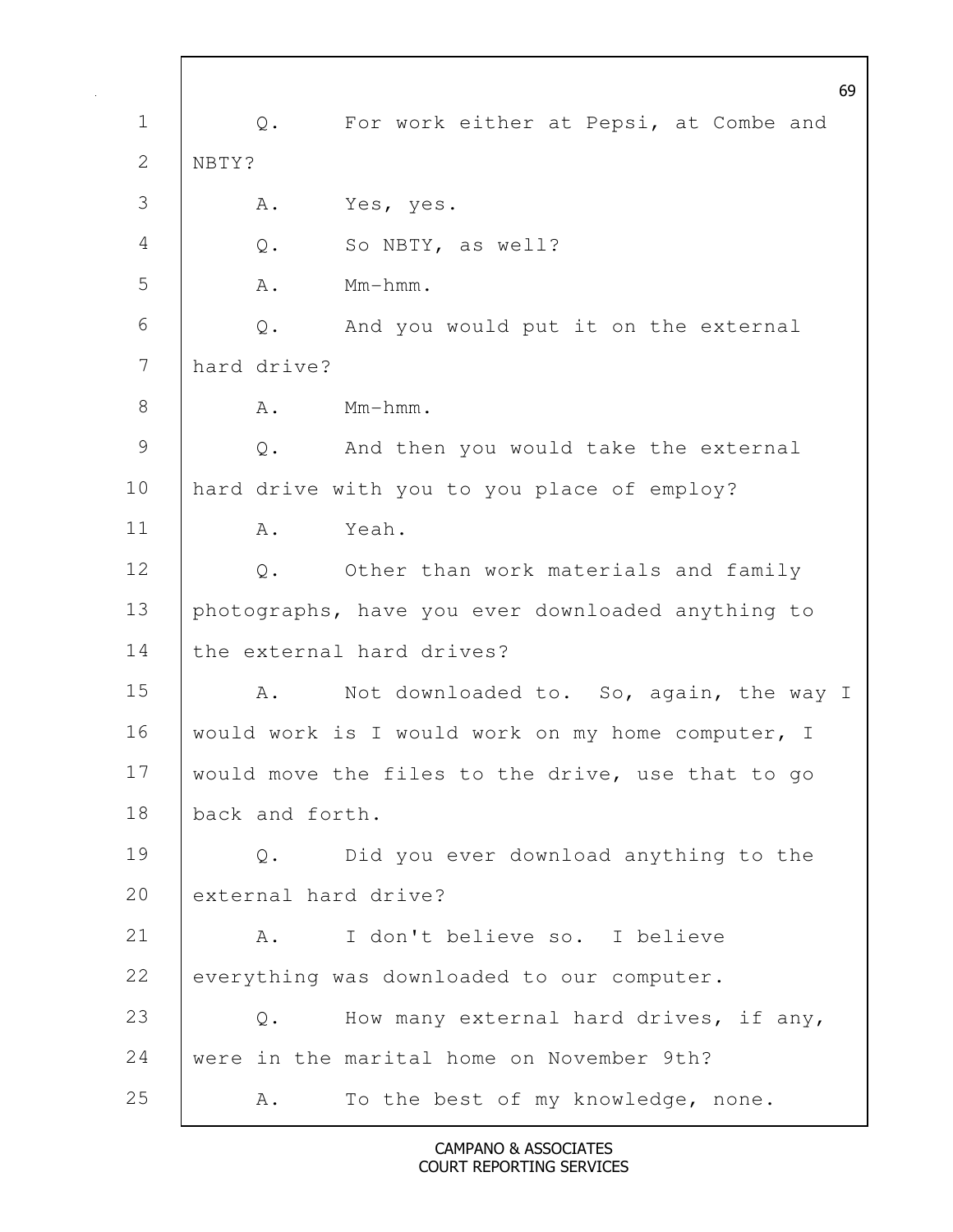70 1 0. None? 2 A. No. I know that you found one, but I 3 didn't even remember that we had it. 4 Q. And do you remember it now? 5 A. I mean, I'm sure -- again, what we used  $6$  to do is change the data and throw it out. I quess 7 we just didn't with this one. 8 Q. What's the family computer that's in the 9 home on Knickbocker? 10 A. A Dell. 11 | Q. And prior to the Dell, what type of 12 computer did you have? 13 A. I think we had another Dell. 14 | Q. Another Dell. Okay. Where was the Dell 15 | that's in Knickbocker purchased? 16 A. I don't remember. 17 Q. Do you know when it was purchased? 18 | A. No, I don't know. 19 Q. When you purchased it, did you put it in 20 the home? 21 A. Yes. 22 Q. And you said there was another Dell in 23 the home prior to the Dell that's currently there? 24 A. We would have only bought a new one if 25 the old one didn't work anymore.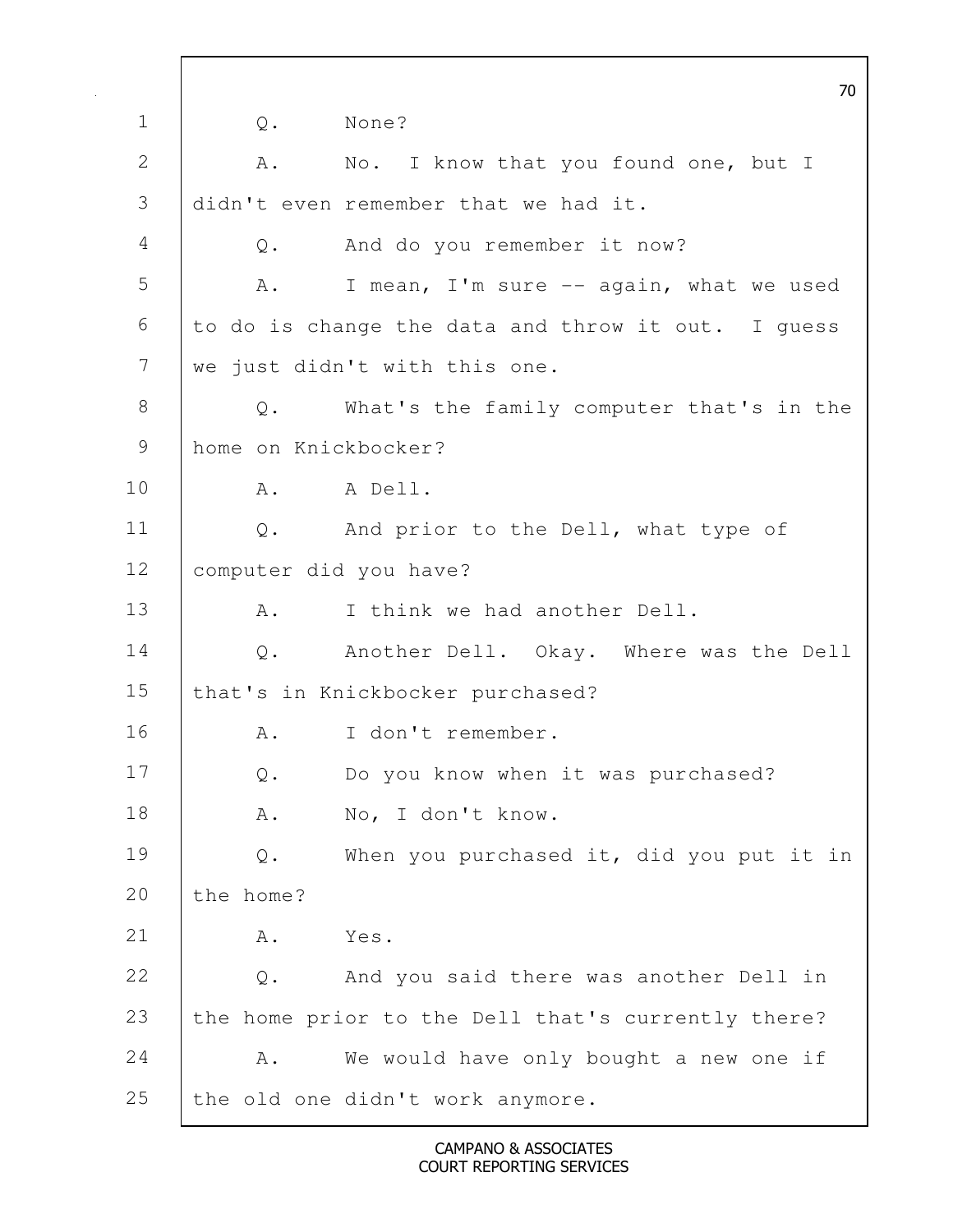|                | 71                                                             |
|----------------|----------------------------------------------------------------|
| $\mathbf 1$    | And what happened to the prior computer?<br>Q.                 |
| $\overline{2}$ | Α.<br>I don't know. I don't remember.                          |
| 3              | Do you know what happened to the prior<br>$\mathbb Q$ .        |
| 4              | hard drive that was in the prior computer?                     |
| 5              | I don't remember. I mean, I think we<br>Α.                     |
| 6              | would have either tried to transfer the files to               |
| 7              | move them to the new computer. Or I think, if I                |
| $8\,$          | remember, the reason we changed computers was there            |
| 9              | were viruses on the first computer and it wasn't               |
| 10             | booting.                                                       |
| 11             | In the last six months, sir, have you<br>$Q$ .                 |
| 12             | purchased any tracking devices?                                |
| 13             | Six months, no.<br>Α.                                          |
| 14             | Over the last 12 months?<br>$\mathbb Q$ .                      |
| 15             | No.<br>Α.                                                      |
| 16             | $\mathbb Q$ .<br>In the last six months, have you              |
| 17             | purchased any voice recorders?                                 |
| 18             | Yes.<br>Α.                                                     |
| 19             | When?<br>$Q$ .                                                 |
| 20             | I don't remember.<br>Α.                                        |
| 21             | Was it last month?<br>$Q$ .                                    |
| 22             | A .<br>It would have been in the summer.<br>$\mathbb N\circ$ . |
| 23             | Where did you purchase them from?<br>$\mathbb Q$ .             |
| 24             | I think it was from, like, Alibaba or a<br>Α.                  |
| 25             | website I can't remember.                                      |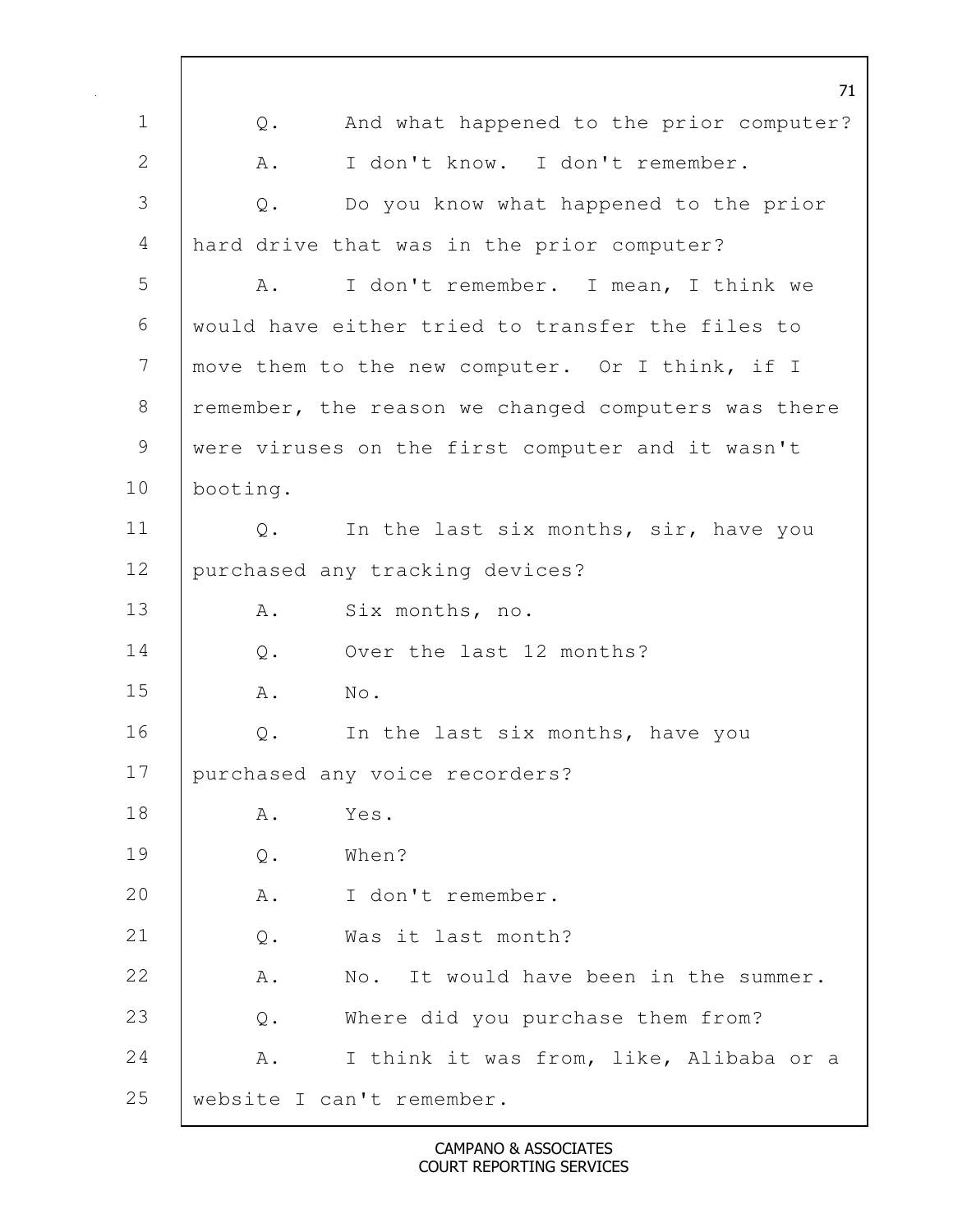| 72                                                      |
|---------------------------------------------------------|
| You said Alibaba?<br>Q.                                 |
| I think it was Alibaba. I can't<br>Α.                   |
| remember what website.                                  |
| What type of voice recorder was it?<br>Q.               |
| It was a USB.<br>Α.                                     |
| Why did you purchase it?<br>$Q$ .                       |
| I use it to keep myself notes when I<br>Α.              |
| drive.                                                  |
| Have you ever recorded your wife?<br>Q.                 |
| MS. JENNINGS-LAX: I am going to                         |
| have my client assert his Fifth Amendment privilege.    |
| Have you ever told your wife you are<br>$Q$ .           |
| recording her?                                          |
| MS. JENNINGS-LAX: Hold on a                             |
| second.                                                 |
| MS. NEEDLE: That one he can                             |
| answer.                                                 |
| MS. JENNINGS-LAX: That one he can                       |
| answer. You can answer.                                 |
| THE DEPONENT: Yes.                                      |
| (By Ms. Needle) And have you recorded<br>$\mathsf{Q}$ . |
| her?                                                    |
| MS. JENNINGS-LAX: Melissa?                              |
| (By Ms. Needle) After you've told<br>Q.                 |
| you're wife that you're recording her, have you, in     |
|                                                         |

 $\mathbf l$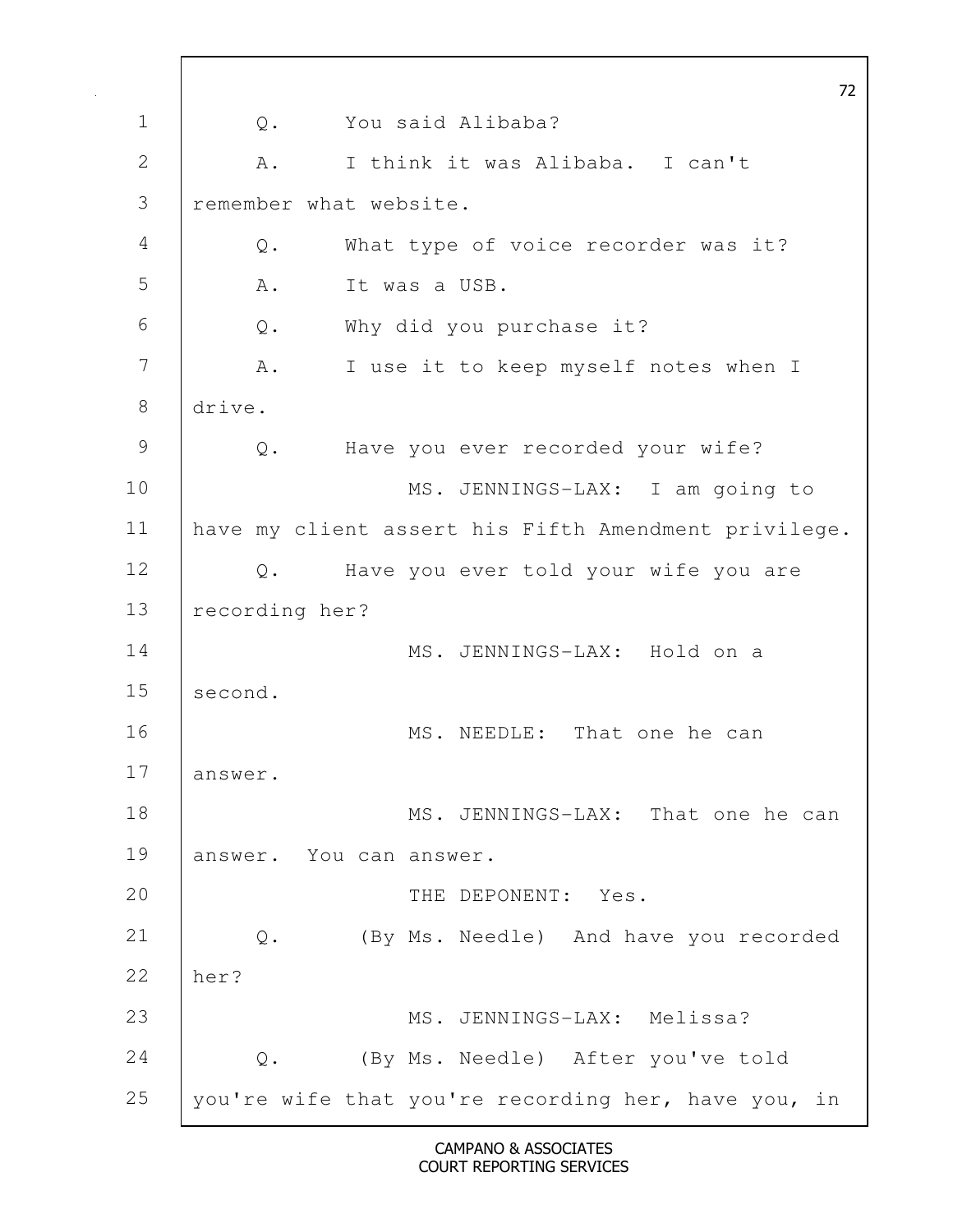73 1 fact, recorded her? 2 MS. JENNINGS-LAX: I am not going 3 to have him answer that question. 4 MS. NEEDLE: Why? 5 MS. JENNINGS-LAX: Are you asking 6 whether in the same -- as if on a telephone call 7 when you say, "this conversation is being recorded," 8 whether within that same time span he has, in fact, 9 recorded her? 10 MS. NEEDLE: Yes. 11 | MS. JENNINGS-LAX: Because that's 12 not the question that was exactly asked. 13 | MS. NEEDLE: A telephone or with 14 the voice recorder that he purchased. 15 MS. JENNINGS-LAX: Do you 16 understand the question? 17 | THE DEPONENT: No, I don't. 18 Q. (By Ms. Needle) Okay. You just 19 testified that you told your wife that you were 20 | going to record her. 21 | A. I didn't testify to that. That was not 22 the question you asked. 23 | MS. NEEDLE: Could you read back 24 the question and the answer? 25 | MS. JENNINGS-LAX: Can I give you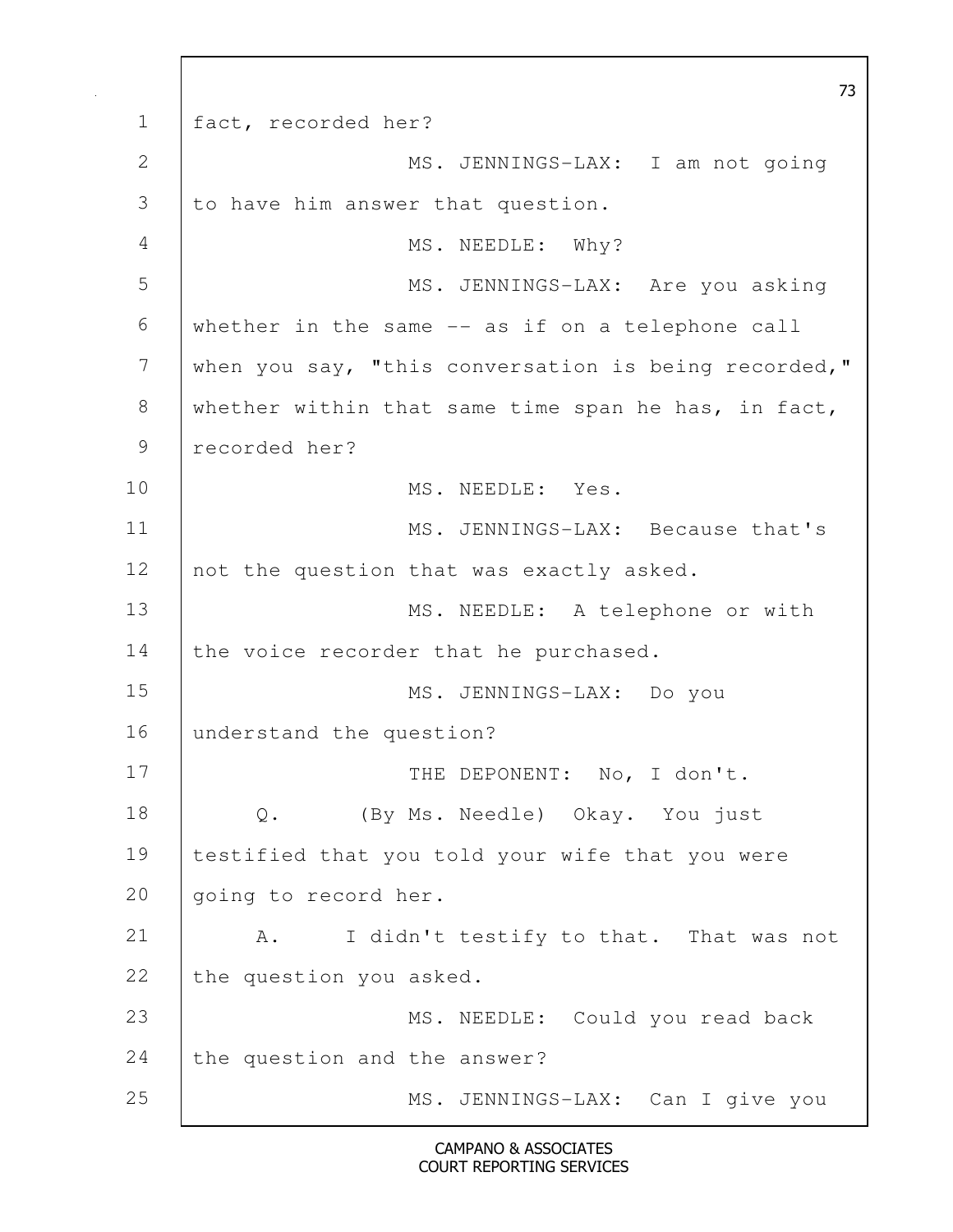74 1 help a little with the question? 2 | THE DEPONENT: No, let her read it. 3 MS. NEEDLE: Excuse me, you don't 4 get to make the decisions here. 5 (Whereupon, the requested portion was read back.) 6 Q. So you have told your wife you are 7 recording her? 8 MS. JENNINGS-LAX: Okay. I thought 9 you said, "Have you told your wife you have recorded 10 her?" 11 | THE DEPONENT: That's what I 12 | thought you said. 13 | MS. NEEDLE: That's not what I 14 said. 15 | THE DEPONENT: Then I amend my 16 statement that it was if you had asked in the past 17 tense, afterwards. So I have -- if the question 18 were "have you told her you have recorded her?" 19 | Meaning, you did in the past tense, then the answer 20 is yes. 21 | To your question about that I am 22 recording her, that if that's the question in the 23 present tense, then the answer is no. 24 Q. (By Ms. Needle) Well, when had you 25 recorded her in the past tense?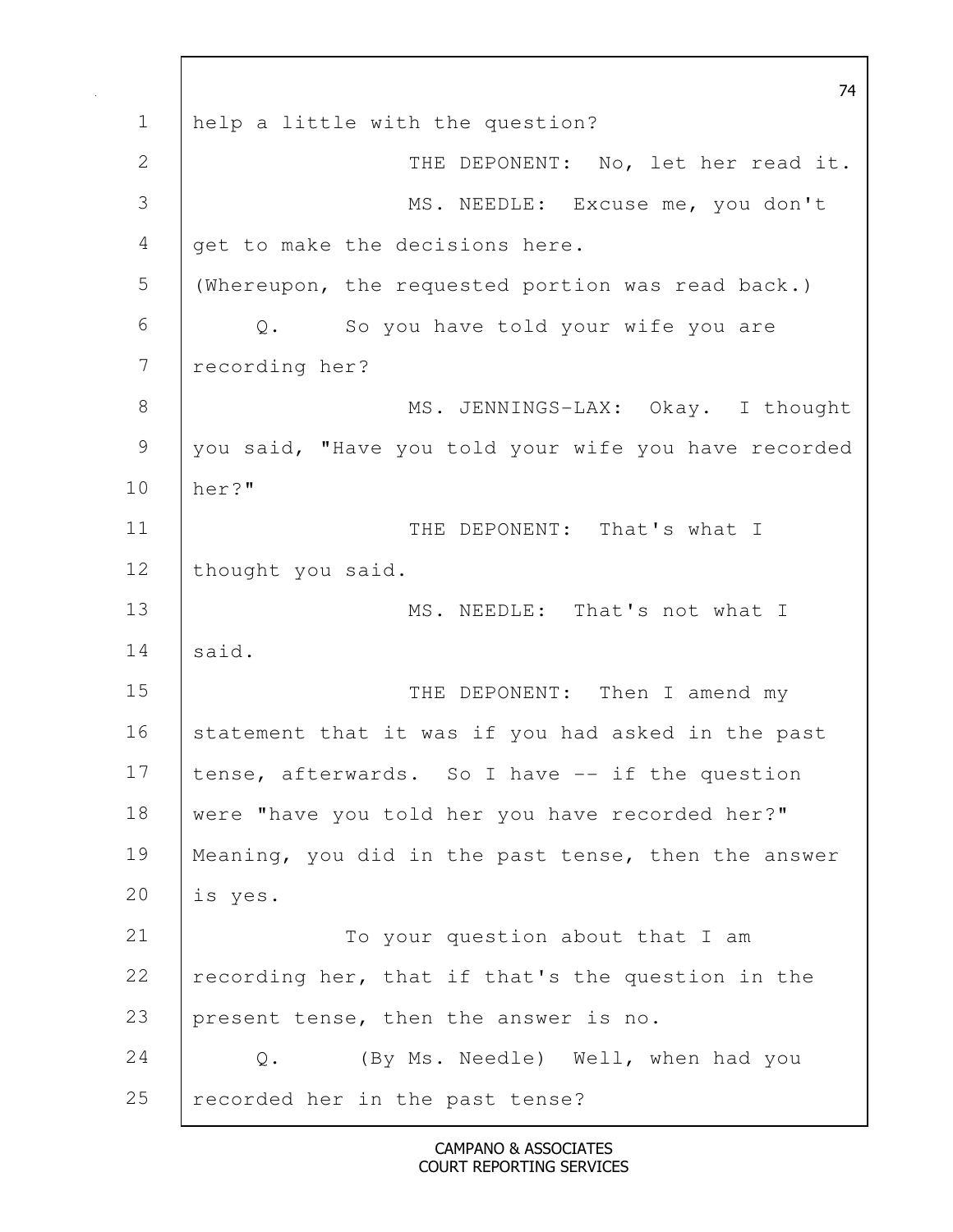75 1 | MS. JENNINGS-LAX: I am going to 2 instruct my client not to answer that question. 3 | MS. NEEDLE: Okay. 4 Q. (By Ms. Needle) Have you recorded your 5 wife on more than a dozen occasions without her 6 knowledge? 7 | MS. JENNINGS-LAX: I am going to 8 instruct my client not to answer that question. 9 Q. (By Ms. Needle) Do you possess any 10 firearms? 11 A. No. 12 Q. Do you own any firearms? 13 A. No. 14 Q. In the last five years, have you ever 15 owned any firearms? 16 A. No. 17 Q. Do you know your wife's Apple ID? 18 A. No. 19 Q. Do you participate in chat rooms? 20 A. Yes. 21 Q. For how long have you participated in 22 chat rooms? 23 A. A very long time. 24 Q. Twenty years? 25 A. Your question is too vague for me to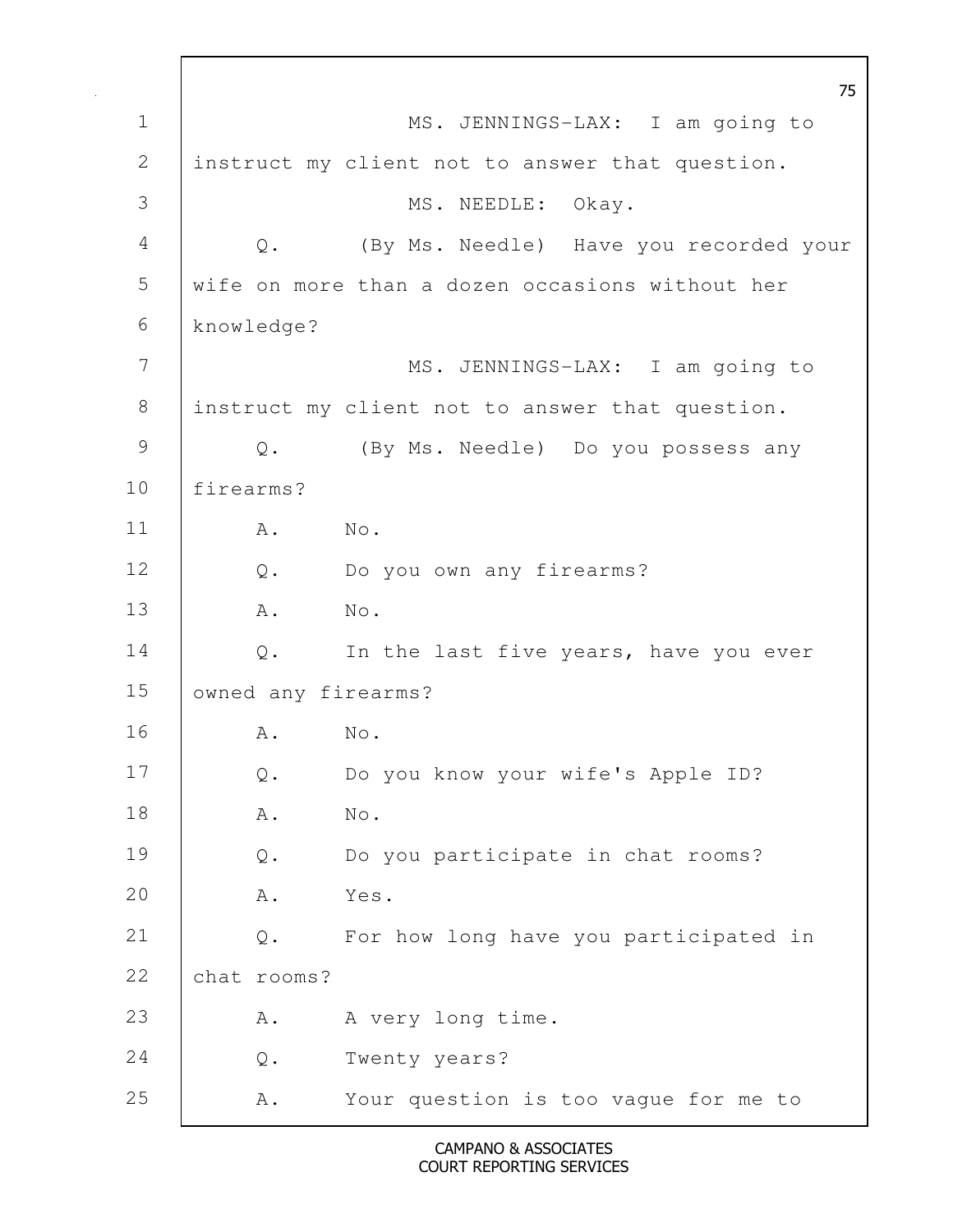|             |                                                          | 76 |
|-------------|----------------------------------------------------------|----|
| $\mathbf 1$ | answer. Chat rooms are -- a very broad sense of the      |    |
| 2           | word, I am in chat rooms every day at work. We use       |    |
| 3           | IM. So I don't understand the context of the             |    |
| 4           | question.                                                |    |
| 5           | How long have you been participating in<br>Q.            |    |
| 6           | chat rooms, whether it be personally or                  |    |
| 7           | professionally?                                          |    |
| $8\,$       | Sure. Can you give me an explanation of<br>Α.            |    |
| 9           | what you mean by "chat room"?                            |    |
| 10          | What do you think I mean by chat room?<br>$\mathsf{Q}$ . |    |
| 11          | Any place where someone talks online.<br>Α.              |    |
| 12          | So would you consider e-mail a chat<br>$\mathbb Q$ .     |    |
| 13          | room, sir?                                               |    |
| 14          | No. But IM'g would be a chat room.<br>Α.                 |    |
| 15          | How long have you participated in chat<br>$\mathbb Q$ .  |    |
| 16          | rooms where you role-play as Linda 24?                   |    |
| 17          | I don't remember the exact time I<br>Α.                  |    |
| 18          | started, but it would have been around 2009 or 2010      |    |
| 19          | maybe.                                                   |    |
| 20          | Who is Linda 24?<br>$Q$ .                                |    |
| 21          | A .<br>A character.                                      |    |
| 22          | Who created Linda 24?<br>$\mathsf{Q}$ .                  |    |
| 23          | I did.<br>A .                                            |    |
| 24          | Why do you role-play as Linda 24?<br>$Q$ .               |    |
| 25          | It's a creative outlet.<br>Α.                            |    |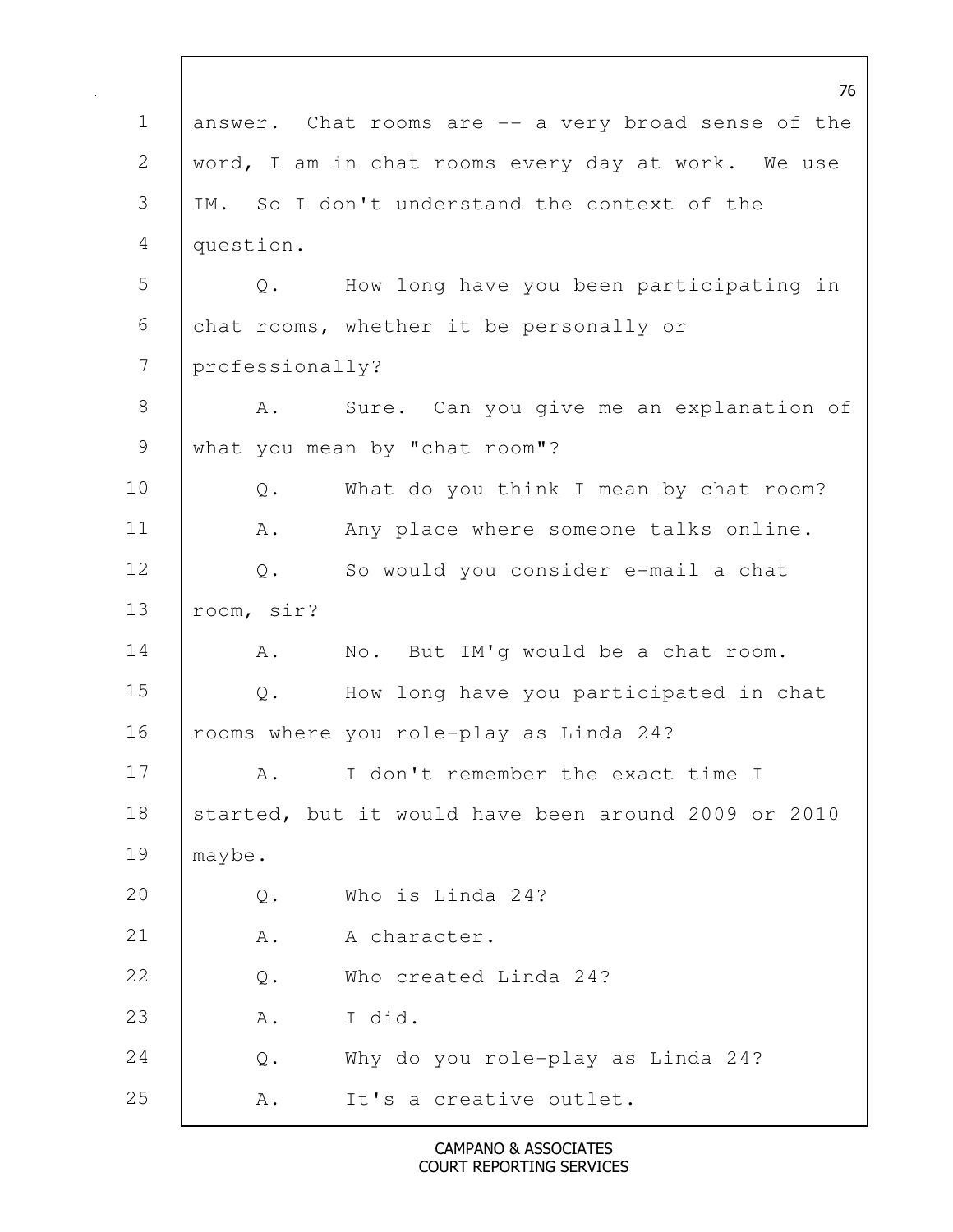77 1 | Q. What are the screen names have you used 2 I in chat rooms? 3 A. Sara P. That was the only other. 4 Q. What is the significance of Linda 24, if  $5$  any? 6 A. It's a name and an identifier of age. 7 | 0. An identifier of? 8 A. Of age. 9 Q. When we were in court on November 20th, 10 | were you arrested? 11 A. Yes. 12 Q. What was the charge? 13 | A. A violation of a restraining order. 14 | Q. Did you violate the restraining order? 15 A. I don't know how to answer that. I 16 haven't been found -- 17 | MS. JENNINGS-LAX: Hold on. Let me 18 think about -- I am going to instruct my client not 19 to answer that. 20 MS. NEEDLE: Okay. 21 Q. (By Ms. Needle) What did the charge 22  $\vert$  claim  $\vert$ - in what way did the charge claim that you 23 | violated the restraining order? 24 A. It said I talked to someone at her work. 25 Q. Did you contact someone at her place of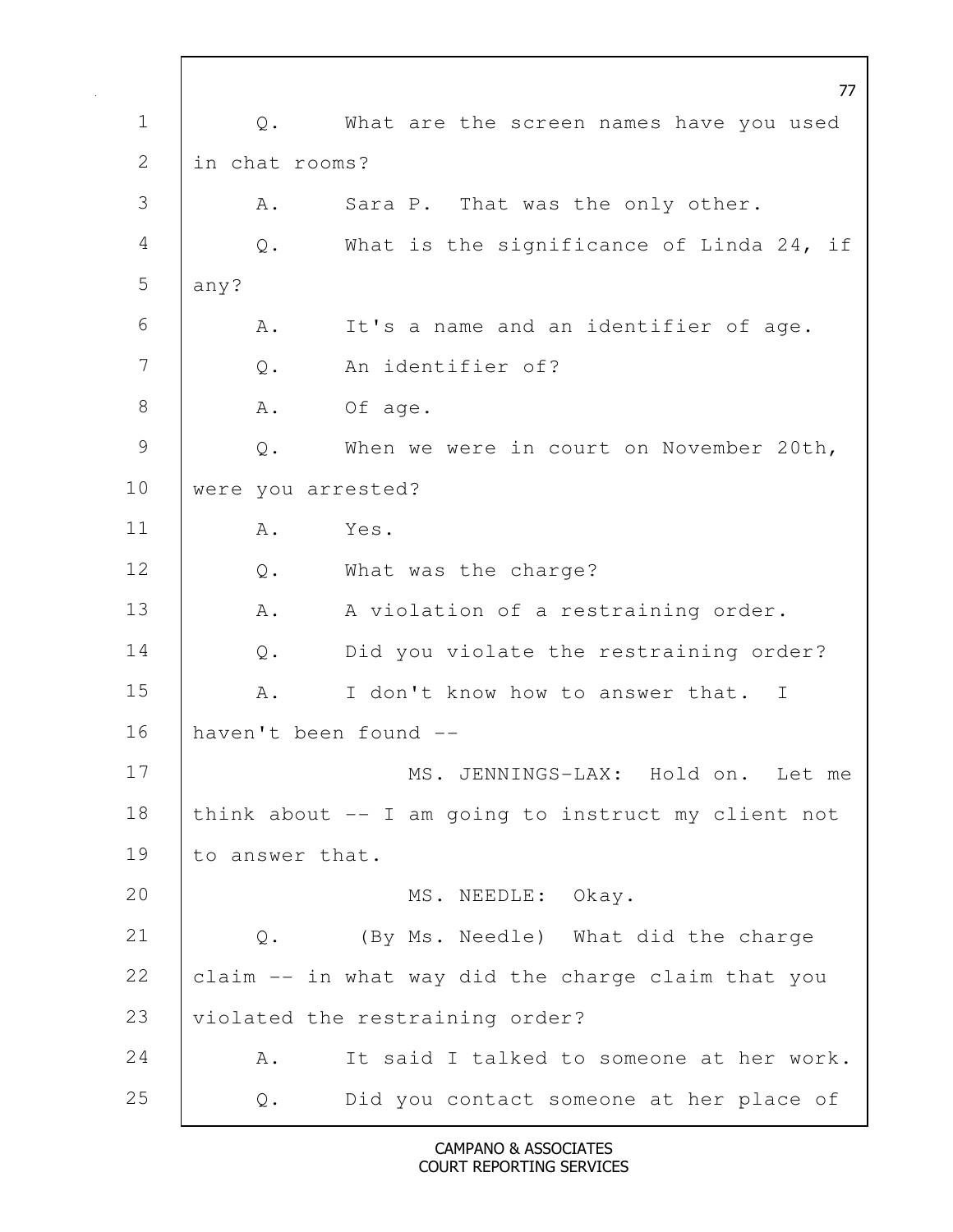78 1 employ? 2 A. I contacted -- 3 MS. JENNINGS-LAX: I am going to 4 instruct my client not to -- I am going to instruct 5 my client not to answer that. 6 Q. (By Ms. Needle) What's the name of the 7 lawyer representing you in connection to the 8 | violation of the retraining order? 9 A. Jeff Jowdy. 10 Q. How much have you paid him? 11 | A. \$2,500. 12 Q. Do you owe him any money? 13 | A. I mean, the 2,500 is a retainer, so I 14 | might at the end. I don't know. 15 Q. Have you received a bill from him? 16 A. No. 17 Q. Did you post a bond when you were 18 arrested? 19 A. Yes. 20 Q. How much was the bond? 21 | A. I think it's approximately \$1,500. 22 Q. Who paid the bond? 23 | A. My parents did. 24 Q. Did you pay them back? 25 A. I am in the process of it.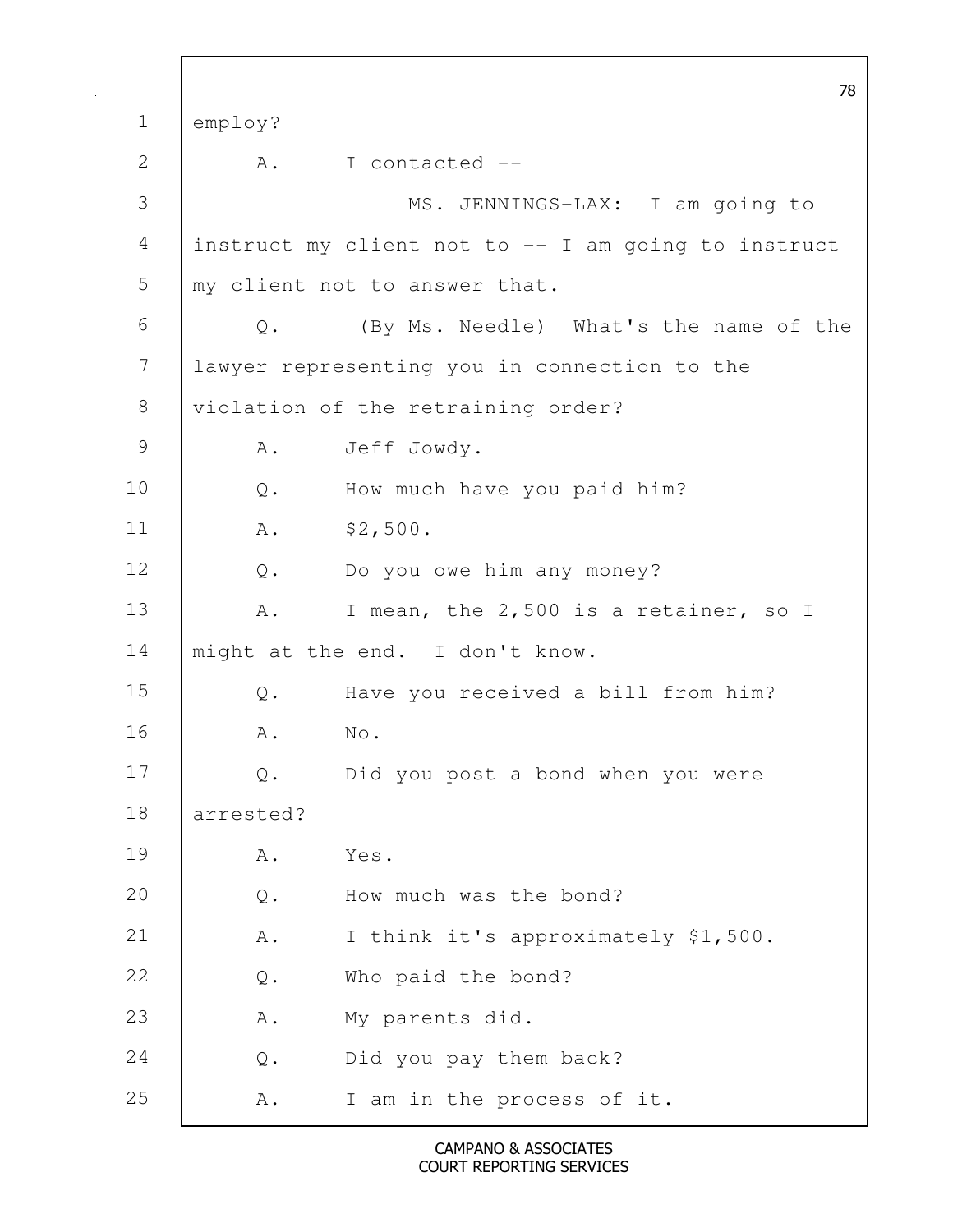|                | 79                                                       |
|----------------|----------------------------------------------------------|
| $\mathbf 1$    | What does that mean "I am in the process<br>Q.           |
| $\mathbf{2}$   | of it"?                                                  |
| 3              | Because I have very little funds right<br>Α.             |
| $\overline{4}$ | now, I am paying them back as I get the money.           |
| 5              | What's the status of the criminal<br>$Q$ .               |
| 6              | action?                                                  |
| $\overline{7}$ | I have a trial date on the 22nd.<br>Α.                   |
| $8\,$          | December 22nd?<br>$Q$ .                                  |
| $\mathcal{G}$  | A .<br>Yes.                                              |
| 10             | $\mathsf{Q}$ .<br>Does your employer know that you were  |
| 11             | arrested?                                                |
| 12             | No.<br>Α.                                                |
| 13             | Is there a criminal protective order in<br>$\mathbb Q$ . |
| 14             | place?                                                   |
| 15             | I think so.<br>Α.                                        |
| 16             | You don't know as you sit here today?<br>$\mathsf{Q}$ .  |
| 17             | I think it was explained to me that<br>Α.                |
| 18             | because I was charged, it was changed to a criminal      |
| 19             | protective order.                                        |
| 20             | Do you know what the orders and<br>$Q$ .                 |
| 21             | condition of the protective order are?                   |
| 22             | I think, as it's been explained to me,<br>Α.             |
| 23             | not to contact Robin or her work.                        |
| 24             | When was the last time you went into a<br>$\mathbb Q$ .  |
| 25             | chat room as Linda 24?                                   |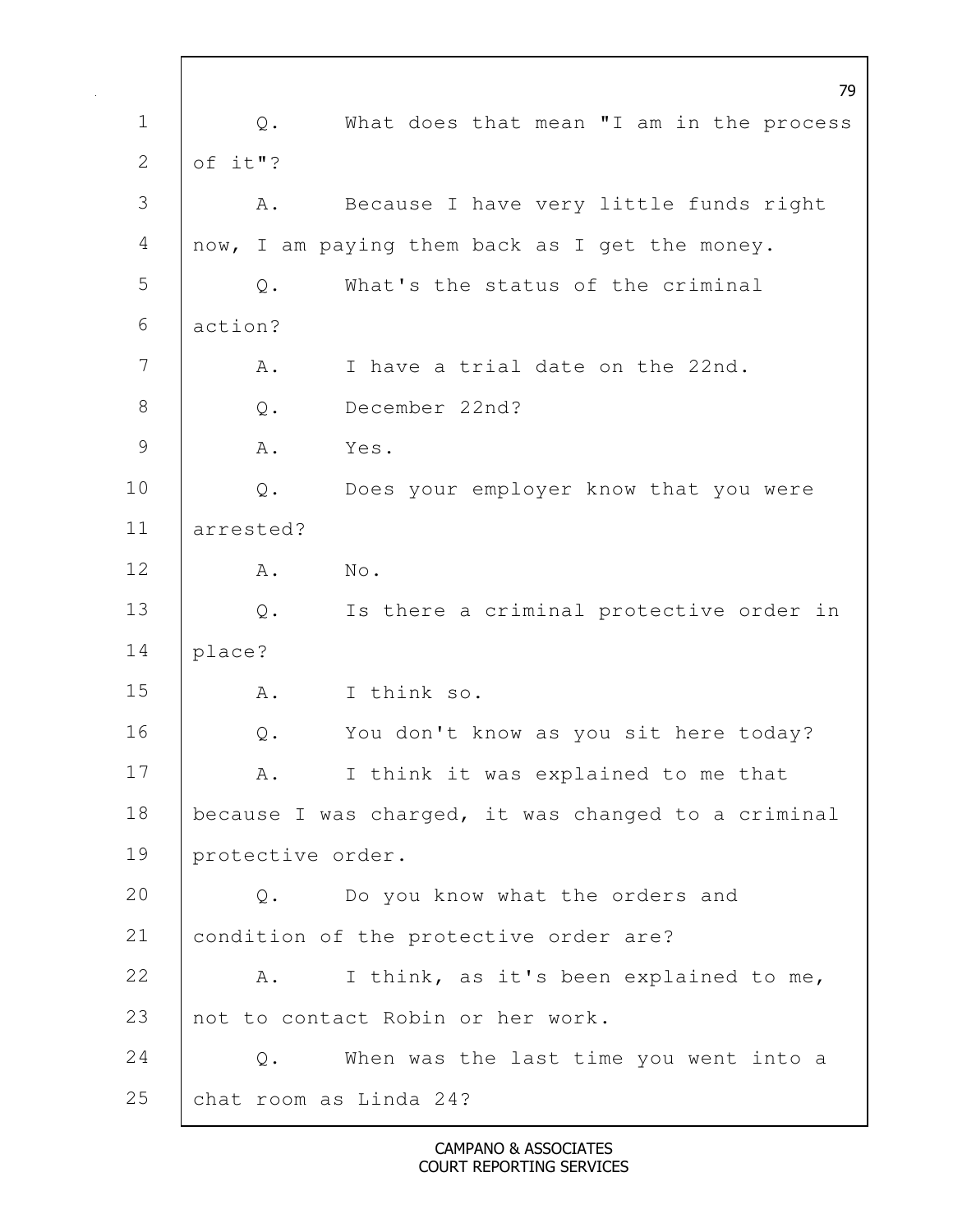80 1 | A. I can't remember. But probably maybe a 2 year or two ago. 3 Q. You know you are under oath, right? 4 A. I can't remember. It was a long time 5 ago. Just to be clear, I recently changed the name 6  $\vert$  I use. 7 | O. To what? 8 A. To Sara P. 9 Q. When was the last time you went into a 10 chat room as Sara P? 11 | A. Sometime in October. 12 Q. Why did you change your name from Linda 13 24 to Sara P? 14 | A. Because I was being harassed online. 15 Q. You were -- Linda 24 was being harassed 16 online? 17 | A. Yes. 18 Q. By who? 19 A. Other people. 20 Q. How many other people? 21 A. I mean, just people were bothering me, 22 so I changed my name. 23 Q. Bothering you in what way? 24 | A. They were messaging me, people I didn't 25 want to talk to.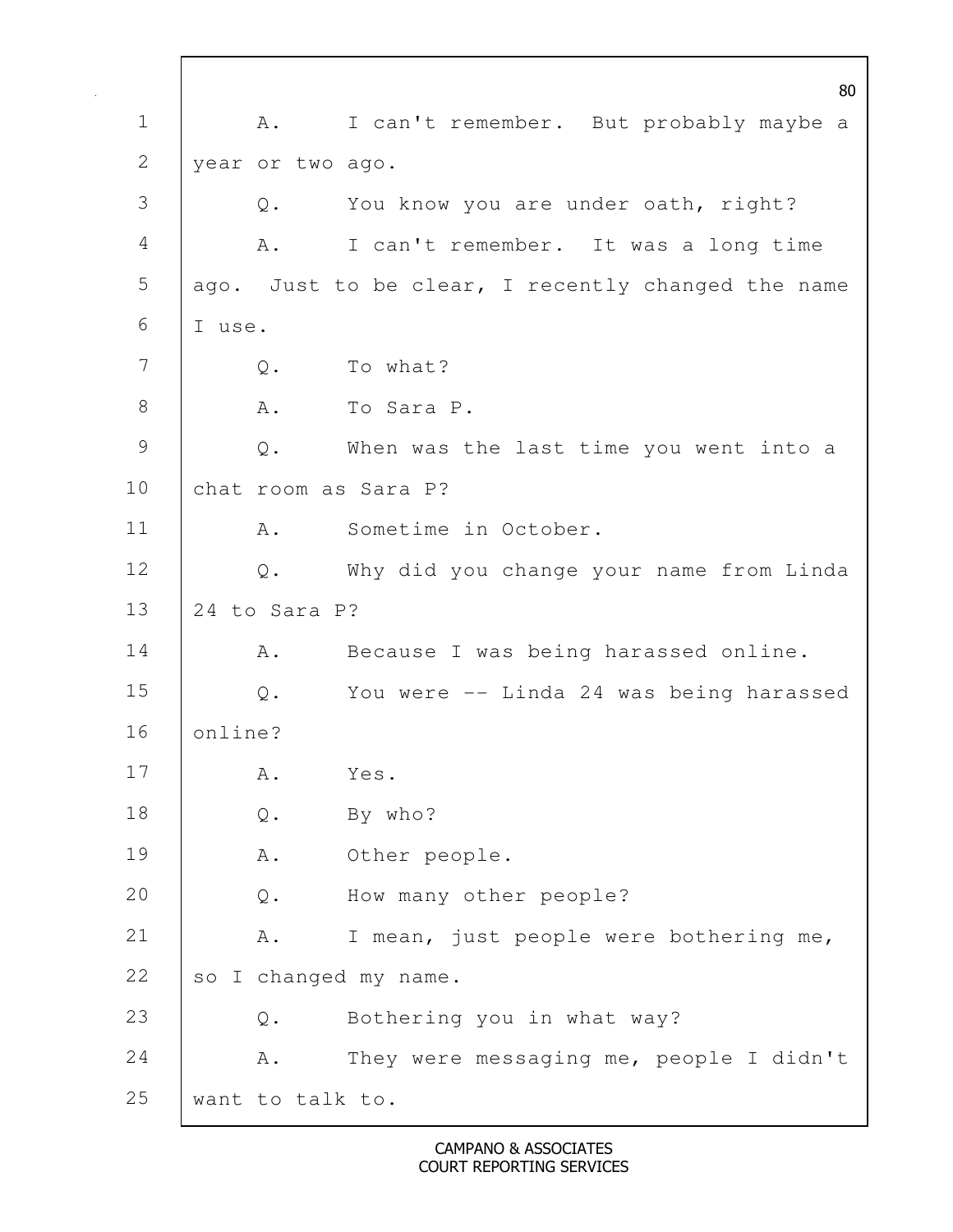81 1 Q. Did Linda 24 -- when you were 2 | role-playing as Linda 24, was Linda 24 ever a 3 character under the age of 24? 4 | A. Yes. 5 Q. Under the age of 20? 6 A. I think so. But, again, my chat -- the 7 chats, I don't retain the memory of every one thing 8 I I've chatted. 9 Q. Did you have the opportunity to read the 10 chat that was provided to your prior attorney? 11 A. Yes. 12 Q. And how old was Linda 24 in those chats, 13 sir? 14 | A. What was written there, I think it 15 | was  $-$  I think  $-$  I can't remember exactly, a 16 | teenager. 17 Q. A teenaged girl? 18 | A. What was written there, yes. I'm not 19 sure I remember typing that. 20 Q. Have you ever met any of the people you 21 | role-played with in a chat room? 22 A. No. 23 Q. Have you ever provided any personal 24 information to anyone you've met in a chat room? 25 A. No.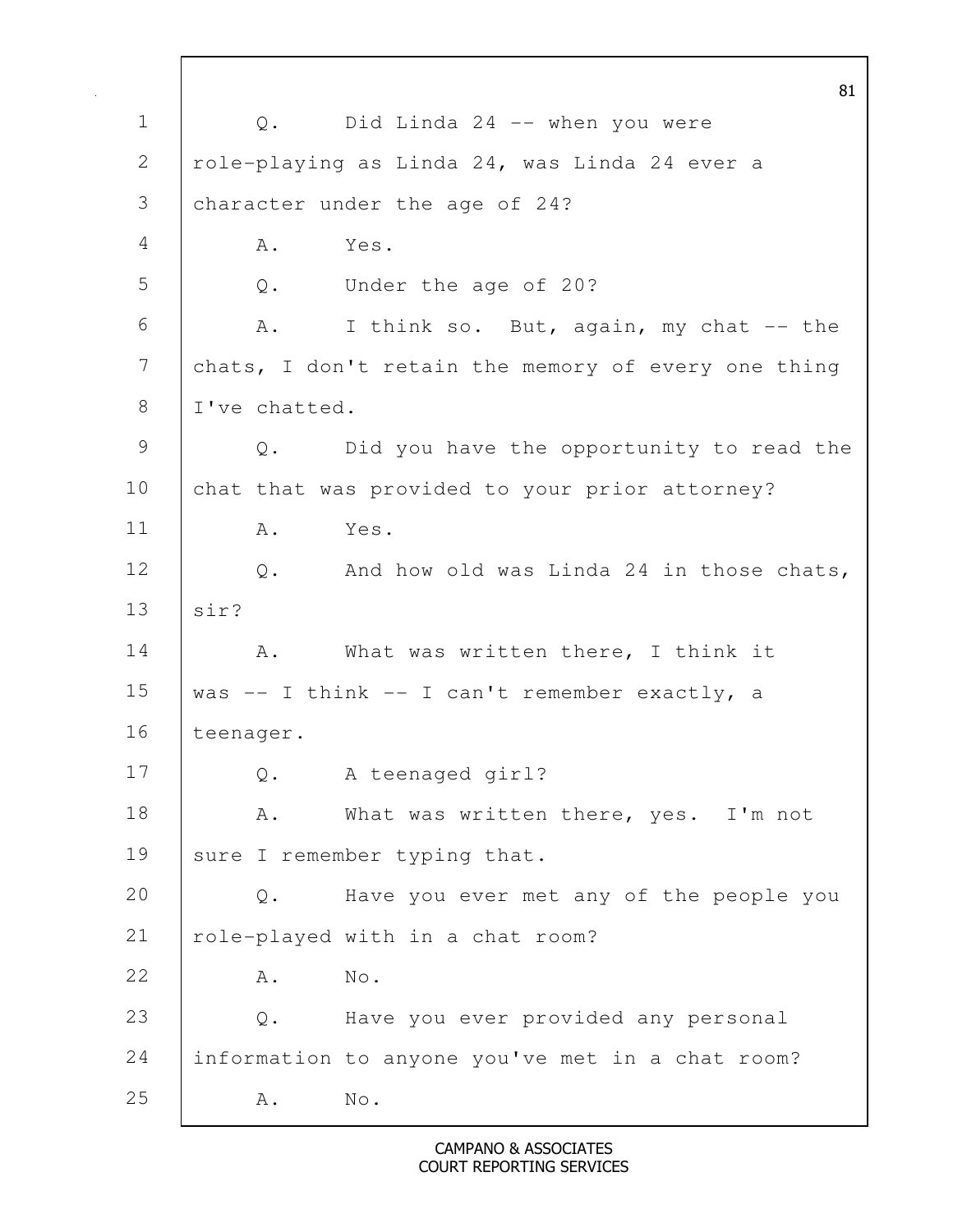82 1 Q. Have you ever provided an e-mail to 2 anyone you've met in a chat room? 3 A. No. I mean, if I had, they have been 4 made up e-mails but not real e-mails. 5 Q. They would have been made up e-mails?  $6 \quad A. \quad Yes.$ 7 Q. Do you believe your wife is currently 8 having an affair? 9 A. I don't know. 10 | Q. Do you believe that your wife ever had 11 an affair? 12 A. People have told me she has, but I'm 13 undecided. 14 Q. Who told you? 15 A. Her coworkers in Toronto. 16 Q. What are their names, sir? 17 | A. I don't remember. 18 | Q. You don't remember their names? 19 A. No. 20 Q. And how long was that? 21 | A. I guess when we were in Toronto, eight, 22 nine years ago. 23 Q. Have you spoken to any of Robin's 24 coworkers in Toronto in the last five years? 25 A. No.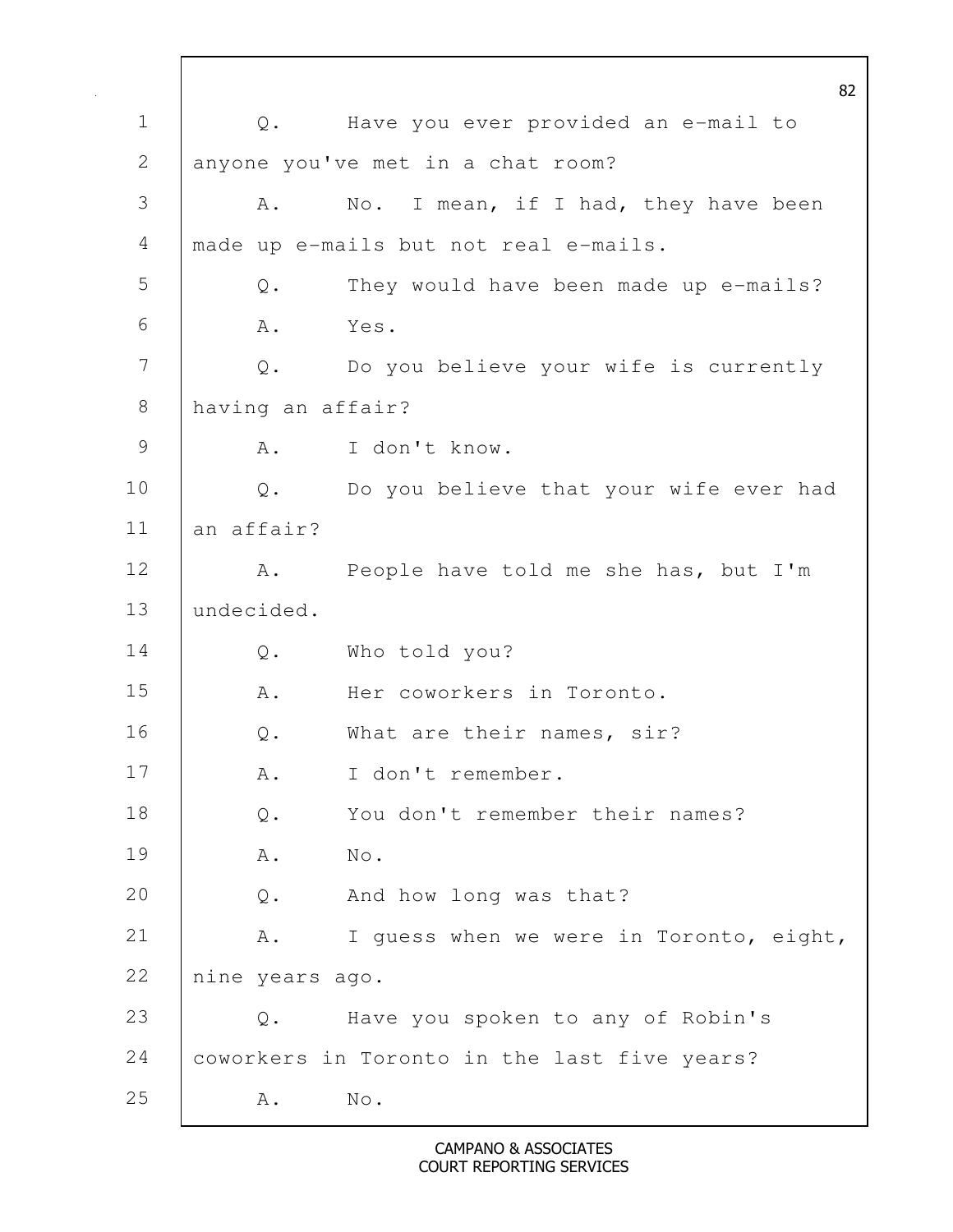83 1 Q. Do any of your children take 2 medications? 3 A. They have at different periods of time. 4 I don't believe that any of them are on medication 5 right now. 6 | MS. NEEDLE: Can we mark this, 7 please. 8 (Whereupon, an Emergency Motion, dated 12/1/15, 9 | Plaintiff's Exhibit No. 7, was marked for Identification.) 10 | Q. Do you recognize that document, sir. 11 | MS. NEEDLE: I have an extra copy. 12 | Do you want one to look along? 13 MS. JENNINGS-LAX: Yeah. Thank 14 you. 15 A. Yes, I do. 16 Q. Okay. Now, your affidavit is attached 17 to the emergency motion, correct? 18 | A. Yes. 19 Q. If I turn to No. 8 on your affidavit, 20 you indicate that you were informed that she was at 21 my daughter's school at 10:30 in the morning? 22 A. Yes. 23 Q. By whom were you informed, sir? 24 A. It was not a person. I was not informed 25 by a person.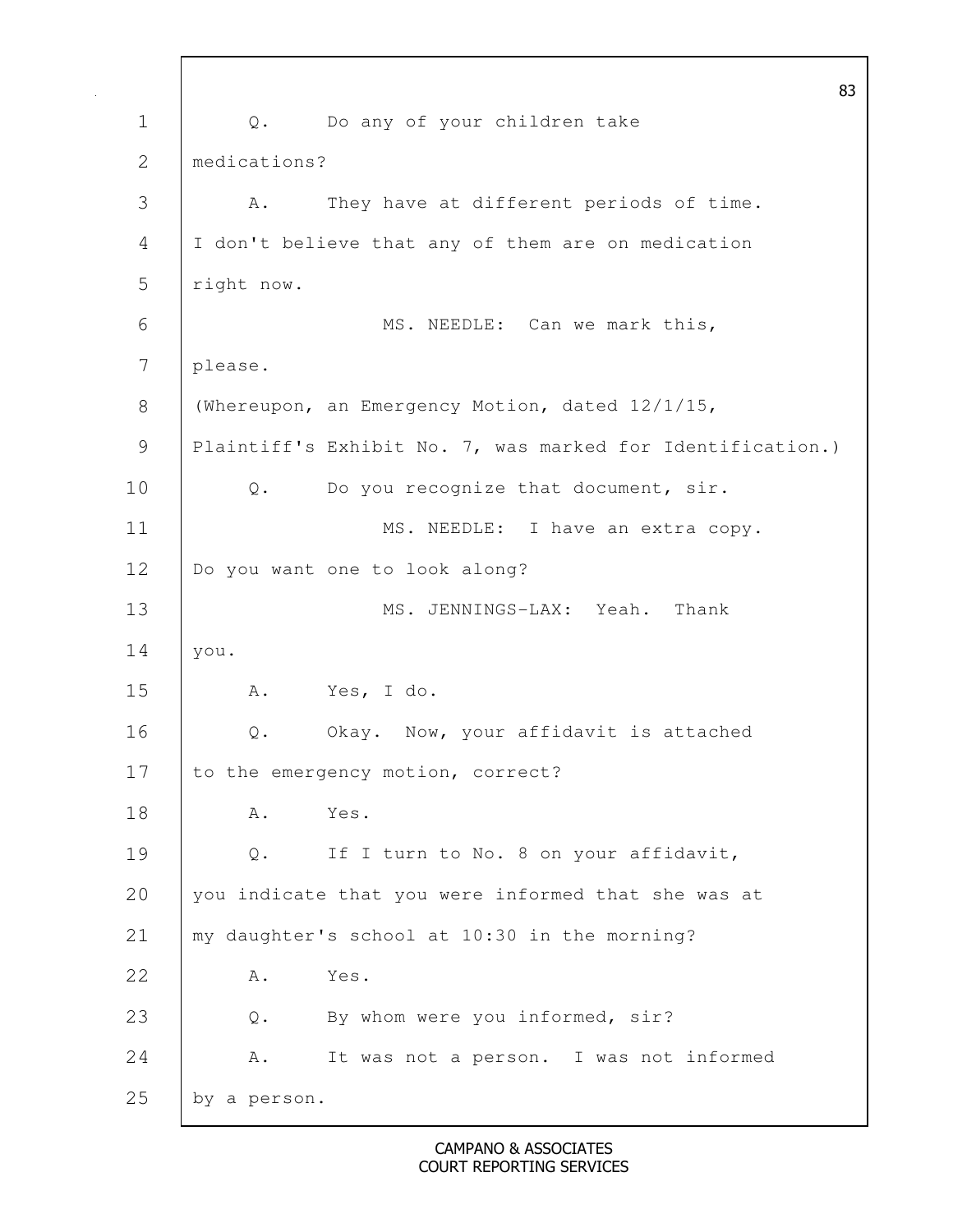|               |                | 84                                                   |
|---------------|----------------|------------------------------------------------------|
| $\mathbf 1$   | Q.             | Who -- what does that mean then?                     |
| $\mathbf{2}$  | Α.             | It means from a phone, my work phone                 |
| 3             |                | that I put in her car.                               |
| 4             | Q.             | So explain that to me. How does that                 |
| 5             | work?          |                                                      |
| 6             | Α.             | How does what work, I'm sorry?                       |
| 7             | Q.             | Your work phone was in your wife's car?              |
| $8\,$         | Α.             | Yes.                                                 |
| $\mathcal{G}$ | $\mathsf{Q}$ . | Why?                                                 |
| 10            | Α.             | Because my wife the night before made a              |
| 11            |                | threat that she was going to take my children, and I |
| 12            |                | was scared, and so I put in the phone to make sure   |
| 13            | she didn't.    |                                                      |
| 14            | $Q$ .          | Did you tell your wife you were putting              |
| 15            |                | your phone in her car?                               |
| 16            | Α.             | $\mathbb{N} \circ$ .                                 |
| 17            | Q.             | And how did you find out? The phone                  |
| 18            |                | informed you that she was at --                      |
| 19            | Α.             | Yes.                                                 |
| 20            | $\mathsf{Q}$ . | -- the school?                                       |
| 21            | Α.             | Yes.                                                 |
| 22            | $\mathsf{Q}$ . | How does that work?                                  |
| 23            | Α.             | The find-your-phone feature.                         |
| 24            | $Q$ .          | So you plugged in the find-my-phone                  |
| 25            |                | feature. Have you ever done that before, left your   |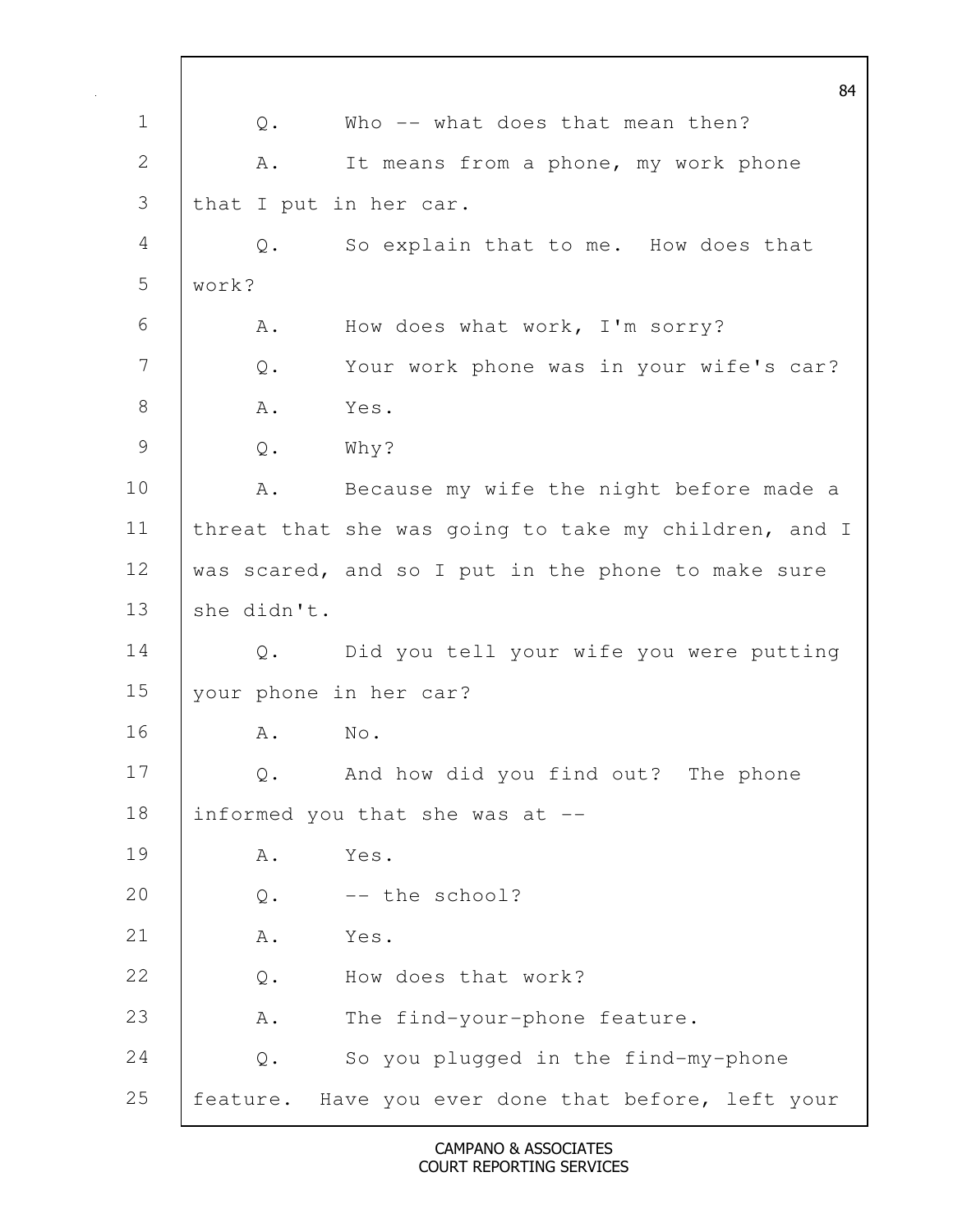85 1 phone in your wife's car so you could find her? 2 | A. No. 3 Q. Did you have any other tracking device 4 in your wife's car, other than your phone, sir? 5 | A. No. 6 Q. Have you ever tracked your wife before? 7 Remember, you are under oath. 8 | A. The only other time I tracked my wife is 9 when she gave me her log-in so I could use the 10 find-my-phone feature on her phone, just like she 11 could use it on mine. That's the only other time 12 | I've been able to see where my wife has gone. 13 Q. You've never placed a tracking device in 14 her car? 15 A. Never. 16 | Q. Have you ever placed a tracking device 17 in her pocketbook or her work bag? 18 A. No. 19 Q. Never? 20 A. Never. 21 Q. Didn't you tell your wife that a friend 22 called you and said that your wife was in the car 23 with a man? 24 A. That's what I told my wife at the time, 25  $\vert$  yes.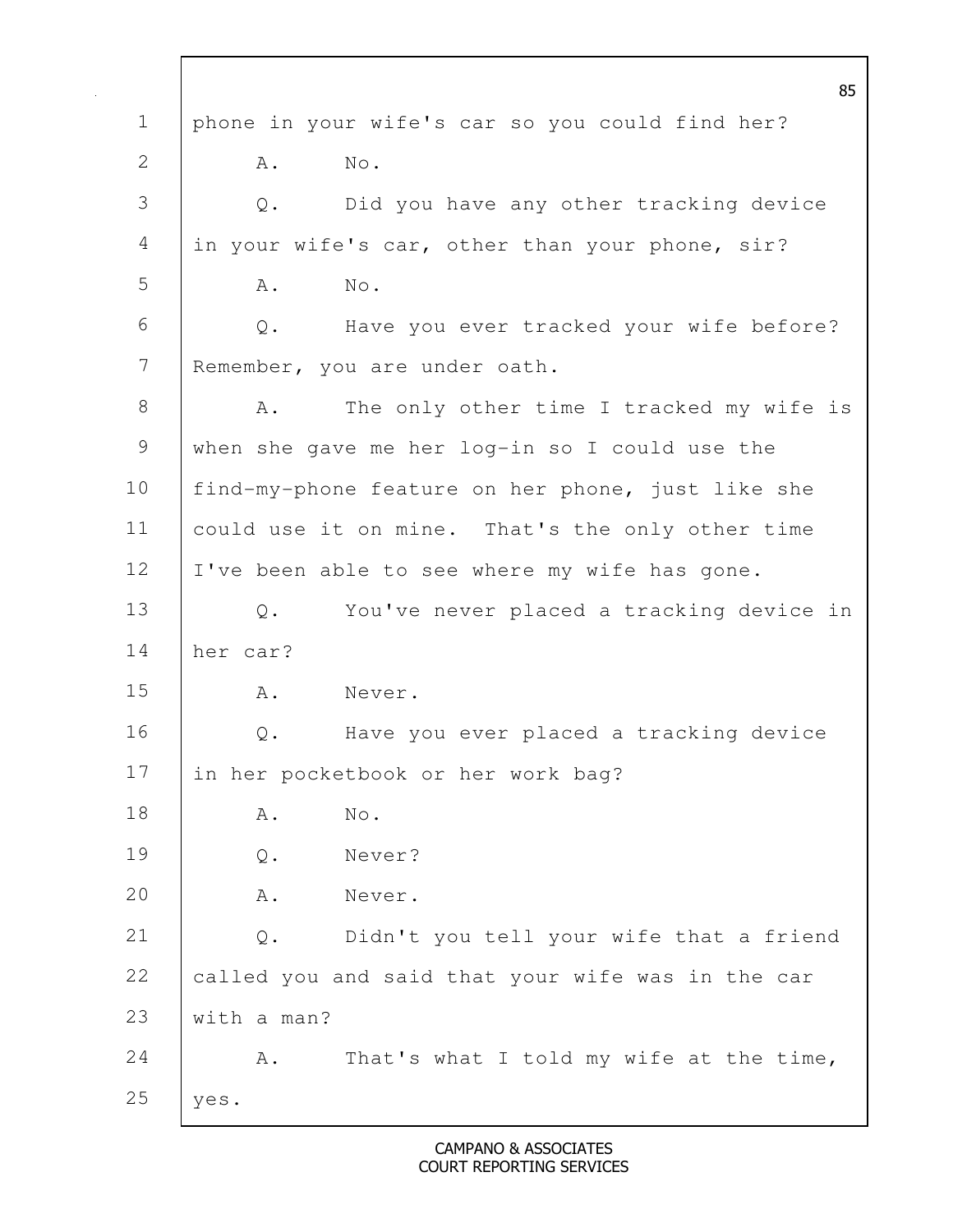|               |                | 86                                                 |
|---------------|----------------|----------------------------------------------------|
| $\mathbf 1$   | Q.             | So you lied to your wife?                          |
| 2             | Α.             | Yes.                                               |
| 3             | $\mathsf{Q}$ . | Have you lied at all today?                        |
| 4             | A .            | No.                                                |
| 5             | $\mathsf{Q}$ . | Why did you lie to your wife?                      |
| 6             | Α.             | Because I was unsure of what she was               |
| 7             |                | planning to do with our children.                  |
| $\,8\,$       | Q.             | Didn't you text your wife on Friday and            |
| $\mathcal{G}$ |                | ask her to pick up the kids?                       |
| 10            | Α.             | Yes.                                               |
| 11            | $\mathbb Q$ .  | So you weren't that afraid, were you?              |
| 12            | A .            | My wife didn't respond to my text until            |
| 13            |                | 3:30, the time when I am supposed to pick up my    |
| 14            | child.         |                                                    |
| 15            | Q.             | But regardless, you wanted your wife to            |
| 16            |                | pick up the kids. You said, I'm busy at work, pick |
| 17            | up the kids.   |                                                    |
| 18            | Α.             | Yes.                                               |
| 19            | $Q$ .          | So you weren't so afraid that she was              |
| 20            |                | going to do anything with the kids, were you?      |
| 21            | Α.             | I was, absolutely.                                 |
| 22            | Q.             | Then why didn't you take the kids on               |
| 23            |                | Friday if you were so afraid?                      |
| 24            | Α.             | I was working.                                     |
| 25            | Q.             | Okay, sir. When did you retrieve your              |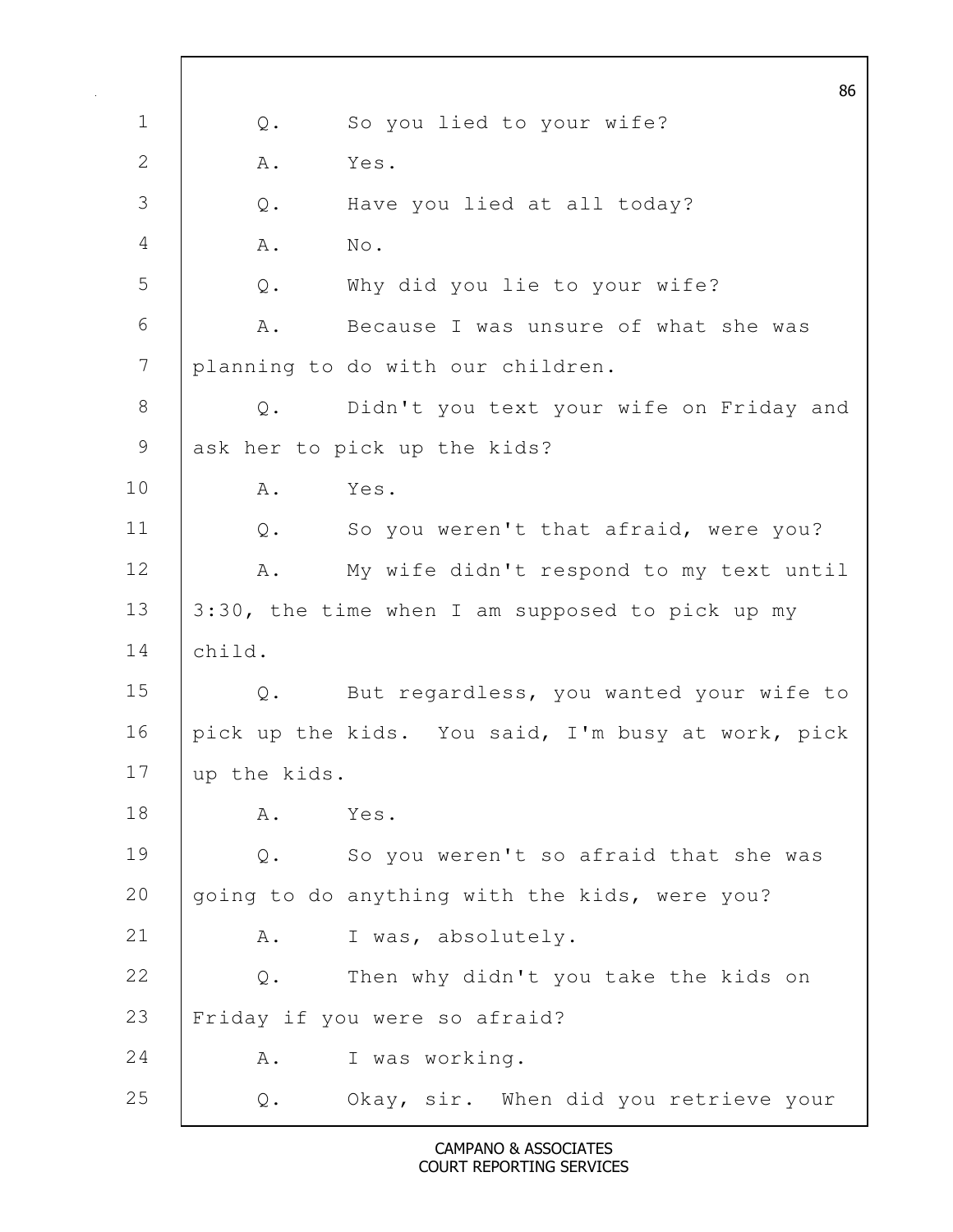|               |                      | 87                                                   |
|---------------|----------------------|------------------------------------------------------|
| $\mathbf 1$   |                      | work phone out of your wife's car?                   |
| 2             | Α.                   | On the Monday.                                       |
| 3             | $\mathsf{Q}$ .       | On Monday?                                           |
| 4             | Α.                   | Yes.                                                 |
| 5             | $Q$ .                | So you were tracking her how many days,              |
| 6             | sir?                 |                                                      |
| 7             | Α.                   | Until about Saturday night when it died.             |
| $8\,$         | $\mathbb Q$ .        | And she didn't know you were tracking                |
| $\mathcal{G}$ | her, did she?        |                                                      |
| 10            | Α.                   | I don't know.                                        |
| 11            | $Q$ .                | Have you ever -- withdrawn.                          |
| 12            |                      | Sir, you just testified that you were --             |
| 13            |                      | your wife made some threats the evening before about |
| 14            | taking the kids?     |                                                      |
| 15            | Α.                   | Yes.                                                 |
| 16            | Q.                   | Can you tell me where in your affidavit              |
| 17            | you make that claim? |                                                      |
| 18            | Α.                   | I didn't make that claim in my                       |
| 19            | affidavit.           |                                                      |
| 20            | $Q$ .                | Oh, you didn't make that claim in your               |
| 21            |                      | affidavit, but you are making it today?              |
| 22            |                      | I'll withdraw the question.                          |
| 23            |                      | You do agree, sir, that on the Friday                |
| 24            |                      | that's referenced in Paragraph 12 of your affidavit, |
| 25            |                      | you sent a text to your wife asking that she pick up |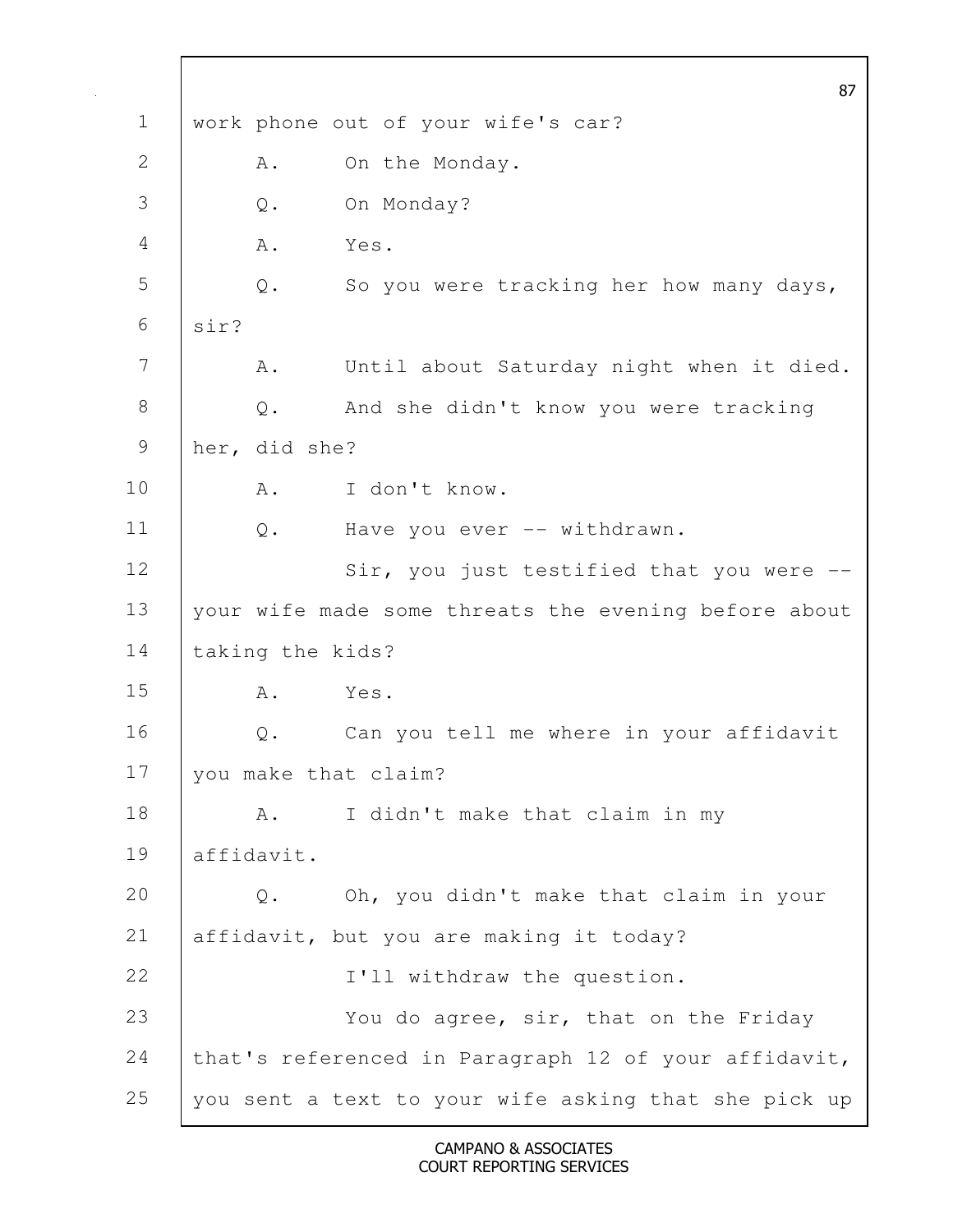|               | 88                                                         |
|---------------|------------------------------------------------------------|
| $\mathbf 1$   | the children?                                              |
| $\mathbf{2}$  | A .<br>Yes.                                                |
| 3             | In Paragraph 13, you indicate the police<br>Q.             |
| 4             | repeated a new claim that my wife was making against       |
| 5             | me that she knew I was engaging in some kind of            |
| 6             | computer, online, fantasy play that involved               |
| 7             | children, which I absolutely deny.                         |
| $8\,$         | Do you agree that you engage in online,                    |
| $\mathcal{G}$ | fantasy play?                                              |
| 10            | Α.<br>Yes.                                                 |
| 11            | And do you agree that Linda 24 sometimes<br>$Q$ .          |
| 12            | plays the role of a teenaged girl?                         |
| 13            | I'm not sure that I can remember<br>Α.                     |
| 14            | exactly. But sometimes she might have been involved        |
| 15            | in being a 19 year old or younger, yes. But none of        |
| 16            | this involves children. It is all adults.                  |
| 17            | Q. Well, a teenager is not an adult, sir,                  |
| 18            | is it?                                                     |
| 19            | I am an adult. The person I am chatting<br>Α.              |
| 20            | with is an adult.                                          |
| 21            | Linda 24 is role-playing as a child.<br>$Q$ .              |
| 22            | No, Linda 24 is an adult.<br>Α.                            |
| 23            | Linda 24 in the chat rooms is pretending<br>$\mathbb{Q}$ . |
| 24            | she is a teenaged girl, yes or no, sir?                    |
| 25            | Not all the time.<br>Α.                                    |

 $\mathbf l$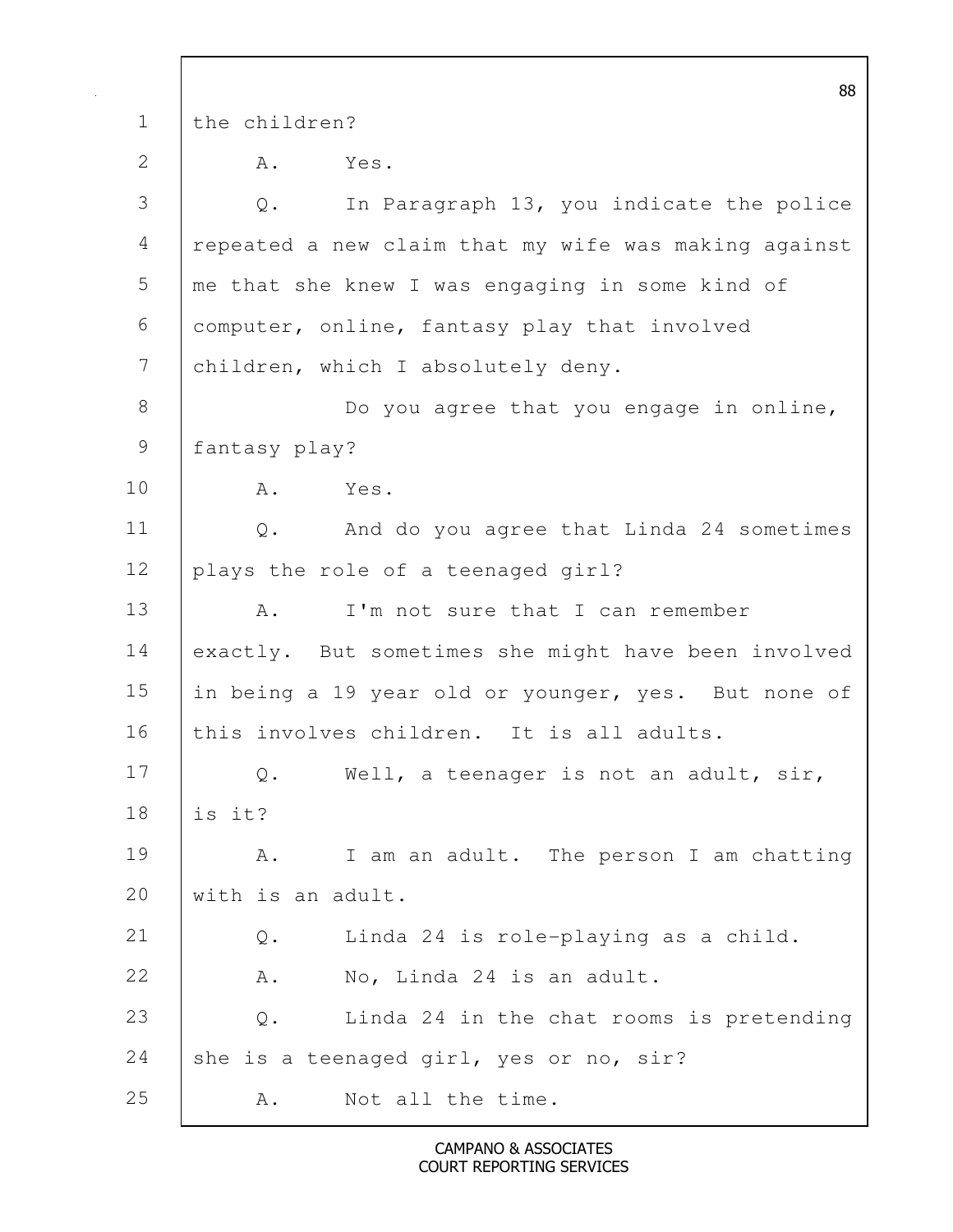|                  |                | 89                                                 |
|------------------|----------------|----------------------------------------------------|
| $\mathbf 1$      | $\mathsf{Q}$ . | Sometimes, though, yes?                            |
| 2                | Α.             | Sometimes.                                         |
| 3                | Q.             | Okay. Now, in Item 18, you indicate                |
| $\overline{4}$   |                | that Robin spent at least part of the weekend with |
| 5                |                | someone she knows in Danbury, Connecticut?         |
| 6                | Α.             | Yes.                                               |
| $\boldsymbol{7}$ | Q.             | How do you know that, sir?                         |
| $\,8\,$          | Α.             | Well, because that's where the phone led           |
| 9                | her to.        |                                                    |
| 10               | Q.             | Because you were tracking her?                     |
| 11               | Α.             | Yes. Because she had threatened to take            |
| 12               | my kids.       |                                                    |
| 13               |                | Q. Although you don't claim that in your           |
| 14               | affidavit?     |                                                    |
| 15               | A.             | It was a moot point. She had taken my              |
| 16               | kids.          |                                                    |
| 17               | $Q$ .          | Okay. No. 19, you indicate: I am very              |
| 18               |                | concerned for my children. Recently, I have been   |
| 19               |                | finding glass vials of hydromorphone around the    |
| 20               | house.         |                                                    |
| 21               |                | When was the most recent time that you             |
| 22               |                | found the hydromorphone?                           |
| 23               | Α.             | Probably sometime in September.                    |
| 24               | Q.             | Is the hydromorphone in Plaintiff's                |
| 25               | Exhibit 5?     |                                                    |

 $\mathbf l$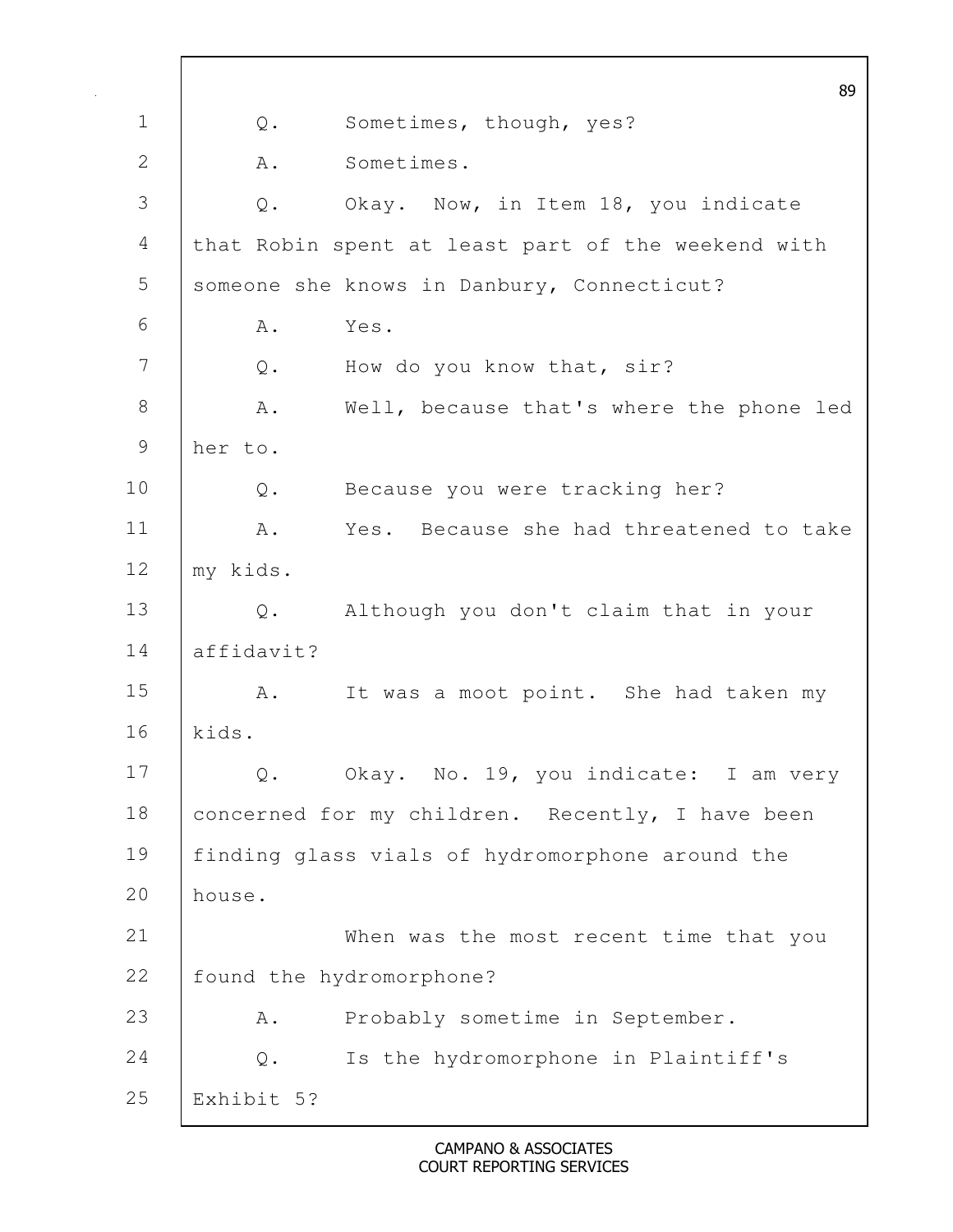90 1 | A. No, that's not the hydromorphone. 2 | Q. You didn't take a photograph of the 3 hydromorphone? This is several pages, this exhibit. 4 A. Okay. Yes, in that exhibit, there are 5 pictures of the hydromorphone, yes. 6 Q. And now you are claiming you found this 7 September? 8 A. No. Those I found, I told you, in July. 9 Q. You didn't take a picture of the 10 | hydromorphone that you found in September? 11 | A. No. Anything I was finding afterwards, 12 | I was throwing out. 13 Q. You didn't take a picture of it before 14 | you threw it out? 15 | A. No. I wasn't collecting evidence. 16 | Q. Well, you were collecting evidence when 17 you took these photographs. 18 | A. I sent those specifically to my parents 19 to ask them what I should do. 20 Q. Why did you have to take a photograph to 21 ask your parents what to do? 22 A. I wanted them to see what I was dealing 23  $|$  with. 24 Q. You couldn't just call them on the phone 25 and say, I found a vial of  $-$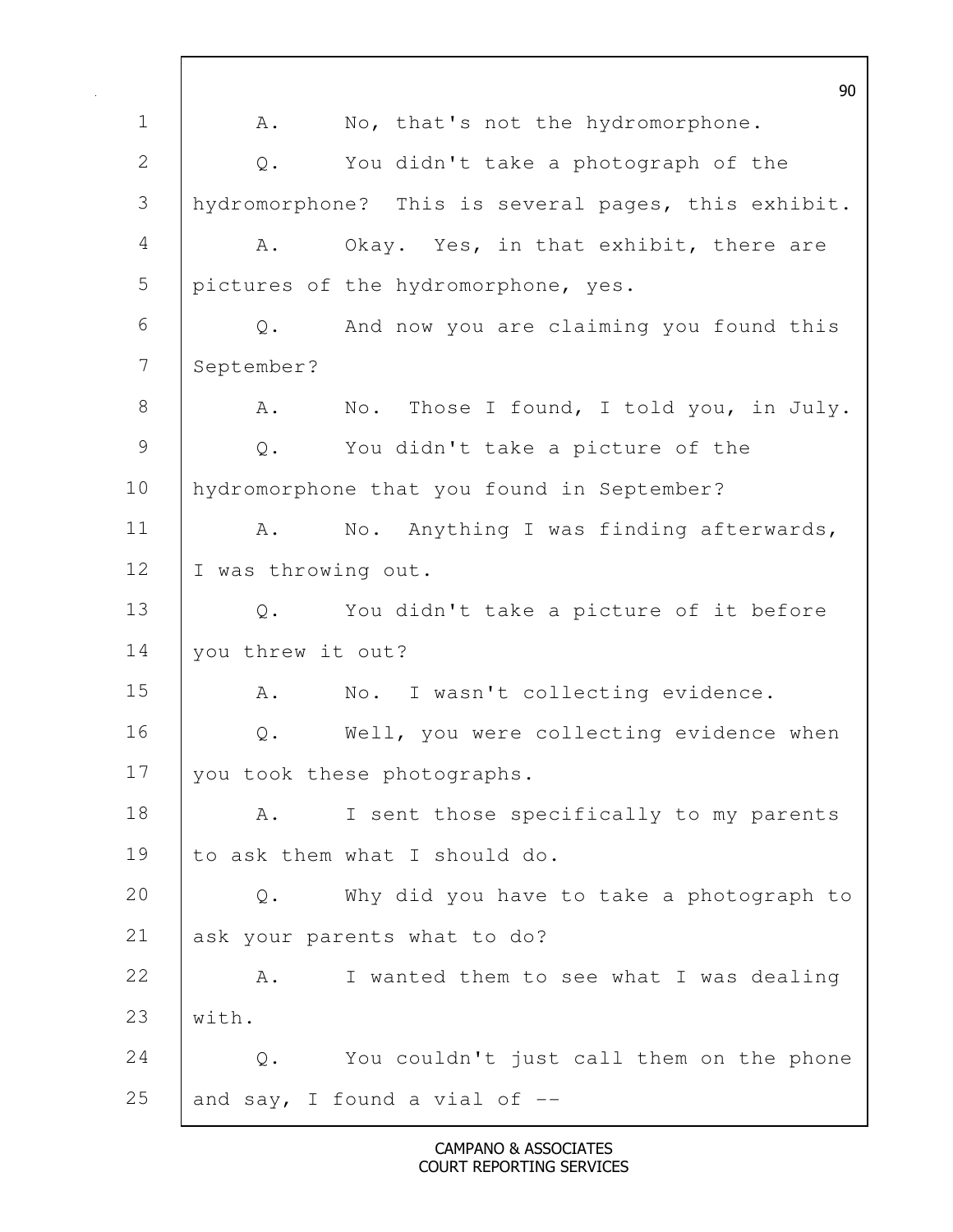|               | 91                                                      |
|---------------|---------------------------------------------------------|
| $\mathbf 1$   | I did. They said, send us some<br>A.                    |
| 2             | pictures.                                               |
| 3             | But you weren't collecting evidence?<br>Q.              |
| 4             | Α.<br>Again, no.                                        |
| 5             | So when you found the hydromorphone in<br>$\mathbb Q$ . |
| 6             | September, that's what you consider recent?             |
| 7             | Yes.<br>Α.                                              |
| $8\,$         | Q. How come you didn't put down September               |
| $\mathcal{G}$ | in here?                                                |
| 10            | I don't -- at the time, I had -- my kids<br>A.          |
| 11            | were gone and I was trying to get them back. I was      |
| 12            | trying to communicate as well as I could to my          |
| 13            | attorney. That's all I can tell you.                    |
| 14            | I was very nervous and scared because                   |
| 15            | Robin had taken the kids. She provided no               |
| 16            | communication. I had not heard from them. And as        |
| 17            | of Monday, they weren't in school. So I didn't know     |
| 18            | what the situation was. I would describe myself as      |
| 19            | very concerned.                                         |
| 20            | Were you concerned because Robin wasn't<br>$Q$ .        |
| 21            | communicating with you with regard to your children?    |
| 22            | Or were you concerned that Robin was taking drugs?      |
| 23            | I was concerned that -- both factors<br>Α.              |
| 24            | were coming into play.                                  |
| 25            | You are under oath, sir. Let me ask you<br>Q.           |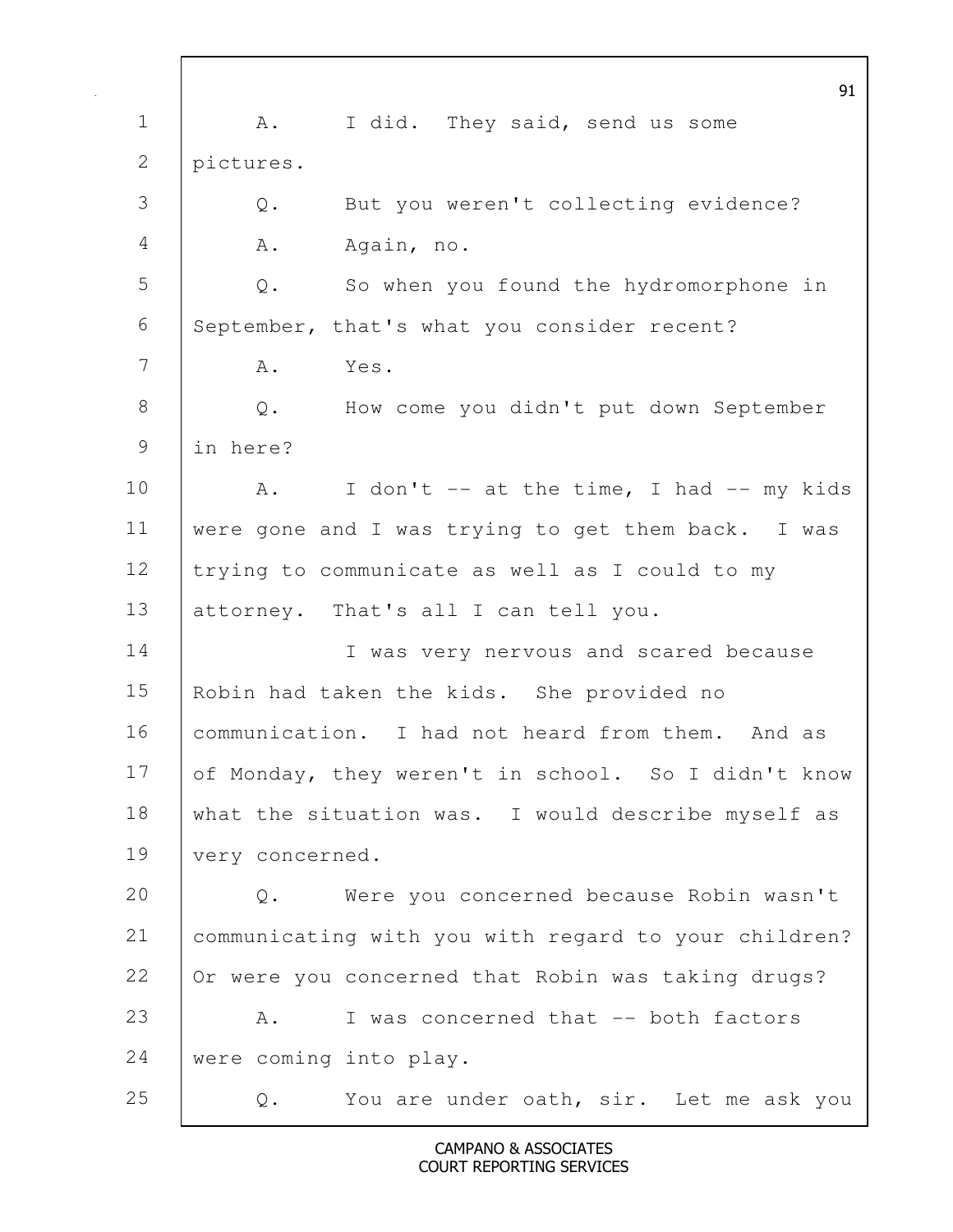|                | 92                                                  |
|----------------|-----------------------------------------------------|
| $\mathbf 1$    | this. I am just reminding you that you took an oath |
| 2              | to tell the truth.                                  |
| 3              | Sure.<br>Α.                                         |
| $\overline{4}$ | Q.<br>Is it your concern that your wife is          |
| 5              | using drugs that you claim to have found around the |
| 6              | house?                                              |
| 7              | I don't know if she is using them. But<br>Α.        |
| $8\,$          | I am concerned that they are around the house and   |
| $\mathsf 9$    | that they seem to keep being brought in where my    |
| 10             | kids can get at them.                               |
| 11             | Is your concern that your children can<br>$Q$ .     |
| 12             | get at them? Or is it your concern that your wife   |
| 13             | is using the drugs? That's all I am trying to       |
| 14             | fiqure out.                                         |
| 15             | I am concerned that my kids are going to<br>A.      |
| 16             | get at them.                                        |
| 17             | Q. Okay. So you are not worried that Robin          |
| 18             | is using the drugs?                                 |
| 19             | I am absolutely worried that Robin is<br>Α.         |
| 20             | using drugs.                                        |
| 21             | You are?<br>Q.                                      |
| 22             | Absolutely. As her husband, as a<br>Α.              |
| 23             | friend, whatever, I am absolutely worried.          |
| 24             | Did you ever communicate this concern<br>$Q$ .      |
| 25             | with her?                                           |

 $\mathsf{l}$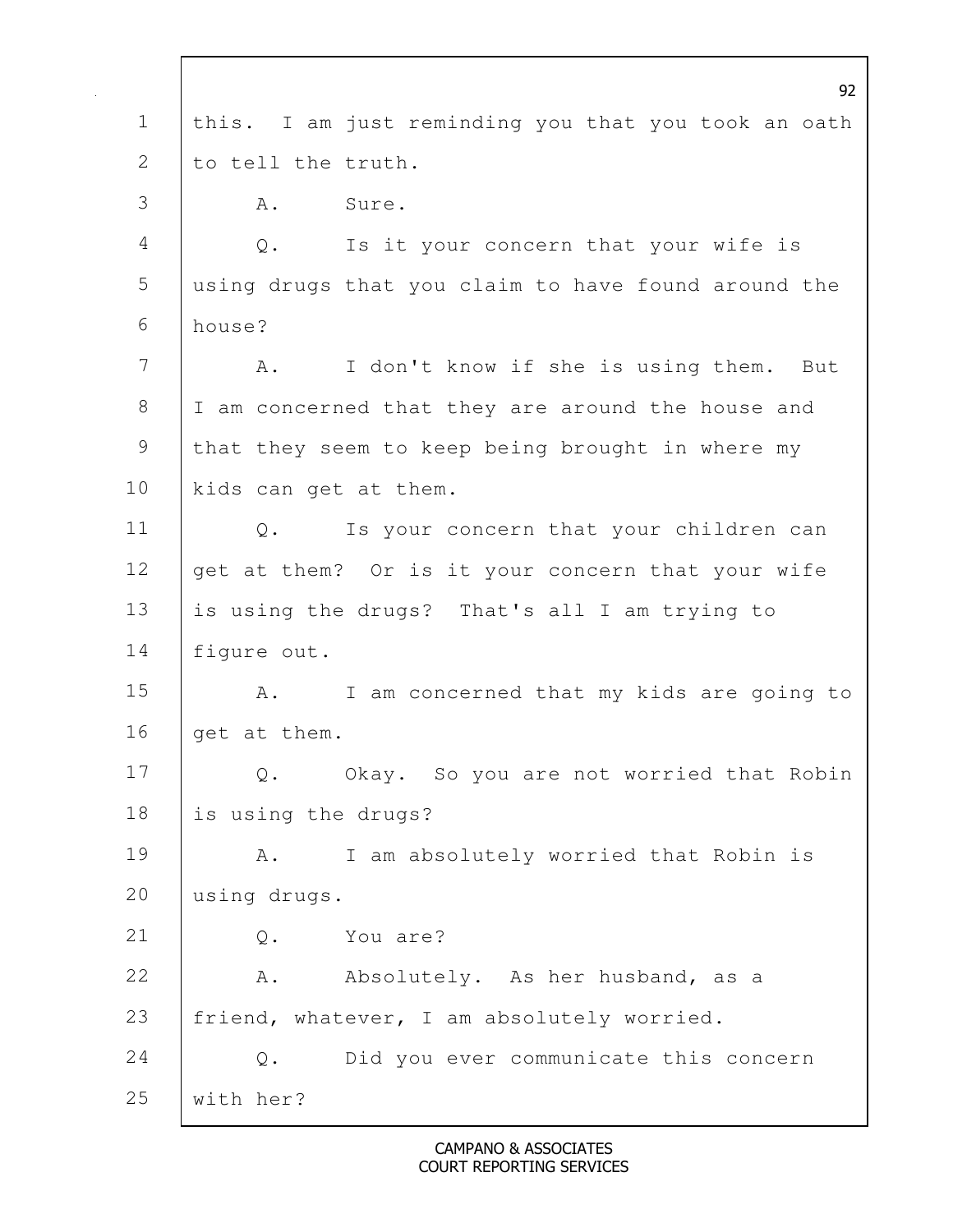93 1 | A. No. I communicated about the drugs, and 2 | I was very scared that I kept seeing them, even 3 though she told me she was going to get rid of them. 4 Q. Now, in this application for emergency  $5$  ex parte order of custody, you are requesting that 6 you have sole custody of the children. 7 | A. That's in the request, yes. 8 | Q. Do you -- as you sit here today, do you 9 believe that your having sole custody of the 10 children is in their best interest? 11 | A. At the time I filed the motion, I felt 12 it was in the best interest, because it was the only 13 | way, my lawyer informed me, that they would actually 14 have to be returned. 15 | Q. Okay. That's fair. I understand that. 16 | I guess my question is, as we sit here today, is 17 that still your request? 18 | Do you believe that's in the best 19 interest of the children? 20 MS. JENNINGS-LAX: Is that, 21 Melissa, given all the circumstances as they 22 currently exist, including an order of protection 23 that prevents him from speaking with his wife about 24 the children? 25 MS. NEEDLE: No.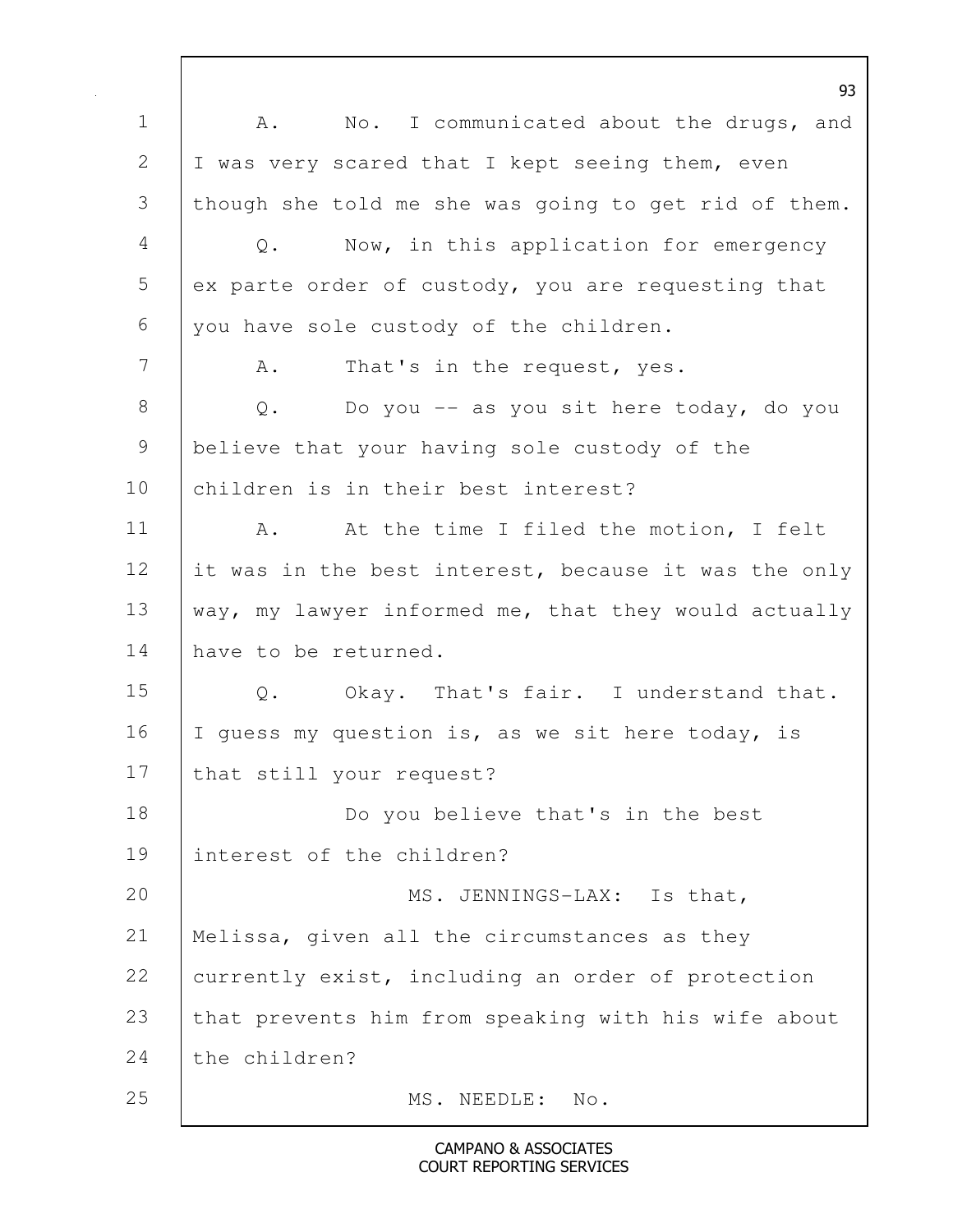94 1 | Q. (By Ms. Needle) If the order of 2 protection were gone, do you believe it would be in 3 your best interest to have sole custody of the 4 children? 5 A. I would prefer joint custody. But I 6 would want to make sure that these concerns I have 7 with Robin were addressed. If it was turned out 8 that it was just carelessness or whatever reason 9 that they were bringing them home, then absolutely I 10 think that Robin would make a great coparent, and I 11 do want to be a coparent. 12 | Q. Have you ever told anyone that you have 13  $\vert$  a right to know where Robin is at all times? 14 | A. No. 15 Q. Do you feel you have a right to know 16 where Robin is at all times? 17 A. I don't feel I have that right. 18 | Q. Prior to the divorce action, did you 19 feel you had a right to know where Robin was at all 20 times? 21 | A. No. 22 Q. Have you ever accessed Robin's iPhone by 23 looking at it? 24 A. When we knew each other's passwords, 25 absolutely. As a matter of course, I would use it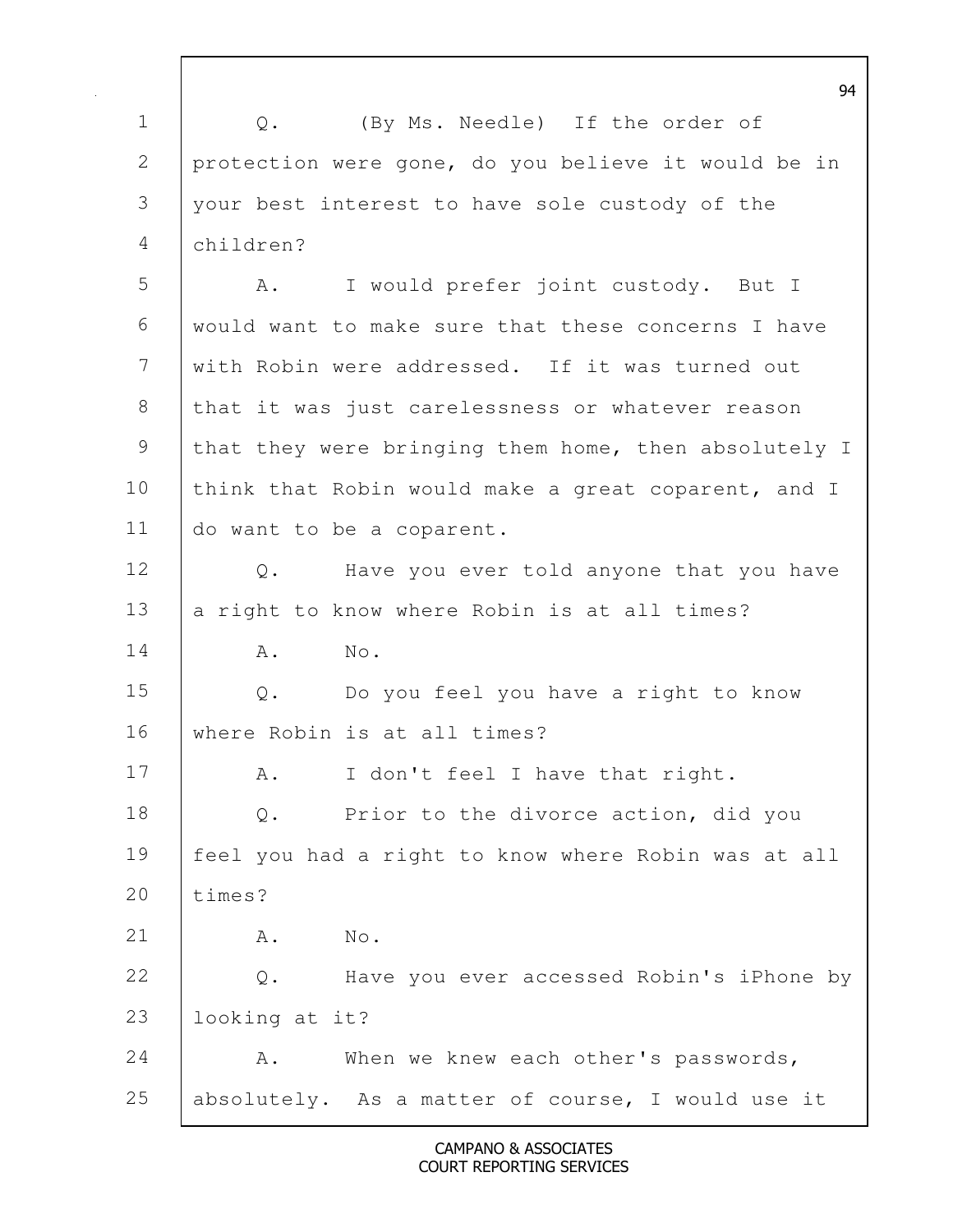|                | 95                                                       |
|----------------|----------------------------------------------------------|
| $\mathbf 1$    | for phones, for pictures, for taking pictures, for       |
| $\mathbf{2}$   | making calls. I accessed it on a regular basis, and      |
| 3              | I'm sure she accessed mine on a regular basis.           |
| $\overline{4}$ | Did you access her phone on a regular<br>$\mathsf{Q}$ .  |
| 5              | basis to determine who she was texting and who was       |
| 6              | texting her?                                             |
| 7              | Texts would appear on her phone on the<br>Α.             |
| $8\,$          | screen and I would ask her about them.                   |
| $\mathcal{G}$  | Did you ever access her phone to look at<br>Q.           |
| 10             | her texts?                                               |
| 11             | No.<br>Α.                                                |
| 12             | $Q$ .<br>Did you ever access her phone to try to         |
| 13             | determine where she was?                                 |
| 14             | As I've explained, yes, we both had<br>Α.                |
| 15             | agreed that we had each other's passwords for the        |
| 16             | find-your-phone, and we used that as a way to know       |
| 17             | where each other was, instead of having to call.         |
| 18             | So, for instance, if Robin couldn't                      |
| 19             | reach me at work and didn't know if I left work or       |
| 20             | not, she would do the find-my-phone. Because Robin       |
| 21             | didn't want me to call her hospital, if I wanted to      |
| 22             | know if she left or not, I would use that feature.       |
| 23             | And it was by permission.                                |
| 24             | Have you ever accessed Robin's phone by<br>$\mathbb Q$ . |
| 25             | using another device?                                    |

 $\mathsf{l}$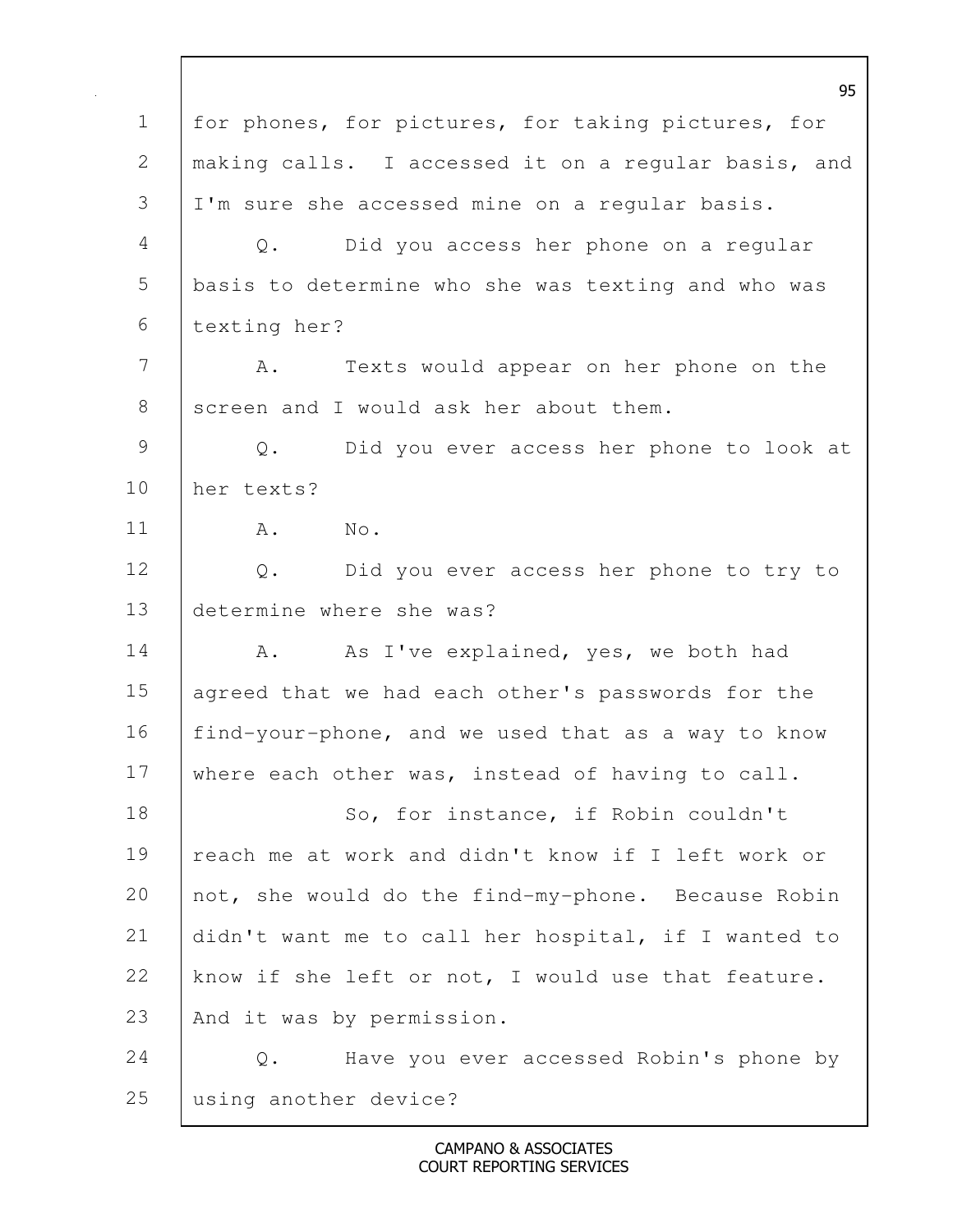96 1 | A. I'm not sure what you mean. 2 Q. Well, by going on the computer and using 3 her Apple ID? 4 | A. That would be another way I would use 5 | the find-my-iPhone. 6 Q. Have you ever accessed Robin's 7 individual bank account? 8 A. She's shown it to me. 9 Q. Have you ever deposited money into 10 Robin's individual bank account? 11 | A. No, I have not. However, Quorum did 12 make a mistake very recently about that. 13 O. What does that mean? 14 A. It means I took \$3,600 out of the 15 account. 16 | 0. Out of --17 | A. Out of the joint account. And I was 18 informed by my lawyer that I shouldn't have and I 19 Should put it back. I told Quorum to move that back 20 to our joint account, but Quorum put it into Robin's 21 account by accident. When I realized that it hadn't 22 showed up, I called Quorum, and they fixed the 23 | transaction. Other than that, I've never accessed 24 her account. 25 Q. So somehow money got from Robin's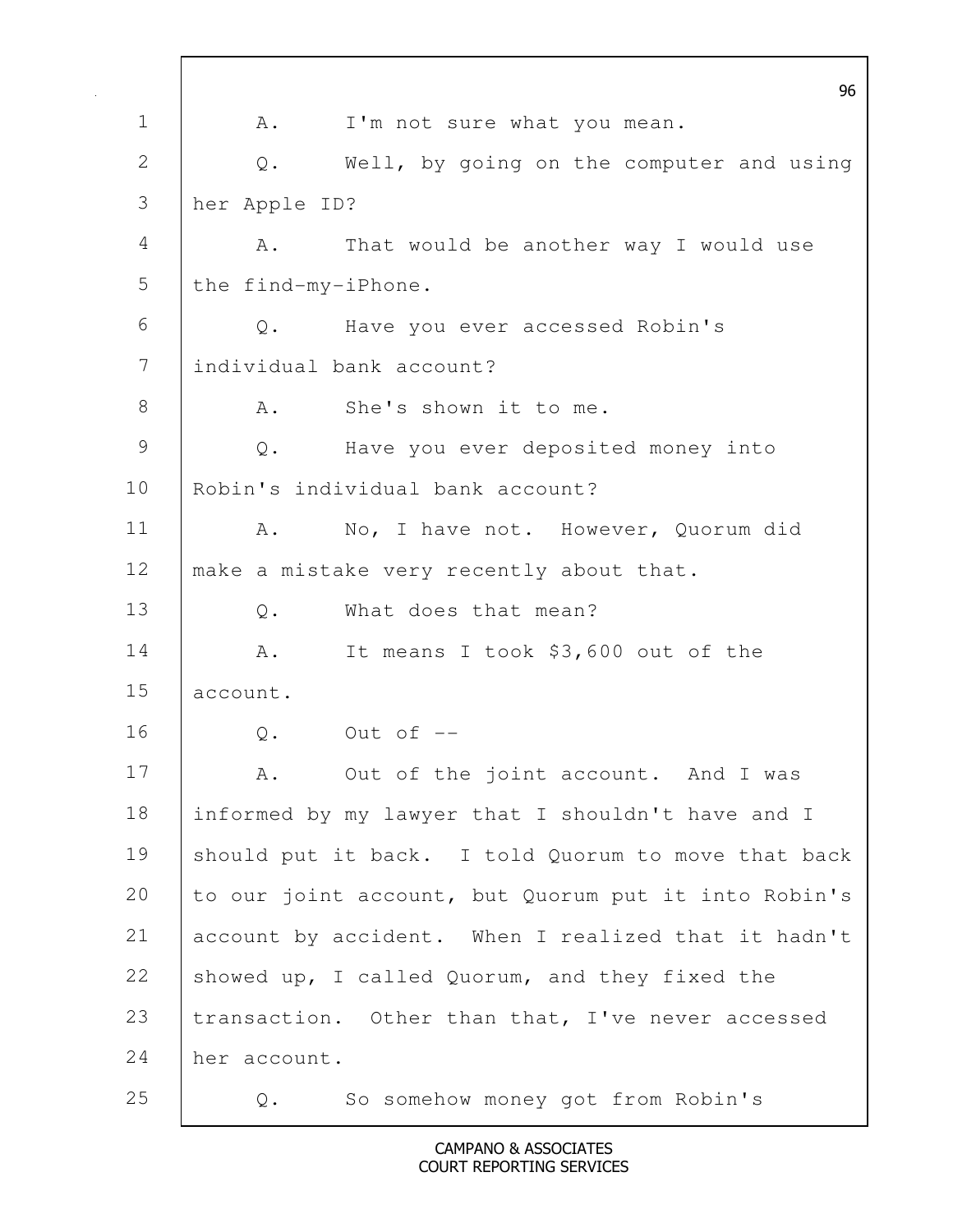97 1 individual account, and it was transferred into the 2 | joint Quorum account? 3 | A. No. Let me rephrase and explain again. 4 I took money, \$3,600, out of our joint account. 5 Q. At Quorum? 6 | A. At Quorum to put into my individual 7 account to pay my lawyer. I was told by my lawyer I 8 shouldn't have done that. So I called Quorum and I 9 asked them to put it back to our joint account. I 10 called Quorum when the money didn't appear. They 11 checked into it, and they said they had accidentally 12 put the money into Robin's account. 13 Q. Robin's individual account at Quorum? 14 | A. Yes. So I said that was not my 15 instructions and they fixed it. 16 Q. What did they do to fix it? 17 A. They moved the 3,600 from her account to 18 the joint account. 19 Q. They did it? 20 A. Quorum did. I have no ability to move 21 money. 22 Q. So you didn't access Robin's individual 23 account and transfer \$3,600 out of her account? 24 A. No. Quorum did that. 25 Q. Quorum did it. Okay. Have you ever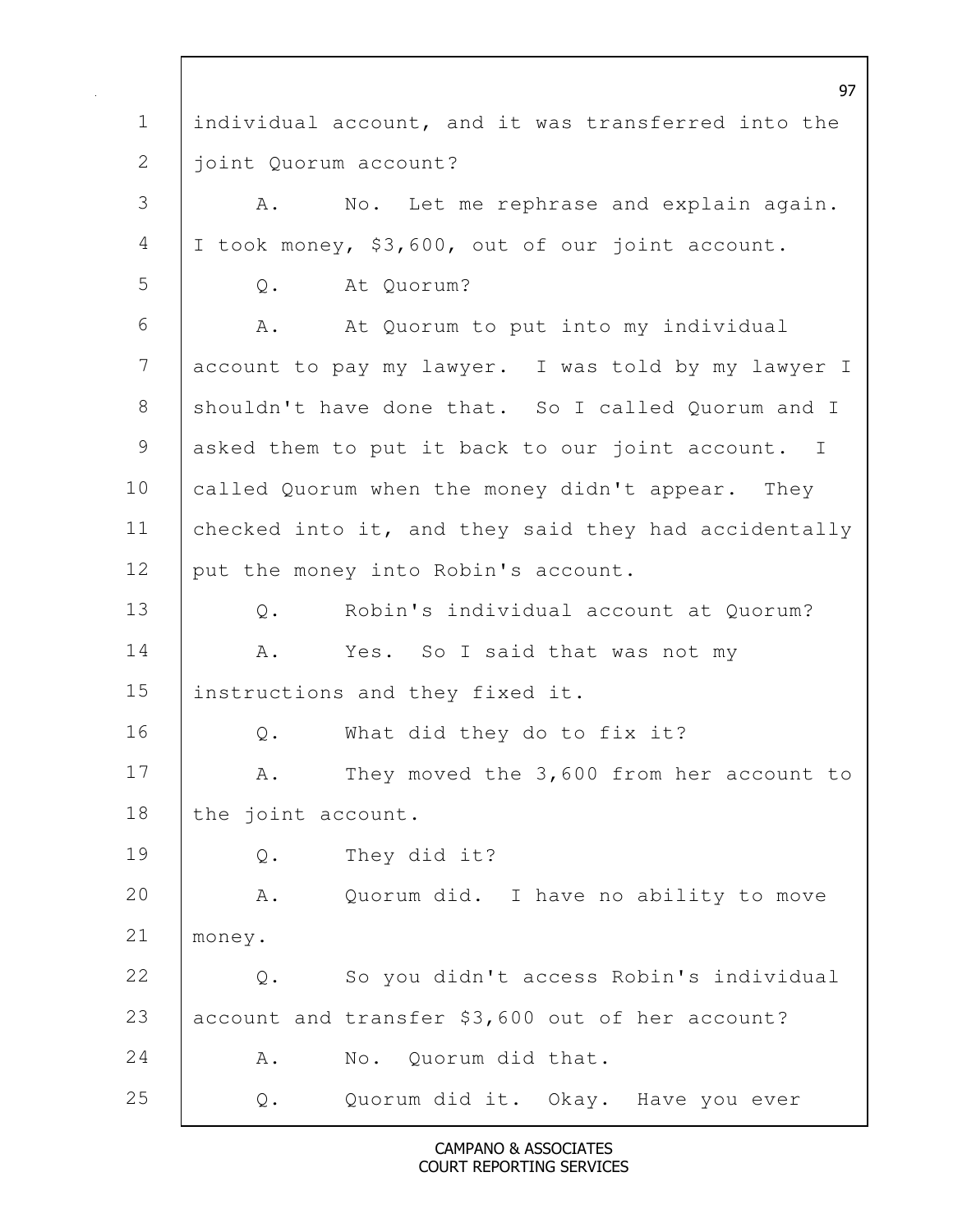98 1 logged onto Robin's Apple account to view her 2 private information, such as texts or e-mails? 3 A. I'm sorry, log into where? 4 Q. Have you ever logged into her Apple 5 account? 6 A. No. 7 Q. Did you meet with DCF? 8 A. Yes. 9 Q. When? 10 | A. Can I use my phone to tell you the 11 calendar date? 12 Q. Sure. 13 A. I believe it was on the 13th of 14 November. 15 Q. And did you go to DCF offices? 16 A. Yes. 17 Q. In Stamford? 18 | A. I thought it was in Norwalk. Yeah, I 19 | went to their offices. 20 Q. And who did you meet with? 21 | A. I can't remember her name. 22 Q. Maggie? 23 | A. Maggie. 24 Q. How long did you meet with Maggie? 25 A. I think approximately an hour.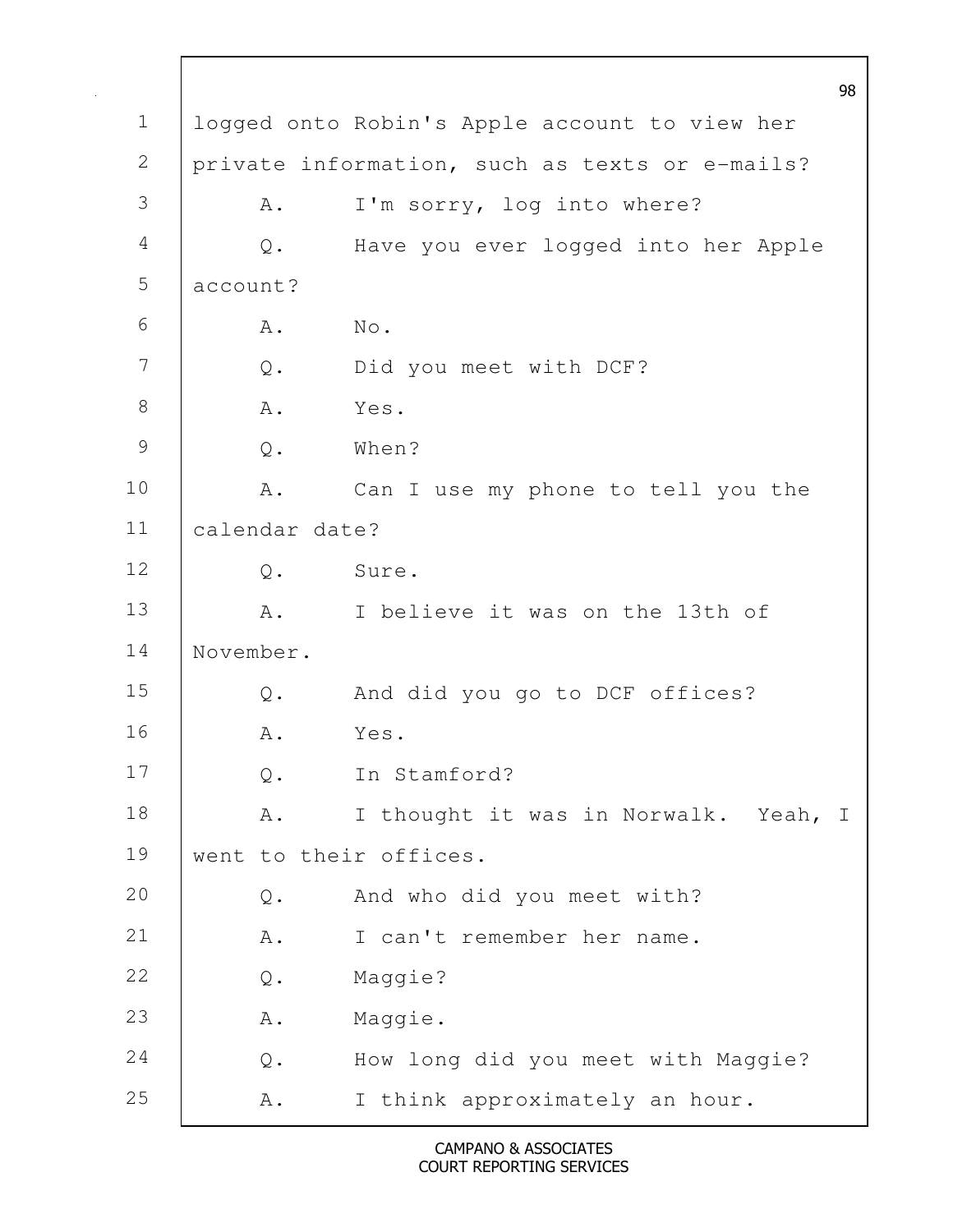99 1 Q. Have you had any follow-up conversations 2 with anyone at DCF? 3 A. Yes, I have had follow-up conversations 4 with Maggie. 5 Q. How many?  $6 \quad A.$  A few. 7 | Q. When was the last time you spoke with 8 Maggie? 9 | A. Maybe a week or two weeks ago. I can't 10 remember. 11 | Q. What have you discussed with Maggie? 12 A. The welfare of the kids. 13 Q. And have you expressed your concern 14 about the welfare of the kids? 15 A. Absolutely. 16 Q. What are your concerns? 17 | A. That the house they are living in now 18 | with my wife. 19 Q. What are your concerns about the house 20 that they are living in now with your wife? 21 A. I've tried to make it very clear in all 22 that we're talking about, that she is bringing home 23 stuff from the hospital and leaving it around where 24 they can get at it. 25 | Q. And the last time you saw anything was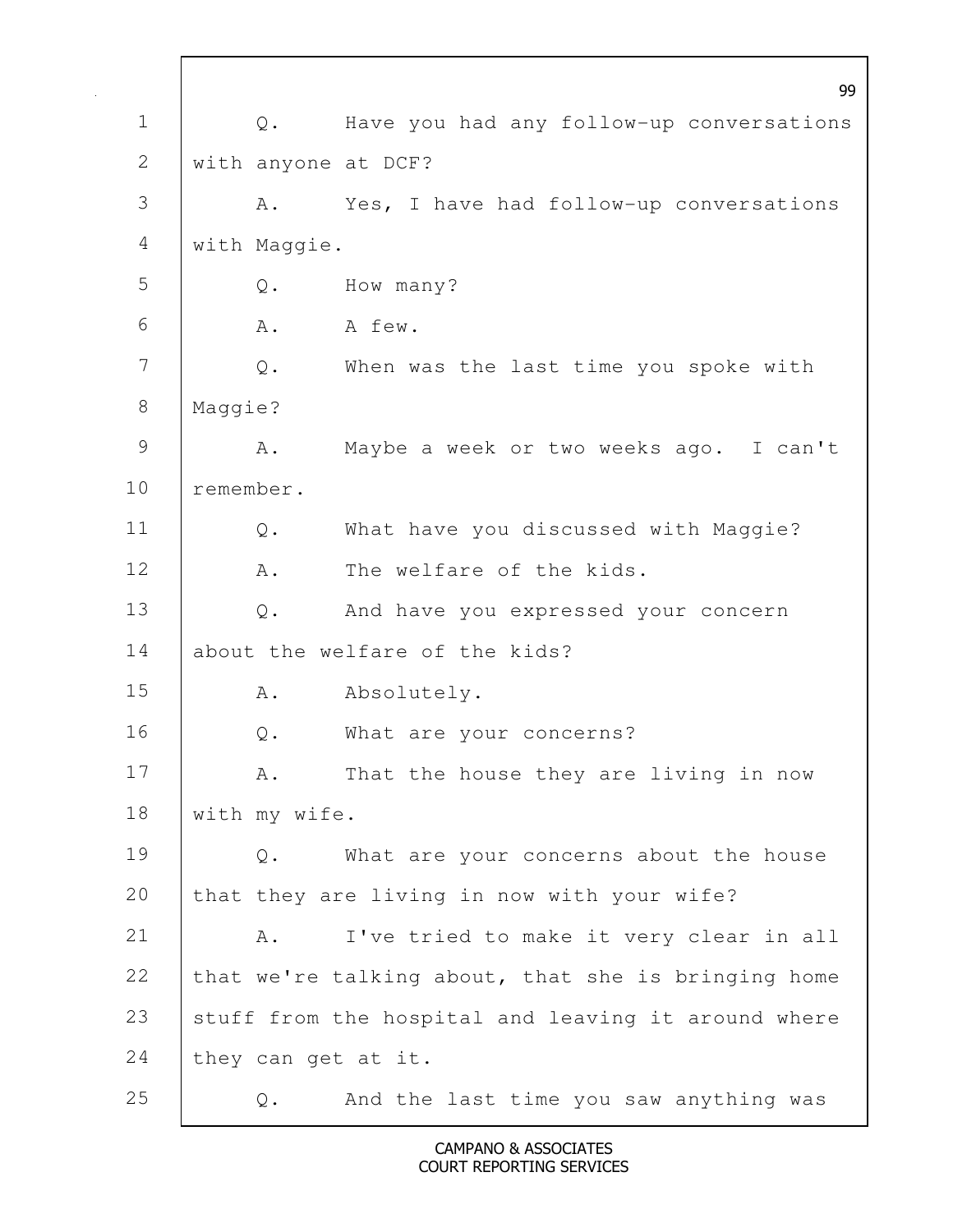100 1 in September? 2 A. No, that's when I saw the hydromorphone. 3 I've found vials all the time consistently. Most of 4 them are some sort of injectable, and I usually just 5 | throw them out. 6 Q. And they are empty? 7 A. No, there's usually contents in them. 8 | If they're empty, it didn't matter. 9 Q. You never called DCF, though --10 A. No. 11 | Q. -- about your concern? 12 A. No, not at all. 13 Q. You never called anyone? 14 | A. No. I did not want my wife to lose her 15 job. Basically, I took it on myself to police. 16 Q. Other than the vials, are you concerned 17 about anything else in the home? 18 A. I don't think so. 19 Q. Have you ever been physical with your 20 Wife? 21 | A. Never. 22 Q. Have you ever pushed her? 23 A. Never. 24 Q. In Robin's application for relief from 25 abuse, she talks about an incident that happened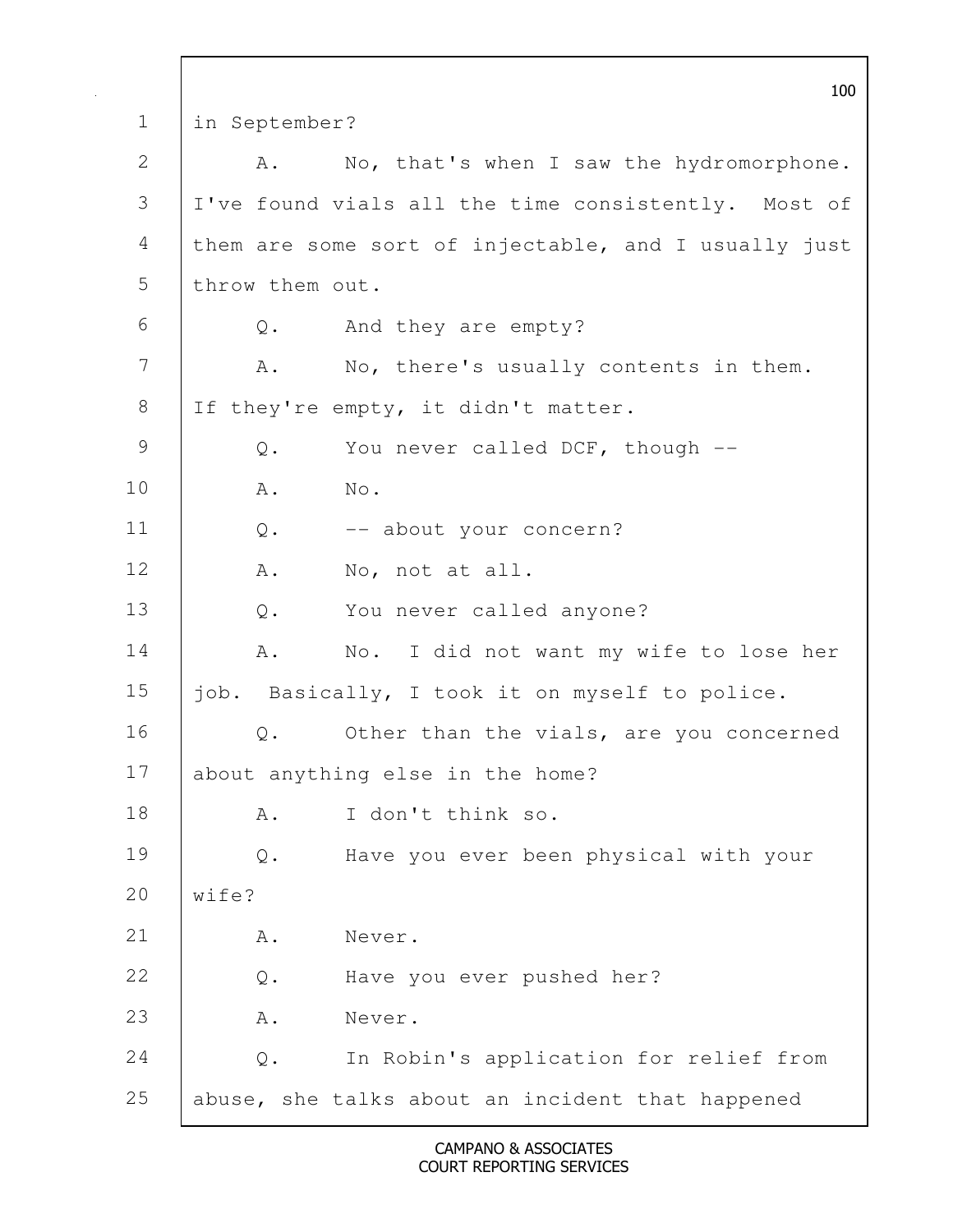101 1 with Asher. 2 A. Yes. 3 Q. Do you recall that incident? 4 A. Yes. 5 Q. Can you describe it for me? 6 A. Sure. Asher had wandered off. I went 7 to find out where he went. He was in the kitchen. 8 | He was standing on the handle of the freezer door 9 with the doors open trying to reach in to get water 10 out of the fridge. 11 Q. And what did you do when you saw that? 12 | A. I grabbed him around the chest and 13 pulled him off the fridge. 14 Q. Did you yell at him? 15 | A. I was angry with him. In the past, he's 16 used the stool. But what he was doing was, I felt, 17 very dangerous. If he had fallen, he could have 18 | badly hurt himself. 19 Q. Did Asher tell you that you were hurting 20 him? 21 A. I don't remember that. I do know he was 22 kicking, because he wanted to get back onto the 23 fridge. 24 Q. Do you think it would be good for the 25 children if you and Robin lived together in the same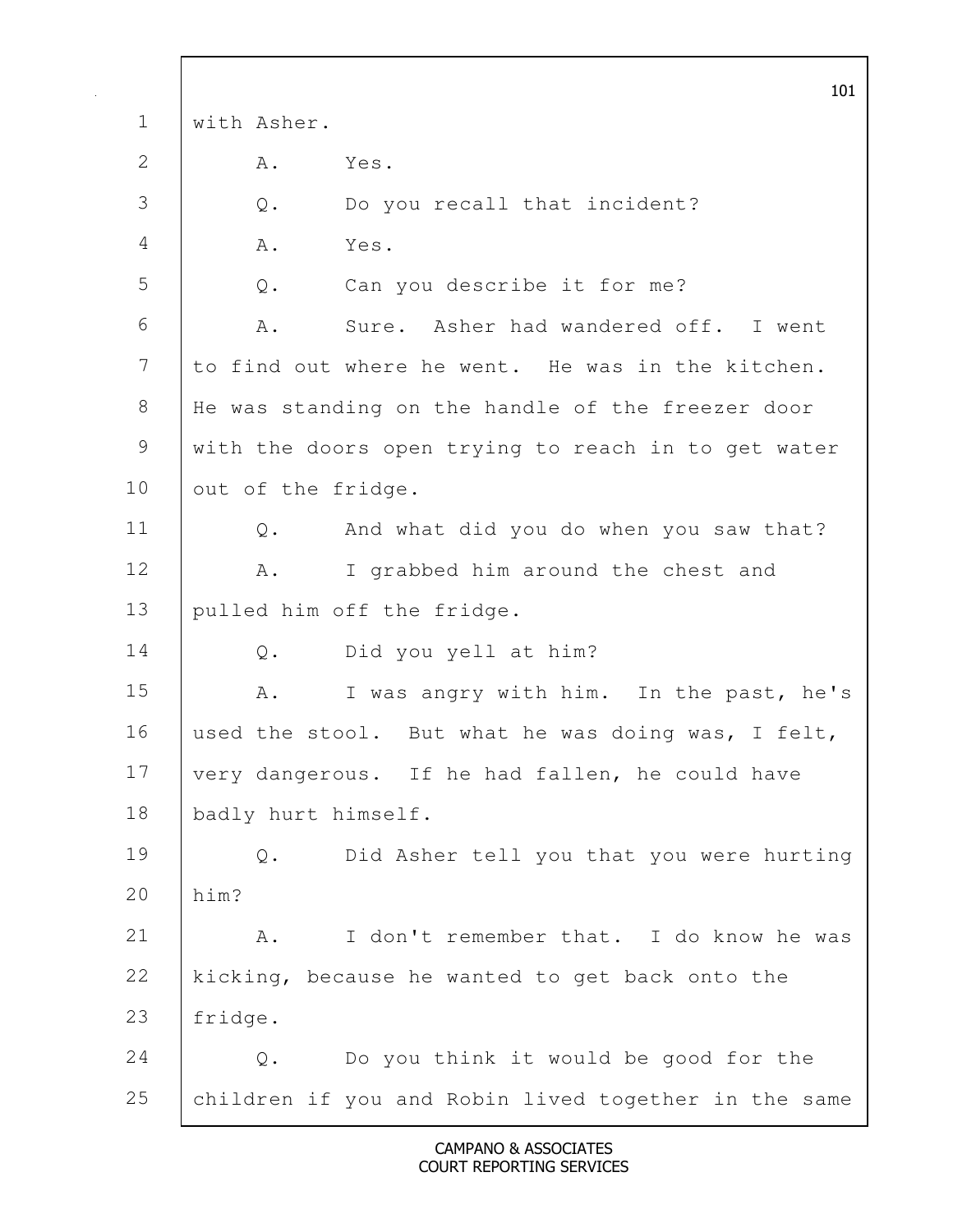102 1 house at this point in time after everything that's 2 happened? 3 | A. I don't know. We do have two separate 4 bedrooms, one downstairs and one upstairs. 5 Q. Since the restraining order was served 6 on you on November 9th, have you contacted your  $7 \quad \text{with} \quad 7$ 8 A. I texted her twice. 9 Q. Have you attempted to communicate with 10 her in any other way, other than those two texts? 11 | A. No, except through the lawyers. 12 Q. Except through the lawyers. How about 13 your father? 14 | A. My father did call and told me what 15 happened, but it was not on my -- it was not under 16 | my quidance or suggestion. 17 | MS. NEEDLE: Okay. Let's take a 18 | break. I am going to go talk to my client, okay. 19 MS. JENNINGS-LAX: I would like to 20 talk to you about parenting time this weekend. I 21 don't know if that's something you want to discuss 22 while your client is still available. 23 | MS. NEEDLE: Sure. Do you want to 24 talk about it now, so I don't have to repeat it 25  $\vert$  or  $-$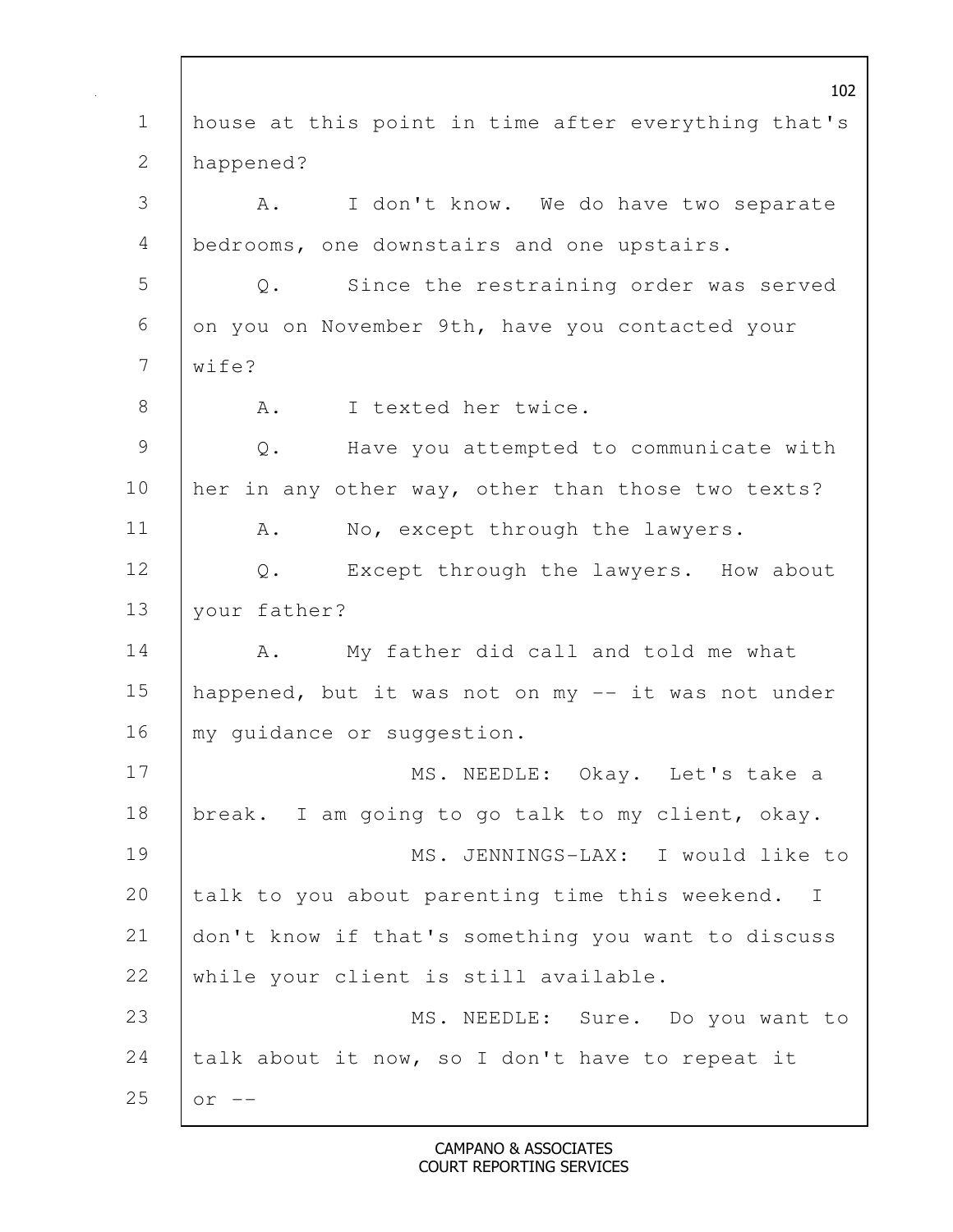|                | 103                                                      |
|----------------|----------------------------------------------------------|
| $\mathbf 1$    | MS. JENNINGS-LAX: Sure. So                               |
| $\mathbf{2}$   | obviously my client would like as much parenting         |
| 3              | time as possible.                                        |
| $\overline{4}$ | THE COURT REPORTER: Are we still                         |
| 5              | on the record?                                           |
| 6              | MS. JENNINGS-LAX: Oh, no. We can                         |
| 7              | be off the record, I'm sorry.                            |
| 8              | (Whereupon, a discussion was held off the record.)       |
| $\mathcal{G}$  | (Whereupon, a recess was taken.)                         |
| 10             | MS. JENNINGS-LAX: A couple of                            |
| 11             | clarifications on the basis of conversation with my      |
| 12             | client.                                                  |
| 13             | No. 1, when he left Pepsi and went to                    |
| 14             | Combe, he did have Combe already set up. He just         |
| 15             | wasn't working in both locations at the same time,       |
| 16             | which is what he thought your question was. It was       |
| 17             | set up; and, likewise, he was in negotiations or         |
| 18             | having discussions with NBTY when he left Combe.         |
| 19             | But he was not working in both locations at the same     |
| 20             | time, and he didn't quit Combe. They negotiated a        |
| 21             | separation.                                              |
| 22             | Also, the withdrawal that was taken from                 |
| 23             | the $401(k)$ seven years ago was not a withdrawal.<br>It |
| 24             | was a loan. It was a loan that they used to put          |
| 25             | down money as a down payment on the house, and it        |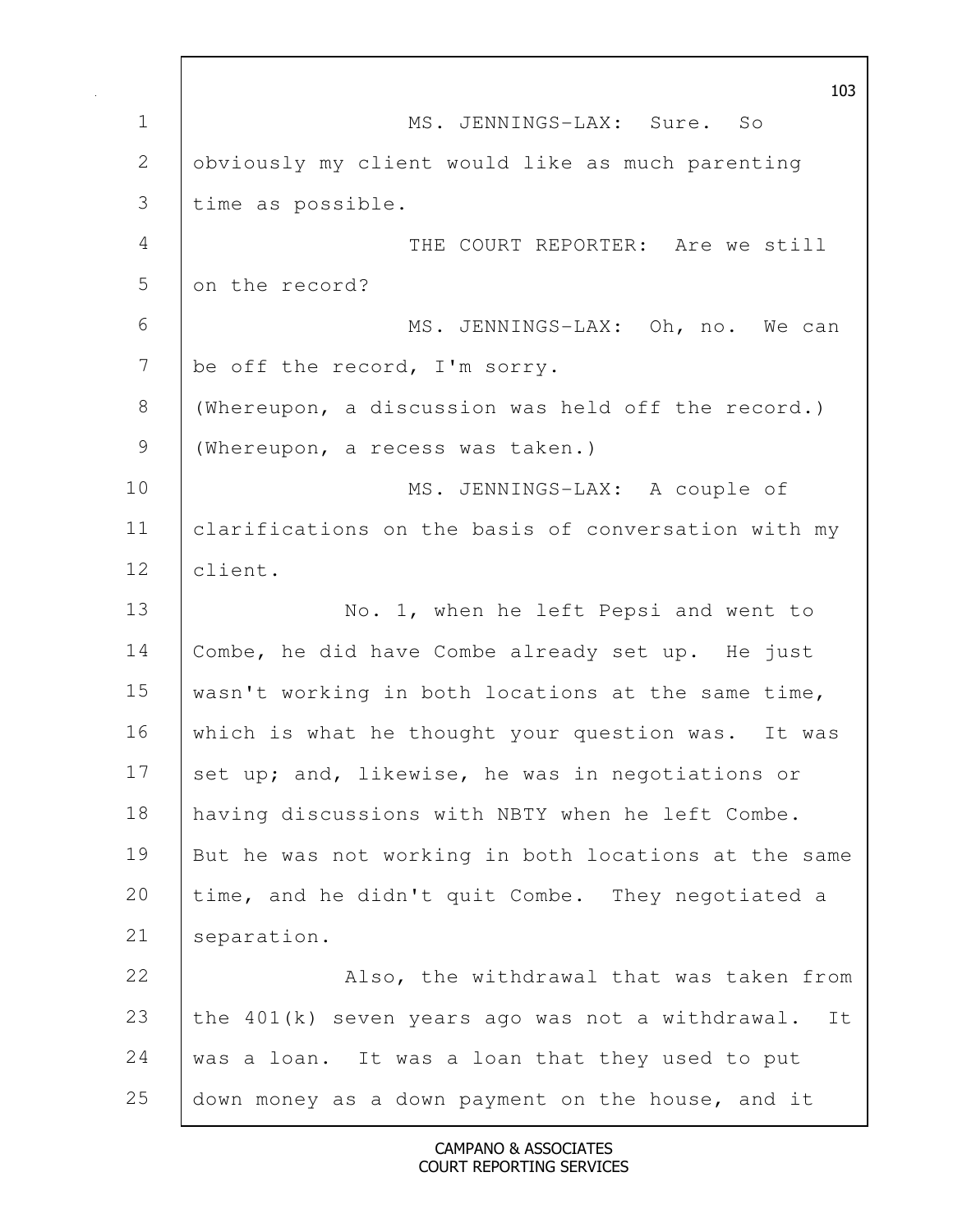|                | 104                                                              |
|----------------|------------------------------------------------------------------|
| $\mathbf 1$    | has been paid back over that period of time. So                  |
| 2              | there have been no actual withdrawals from any                   |
| 3              | $401(k)$ plan.                                                   |
| $\overline{4}$ | MS. NEEDLE: Okay. Any other                                      |
| 5              | clarification?                                                   |
| 6              | MS. JENNINGS-LAX: I don't believe                                |
| 7              | $SO$ .                                                           |
| 8              | MS. NEEDLE: Okay.                                                |
| $\mathcal{G}$  | (By Ms. Needle) With regard to Combe,<br>$\mathbf{\mathbb{Q}}$ . |
| 10             | did you get any shares or stock?                                 |
| 11             | Is there any sort of arrangement that                            |
| 12             | you have with them that if the company goes public               |
| 13             | that you own some shares?                                        |
| 14             | No.<br>Α.                                                        |
| 15             | Q. Is there any payout to you or any                             |
| 16             | benefit to you if the company goes public?                       |
| 17             | Α.<br>No.                                                        |
| 18             | Do you own any shares of the stock?<br>$\mathbb Q$ .             |
| 19             | A .<br>No.                                                       |
| 20             | Is there a deal that you will receive<br>$\mathsf{Q}$ .          |
| 21             | any stock?                                                       |
| 22             | No.<br>A .                                                       |
| 23             | So a stock option or stock was not part<br>$Q$ .                 |
| 24             | of your departure package?                                       |
| 25             | $\mathrm{No}$ .<br>Α.                                            |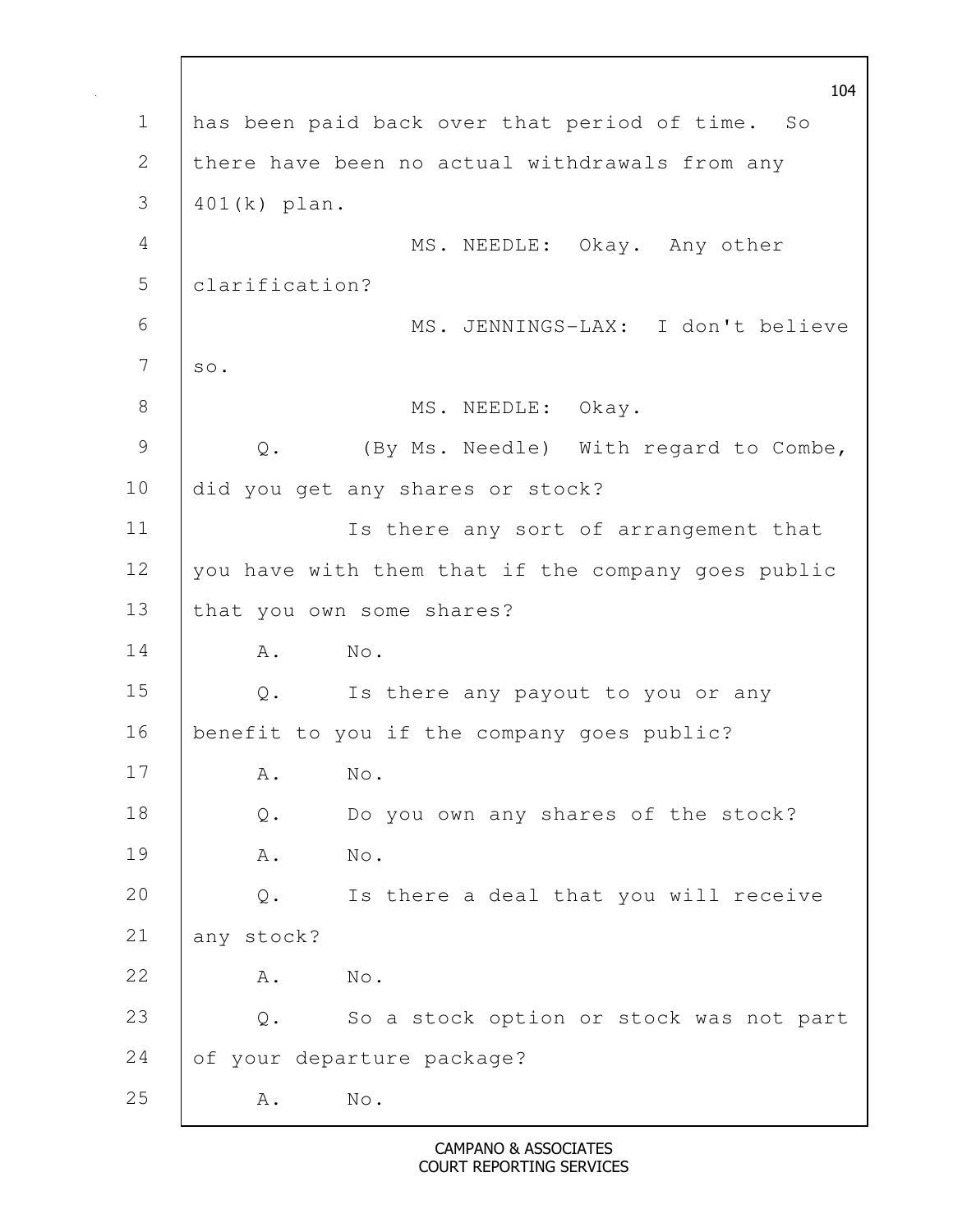|               |                    | 105                                                |
|---------------|--------------------|----------------------------------------------------|
| $\mathbf 1$   | Q.                 | Do you own any stock in Combe?                     |
| 2             | A .                | No. Combe is not a publicly-traded                 |
| 3             | company.           |                                                    |
| 4             | Q.                 | Do you own any units?                              |
| 5             | A .                | No.                                                |
| 6             | Q.                 | Do you own any part of the company at              |
| 7             | all?               |                                                    |
| $8\,$         | Α.                 | No.                                                |
| $\mathcal{G}$ | $\mathsf{Q}$ .     | Okay. Did you get reviews at Pepsi?                |
| 10            | Α.                 | At Pepsi?                                          |
| 11            | $\mathsf{Q}$ .     | Yeah.                                              |
| 12            | Α.                 | Yes.                                               |
| 13            | Q.                 | Did you ever get a negative review?                |
| 14            | A .                | No.                                                |
| 15            | $\mathsf{Q}$ .     | Only positive?                                     |
| 16            | Α.                 | Or met standard.                                   |
| 17            | Q.                 | Okay. So going back to your affidavit,             |
| 18            |                    | that is Exhibit -- I think it's in front of you -- |
| 19            |                    | MS. JENNINGS-LAX: It's 7.                          |
| 20            | Q.                 | Can you tell me, when did Robin threaten           |
| 21            | to take your kids? |                                                    |
| 22            | Α.                 | Thursday night.                                    |
| 23            | $\mathsf{Q}$ .     | Thursday night.                                    |
| 24            | Α.                 | The Thursday night before she took them            |
| 25            | on Friday.         |                                                    |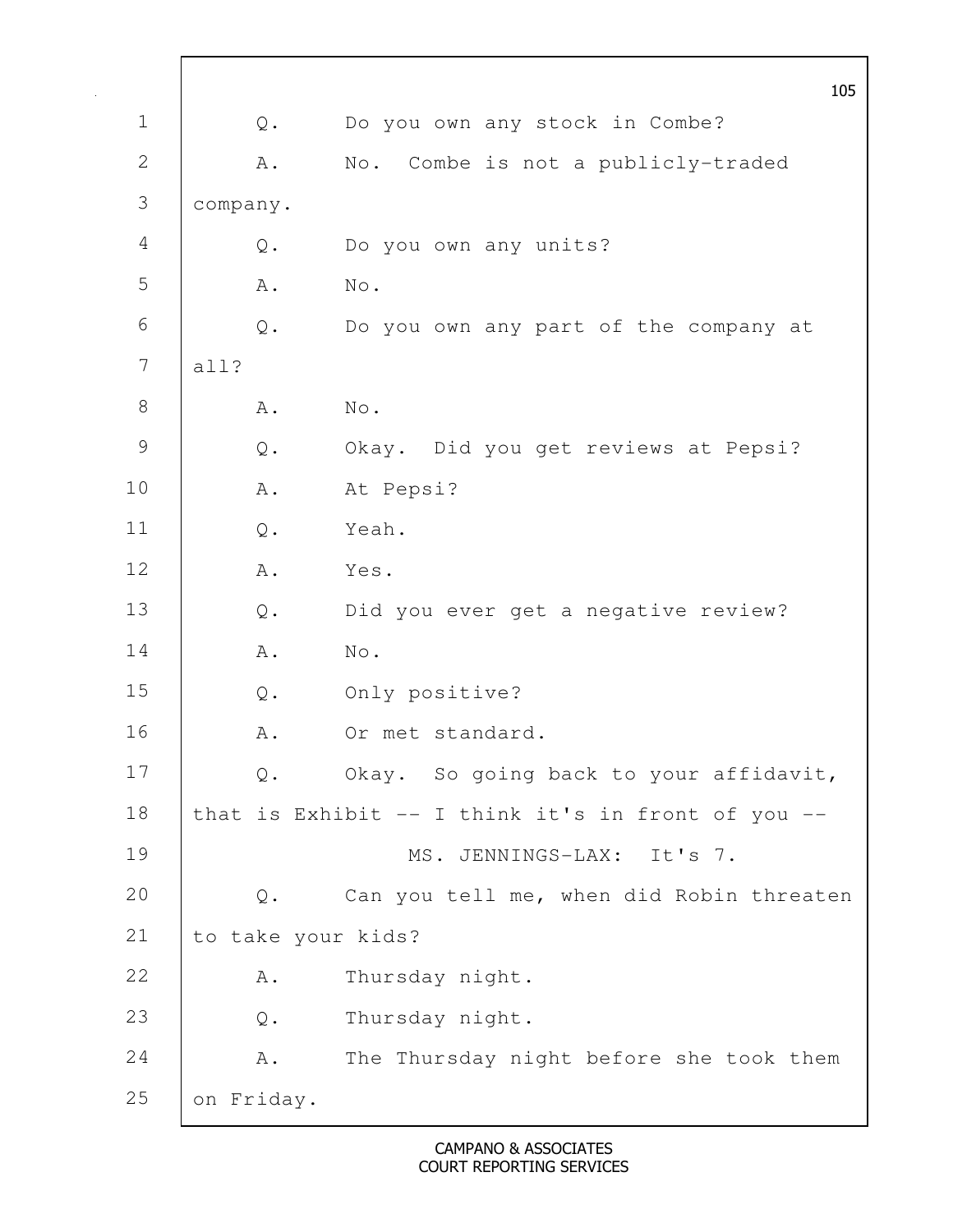106 1 | Q. When did you put the phone in her car? 2 A. Thursday night. 3 Q. What time Thursday night? 4 A. Around 9:30 p.m. 5 Q. Did you -- where was her car when you 6 put the phone in it? 7 | A. It was at Danbury Hospital. 8 | Q. So you drove to Danbury Hospital on 9 Thursday night? 10 | A. Yes. 11 | Q. What time did she make the threat to you 12 that she was going to take the kids? 13 | A. I guess it would have been sometime 14 between 7:00 p.m. to 8:00 p.m. is when we talked. 15 Q. And did you talk in person? Or did you 16 | talk on the phone? 17 | A. On the phone. 18 | Q. And what was her reason for wanting to 19 take the kids? 20 A. I had asked her about why she wanted to 21 stop marriage counseling. I was saying, like, you 22 know, "What do you want?" Essentially, "What do you 23 want?" is how I left it. And she said something to 24 the effect of, "Give me what I want or I will take  $25$  the kids."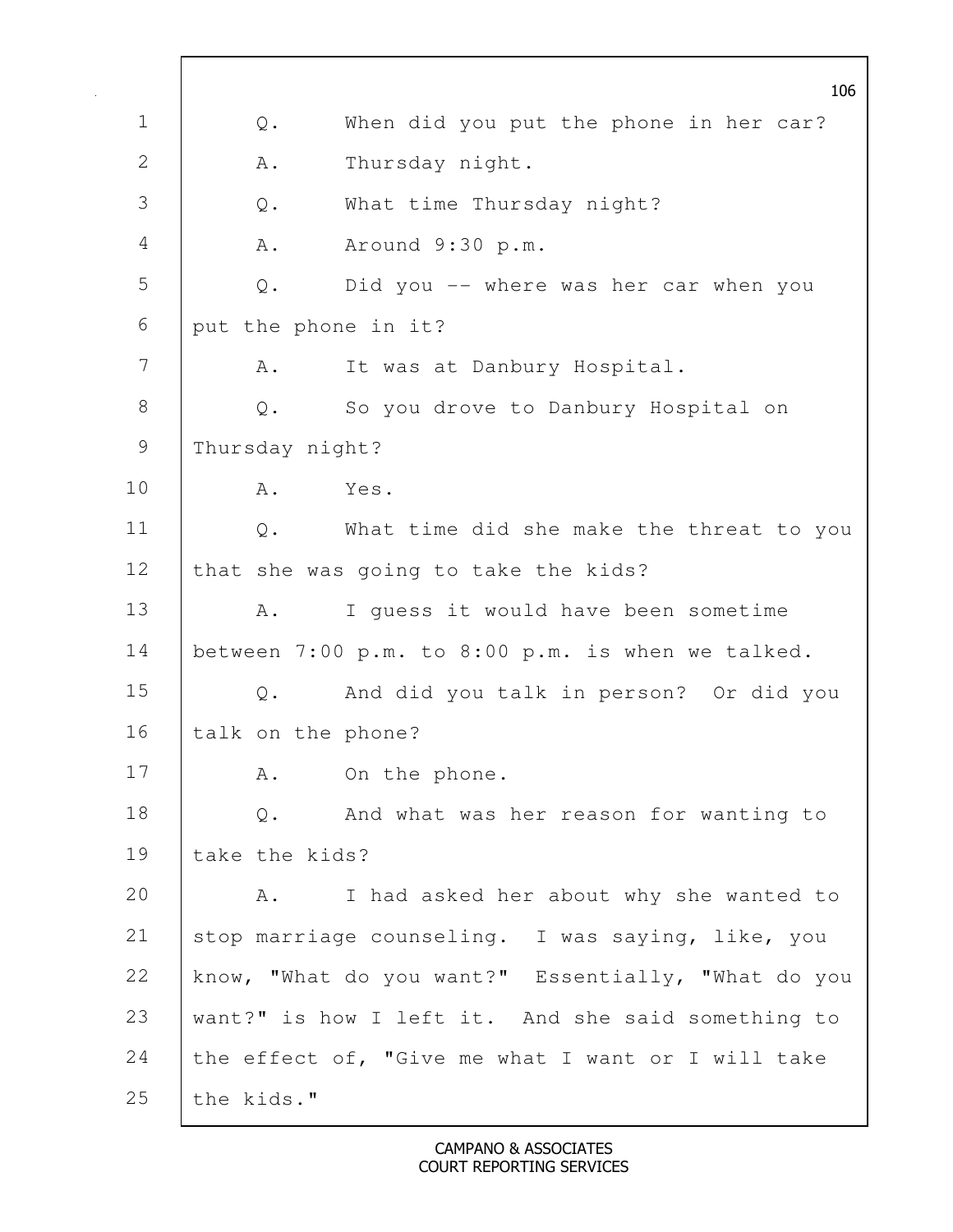107 1 | Q. And that's when you got scared and drove 2 to Danbury Hospital and you put your work phone in 3 her car? 4 | A. Yes, that's correct. 5 Q. Your work phone from what employer?  $6 \quad A. \quad NBTY.$ 7 | Q. That's the phone that you didn't know 8 the number to? 9 A. Yes. 10 | Q. How did you get into her car to put the 11 phone in it? 12 A. Just want to make sure we have a 13 clarification. 14 | Q. Sure, go ahead. 15 | A. Robin does not own any cars. We have 16 one joint car, which is a Honda Odyssey. We are 17 both responsible for the payments, and we are both 18 on the lease, as far as I'm concerned. We also both 19 drive the car. I drive the car Fridays, Saturdays 20 and Sundays. And she traditionally drives it during 21 the week. So it is our car. 22 Q. Did you have a set of keys to that car? 23 A. Yes. 24 | O. And which car was it? 25 A. I had a set of keys to both cars.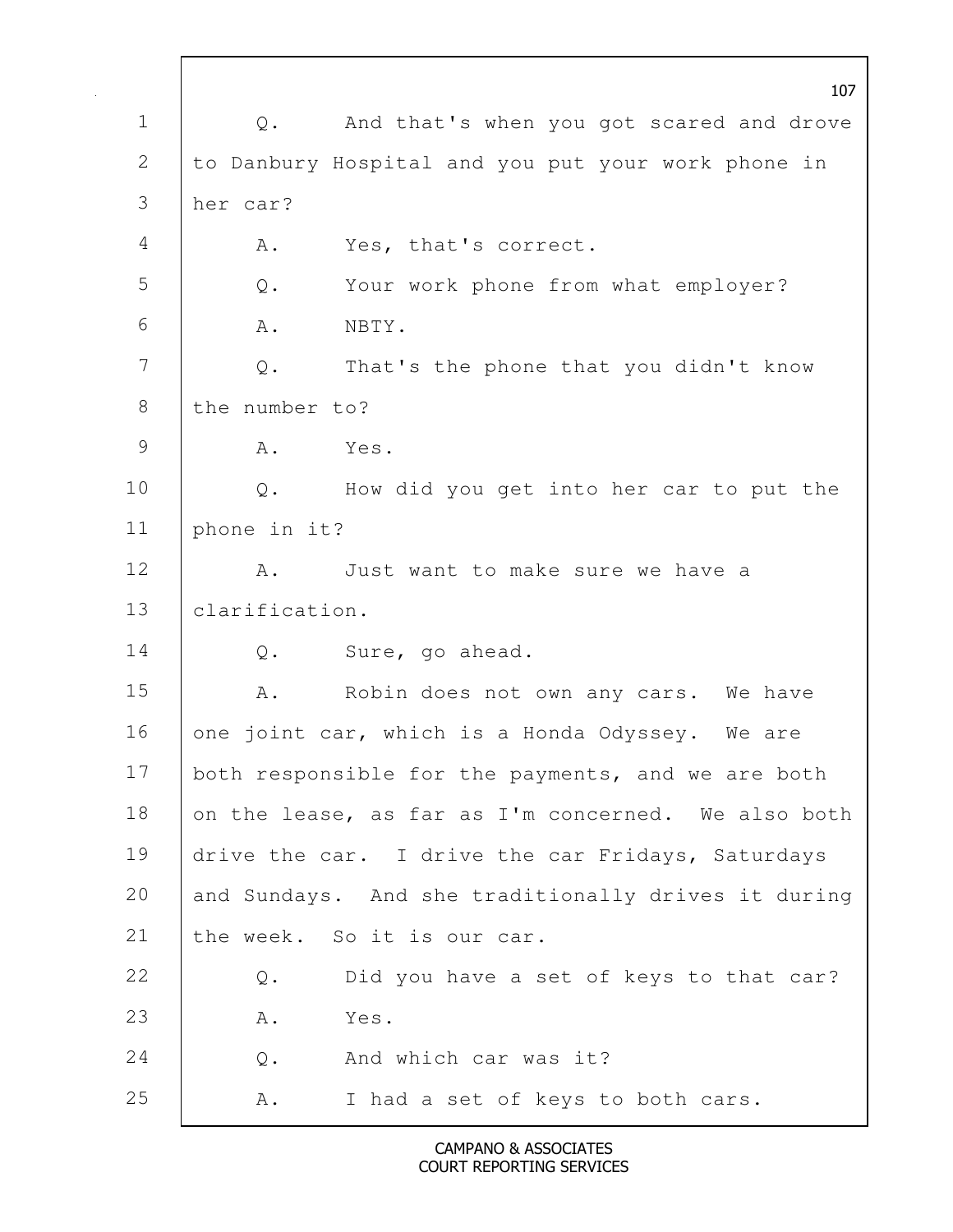108 1 | Q. And which car did you place the work 2 phone into so that you could track Robin's 3 whereabouts? 4 | A. Into the Honda Odyssey. 5 Q. And you had a set of keys to the Honda 6 Odyssey when you put the telephone in that car? 7 A. Yes. 8 Q. And can you tell me, when did you remove 9 your work phone from that car? 10 | A. As I testified, it had died on Saturday. 11 And I removed the dead phone on Monday when I was 12 | given a chance to by the police come back to the 13 house. 14 Q. So when you came back to the house on 15 | Monday, what was the date on Monday, November 9th? 16 | A. Whatever, the ninth -- this is the day 17  $\sqrt{\int$  of this. 18 Q. November 9th. 19 A. Yes. 20 Q. How did you get into the car? 21 | A. I asked Robin if I could get something 22 from the car. And she said, yes, so I opened it. 23 It was unlocked. 24 | O. It was unlocked? 25 A. Wait, I'm sorry. Are we talking about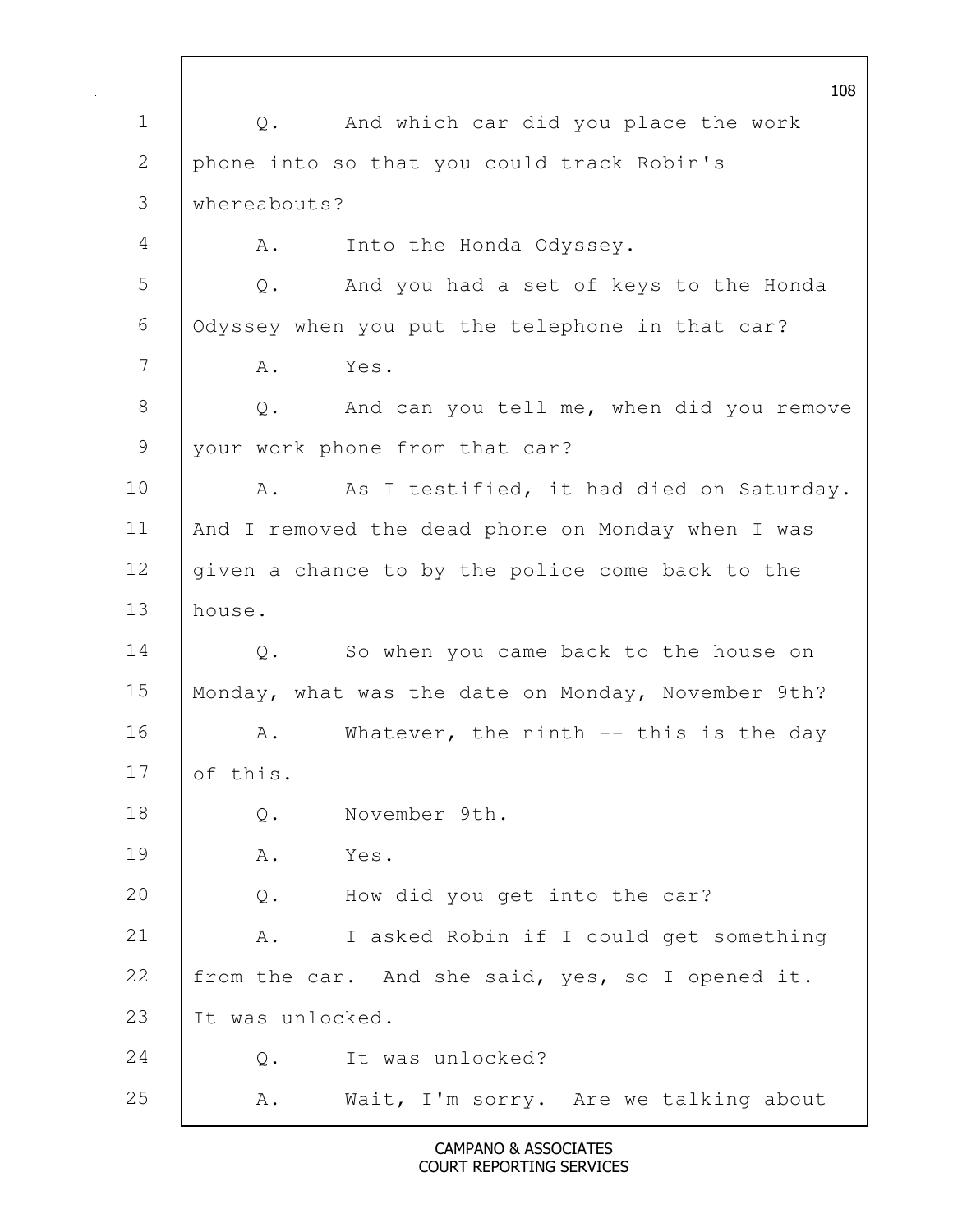|               | 109                                                  |
|---------------|------------------------------------------------------|
| $\mathbf 1$   | November 9th?                                        |
| 2             | Yes.<br>$Q$ .                                        |
| 3             | Α.<br>Yes.                                           |
| 4             | $Q$ .<br>Did you take anything else out of the       |
| 5             | car?                                                 |
| 6             | No. I was looking for my lunchbox, as<br>Α.          |
| 7             | well, but she didn't find it. She didn't know where  |
| 8             | it was.                                              |
| $\mathcal{G}$ | So, specifically, Robin said to you on<br>Q.         |
| 10            | Thursday night on the telephone around between 7 and |
| 11            | 8 o'clock that she wanted to stop marriage           |
| 12            | counseling?                                          |
| 13            | No. She had told me beforehand that she<br>Α.        |
| 14            | wanted to stop marriage counseling. And this was     |
| 15            | sort of our one chance, where we had to sort of have |
| 16            | a talk about it.                                     |
| 17            | Q.<br>So what was the conversation on that           |
| 18            | Thursday night?                                      |
| 19            | Α.<br>Well, I was just frustrated, because I         |
| 20            | said, "If you don't want to go to marriage           |
| 21            | counseling, like, what are we doing here? What's     |
| 22            | going on? Do you want to stay together?"             |
| 23            | Basically, I was trying to understand                |
| 24            | where her head was at.                               |
| 25            | And what was her response to you?<br>Q.              |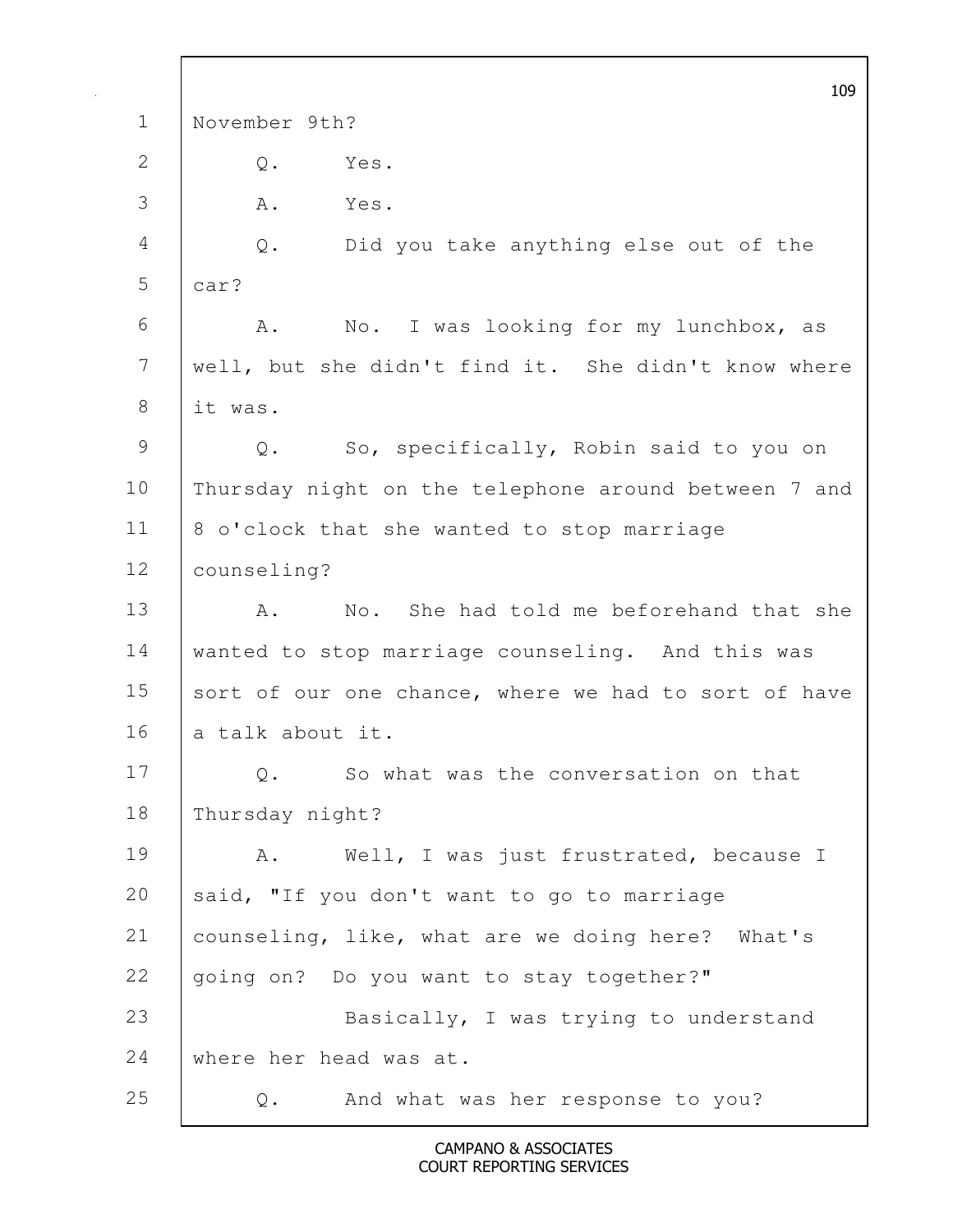110 1 | A. I mean, I can't remember exactly, but, 2 essentially, it came down to, you know, "You'll give 3 me what I want or I will take the kids." 4 Q. And that was the threat that you were  $5$  afraid  $6$   $A$   $Yes$ .  $7$   $Q$ . -- she was going to take off with the 8 kids the next day? 9 | A. Yeah, I didn't have a time frame. But I 10 assumed it was going to be  $-$  yes, she was going to 11 I take off with the kids. 12 Q. Okay. Do you have a copy of the lease 13 | for the house that you are renting on Palmer Street? 14 | A. I didn't bring it, but I can get a copy. 15 Q. You will get me a copy? 16 A. Sure. 17 Q. Okay. You testified earlier that Linda 18 24 was being harassed. 19 A. Yes. 20 Q. Can you -- how was she being harassed? 21 In the chat rooms? Or via e-mail? 22 A. Yes. It was just while I was in the 23 chat room, people were messaging me to want to 24  $\vert$  role-play, and I just didn't want to be bothered by 25 | those people. I guess "harass" isn't the correct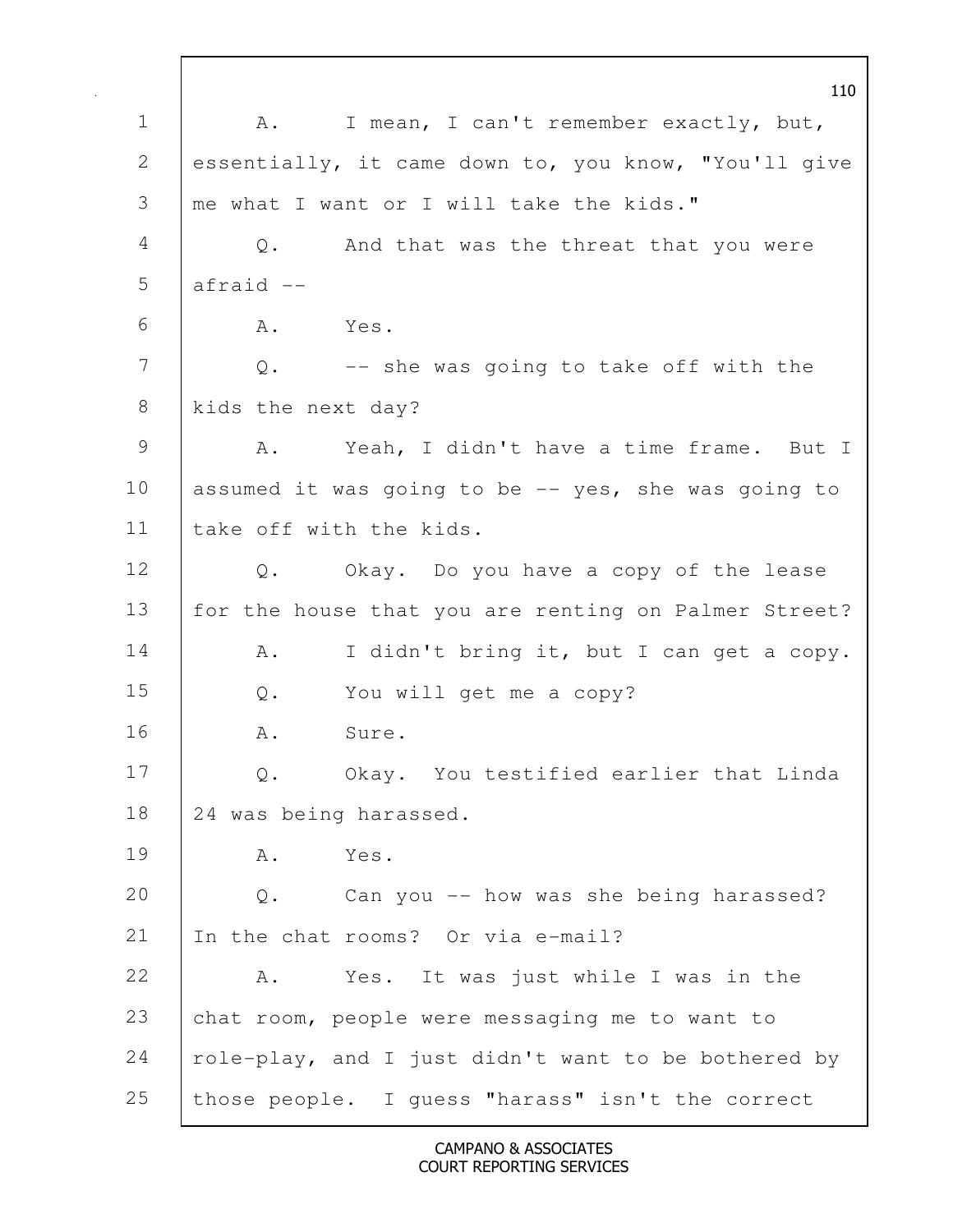111 1 term. I was just being messaged and I didn't want 2 to talk to them, so I changed my name. 3 Q. How much money have you gotten from your 4 parents in the last three months? 5 A. I haven't received any money from my 6 parents. I am in the process of getting a loan from 7 them, though. 8 Q. You haven't received any money from them 9 I in the last three months? 10 | A. You're right. I was given a loan from 11 | my parents of \$7,500. 12 | 0. When? 13 | A. I will have to go back to the date. It 14 | was sometime early November. 15 Q. Before or after the restraining order 16 was served on you? 17 | A. It was after -- I'm sorry, let me 18 | rephrase that. I received -- in the last three 19 months? 20 Q. Yes. 21 A. So I can't remember the exact, but there 22 were two payments that I received from my parents. 23 | One was for  $$2,500$ ; one was for a loan for  $$7,500$ . 24 Q. When did you receive the \$2,500? 25 A. It would have been over the summer.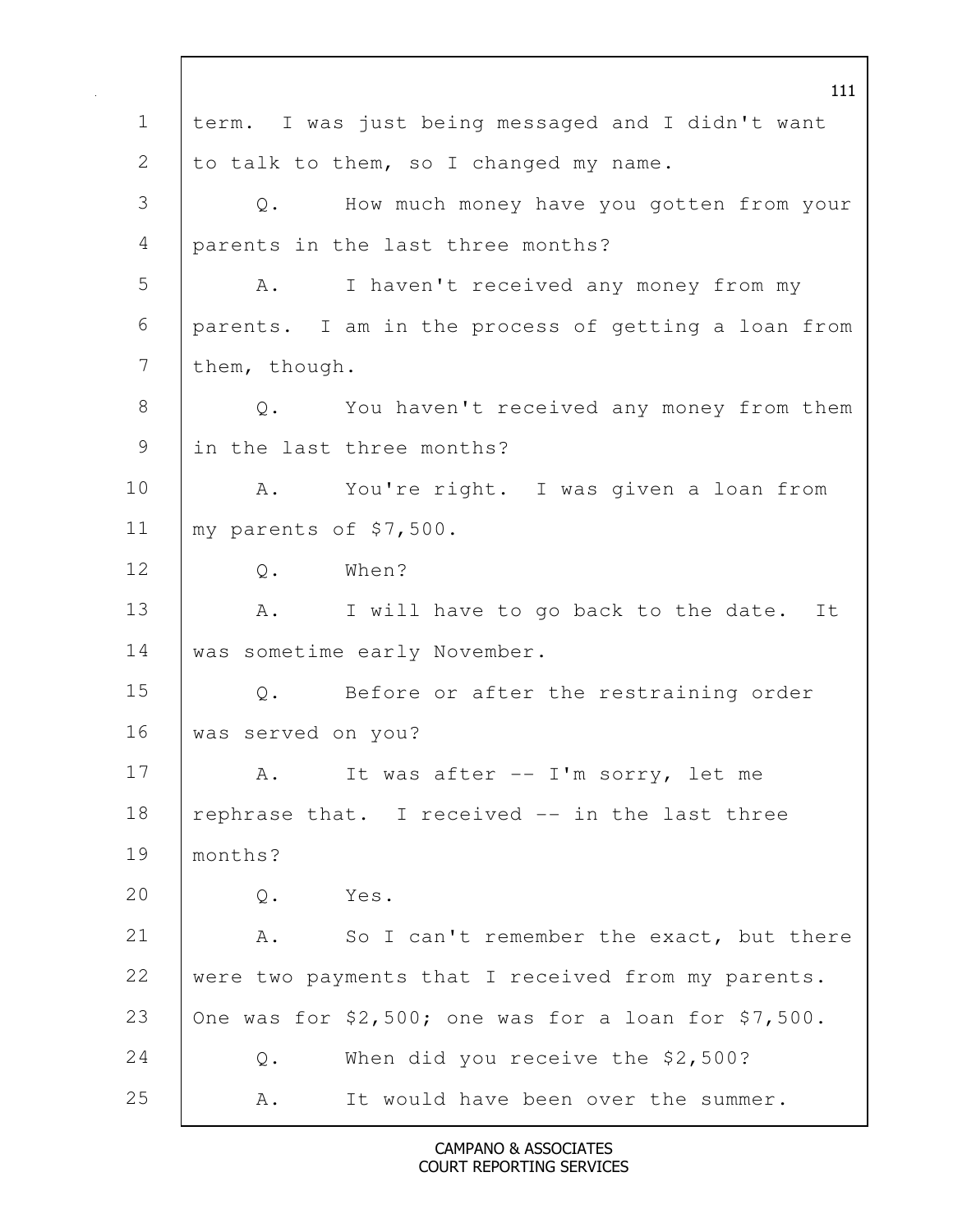|                |                | 112                                                |
|----------------|----------------|----------------------------------------------------|
| $\mathbf 1$    | Q.             | And why did they give you \$2,500?                 |
| 2              | Α.             | For the driveway. They wanted us to fix            |
| $\mathfrak{Z}$ |                | the driveway. We were going to use it for the back |
| 4              | porch.         |                                                    |
| 5              | $\mathbb Q$ .  | And did you?                                       |
| 6              | A .            | No.                                                |
| 7              | Q.             | What did you do with the money?                    |
| $8\,$          | Α.             | It was still in my account.                        |
| $\mathcal{G}$  | Q.             | Which account?                                     |
| 10             | Α.             | My personal account.                               |
| 11             | $Q$ .          | Your individual account?                           |
| 12             | Α.             | Yeah. I had arranged for Ron, our                  |
| 13             |                | handyman, to come the week of November 9th to come |
| 14             |                | check out the porch and to give me an estimate.    |
| 15             | $\mathbb Q$ .  | And the $$7,500$ , when did you --                 |
| 16             | Α.             | That was afterwards, and that was for              |
| 17             |                | legal fees to my attorney.                         |
| 18             | $\mathsf{Q}$ . | To which attorney?                                 |
| 19             | Α.             | To my previous attorney, Kevin Hoffkins.           |
| 20             | $\mathbb Q$ .  | And did you pay that \$7,500 to Attorney           |
| 21             | Hoffkins?      |                                                    |
| 22             | Α.             | My parents paid it to him and I got the            |
| 23             |                | loan from them for it. They paid him directly.     |
| 24             | $Q$ .          | Did you sign a note with your parents?             |
| 25             | A .            | Yes.                                               |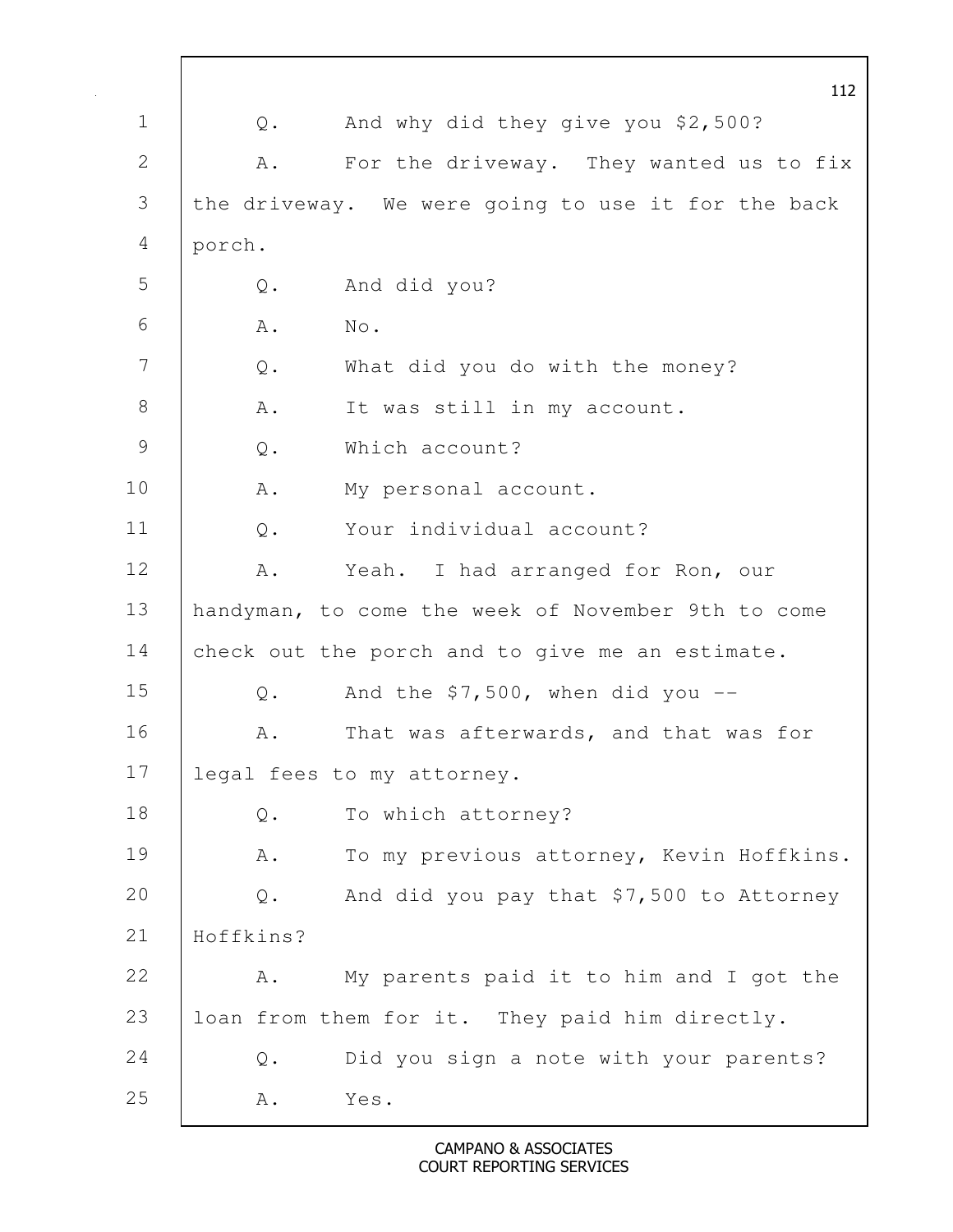113 1 | 0. What are the terms of the note? 2 A. Payable upon demand. 3 Q. How much money have you paid Lax and 4 Truax?  $5 \t\t\t A.$  \$4,000. 6 Q. And was there a balance remaining of the  $7 \frac{\text{S}}{\text{S}}7,500?$ 8 A. I don't know yet. 9 Q. When was the first time that you 10 | contacted Attorney Hoffkins? 11 | A. In the summer. 12 | O. In June? 13 A. It would have been before June. You 14 | know what, I can't remember exactly. It was 15 sometime in the summer. I can go back and get that 16 date for you. 17 Q. Did you tell Robin you saw a divorce 18 lawyer or a lawyer about divorce? 19 | A. I did tell her, yes. I also told her 20 that I decided to not go forward with it, that I 21 thought we could work together, and he returned the 22 money. So the \$2,500 was the money that was given 23 back to me that we were going to use for the house. 24 Q. When was the first time you talked to 25 your parents about borrowing money or -- withdrawn.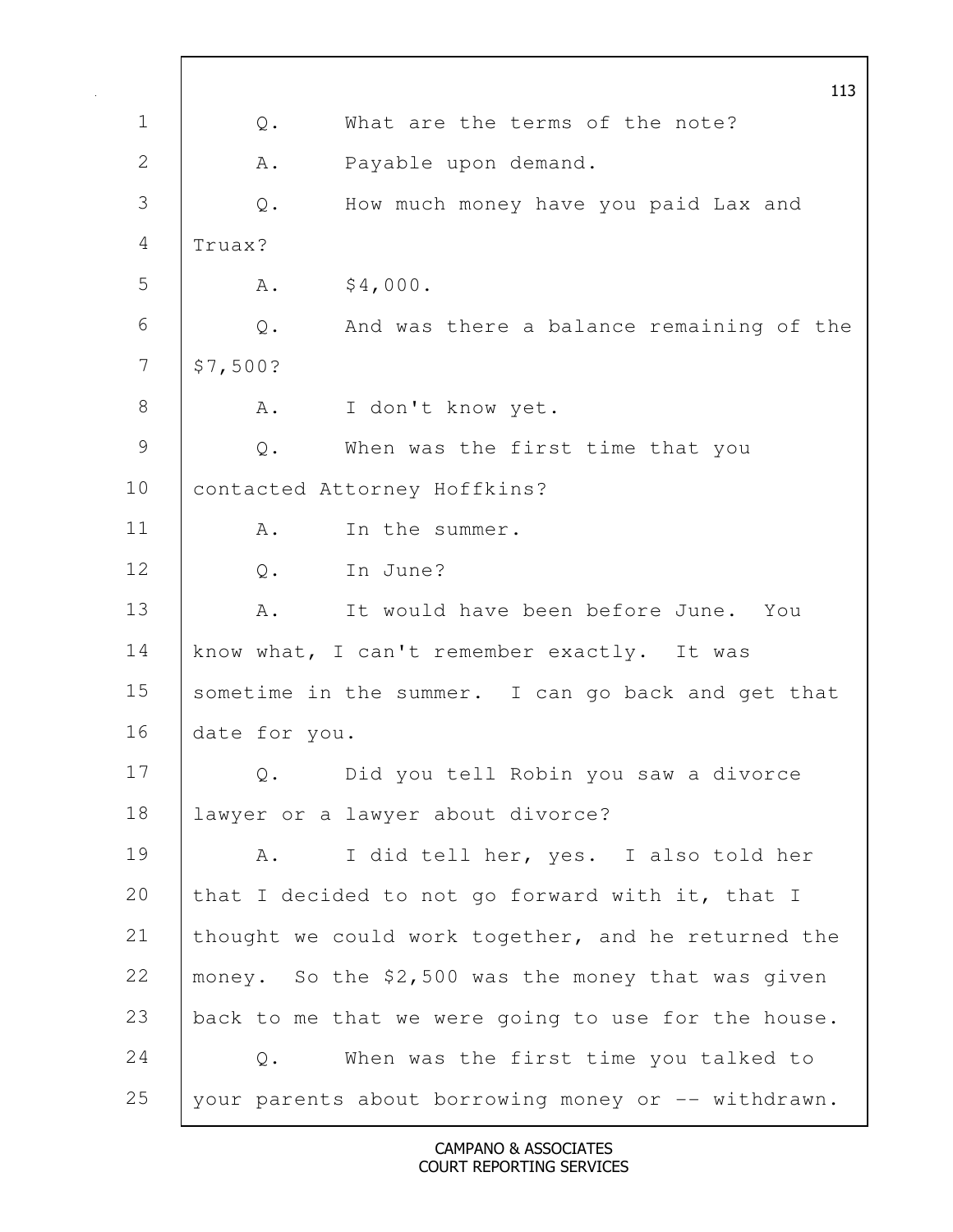114 1 When was the first time you talked to 2 your parents about either borrowing or them giving 3 you money so that you could retain a lawyer to help 4 you with the divorce? 5 A. It would have been when I talked to 6 Kevin. 7 Q. So in May, June, July of this year? 8 A. Yes. 9 Q. And that was \$2,500? 10 A. Yes. 11 Q. And you claim to have had a conversation 12 with Robin about retaining a lawyer for divorce? 13 A. No, I didn't claim to have retained a 14 lawyer for divorce. I talked to her after the fact 15 and said I had talked with a lawyer and laid out all 16 of what the lawyer told me. And I told her  $-1$ 17 asked her if she wanted to have a divorce. My 18 intent was that if she was willing, we would figure 19 out a way to amicably split the assets and 20 everything. 21 | MS. NEEDLE: Okay. I think that's 22 all I have. 23 **CO** Robin, I am going to conclude the 24 deposition for now. Is there anything else you want 25 me to review?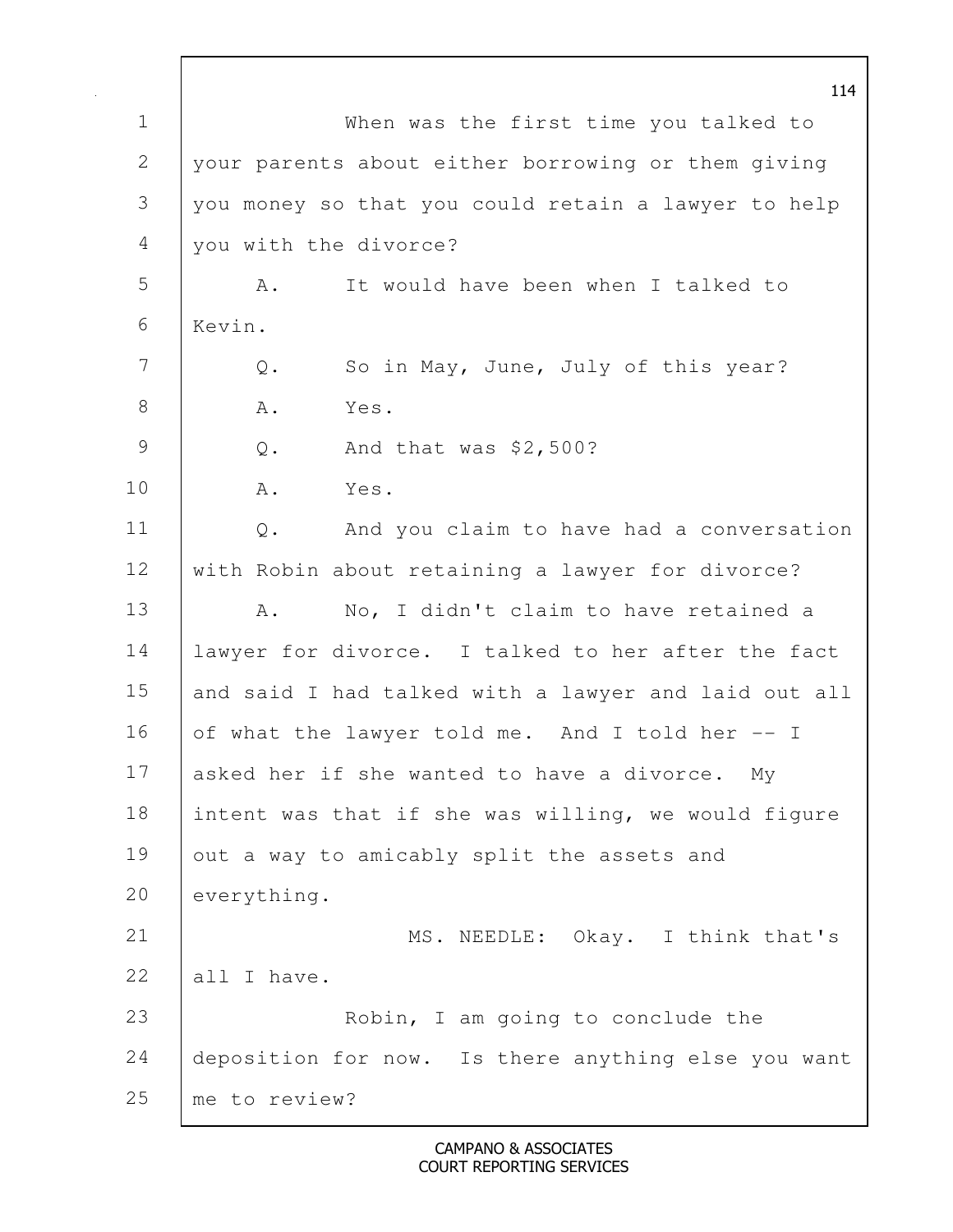115 1 (Whereupon, a Attorney Needle and her client conferred 2 | telephonically off the record.) 3 MS. NEEDLE: I am going to ask one 4 more question. 5 Q. (By Ms. Needle) Mr. Herzog, you just 6 testified that you drove to Danbury Hospital on 7 Thursday night and you put your work phone in 8 Robin's car and you had a set of keys when you did  $9$  that. 10 A. Yes. 11 | Q. What happened to that set of keys that 12 | you had? 13 | A. I put them back in the tray. 14 | Q. You put them back where? 15 A. In the tray. I'm sorry, we have a 16 | silver tray that we keep all of our second sets of 17 keys. 18 Q. Well, that's your first set of keys to 19 that car, correct? 20 A. Right. 21 Q. So that's your set of keys to that car? 22 | A. All of our keys -- every key that we put 23 | in, we put into the silver tray. 24 | Q. Do you have a set of keys to the car 25 that Robin is currently driving, sir?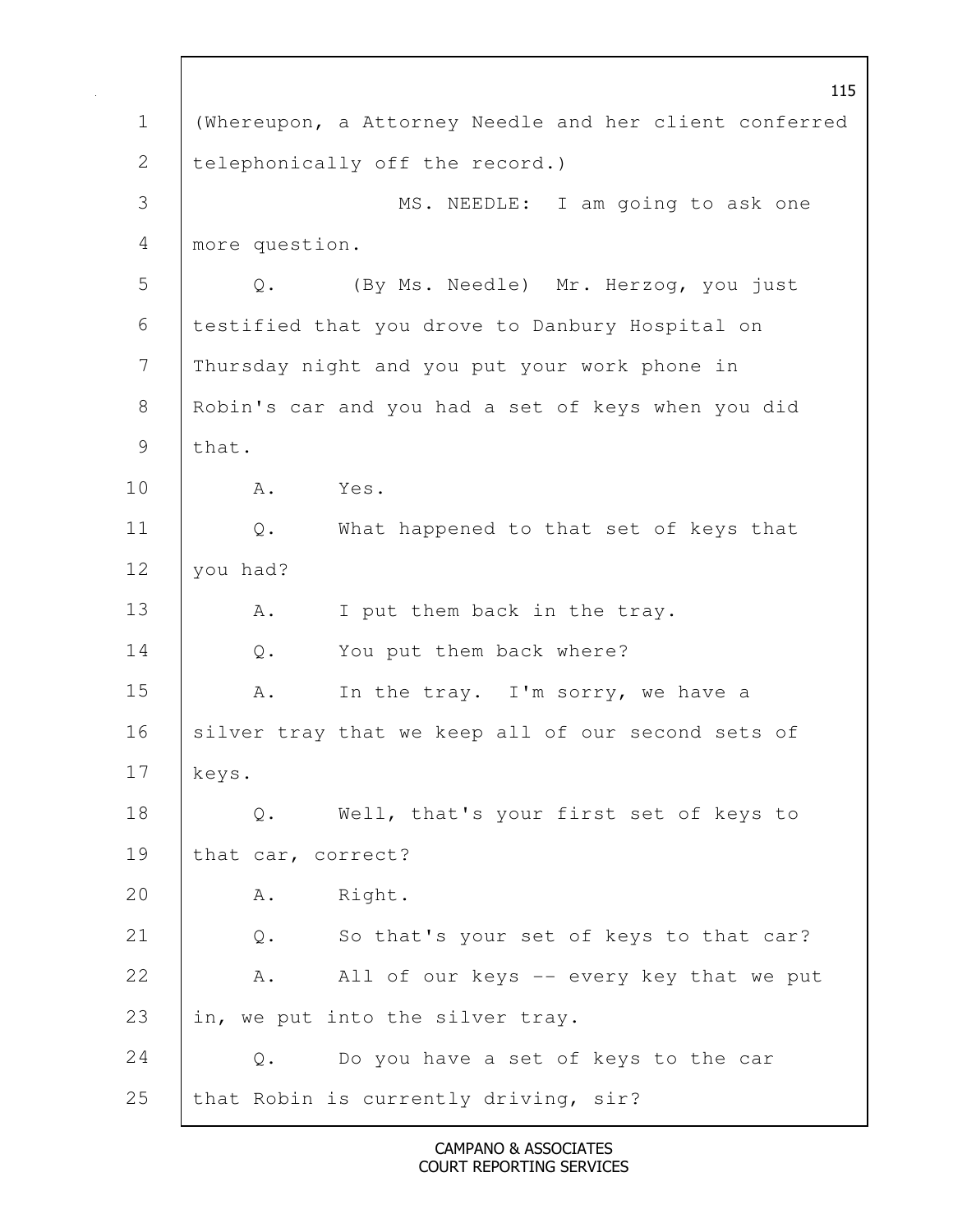|                | 116                                                    |
|----------------|--------------------------------------------------------|
| $\mathbf 1$    | No, I don't.<br>A.                                     |
| $\mathbf{2}$   | MS. NEEDLE: All right. That's all                      |
| $\mathcal{S}$  | I have.                                                |
| $\overline{4}$ | MS. JENNINGS-LAX: No questions.                        |
| 5              | MS. NEEDLE: I reserve the right to                     |
| $\sqrt{6}$     | continue the deposition after I get all the            |
| $\overline{7}$ | documents if I need to, okay.                          |
| $8\,$          | MS. JENNINGS-LAX: Yes.                                 |
| $\mathcal{G}$  | MS. NEEDLE: All right. We can go                       |
| 10             | off the record.                                        |
| 11             | (Whereupon, the deposition was adjourned at 1:24 p.m.) |
| 12             | (Exhibits were retained by Attorney Needle.)           |
| 13             |                                                        |
| 14             |                                                        |
| 15             |                                                        |
| 16             |                                                        |
| 17             |                                                        |
| $1\,8$         |                                                        |
| 19             |                                                        |
| 20             |                                                        |
| 21             |                                                        |
| 22             |                                                        |
| 23             |                                                        |
| 24             |                                                        |
| 25             |                                                        |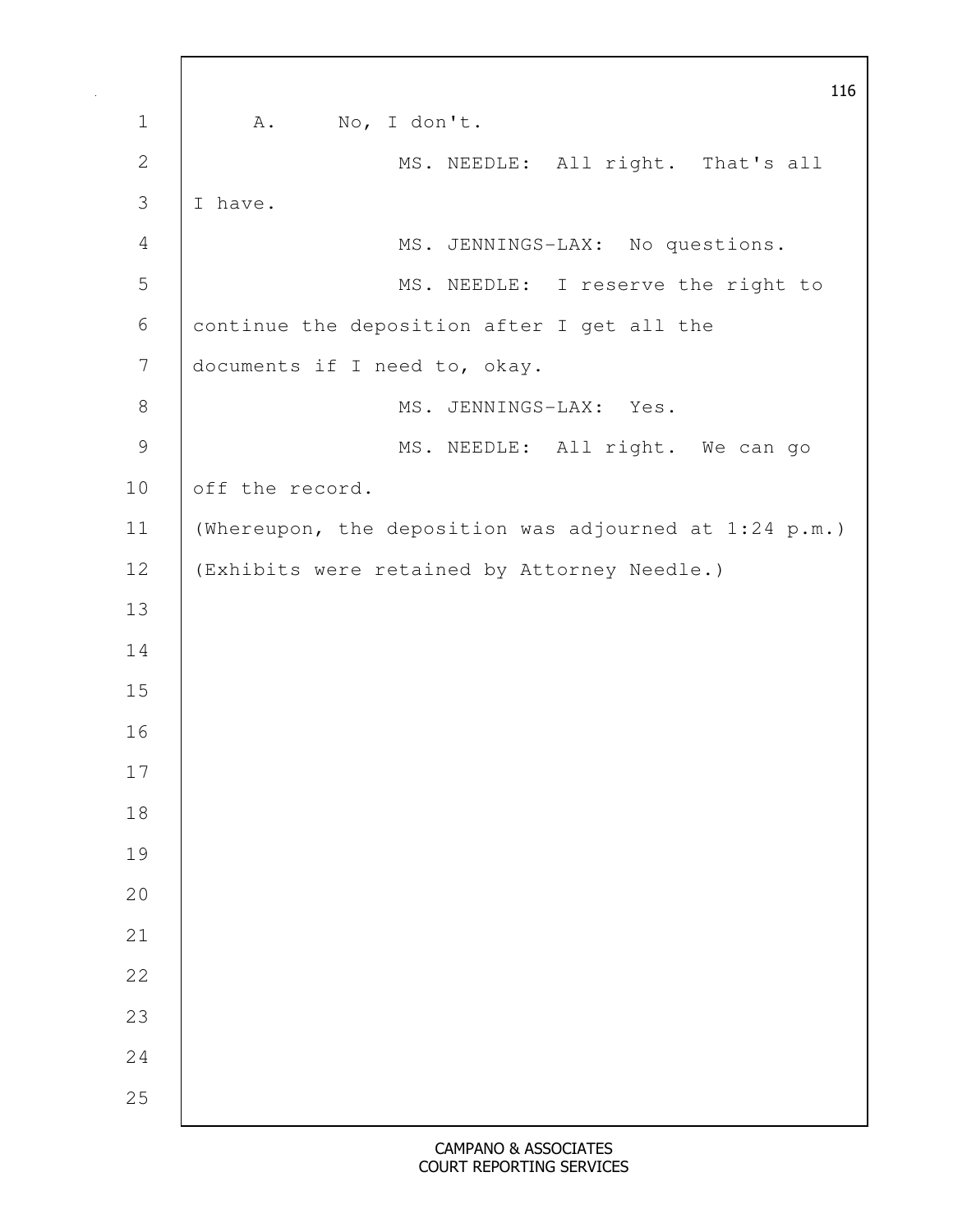|                |                                                     | 117 |
|----------------|-----------------------------------------------------|-----|
| $\mathbf 1$    | STATE OF CONNECTICUT                                |     |
| $\mathbf{2}$   | JUDICIAL DISTRICT OF STAMFORD/NORWALK               |     |
| $\mathfrak{Z}$ |                                                     |     |
| $\overline{4}$ |                                                     |     |
| 5              |                                                     |     |
|                | GEOFF HERZOG                                        |     |
| 6              |                                                     |     |
| 7              |                                                     |     |
| $\,8\,$        |                                                     |     |
| $\mathcal{G}$  | GEOFF HERZOG personally appeared                    |     |
| 10             | before me at _____________________, Connecticut,    |     |
| 11             | this _____ day of _________________, 2015 made oath |     |
| 12             | and acknowledged this deposition to be a true and   |     |
| 13             | accurate transcription of his testimony.            |     |
| 14             |                                                     |     |
| 15             |                                                     |     |
| 16             |                                                     |     |
| 17             | My Commission Expires:                              |     |
| 18             |                                                     |     |
| 19             |                                                     |     |
| $20$           |                                                     |     |
|                |                                                     |     |
| 21             | NOTARY PUBLIC                                       |     |
| 22             |                                                     |     |
| 23             |                                                     |     |
| 24             |                                                     |     |
| 25             |                                                     |     |
|                |                                                     |     |

 $\mathbf{r}$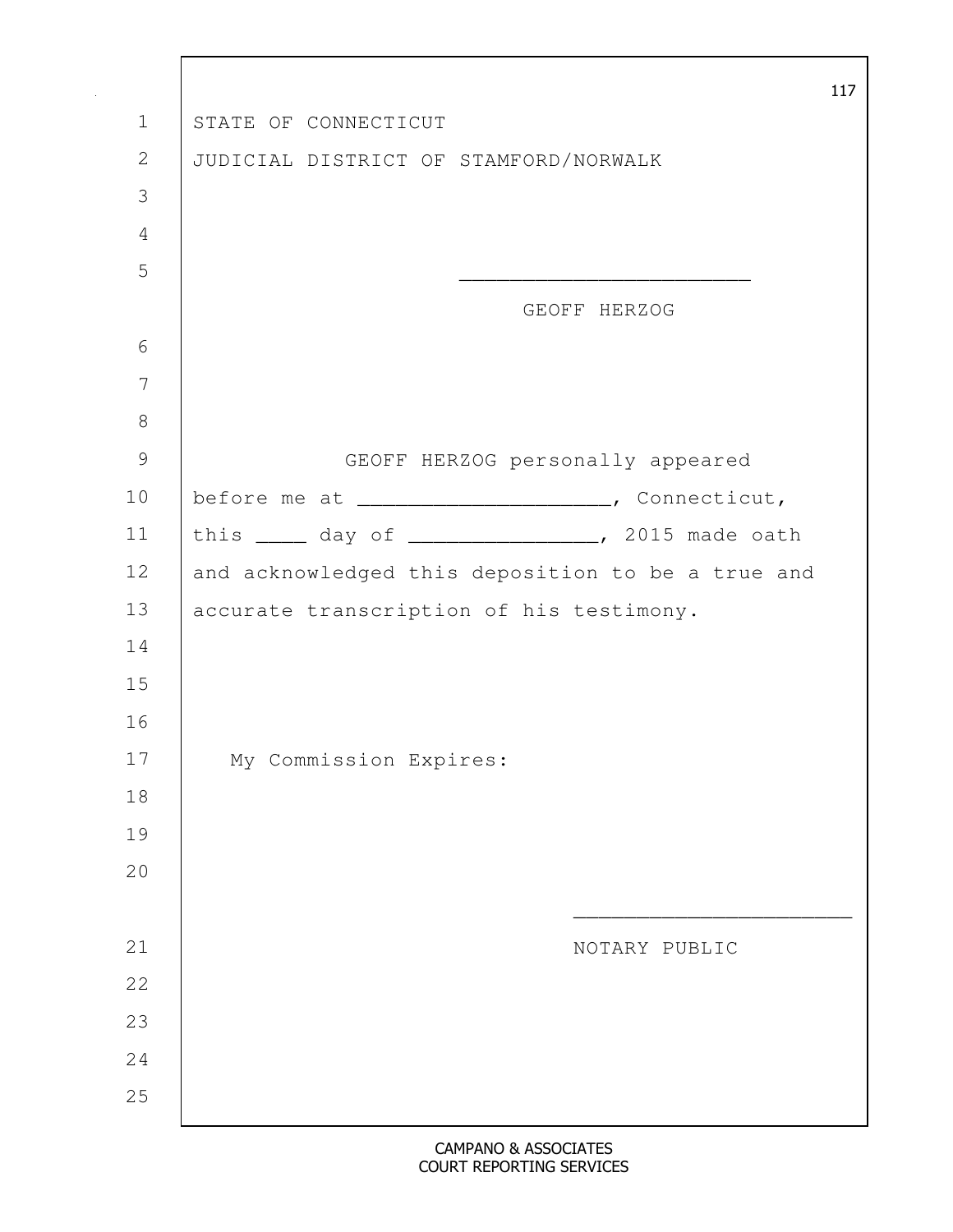|                | CERTIFICATE                                                                                                |  |
|----------------|------------------------------------------------------------------------------------------------------------|--|
| $\mathbf 1$    |                                                                                                            |  |
| $\overline{2}$ | STATE OF CONNECTICUT                                                                                       |  |
| 3              | JUDICIAL DISTRICT OF STAMFORD/NORWALK                                                                      |  |
| $\overline{4}$ |                                                                                                            |  |
| 5              | I, MATINA PAPAS, Court Reporter and Notary<br>Public within and for the State of Connecticut, duly         |  |
| 6              | commissioned and qualified, do hereby certify that<br>pursuant to Notice, GEOFF HERZOG, the deponent       |  |
| 7              | herein, was by me first duly sworn to testify the<br>truth, the whole truth and nothing but the truth of   |  |
| $8\,$          | his knowledge touching and concerning the matters in<br>controversy in this case; that he was thereupon    |  |
| $\mathcal{G}$  | carefully examined upon his oath and his testimony<br>reduced to writing by me; and that the deposition is |  |
| 10             | a true record of the testimony given by the witness.                                                       |  |
| 11             | I further certify that I am neither attorney<br>or counsel for, nor related to or employed by, any         |  |
| 12             | of the parties to the action in which this<br>deposition is taken, and further that I am not a             |  |
| 13             | relative or employee of any attorney or counsel<br>employed by the parties thereto or financially          |  |
| 14             | interested in the action.                                                                                  |  |
| 15             | IN WITNESS WHEREOF, I have hereunto set my hand                                                            |  |
|                | and affixed my notarial seal this<br>day of                                                                |  |
| 16             | , 2015, at Norwalk,                                                                                        |  |
|                | Connecticut.                                                                                               |  |
| 17             |                                                                                                            |  |
| 18             |                                                                                                            |  |
| 19             |                                                                                                            |  |
| 20             | Matina Papas, RPR, LSR                                                                                     |  |
| 21             | My commission expires:<br>Notary Public<br>April 30, 2020<br>State of Connecticut                          |  |
|                | Lic. No. 000489                                                                                            |  |
| 22             |                                                                                                            |  |
| 23             |                                                                                                            |  |
| 24<br>25       |                                                                                                            |  |